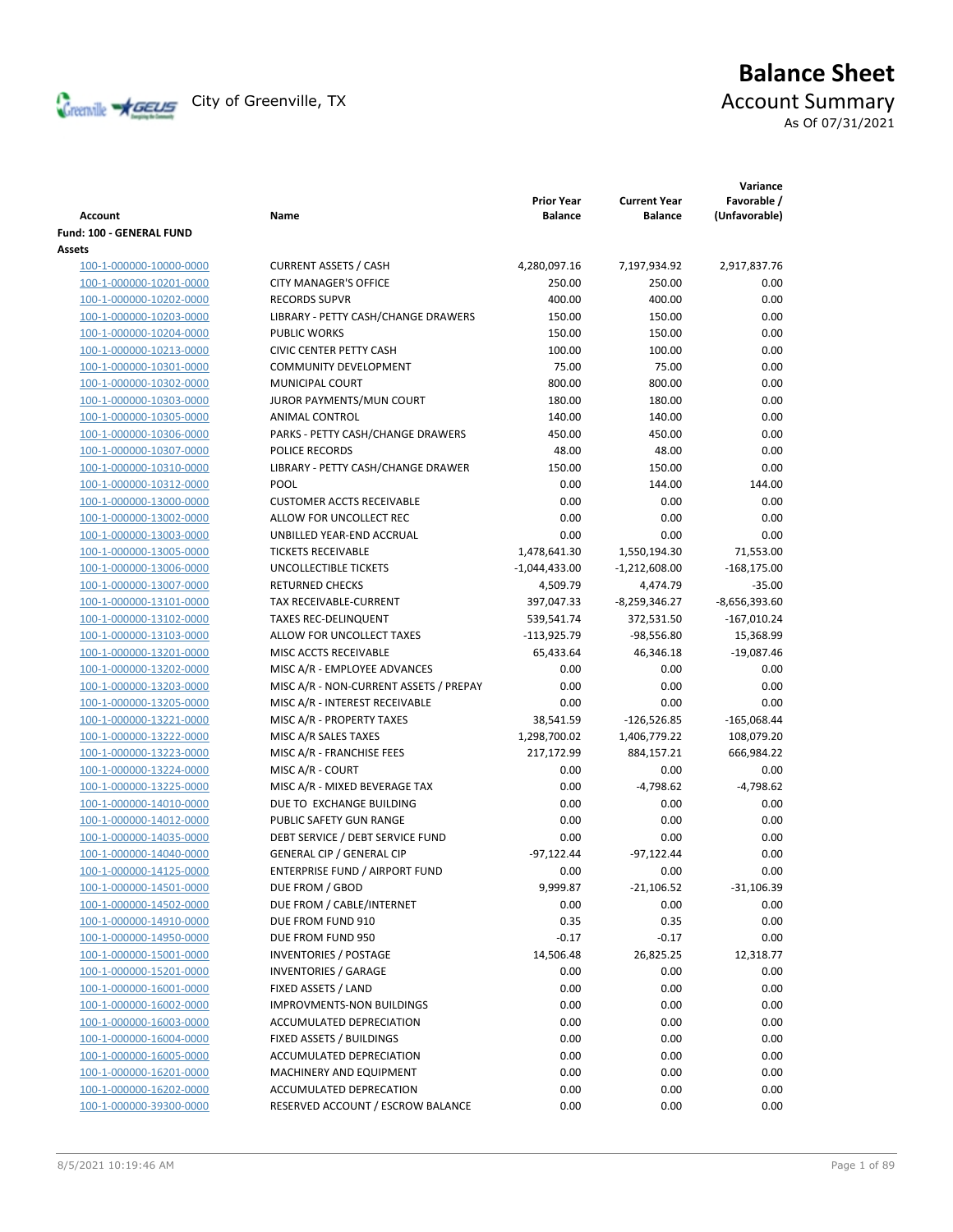**Variance**

|                         |                                             | <b>Prior Year</b> | <b>Current Year</b> | Favorable /     |
|-------------------------|---------------------------------------------|-------------------|---------------------|-----------------|
| <b>Account</b>          | Name                                        | <b>Balance</b>    | <b>Balance</b>      | (Unfavorable)   |
| 100-1-000000-91030-0000 | 4A-EDC                                      | 0.00              | 0.00                | 0.00            |
| 100-1-000000-91410-0000 | <b>INVENTORY / MATERIALS &amp; SUPPLIES</b> | 0.00              | 0.00                | 0.00            |
| 100-1-000000-91410-0700 | <b>INVENTORY / PAPER STOCK</b>              | 0.00              | 0.00                | 0.00            |
| 100-1-000000-91430-0000 | NON-CURRENT ASSETS / PREPAYMENTS            | 0.00              | 0.00                | 0.00            |
|                         | <b>Total Assets:</b>                        | 7,091,603.86      | 1,672,215.05        | $-5,419,388.81$ |
|                         |                                             |                   |                     |                 |
| Liability               |                                             |                   |                     |                 |
| 100-1-000000-20101-0000 | <b>ACCOUNTS PAYABLE</b>                     | 3,242.61          | 11,832.61           | $-8,590.00$     |
| 100-1-000000-20102-0000 | <b>CREDIT CARD PAYABLE</b>                  | 0.00              | 0.00                | 0.00            |
| 100-1-000000-20103-0000 | <b>ACCRUED ACCOUNTS PAYABLE</b>             | 29,747.75         | 29,747.75           | 0.00            |
| 100-1-000000-20114-0000 | <b>INVESTMENT ADVISORY FEES</b>             | 0.00              | 0.00                | 0.00            |
| 100-1-000000-20115-0000 | PD EMP COMMISSION                           | 199.00            | 3,918.59            | $-3,719.59$     |
| 100-1-000000-20116-0000 | POLICE DONATIONS                            | 1,876.53          | 1,757.66            | 118.87          |
| 100-1-000000-20117-0000 | <b>FIRE DONATIONS</b>                       | 12,676.28         | 16,920.55           | $-4,244.27$     |
| 100-1-000000-20118-0000 | <b>COMBAT CHALLENGE</b>                     | 804.06            | 804.06              | 0.00            |
| 100-1-000000-20119-0000 | <b>CEMETERIES DONATIONS</b>                 | 61.79             | 61.79               | 0.00            |
| 100-1-000000-20120-0000 | <b>LIBRARY DONATIONS</b>                    | 8,464.35          | 6,866.69            | 1,597.66        |
| 100-1-000000-20121-0000 | <b>ANIMAL SHELTER DONATIONS</b>             | 443.57            | 1,513.57            | $-1,070.00$     |
| 100-1-000000-20122-0000 | PARKS DONATIONS                             | 283.48            | 11,450.52           | $-11,167.04$    |
| 100-1-000000-20125-0000 | SALES TAX PAYABLE / IN THE CITY             | 39.51             | 184.12              | $-144.61$       |
| 100-1-000000-20127-0000 | STATE COURT COST/FEE PAYB                   | 51,723.86         | 56,773.35           | -5,049.49       |
| 100-1-000000-20128-0000 | SEATBELT&CHILD RESTRAINT                    | 8,162.93          | 7,975.85            | 187.08          |
| 100-1-000000-20129-0000 | MUNICIPAL COURT CLEARING                    | $-179.90$         | $-11.90$            | $-168.00$       |
| 100-1-000000-20130-0000 | <b>3RD PARTY FTA FEE PAYABLE</b>            | -384.46           | $-398.42$           | 13.96           |
| 100-1-000000-20131-0000 | <b>REFUNDS / OVERPAYMENTS</b>               | $-120.70$         | $-120.70$           | 0.00            |
| 100-1-000000-20132-0000 | <b>COURT COLL AGENCY FEES</b>               | 301.80            | 1,419.26            | $-1,117.46$     |
| 100-1-000000-20136-0000 | <b>ATTORNEY COLLECTION FEES</b>             | 0.00              | 0.00                | 0.00            |
| 100-1-000000-20137-0000 | PLAT FILING FEES PAYABLE                    | 32,503.74         | 36,840.74           | $-4,337.00$     |
| 100-1-000000-20138-0000 | COMMUNITY DEV TRUST ACCT                    | 1,976.94          | 13,564.63           | $-11,587.69$    |
| 100-1-000000-20139-0000 | RETAINAGES PAYABLE                          | 0.00              | 0.00                | 0.00            |
| 100-1-000000-20141-0000 | <b>TELEPHONE CLEARING</b>                   | 5,539.66          | 5,539.66            | 0.00            |
| 100-1-000000-20143-0000 | POLICE PROPERTY ROOM CLEARING               | 12,097.99         | 12,901.52           | $-803.53$       |
| 100-1-000000-20146-0000 | MAIN ST / FARMERS MRKT RESALE               | 502.12            | 457.12              | 45.00           |
| 100-1-000000-20147-0000 | YMCA REGISTRATIONS                          | 0.00              | 0.00                | 0.00            |
| 100-1-000000-20155-0000 | MAIN STREET - DONATIONS                     | 17.02             | 17.02               | 0.00            |
| 100-1-000000-20160-0000 | UNAPPLIED CREDIT                            | 0.00              | 0.00                | 0.00            |
| 100-1-000000-20201-0000 | <b>DEFERRED REVENUE</b>                     | 0.00              | 0.00                | 0.00            |
| 100-1-000000-20203-0000 | DEFERRED TAX REVENUE                        | 800,986.22        | $-8,006,295.61$     | 8,807,281.83    |
| 100-1-000000-20204-0000 | DEFERRED TICKET REVENUE                     | 361,840.30        | 281,322.30          | 80,518.00       |
| 100-1-000000-21040-0000 | DUE TO / GENERAL CIP FUND                   | 0.00              | 0.00                | 0.00            |
| 100-1-000000-21201-0000 | DUE TO / CENTRAL SERVICE FUND               | 0.00              | 0.00                | 0.00            |
| 100-1-000000-21401-0000 | DUE TO / ELECTRIC OPERATING FUND            | 0.00              | 0.00                | 0.00            |
| 100-1-000000-21506-0000 | DUE TO / 4A-EDC                             | 4,391.34          | 4,394.36            | $-3.02$         |
| 100-1-000000-21507-0000 | DUE TO / BOARD OF DEVELOPMENT               | $-6,972.28$       | 105,288.52          | -112,260.80     |
| 100-1-000000-22001-0000 | SALARIES PAYABLE                            | 536,673.22        | 624,351.22          | $-87,678.00$    |
| 100-1-000000-23001-0000 | CAPITAL LEASE PAYABLE                       | 0.00              | 0.00                | 0.00            |
| 100-1-000000-23101-0000 | CAPITAL LEASE PAYABLE                       | 0.00              | 0.00                | 0.00            |
| 100-1-000000-24001-0000 | O/S CHECKS PAYABLE                          | $-11,755.77$      | $-11,755.77$        | 0.00            |
| 100-1-000000-24004-0000 | <b>INTEREST PAYABLE ON DEP</b>              | 0.00              | 0.00                | 0.00            |
| 100-1-000000-24007-0000 | <b>BILLED DEPOSITS SUSPENSE</b>             | 0.00              | 0.00                | 0.00            |
| 100-1-000000-24008-0000 | <b>CUSTOMER DEPOSITS / ANIMAL SHELTER</b>   | 0.00              | 0.00                | 0.00            |
| 100-1-000000-24009-0000 | LIBRARY MEETING ROOM DEPOSITS               | 616.20            | 616.20              | 0.00            |
| 100-1-000000-24010-0000 | <b>CIVIC CENTER DEPOSITS</b>                | 0.00              | 0.00                | 0.00            |
| 100-1-000000-24011-0000 | <b>AUDITORIUM DEPOSITS</b>                  | 0.00              | 0.00                | 0.00            |
| 100-1-000000-26001-0000 | <b>COMPENSATED ABSENCES PAY</b>             | 0.00              | 0.00                | 0.00            |
| 100-1-000000-29000-0000 | MISC LIABILITY - GREENVILLE ENERGY LLC      | 0.00              | 0.00                | 0.00            |
| 100-1-000000-29001-0000 | RESALE                                      | 0.00              | 0.00                | 0.00            |
| 100-1-000000-29300-0000 | <b>ENCUMBRANCE SUMMARY</b>                  | 0.00              | 0.00                | 0.00            |
| 100-1-000000-29400-0000 | RESERVED ACCOUNT / ENCUMBRANCES             | 0.00              | 0.00                | 0.00            |
|                         |                                             |                   |                     |                 |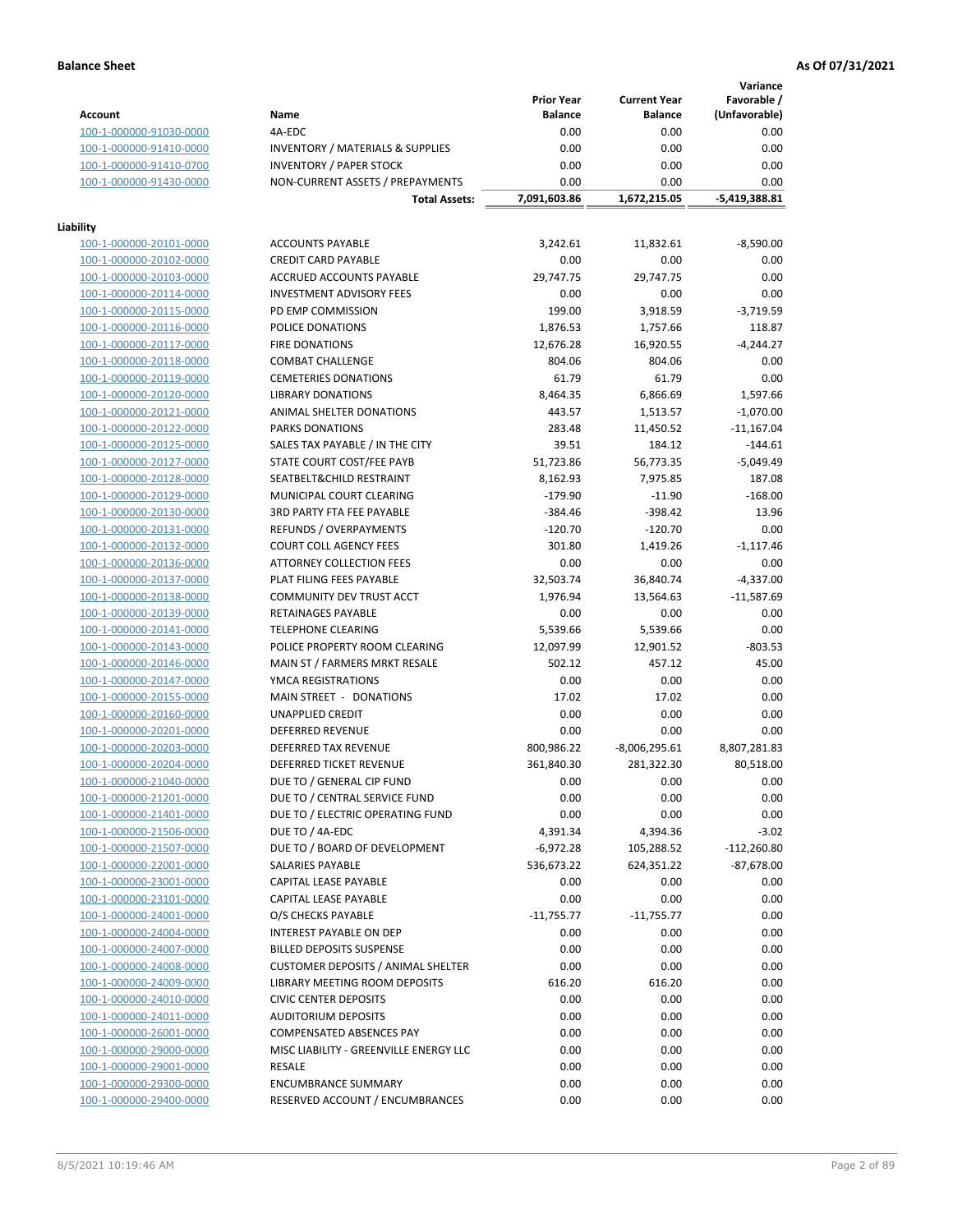| <b>Account</b>                        | Name                                                     | <b>Prior Year</b><br><b>Balance</b> | <b>Current Year</b><br><b>Balance</b> | Variance<br>Favorable /<br>(Unfavorable) |
|---------------------------------------|----------------------------------------------------------|-------------------------------------|---------------------------------------|------------------------------------------|
| 100-1-000000-29400-0900               | RESERVED ACCOUNT / ENCUMBRANCES                          | 0.00                                | 0.00                                  | 0.00                                     |
| 100-1-000000-92190-1202               | <b>LABORATORY CLEARING</b>                               | 0.00                                | 0.00                                  | 0.00                                     |
| 100-1-000000-92191-0000               | <b>SPONSORS - PARKS</b>                                  | 0.00                                | 0.00                                  | 0.00                                     |
| 100-1-000000-92200-0000               | MISCELLANEOUS LIABILITIES                                | 0.00                                | 0.00                                  | 0.00                                     |
| 100-1-000000-92270-1600               | <b>CREDIT CARD FEES PAYABLE</b>                          | 0.00                                | 0.00                                  | 0.00                                     |
|                                       | <b>Total Liability:</b>                                  | 1,855,759.16                        | $-6,782,062.74$                       | 8,637,821.90                             |
| <b>Equity</b>                         |                                                          |                                     |                                       |                                          |
| 100-1-000000-39000-0000               | UNRESERVED-FUND BALANCE                                  | 4,083,455.28                        | 4,257,066.52                          | 173,611.24                               |
|                                       | <b>Total Beginning Equity:</b>                           | 4,083,455.28                        | 4,257,066.52                          | 173,611.24                               |
| <b>Total Revenue</b>                  |                                                          | 22,523,502.91                       | 26,265,995.79                         | 3,742,492.88                             |
| <b>Total Expense</b>                  |                                                          | 21,371,113.33                       | 22,068,784.36                         | $-697,671.03$                            |
| <b>Revenues Over/(Under) Expenses</b> |                                                          | 1,152,389.58                        | 4,197,211.43                          | 3,044,821.85                             |
|                                       | <b>Total Equity and Current Surplus (Deficit):</b>       | 5,235,844.86                        | 8,454,277.95                          | 3,218,433.09                             |
|                                       | Total Liabilities, Equity and Current Surplus (Deficit): | 7,091,604.02                        | 1,672,215.21                          | $-5,419,388.81$                          |
|                                       | *** FUND 100 OUT OF BALANCE ***                          | $-0.16$                             | $-0.16$                               | 0.00                                     |

**\*\*\*Warning: Account Authorization is turned on. Please run the Unauthorized Account Listing Report to see if you are out of balance due to missing accounts \*\*\***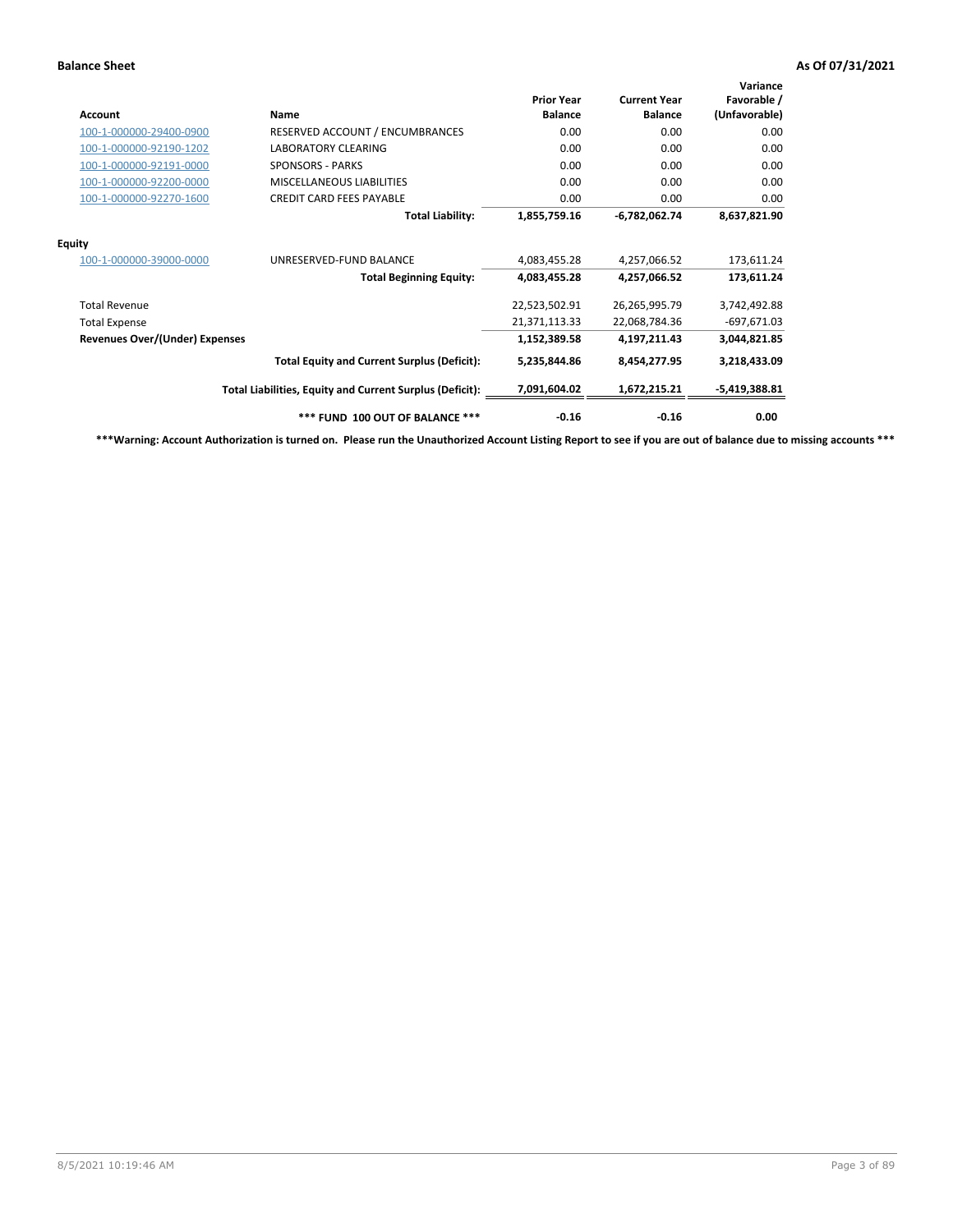| <b>Account</b>                                            | Name                                                     | <b>Prior Year</b><br><b>Balance</b> | <b>Current Year</b><br><b>Balance</b> | Variance<br>Favorable /<br>(Unfavorable) |
|-----------------------------------------------------------|----------------------------------------------------------|-------------------------------------|---------------------------------------|------------------------------------------|
| <b>Fund: 101 - MUNICIPAL COURT BUILDING SECURITY FEES</b> |                                                          |                                     |                                       |                                          |
| Assets                                                    |                                                          |                                     |                                       |                                          |
| 101-1-000000-10000-0000                                   | <b>CURRENT ASSETS / CASH</b>                             | 69,271.71                           | 75,968.65                             | 6,696.94                                 |
| 101-1-000000-13201-0000                                   | MISC ACCTS RECEIVABLE                                    | 0.00                                | 0.00                                  | 0.00                                     |
| 101-1-000000-13203-0000                                   | NON-CURRENT ASSETS / PREPAYMENTS                         | 0.00                                | 0.00                                  | 0.00                                     |
| 101-1-000000-13205-0000                                   | <b>INTEREST RECEIVABLE</b>                               | 0.00                                | 0.00                                  | 0.00                                     |
|                                                           | <b>Total Assets:</b>                                     | 69,271.71                           | 75,968.65                             | 6,696.94                                 |
| Liability                                                 |                                                          |                                     |                                       |                                          |
| 101-1-000000-20101-0000                                   | <b>ACCOUNTS PAYABLE</b>                                  | 0.00                                | 0.00                                  | 0.00                                     |
| 101-1-000000-20102-0000                                   | <b>CREDIT CARD PAYABLE</b>                               | 0.00                                | 0.00                                  | 0.00                                     |
| 101-1-000000-20103-0000                                   | <b>ACCRUED ACCOUNTS PAYABLE</b>                          | 0.00                                | 0.00                                  | 0.00                                     |
| 101-1-000000-29300-0000                                   | <b>ENCUMBRANCE SUMMARY</b>                               | 0.00                                | 0.00                                  | 0.00                                     |
| 101-1-000000-29400-0000                                   | RESERVED ACCOUNT / ENCUMBRANCES                          | 0.00                                | 0.00                                  | 0.00                                     |
|                                                           | <b>Total Liability:</b>                                  | 0.00                                | 0.00                                  | 0.00                                     |
| <b>Equity</b>                                             |                                                          |                                     |                                       |                                          |
| 101-1-000000-39000-0000                                   | UNRESERVED-FUND BALANCE                                  | 64,432.67                           | 70,549.17                             | 6,116.50                                 |
|                                                           | <b>Total Beginning Equity:</b>                           | 64,432.67                           | 70,549.17                             | 6,116.50                                 |
| <b>Total Revenue</b>                                      |                                                          | 4,845.07                            | 5,433.14                              | 588.07                                   |
| <b>Total Expense</b>                                      |                                                          | 6.03                                | 13.66                                 | $-7.63$                                  |
| <b>Revenues Over/(Under) Expenses</b>                     |                                                          | 4,839.04                            | 5,419.48                              | 580.44                                   |
|                                                           | <b>Total Equity and Current Surplus (Deficit):</b>       | 69.271.71                           | 75.968.65                             | 6.696.94                                 |
|                                                           | Total Liabilities, Equity and Current Surplus (Deficit): | 69,271.71                           | 75,968.65                             | 6,696.94                                 |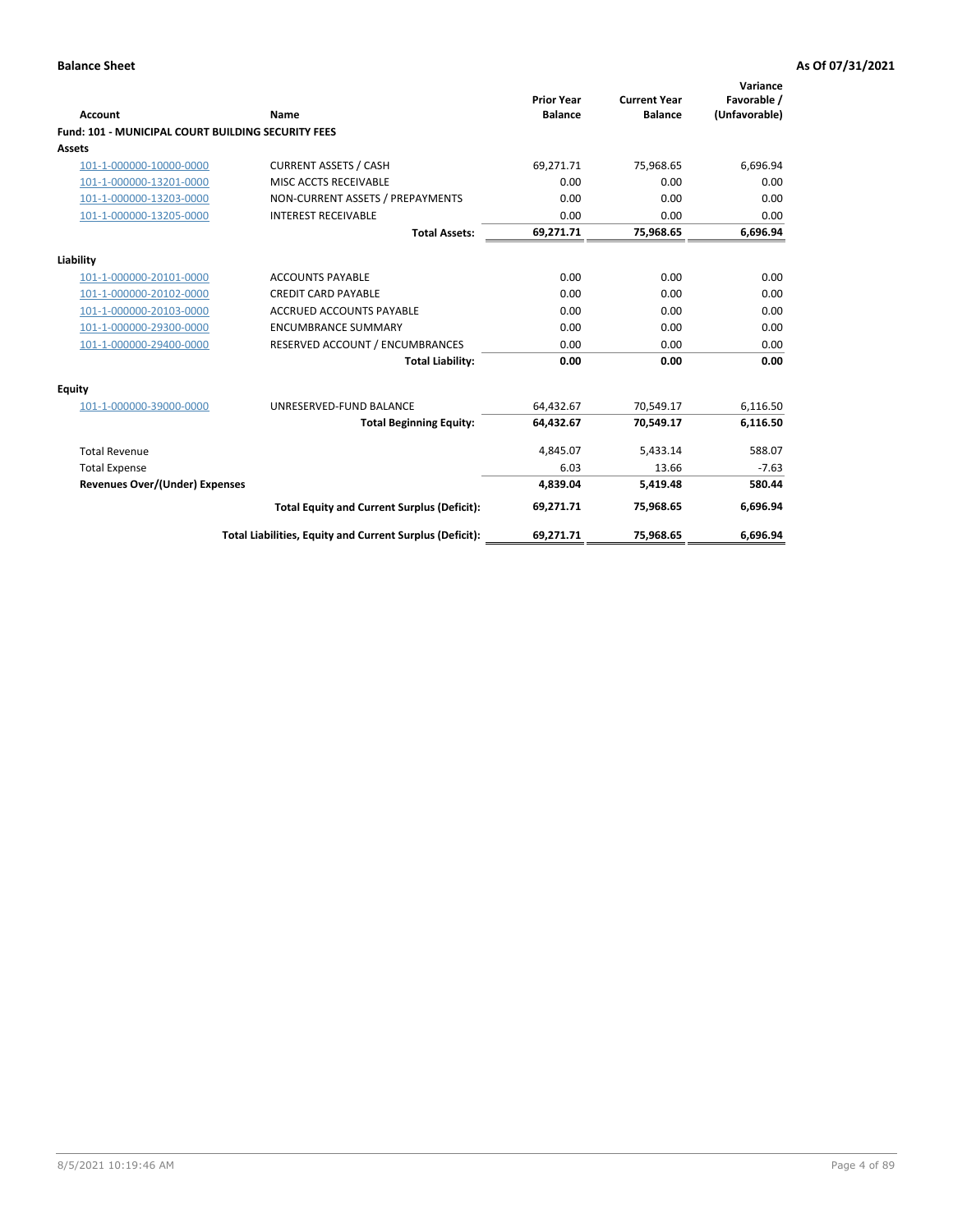|                                                        |                                                          | <b>Prior Year</b> | <b>Current Year</b><br><b>Balance</b> | Variance<br>Favorable / |
|--------------------------------------------------------|----------------------------------------------------------|-------------------|---------------------------------------|-------------------------|
| <b>Account</b>                                         | Name                                                     | <b>Balance</b>    |                                       | (Unfavorable)           |
| <b>Fund: 102 - MUNICIPAL COURT TECH FUND</b><br>Assets |                                                          |                   |                                       |                         |
|                                                        |                                                          |                   |                                       |                         |
| 102-1-000000-10000-0000                                | <b>CURRENT ASSETS / CASH</b>                             | 48,063.15         | 53,843.75                             | 5,780.60                |
| 102-1-000000-13201-0000                                | MISC ACCTS RECEIVABLE                                    | 0.00              | 0.00                                  | 0.00                    |
|                                                        | <b>Total Assets:</b>                                     | 48,063.15         | 53,843.75                             | 5,780.60                |
| Liability                                              |                                                          |                   |                                       |                         |
| 102-1-000000-20101-0000                                | <b>ACCOUNTS PAYABLE</b>                                  | 0.00              | 0.00                                  | 0.00                    |
| 102-1-000000-20102-0000                                | <b>CREDIT CARD PAYABLE</b>                               | 0.00              | 0.00                                  | 0.00                    |
| 102-1-000000-20103-0000                                | <b>ACCRUED ACCOUNTS PAYABLE</b>                          | 0.00              | 0.00                                  | 0.00                    |
| 102-1-000000-23001-0000                                | <b>CAPITAL LEASE PAYABLE</b>                             | 0.00              | 0.00                                  | 0.00                    |
| 102-1-000000-23101-0000                                | <b>CAPITAL LEASE PAYABLE</b>                             | 0.00              | 0.00                                  | 0.00                    |
| 102-1-000000-29300-0000                                | <b>ENCUMBRANCE SUMMARY</b>                               | 0.00              | 0.00                                  | 0.00                    |
| 102-1-000000-29400-0000                                | RESERVED ACCOUNT / ENCUMBRANCES                          | 0.00              | 0.00                                  | 0.00                    |
|                                                        | <b>Total Liability:</b>                                  | 0.00              | 0.00                                  | 0.00                    |
| Equity                                                 |                                                          |                   |                                       |                         |
| 102-1-000000-39000-0000                                | UNRESERVED-FUND BALANCE                                  | 43,106.37         | 49,180.51                             | 6,074.14                |
|                                                        | <b>Total Beginning Equity:</b>                           | 43,106.37         | 49,180.51                             | 6,074.14                |
| <b>Total Revenue</b>                                   |                                                          | 4,971.21          | 4,756.73                              | $-214.48$               |
| <b>Total Expense</b>                                   |                                                          | 14.43             | 93.49                                 | $-79.06$                |
| Revenues Over/(Under) Expenses                         |                                                          | 4,956.78          | 4,663.24                              | $-293.54$               |
|                                                        | <b>Total Equity and Current Surplus (Deficit):</b>       | 48,063.15         | 53,843.75                             | 5,780.60                |
|                                                        | Total Liabilities, Equity and Current Surplus (Deficit): | 48,063.15         | 53,843.75                             | 5,780.60                |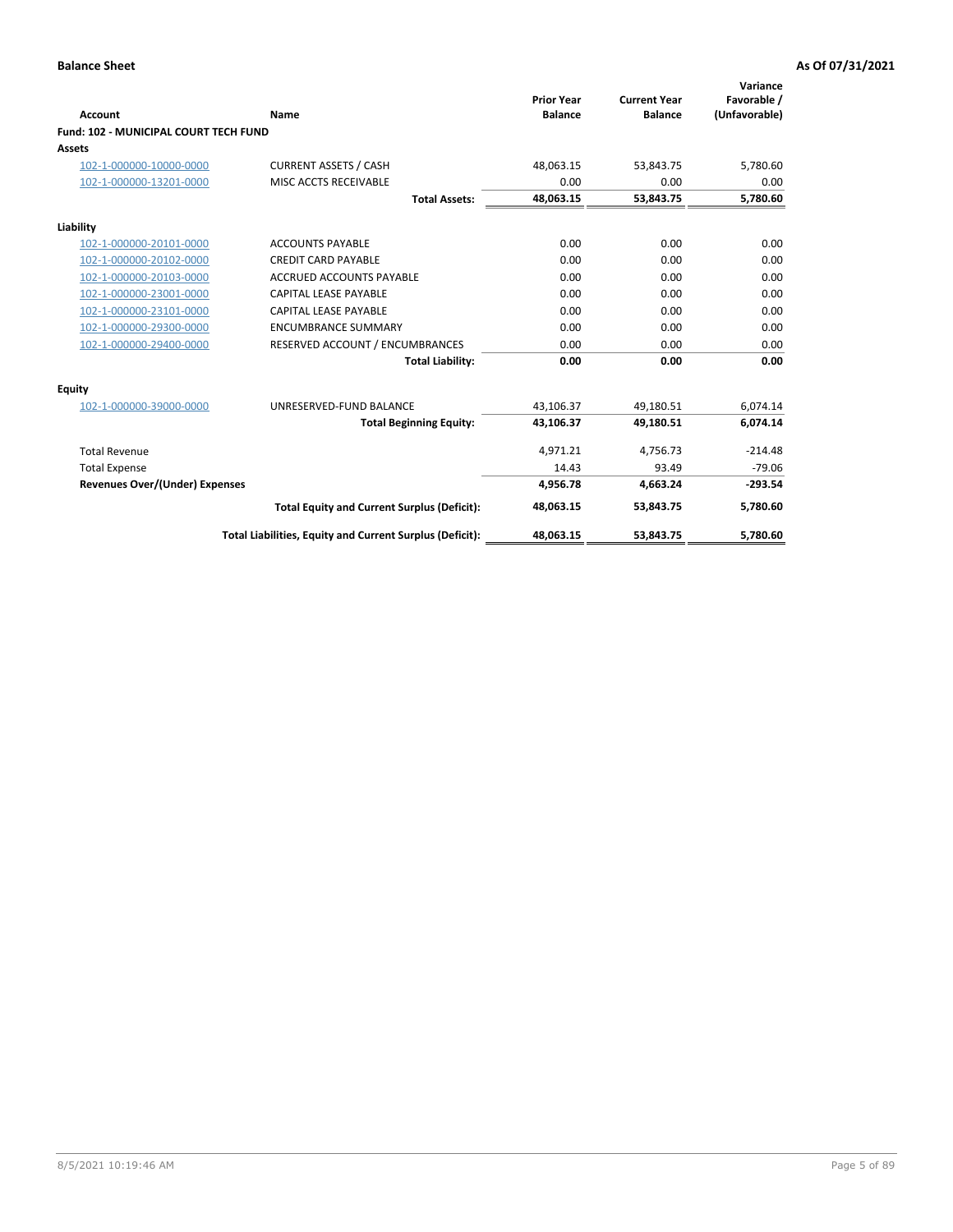| <b>Account</b>                                       | Name                                                     | <b>Prior Year</b><br><b>Balance</b> | <b>Current Year</b><br><b>Balance</b> | Variance<br>Favorable /<br>(Unfavorable) |
|------------------------------------------------------|----------------------------------------------------------|-------------------------------------|---------------------------------------|------------------------------------------|
| <b>Fund: 103 - MUNICIPAL COURT CHILD SAFETY FUND</b> |                                                          |                                     |                                       |                                          |
| <b>Assets</b>                                        |                                                          |                                     |                                       |                                          |
| 103-1-000000-10000-0000                              | <b>CURRENT ASSETS / CASH</b>                             | 7,573.74                            | 11,476.58                             | 3,902.84                                 |
| 103-1-000000-13201-0000                              | MISC ACCTS RECEIVABLE                                    | 0.00                                | 0.00                                  | 0.00                                     |
| 103-1-000000-13203-0000                              | NON-CURRENT ASSETS / PREPAYMENTS                         | 0.00                                | 0.00                                  | 0.00                                     |
| 103-1-000000-13205-0000                              | <b>INTEREST RECEIVABLE</b>                               | 0.00                                | 0.00                                  | 0.00                                     |
|                                                      | <b>Total Assets:</b>                                     | 7,573.74                            | 11,476.58                             | 3,902.84                                 |
| Liability                                            |                                                          |                                     |                                       |                                          |
| 103-1-000000-20101-0000                              | <b>ACCOUNTS PAYABLE</b>                                  | 0.00                                | 0.00                                  | 0.00                                     |
| 103-1-000000-20103-0000                              | <b>ACCRUED ACCOUNTS PAYABLE</b>                          | 0.00                                | 0.00                                  | 0.00                                     |
|                                                      | <b>Total Liability:</b>                                  | 0.00                                | 0.00                                  | 0.00                                     |
| Equity                                               |                                                          |                                     |                                       |                                          |
| 103-1-000000-39000-0000                              | UNRESERVED-FUND BALANCE                                  | 20,596.63                           | 7,653.31                              | $-12,943.32$                             |
|                                                      | <b>Total Beginning Equity:</b>                           | 20,596.63                           | 7.653.31                              | $-12.943.32$                             |
| <b>Total Revenue</b>                                 |                                                          | 10,770.98                           | 24,852.89                             | 14,081.91                                |
| <b>Total Expense</b>                                 |                                                          | 23,793.87                           | 21,029.62                             | 2,764.25                                 |
| <b>Revenues Over/(Under) Expenses</b>                |                                                          | $-13,022.89$                        | 3,823.27                              | 16,846.16                                |
|                                                      | <b>Total Equity and Current Surplus (Deficit):</b>       | 7,573.74                            | 11,476.58                             | 3,902.84                                 |
|                                                      | Total Liabilities, Equity and Current Surplus (Deficit): | 7,573.74                            | 11,476.58                             | 3,902.84                                 |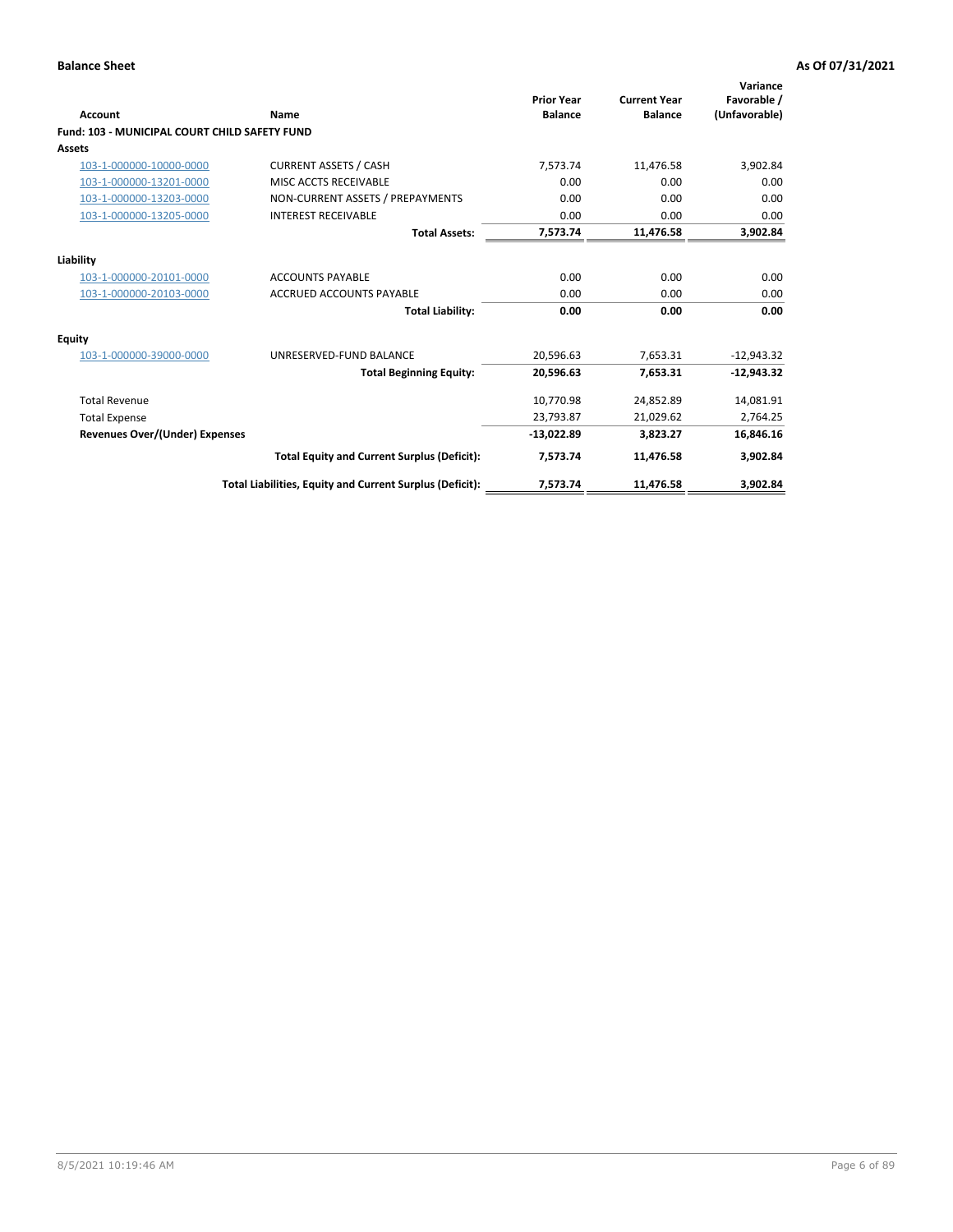|                                           |                                                          |                                     |                                       | Variance                     |
|-------------------------------------------|----------------------------------------------------------|-------------------------------------|---------------------------------------|------------------------------|
| <b>Account</b>                            | Name                                                     | <b>Prior Year</b><br><b>Balance</b> | <b>Current Year</b><br><b>Balance</b> | Favorable /<br>(Unfavorable) |
| <b>Fund: 110 - EXCHANGE BUILDING FUND</b> |                                                          |                                     |                                       |                              |
| Assets                                    |                                                          |                                     |                                       |                              |
| 110-1-000000-10000-0000                   | <b>CURRENT ASSETS / CASH</b>                             | -533,047.91                         | -533,047.91                           | 0.00                         |
| 110-1-000000-13201-0000                   | MISC ACCTS RECEIVABLE                                    | 0.00                                | 0.00                                  | 0.00                         |
| 110-1-000000-13203-0000                   | NON-CURRENT ASSETS / PREPAYMENTS                         | 0.00                                | 0.00                                  | 0.00                         |
| 110-1-000000-13205-0000                   | <b>INTEREST RECEIVABLE</b>                               | 0.00                                | 0.00                                  | 0.00                         |
| 110-1-000000-14100-0000                   | DUE FROM FUND 100                                        | 0.00                                | 0.00                                  | 0.00                         |
| 110-1-000000-16001-0000                   | FIXED ASSETS / LAND                                      | 0.00                                | 0.00                                  | 0.00                         |
| 110-1-000000-16002-0000                   | <b>IMPROVMENTS-NON BUILDINGS</b>                         | 0.00                                | 0.00                                  | 0.00                         |
| 110-1-000000-16003-0000                   | ACCUMULATED DEPRECIATION                                 | 0.00                                | 0.00                                  | 0.00                         |
| 110-1-000000-16004-0000                   | FIXED ASSETS / BUILDINGS                                 | 0.00                                | 0.00                                  | 0.00                         |
| 110-1-000000-16005-0000                   | ACCUMULATED DEPRECIATION                                 | 0.00                                | 0.00                                  | 0.00                         |
| 110-1-000000-16201-0000                   | <b>MACHINERY AND EQUIPMENT</b>                           | 0.00                                | 0.00                                  | 0.00                         |
| 110-1-000000-16202-0000                   | ACCUMULATED DEPRECATION                                  | 0.00                                | 0.00                                  | 0.00                         |
| 110-1-000000-16301-0000                   | FIXED ASSETS / C W I P                                   | 0.00                                | 0.00                                  | 0.00                         |
|                                           | <b>Total Assets:</b>                                     | $-533,047.91$                       | -533,047.91                           | 0.00                         |
| Liability                                 |                                                          |                                     |                                       |                              |
| 110-1-000000-20101-0000                   | <b>ACCOUNTS PAYABLE</b>                                  | 0.00                                | 0.00                                  | 0.00                         |
| 110-1-000000-20102-0000                   | <b>CREDIT CARD PAYABLE</b>                               | 0.00                                | 0.00                                  | 0.00                         |
| 110-1-000000-20103-0000                   | ACCRUED ACCOUNTS PAYABLE                                 | 0.00                                | 0.00                                  | 0.00                         |
| 110-1-000000-20109-0000                   | MISCELLANEOUS LIABILITIES                                | 0.00                                | 0.00                                  | 0.00                         |
| 110-1-000000-20110-0000                   | REVENUE BONDS PAYABLE                                    | 0.00                                | 0.00                                  | 0.00                         |
| 110-1-000000-20112-0000                   | ACCRUED INTEREST PAYABLE                                 | 0.00                                | 0.00                                  | 0.00                         |
| 110-1-000000-20141-0000                   | <b>TELEPHONE CLEARING</b>                                | 0.00                                | 0.00                                  | 0.00                         |
| 110-1-000000-20160-0000                   | <b>UNAPPLIED CREDIT</b>                                  | 0.00                                | 0.00                                  | 0.00                         |
| 110-1-000000-20201-0000                   | <b>DEFERRED REVENUE</b>                                  | 0.00                                | 0.00                                  | 0.00                         |
| 110-1-000000-21001-0000                   | <b>GENERAL FUND / GENERAL FUND</b>                       | 0.00                                | 0.00                                  | 0.00                         |
| 110-1-000000-22001-0000                   | SALARIES PAYABLE                                         | 0.00                                | 0.00                                  | 0.00                         |
| 110-1-000000-22002-0000                   | <b>VACATION/SICK PAYABLE</b>                             | 0.00                                | 0.00                                  | 0.00                         |
| 110-1-000000-26001-0000                   | <b>OBLIG FOR COMP ABSENCES</b>                           | 0.00                                | 0.00                                  | 0.00                         |
| 110-1-000000-26102-0000                   | REVENUE BONDS PAYABLE                                    | 0.00                                | 0.00                                  | 0.00                         |
| 110-1-000000-27001-0000                   | <b>CONTRIBUTED CAPITAL</b>                               | 0.00                                | 0.00                                  | 0.00                         |
| 110-1-000000-29300-0000                   | <b>ENCUMBRANCE SUMMARY</b>                               | 0.00                                | 0.00                                  | 0.00                         |
| 110-1-000000-29400-0100                   | RESERVED ACCOUNT / ENCUMBRANCES                          | 0.00                                | 0.00                                  | 0.00                         |
|                                           | <b>Total Liability:</b>                                  | 0.00                                | 0.00                                  | 0.00                         |
| <b>Equity</b>                             |                                                          |                                     |                                       |                              |
| 110-1-000000-39000-0000                   | UNRESERVED-FUND BALANCE                                  | 0.00                                | 0.00                                  | 0.00                         |
| 110-1-000000-39100-0000                   | UNRESERVED-RET. EARNINGS                                 | $-533,047.91$                       | -533,047.91                           | 0.00                         |
|                                           | <b>Total Beginning Equity:</b>                           | -533,047.91                         | -533,047.91                           | 0.00                         |
|                                           |                                                          |                                     |                                       |                              |
| <b>Total Revenue</b>                      |                                                          | 0.00                                | 0.00                                  | 0.00                         |
| <b>Total Expense</b>                      |                                                          | 0.00                                | 0.00                                  | 0.00                         |
| <b>Revenues Over/(Under) Expenses</b>     |                                                          | 0.00                                | 0.00                                  | 0.00                         |
|                                           | <b>Total Equity and Current Surplus (Deficit):</b>       | -533,047.91                         | -533,047.91                           | 0.00                         |
|                                           | Total Liabilities, Equity and Current Surplus (Deficit): | -533,047.91                         | -533,047.91                           | 0.00                         |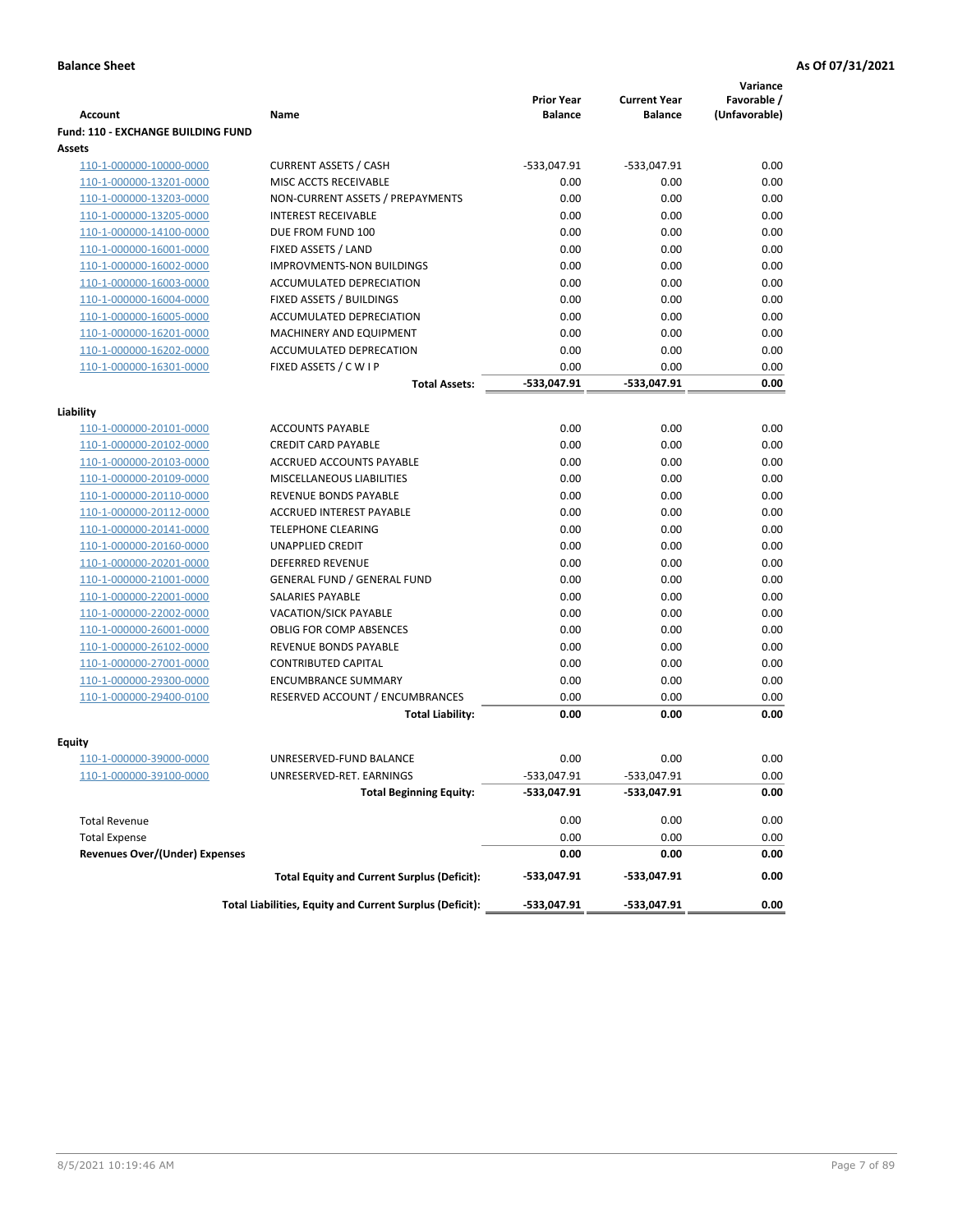| <b>Account</b>                         | Name                                                     | <b>Prior Year</b><br><b>Balance</b> | <b>Current Year</b><br><b>Balance</b> | Variance<br>Favorable /<br>(Unfavorable) |
|----------------------------------------|----------------------------------------------------------|-------------------------------------|---------------------------------------|------------------------------------------|
| Fund: 111 - RECREATION ACTIVITIES FUND |                                                          |                                     |                                       |                                          |
| Assets                                 |                                                          |                                     |                                       |                                          |
| 111-1-000000-10000-0000                | <b>CURRENT ASSETS / CASH</b>                             | $-110,064.92$                       | $-91,519.54$                          | 18,545.38                                |
| 111-1-000000-10313-0000                | <b>CHANGE DRAWER - PARK CONCESSIONS</b>                  | 0.00                                | 0.00                                  | 0.00                                     |
| 111-1-000000-13201-0000                | MISC ACCTS RECEIVABLE                                    | 0.00                                | 0.00                                  | 0.00                                     |
| 111-1-000000-13205-0000                | <b>INTEREST RECEIVABLE</b>                               | 0.00                                | 0.00                                  | 0.00                                     |
|                                        | <b>Total Assets:</b>                                     | $-110,064.92$                       | $-91,519.54$                          | 18,545.38                                |
| Liability                              |                                                          |                                     |                                       |                                          |
| 111-1-000000-20101-0000                | <b>ACCOUNTS PAYABLE</b>                                  | 0.00                                | 0.00                                  | 0.00                                     |
| 111-1-000000-20102-0000                | <b>CREDIT CARD PAYABLE</b>                               | 0.00                                | 0.00                                  | 0.00                                     |
| 111-1-000000-20103-0000                | <b>ACCRUED ACCOUNTS PAYABLE</b>                          | 0.00                                | 0.00                                  | 0.00                                     |
| 111-1-000000-20125-0000                | SALES TAX PAYABLE / IN THE CITY                          | 90.46                               | 1,289.75                              | $-1,199.29$                              |
| 111-1-000000-20160-0000                | <b>UNAPPLIED CREDIT</b>                                  | 0.00                                | 0.00                                  | 0.00                                     |
| 111-1-000000-20201-0000                | <b>DEFERRED REVENUE</b>                                  | 0.00                                | 0.00                                  | 0.00                                     |
| 111-1-000000-22001-0000                | <b>SALARIES PAYABLE</b>                                  | 155.91                              | 155.91                                | 0.00                                     |
| 111-1-000000-29300-0000                | <b>ENCUMBRANCE SUMMARY</b>                               | 0.00                                | 0.00                                  | 0.00                                     |
| 111-1-000000-29400-0100                | RESERVED ACCOUNT / ENCUMBRANCES                          | 0.00                                | 0.00                                  | 0.00                                     |
|                                        | <b>Total Liability:</b>                                  | 246.37                              | 1,445.66                              | $-1,199.29$                              |
| Equity                                 |                                                          |                                     |                                       |                                          |
| 111-1-000000-39000-0000                | UNRESERVED-FUND BALANCE                                  | $-28,173.50$                        | $-121,231.77$                         | $-93,058.27$                             |
| 111-1-000000-39100-0000                | UNRESERVED-RET. EARNINGS                                 | 0.00                                | 0.00                                  | 0.00                                     |
|                                        | <b>Total Beginning Equity:</b>                           | $-28,173.50$                        | $-121,231.77$                         | -93,058.27                               |
| <b>Total Revenue</b>                   |                                                          | 53,437.01                           | 126,021.36                            | 72,584.35                                |
| <b>Total Expense</b>                   |                                                          | 135,574.80                          | 97,754.79                             | 37,820.01                                |
| <b>Revenues Over/(Under) Expenses</b>  |                                                          | $-82,137.79$                        | 28,266.57                             | 110,404.36                               |
|                                        | <b>Total Equity and Current Surplus (Deficit):</b>       | $-110,311.29$                       | $-92,965.20$                          | 17,346.09                                |
|                                        | Total Liabilities, Equity and Current Surplus (Deficit): | $-110,064.92$                       | $-91,519.54$                          | 18,545.38                                |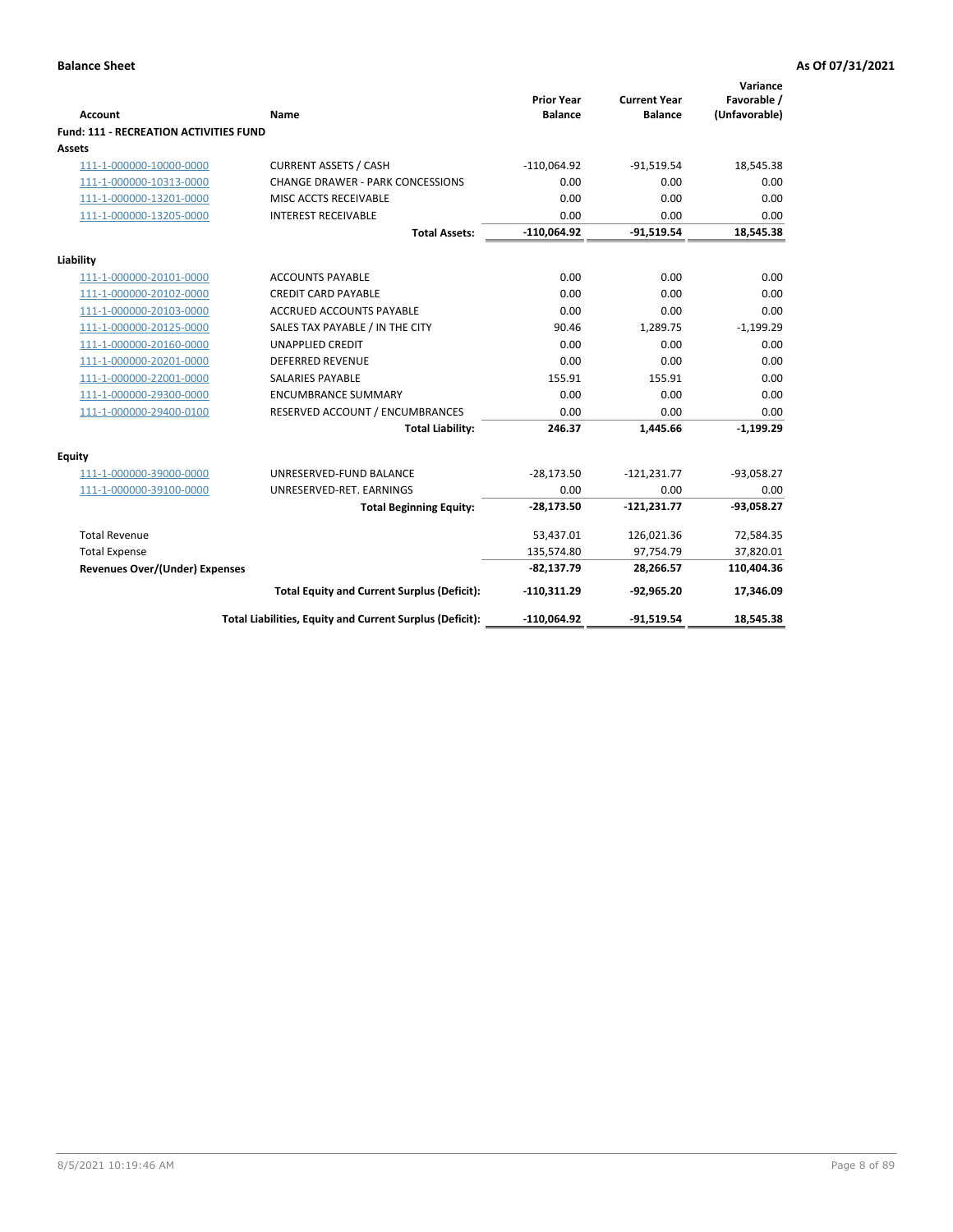|                                       |                                                          |                                     |                                       | Variance                     |
|---------------------------------------|----------------------------------------------------------|-------------------------------------|---------------------------------------|------------------------------|
| <b>Account</b>                        | Name                                                     | <b>Prior Year</b><br><b>Balance</b> | <b>Current Year</b><br><b>Balance</b> | Favorable /<br>(Unfavorable) |
| Fund: 112 - GUN RANGE FUND            |                                                          |                                     |                                       |                              |
| <b>Assets</b>                         |                                                          |                                     |                                       |                              |
| 112-1-000000-10000-0000               | <b>CURRENT ASSETS / CASH</b>                             | 1,324.73                            | 1,073.19                              | $-251.54$                    |
| 112-1-000000-13201-0000               | MISC ACCTS RECEIVABLE                                    | 0.00                                | 0.00                                  | 0.00                         |
|                                       | <b>Total Assets:</b>                                     | 1,324.73                            | 1,073.19                              | $-251.54$                    |
| Liability                             |                                                          |                                     |                                       |                              |
| 112-1-000000-20101-0000               | <b>ACCOUNTS PAYABLE</b>                                  | 0.00                                | 0.00                                  | 0.00                         |
| 112-1-000000-20103-0000               | <b>ACCRUED ACCOUNTS PAYABLE</b>                          | 0.00                                | 0.00                                  | 0.00                         |
| 112-1-000000-20160-0000               | <b>UNAPPLIED CREDIT</b>                                  | 0.00                                | 0.00                                  | 0.00                         |
| 112-1-000000-21001-0000               | <b>GENERAL FUND / GENERAL FUND</b>                       | 0.00                                | 0.00                                  | 0.00                         |
| 112-1-000000-29300-0000               | <b>ENCUMBRANCE SUMMARY</b>                               | 0.00                                | 0.00                                  | 0.00                         |
| 112-1-000000-29400-0100               | RESERVED ACCOUNT / ENCUMBRANCES                          | 0.00                                | 0.00                                  | 0.00                         |
|                                       | <b>Total Liability:</b>                                  | 0.00                                | 0.00                                  | 0.00                         |
| Equity                                |                                                          |                                     |                                       |                              |
| 112-1-000000-39000-0000               | UNRESERVED-FUND BALANCE                                  | 908.04                              | 1,108.04                              | 200.00                       |
| 112-1-000000-39100-0000               | UNRESERVED-RET. EARNINGS                                 | 0.00                                | 0.00                                  | 0.00                         |
|                                       | <b>Total Beginning Equity:</b>                           | 908.04                              | 1.108.04                              | 200.00                       |
| <b>Total Revenue</b>                  |                                                          | 1,283.08                            | 1,240.14                              | $-42.94$                     |
| <b>Total Expense</b>                  |                                                          | 866.39                              | 1,274.99                              | $-408.60$                    |
| <b>Revenues Over/(Under) Expenses</b> |                                                          | 416.69                              | $-34.85$                              | $-451.54$                    |
|                                       | <b>Total Equity and Current Surplus (Deficit):</b>       | 1,324.73                            | 1,073.19                              | $-251.54$                    |
|                                       | Total Liabilities, Equity and Current Surplus (Deficit): | 1,324.73                            | 1,073.19                              | $-251.54$                    |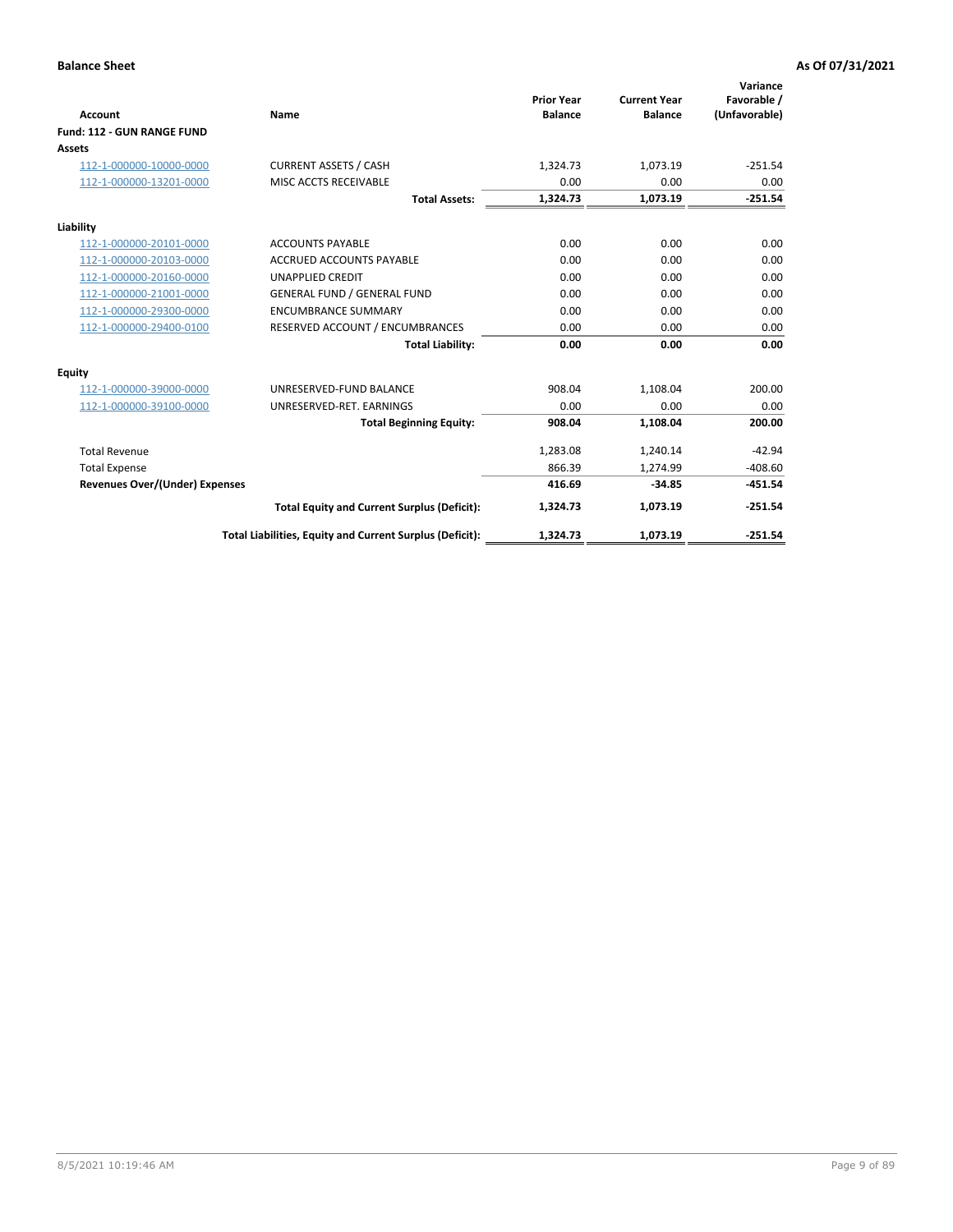| <b>Account</b>                               | <b>Name</b>                                              | <b>Prior Year</b><br><b>Balance</b> | <b>Current Year</b><br><b>Balance</b> | Variance<br>Favorable /<br>(Unfavorable) |
|----------------------------------------------|----------------------------------------------------------|-------------------------------------|---------------------------------------|------------------------------------------|
| Fund: 113 - HOTEL / MOTEL OCCUPANCY TAX FUND |                                                          |                                     |                                       |                                          |
| Assets                                       |                                                          |                                     |                                       |                                          |
| 113-1-000000-10000-0000                      | <b>CURRENT ASSETS / CASH</b>                             | 439,340.19                          | 592,315.13                            | 152,974.94                               |
| 113-1-000000-13101-0000                      | TAX RECEIVABLE-CURRENT                                   | 0.00                                | 0.00                                  | 0.00                                     |
| 113-1-000000-13201-0000                      | MISC ACCTS RECEIVABLE                                    | 0.00                                | 0.00                                  | 0.00                                     |
| 113-1-000000-13202-0000                      | <b>EMPLOYEE ADVANCES</b>                                 | 0.00                                | 0.00                                  | 0.00                                     |
| 113-1-000000-13203-0000                      | NON-CURRENT ASSETS / PREPAYMENTS                         | 0.00                                | 0.00                                  | 0.00                                     |
| 113-1-000000-13205-0000                      | <b>INTEREST RECEIVABLE</b>                               | 0.00                                | 0.00                                  | 0.00                                     |
|                                              | <b>Total Assets:</b>                                     | 439,340.19                          | 592,315.13                            | 152,974.94                               |
| Liability                                    |                                                          |                                     |                                       |                                          |
| 113-1-000000-20101-0000                      | <b>ACCOUNTS PAYABLE</b>                                  | 0.00                                | 0.00                                  | 0.00                                     |
| 113-1-000000-20102-0000                      | <b>CREDIT CARD PAYABLE</b>                               | 0.00                                | 0.00                                  | 0.00                                     |
| 113-1-000000-20103-0000                      | ACCRUED ACCOUNTS PAYABLE                                 | 0.00                                | 0.00                                  | 0.00                                     |
| 113-1-000000-20144-0000                      | <b>SPECIAL EVENT DONATIONS</b>                           | $-1,046.65$                         | $-1,046.65$                           | 0.00                                     |
| 113-1-000000-22001-0000                      | <b>SALARIES PAYABLE</b>                                  | 1,702.66                            | 1,702.66                              | 0.00                                     |
| 113-1-000000-24001-0000                      | O/S CHECKS PAYABLE                                       | 0.00                                | 0.00                                  | 0.00                                     |
| 113-1-000000-29300-0000                      | <b>ENCUMBRANCE SUMMARY</b>                               | 0.00                                | 0.00                                  | 0.00                                     |
| 113-1-000000-29400-0100                      | RESERVED ACCOUNT / ENCUMBRANCES                          | 0.00                                | 0.00                                  | 0.00                                     |
|                                              | <b>Total Liability:</b>                                  | 656.01                              | 656.01                                | 0.00                                     |
| Equity                                       |                                                          |                                     |                                       |                                          |
| 113-1-000000-39000-0000                      | UNRESERVED-FUND BALANCE                                  | 464,662.03                          | 451,172.28                            | $-13,489.75$                             |
|                                              | <b>Total Beginning Equity:</b>                           | 464,662.03                          | 451,172.28                            | $-13,489.75$                             |
| <b>Total Revenue</b>                         |                                                          | 408,951.13                          | 522,632.77                            | 113,681.64                               |
| <b>Total Expense</b>                         |                                                          | 434,928.98                          | 382,145.93                            | 52,783.05                                |
| <b>Revenues Over/(Under) Expenses</b>        |                                                          | $-25,977.85$                        | 140,486.84                            | 166,464.69                               |
|                                              | <b>Total Equity and Current Surplus (Deficit):</b>       | 438,684.18                          | 591,659.12                            | 152,974.94                               |
|                                              | Total Liabilities, Equity and Current Surplus (Deficit): | 439,340.19                          | 592,315.13                            | 152,974.94                               |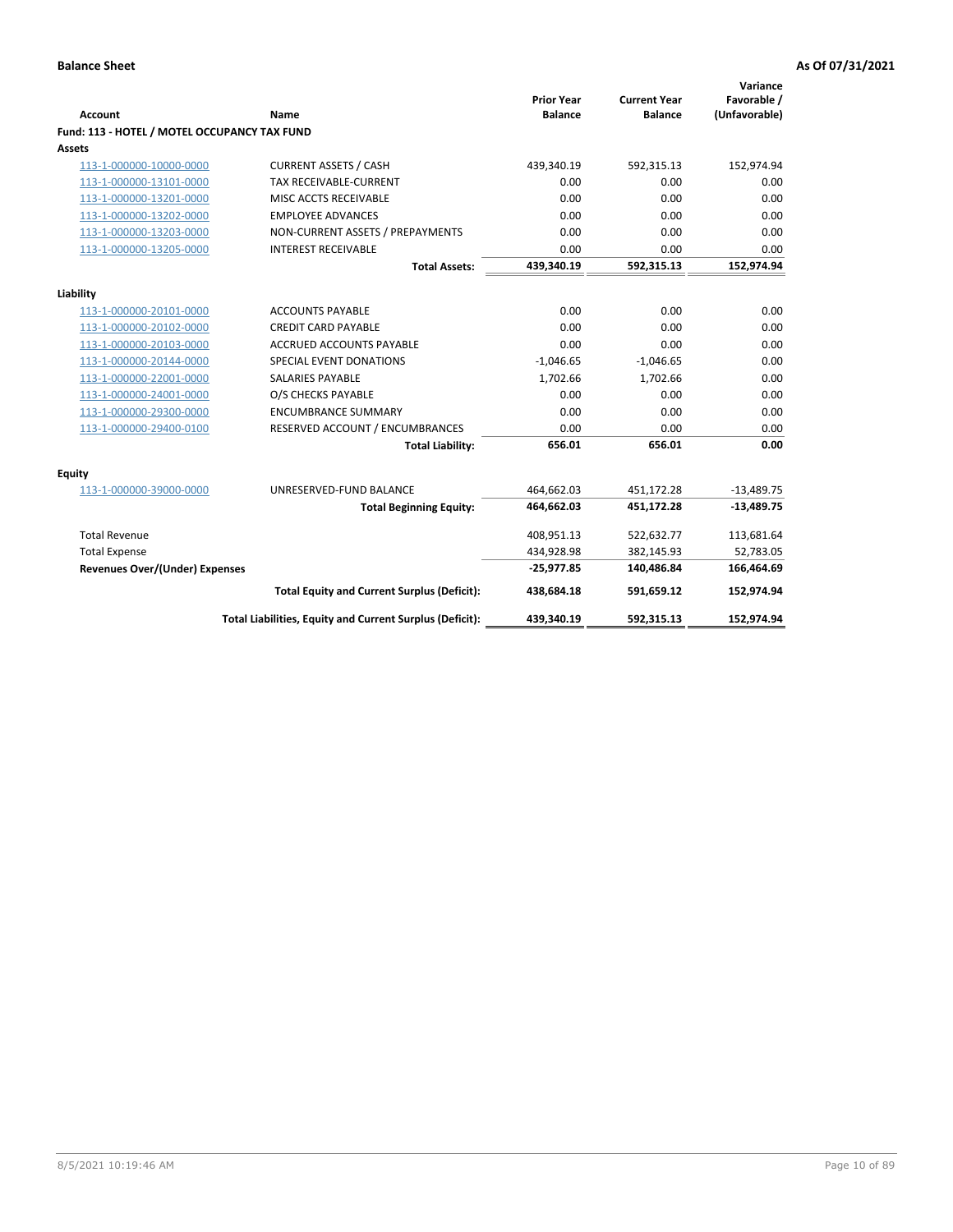| <b>Account</b>                                     | Name                                                     | <b>Prior Year</b><br><b>Balance</b> | <b>Current Year</b><br><b>Balance</b> | Variance<br>Favorable /<br>(Unfavorable) |
|----------------------------------------------------|----------------------------------------------------------|-------------------------------------|---------------------------------------|------------------------------------------|
| <b>Fund: 114 - VENUE MANAGEMENT FUND</b><br>Assets |                                                          |                                     |                                       |                                          |
| 114-1-000000-10000-0000                            | <b>CURRENT ASSETS / CASH</b>                             | $-133,289.72$                       | $-184, 184.22$                        | $-50,894.50$                             |
| 114-1-000000-10311-0000                            | CASH / PETTY CASH/CHANGE DRAWERS                         | 200.00                              | 200.00                                | 0.00                                     |
| 114-1-000000-13201-0000                            | MISC ACCTS RECEIVABLE                                    | 0.00                                | 0.00                                  | 0.00                                     |
| 114-1-000000-13203-0000                            | NON-CURRENT ASSETS / PREPAYMENTS                         | 0.00                                | 0.00                                  | 0.00                                     |
| 114-1-000000-13205-0000                            | <b>INTEREST RECEIVABLE</b>                               | 0.00                                | 0.00                                  | 0.00                                     |
|                                                    | <b>Total Assets:</b>                                     | $-133,089.72$                       | $-183,984.22$                         | $-50,894.50$                             |
| Liability                                          |                                                          |                                     |                                       |                                          |
| 114-1-000000-20101-0000                            | <b>ACCOUNTS PAYABLE</b>                                  | 0.00                                | 0.00                                  | 0.00                                     |
| 114-1-000000-20102-0000                            | <b>CREDIT CARD PAYABLE</b>                               | 0.00                                | 0.00                                  | 0.00                                     |
| 114-1-000000-20103-0000                            | <b>ACCRUED ACCOUNTS PAYABLE</b>                          | 0.00                                | 0.00                                  | 0.00                                     |
| 114-1-000000-20125-0000                            | SALES TAX PAYABLE / IN THE CITY                          | 0.00                                | 2,909.05                              | $-2,909.05$                              |
| 114-1-000000-20144-0000                            | SPECIAL EVENT DONATIONS                                  | 16,777.39                           | 16,777.39                             | 0.00                                     |
| 114-1-000000-20150-0000                            | <b>TICKET SALE SHARING</b>                               | 17,858.37                           | 13,299.34                             | 4,559.03                                 |
| 114-1-000000-20151-0000                            | <b>SOUND &amp; LIGHTING</b>                              | 0.00                                | 0.00                                  | 0.00                                     |
| 114-1-000000-20160-0000                            | <b>UNAPPLIED CREDIT</b>                                  | 0.00                                | 0.00                                  | 0.00                                     |
| 114-1-000000-20201-0000                            | <b>DEFERRED REVENUE</b>                                  | 0.00                                | 0.00                                  | 0.00                                     |
| 114-1-000000-22001-0000                            | SALARIES PAYABLE                                         | 1,154.26                            | 1,154.26                              | 0.00                                     |
| 114-1-000000-24010-0000                            | <b>CIVIC CENTER DEPOSITS</b>                             | 3,930.00                            | 5,930.00                              | $-2,000.00$                              |
| 114-1-000000-24012-0000                            | <b>AUDITORIUM DEPOSITS</b>                               | 14,337.50                           | 16,437.50                             | $-2,100.00$                              |
| 114-1-000000-29300-0000                            | <b>ENCUMBRANCE SUMMARY</b>                               | 0.00                                | 0.00                                  | 0.00                                     |
| 114-1-000000-29400-0000                            | RESERVED ACCOUNT / ENCUMBRANCES                          | 0.00                                | 0.00                                  | 0.00                                     |
|                                                    | <b>Total Liability:</b>                                  | 54,057.52                           | 56,507.54                             | $-2,450.02$                              |
| Equity                                             |                                                          |                                     |                                       |                                          |
| 114-1-000000-39000-0000                            | UNRESERVED-FUND BALANCE                                  | $-192,604.81$                       | $-186,750.72$                         | 5,854.09                                 |
|                                                    | <b>Total Beginning Equity:</b>                           | $-192,604.81$                       | -186,750.72                           | 5,854.09                                 |
| <b>Total Revenue</b>                               |                                                          | 168,603.85                          | 86,927.54                             | $-81,676.31$                             |
| <b>Total Expense</b>                               |                                                          | 163,146.28                          | 140,668.58                            | 22,477.70                                |
| <b>Revenues Over/(Under) Expenses</b>              |                                                          | 5,457.57                            | $-53,741.04$                          | $-59,198.61$                             |
|                                                    | <b>Total Equity and Current Surplus (Deficit):</b>       | $-187,147.24$                       | -240,491.76                           | $-53,344.52$                             |
|                                                    | Total Liabilities, Equity and Current Surplus (Deficit): | $-133,089.72$                       | $-183,984.22$                         | $-50,894.50$                             |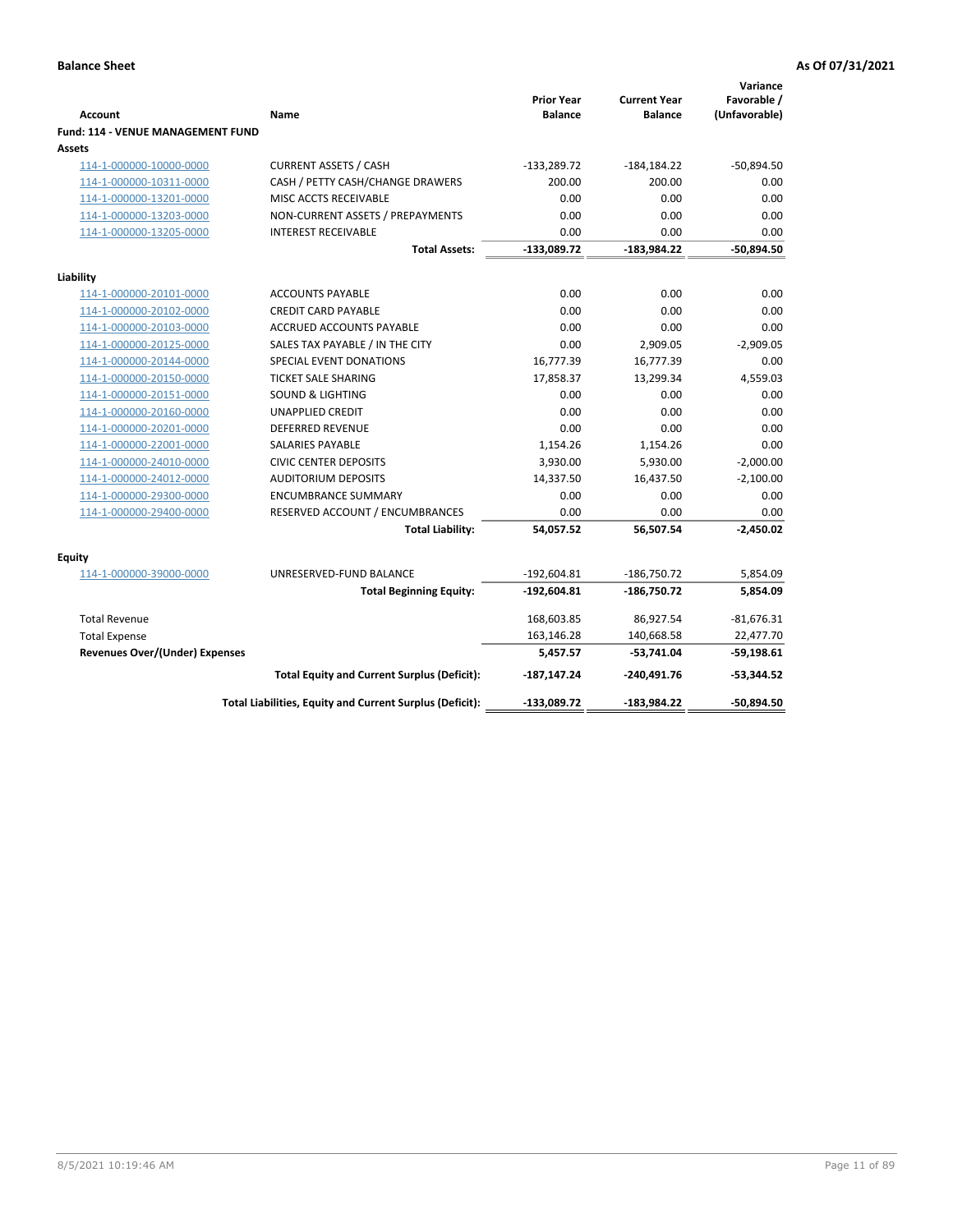|                                       |                                                          |                                     |                                       | Variance                     |
|---------------------------------------|----------------------------------------------------------|-------------------------------------|---------------------------------------|------------------------------|
| <b>Account</b>                        | Name                                                     | <b>Prior Year</b><br><b>Balance</b> | <b>Current Year</b><br><b>Balance</b> | Favorable /<br>(Unfavorable) |
| Fund: 115 - TIRZ FUND                 |                                                          |                                     |                                       |                              |
| Assets                                |                                                          |                                     |                                       |                              |
| 115-1-000000-10000-0000               | <b>CURRENT ASSETS / CASH</b>                             | 0.00                                | 0.00                                  | 0.00                         |
| 115-1-000000-13101-0000               | <b>TAX RECEIVABLE-CURRENT</b>                            | 0.00                                | 0.00                                  | 0.00                         |
| 115-1-000000-13102-0000               | <b>TAXES REC-DELINQUENT</b>                              | 0.00                                | 0.00                                  | 0.00                         |
| 115-1-000000-13103-0000               | ALLOW FOR UNCOLLECT TAXES                                | 0.00                                | 0.00                                  | 0.00                         |
| 115-1-000000-13201-0000               | MISC ACCTS RECEIVABLE                                    | 0.00                                | 0.00                                  | 0.00                         |
| 115-1-000000-13205-0000               | <b>INTEREST RECEIVABLE</b>                               | 0.00                                | 0.00                                  | 0.00                         |
|                                       | <b>Total Assets:</b>                                     | 0.00                                | 0.00                                  | 0.00                         |
| Liability                             |                                                          |                                     |                                       |                              |
| 115-1-000000-20101-0000               | <b>ACCOUNTS PAYABLE</b>                                  | 0.00                                | 0.00                                  | 0.00                         |
| 115-1-000000-20103-0000               | <b>ACCRUED ACCOUNTS PAYABLE</b>                          | 0.00                                | 0.00                                  | 0.00                         |
| 115-1-000000-20203-0000               | <b>DEFERRED TAX REVENUE</b>                              | 0.00                                | 0.00                                  | 0.00                         |
| 115-1-000000-29300-0000               | <b>ENCUMBRANCE SUMMARY</b>                               | 0.00                                | 0.00                                  | 0.00                         |
| 115-1-000000-29400-0100               | RESERVED ACCOUNT / ENCUMBRANCES                          | 0.00                                | 0.00                                  | 0.00                         |
|                                       | <b>Total Liability:</b>                                  | 0.00                                | 0.00                                  | 0.00                         |
| <b>Equity</b>                         |                                                          |                                     |                                       |                              |
| 115-1-000000-39000-0000               | UNRESERVED-FUND BALANCE                                  | 0.00                                | 0.00                                  | 0.00                         |
| 115-1-000000-39100-0000               | UNRESERVED-RET. EARNINGS                                 | 0.00                                | 0.00                                  | 0.00                         |
|                                       | <b>Total Beginning Equity:</b>                           | 0.00                                | 0.00                                  | 0.00                         |
| <b>Total Revenue</b>                  |                                                          | 0.00                                | 0.00                                  | 0.00                         |
| <b>Total Expense</b>                  |                                                          | 0.00                                | 0.00                                  | 0.00                         |
| <b>Revenues Over/(Under) Expenses</b> |                                                          | 0.00                                | 0.00                                  | 0.00                         |
|                                       | <b>Total Equity and Current Surplus (Deficit):</b>       | 0.00                                | 0.00                                  | 0.00                         |
|                                       | Total Liabilities, Equity and Current Surplus (Deficit): | 0.00                                | 0.00                                  | 0.00                         |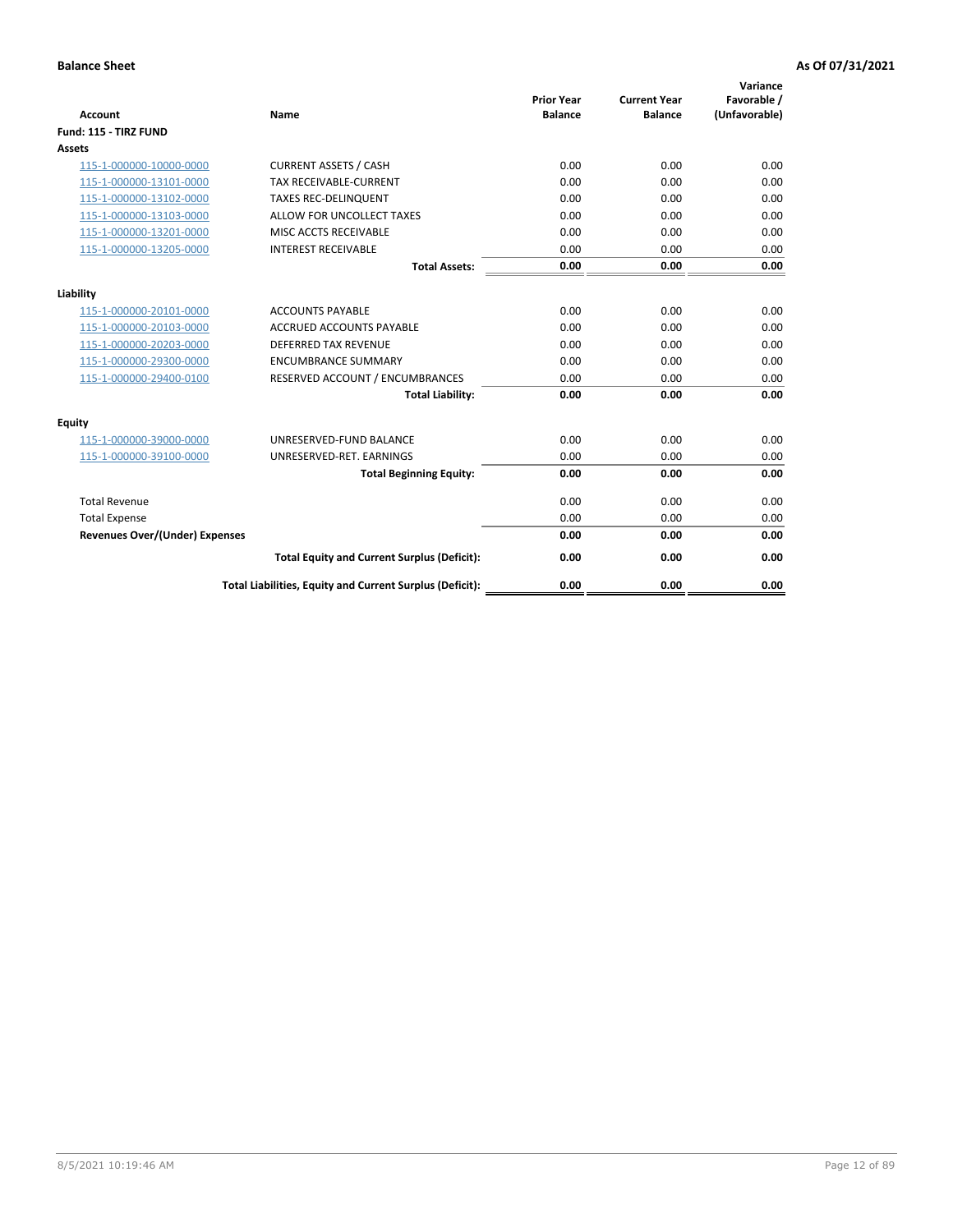| <b>Account</b>                        | Name                                                     | <b>Prior Year</b><br><b>Balance</b> | <b>Current Year</b><br><b>Balance</b> | Variance<br>Favorable /<br>(Unfavorable) |
|---------------------------------------|----------------------------------------------------------|-------------------------------------|---------------------------------------|------------------------------------------|
| Fund: 116 - ROADWAY IMPACT FEE 1      |                                                          |                                     |                                       |                                          |
| Assets                                |                                                          |                                     |                                       |                                          |
| 116-1-000000-10000-0000               | <b>CURRENT ASSETS / CASH</b>                             | 0.00                                | 0.00                                  | 0.00                                     |
| 116-1-000000-13201-0000               | MISC ACCTS RECEIVABLE                                    | 0.00                                | 0.00                                  | 0.00                                     |
| 116-1-000000-13205-0000               | <b>INTEREST RECEIVABLE</b>                               | 0.00                                | 0.00                                  | 0.00                                     |
|                                       | <b>Total Assets:</b>                                     | 0.00                                | 0.00                                  | 0.00                                     |
| Liability                             |                                                          |                                     |                                       |                                          |
| 116-1-000000-20101-0000               | <b>ACCOUNTS PAYABLE</b>                                  | 0.00                                | 0.00                                  | 0.00                                     |
| 116-1-000000-20103-0000               | <b>ACCRUED ACCOUNTS PAYABLE</b>                          | 0.00                                | 0.00                                  | 0.00                                     |
|                                       | <b>Total Liability:</b>                                  | 0.00                                | 0.00                                  | 0.00                                     |
| Equity                                |                                                          |                                     |                                       |                                          |
| 116-1-000000-39000-0000               | UNRESERVED-FUND BALANCE                                  | 0.00                                | 0.00                                  | 0.00                                     |
| 116-1-000000-39100-0000               | UNRESERVED-RET. EARNINGS                                 | 0.00                                | 0.00                                  | 0.00                                     |
|                                       | <b>Total Beginning Equity:</b>                           | 0.00                                | 0.00                                  | 0.00                                     |
| <b>Total Revenue</b>                  |                                                          | 0.00                                | 0.00                                  | 0.00                                     |
| <b>Total Expense</b>                  |                                                          | 0.00                                | 0.00                                  | 0.00                                     |
| <b>Revenues Over/(Under) Expenses</b> |                                                          | 0.00                                | 0.00                                  | 0.00                                     |
|                                       | <b>Total Equity and Current Surplus (Deficit):</b>       | 0.00                                | 0.00                                  | 0.00                                     |
|                                       | Total Liabilities, Equity and Current Surplus (Deficit): | 0.00                                | 0.00                                  | 0.00                                     |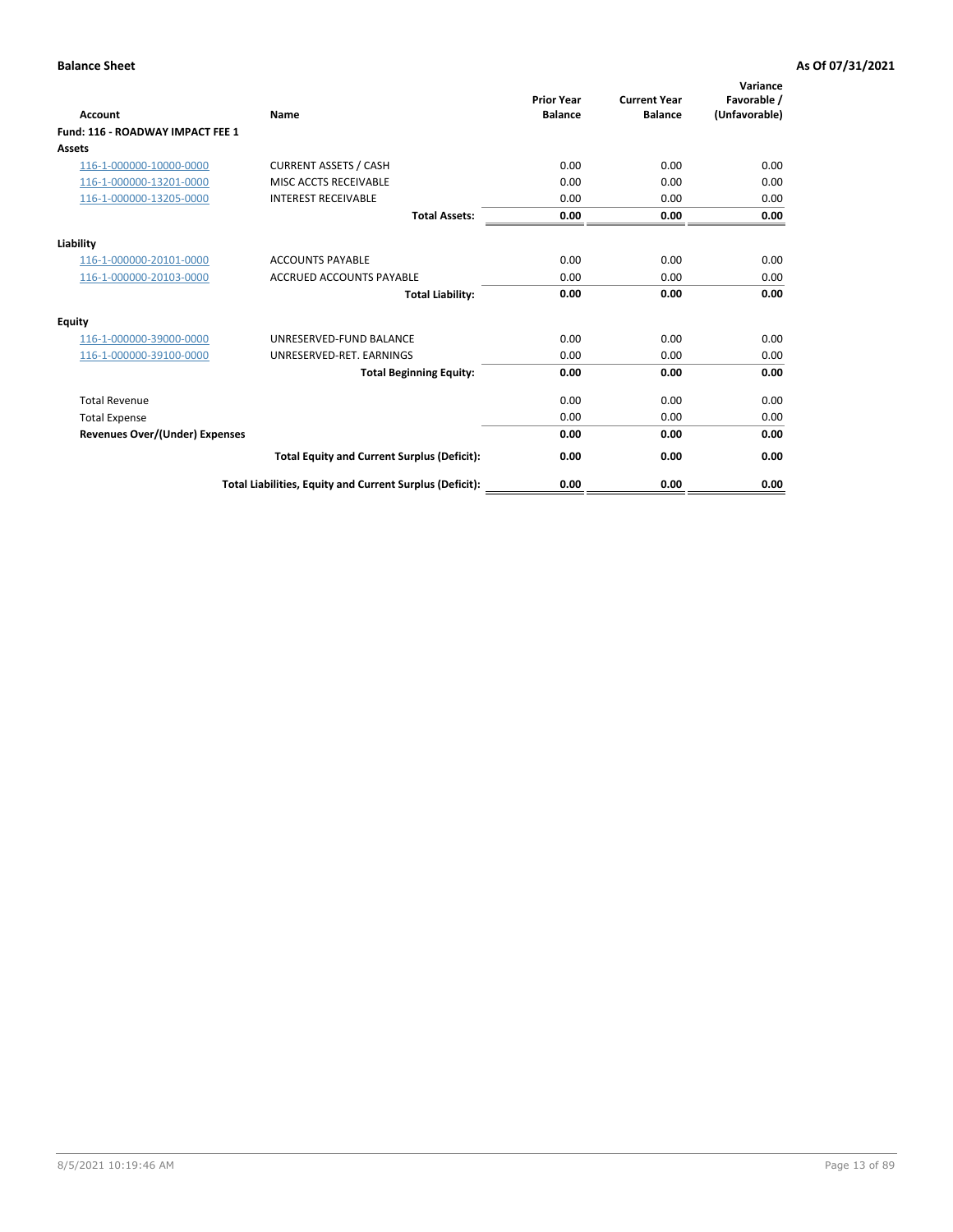| <b>Account</b>                        | Name                                                     | <b>Prior Year</b><br><b>Balance</b> | <b>Current Year</b><br><b>Balance</b> | Variance<br>Favorable /<br>(Unfavorable) |
|---------------------------------------|----------------------------------------------------------|-------------------------------------|---------------------------------------|------------------------------------------|
| Fund: 117 - ROADWAY IMPACT FEE 2      |                                                          |                                     |                                       |                                          |
| Assets                                |                                                          |                                     |                                       |                                          |
| 117-1-000000-10000-0000               | <b>CURRENT ASSETS / CASH</b>                             | 0.00                                | 0.00                                  | 0.00                                     |
| 117-1-000000-13201-0000               | MISC ACCTS RECEIVABLE                                    | 0.00                                | 0.00                                  | 0.00                                     |
| 117-1-000000-13205-0000               | <b>INTEREST RECEIVABLE</b>                               | 0.00                                | 0.00                                  | 0.00                                     |
|                                       | <b>Total Assets:</b>                                     | 0.00                                | 0.00                                  | 0.00                                     |
| Liability                             |                                                          |                                     |                                       |                                          |
| 117-1-000000-20101-0000               | <b>ACCOUNTS PAYABLE</b>                                  | 0.00                                | 0.00                                  | 0.00                                     |
| 117-1-000000-20103-0000               | <b>ACCRUED ACCOUNTS PAYABLE</b>                          | 0.00                                | 0.00                                  | 0.00                                     |
|                                       | <b>Total Liability:</b>                                  | 0.00                                | 0.00                                  | 0.00                                     |
| Equity                                |                                                          |                                     |                                       |                                          |
| 117-1-000000-39000-0000               | UNRESERVED-FUND BALANCE                                  | 0.00                                | 0.00                                  | 0.00                                     |
| 117-1-000000-39100-0000               | UNRESERVED-RET. EARNINGS                                 | 0.00                                | 0.00                                  | 0.00                                     |
|                                       | <b>Total Beginning Equity:</b>                           | 0.00                                | 0.00                                  | 0.00                                     |
| <b>Total Revenue</b>                  |                                                          | 0.00                                | 0.00                                  | 0.00                                     |
| <b>Total Expense</b>                  |                                                          | 0.00                                | 0.00                                  | 0.00                                     |
| <b>Revenues Over/(Under) Expenses</b> |                                                          | 0.00                                | 0.00                                  | 0.00                                     |
|                                       | <b>Total Equity and Current Surplus (Deficit):</b>       | 0.00                                | 0.00                                  | 0.00                                     |
|                                       | Total Liabilities, Equity and Current Surplus (Deficit): | 0.00                                | 0.00                                  | 0.00                                     |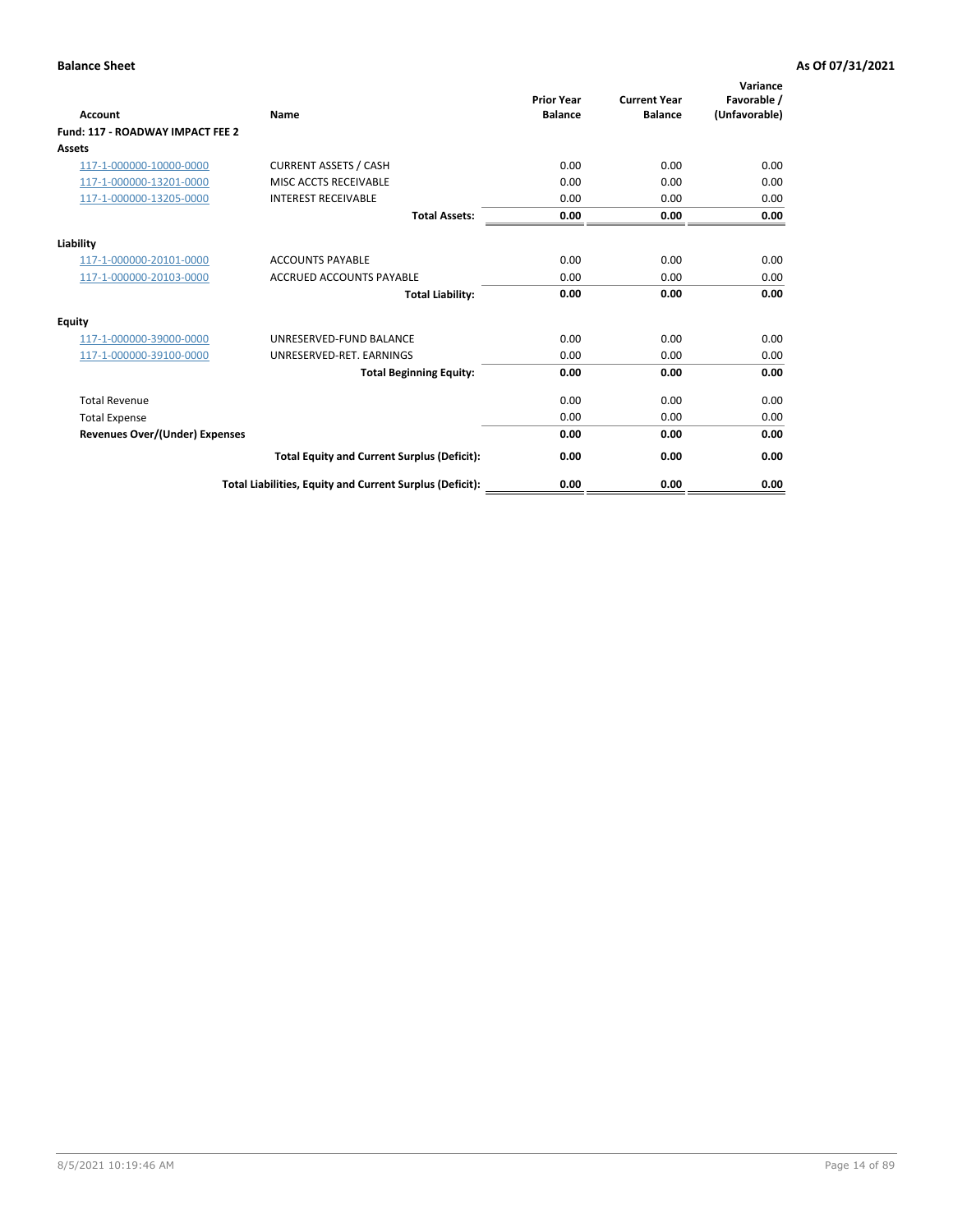| <b>Account</b>                        | Name                                                     | <b>Prior Year</b><br><b>Balance</b> | <b>Current Year</b><br><b>Balance</b> | Variance<br>Favorable /<br>(Unfavorable) |
|---------------------------------------|----------------------------------------------------------|-------------------------------------|---------------------------------------|------------------------------------------|
| Fund: 118 - ROADWAY IMPACT FEE 3      |                                                          |                                     |                                       |                                          |
| Assets                                |                                                          |                                     |                                       |                                          |
| 118-1-000000-10000-0000               | <b>CURRENT ASSETS / CASH</b>                             | 0.00                                | 0.00                                  | 0.00                                     |
| 118-1-000000-13201-0000               | MISC ACCTS RECEIVABLE                                    | 0.00                                | 0.00                                  | 0.00                                     |
| 118-1-000000-13205-0000               | <b>INTEREST RECEIVABLE</b>                               | 0.00                                | 0.00                                  | 0.00                                     |
|                                       | <b>Total Assets:</b>                                     | 0.00                                | 0.00                                  | 0.00                                     |
| Liability                             |                                                          |                                     |                                       |                                          |
| 118-1-000000-20101-0000               | <b>ACCOUNTS PAYABLE</b>                                  | 0.00                                | 0.00                                  | 0.00                                     |
| 118-1-000000-20103-0000               | <b>ACCRUED ACCOUNTS PAYABLE</b>                          | 0.00                                | 0.00                                  | 0.00                                     |
|                                       | <b>Total Liability:</b>                                  | 0.00                                | 0.00                                  | 0.00                                     |
| Equity                                |                                                          |                                     |                                       |                                          |
| 118-1-000000-39000-0000               | UNRESERVED-FUND BALANCE                                  | 0.00                                | 0.00                                  | 0.00                                     |
| 118-1-000000-39100-0000               | UNRESERVED-RET. EARNINGS                                 | 0.00                                | 0.00                                  | 0.00                                     |
|                                       | <b>Total Beginning Equity:</b>                           | 0.00                                | 0.00                                  | 0.00                                     |
| <b>Total Revenue</b>                  |                                                          | 0.00                                | 0.00                                  | 0.00                                     |
| <b>Total Expense</b>                  |                                                          | 0.00                                | 0.00                                  | 0.00                                     |
| <b>Revenues Over/(Under) Expenses</b> |                                                          | 0.00                                | 0.00                                  | 0.00                                     |
|                                       | <b>Total Equity and Current Surplus (Deficit):</b>       | 0.00                                | 0.00                                  | 0.00                                     |
|                                       | Total Liabilities, Equity and Current Surplus (Deficit): | 0.00                                | 0.00                                  | 0.00                                     |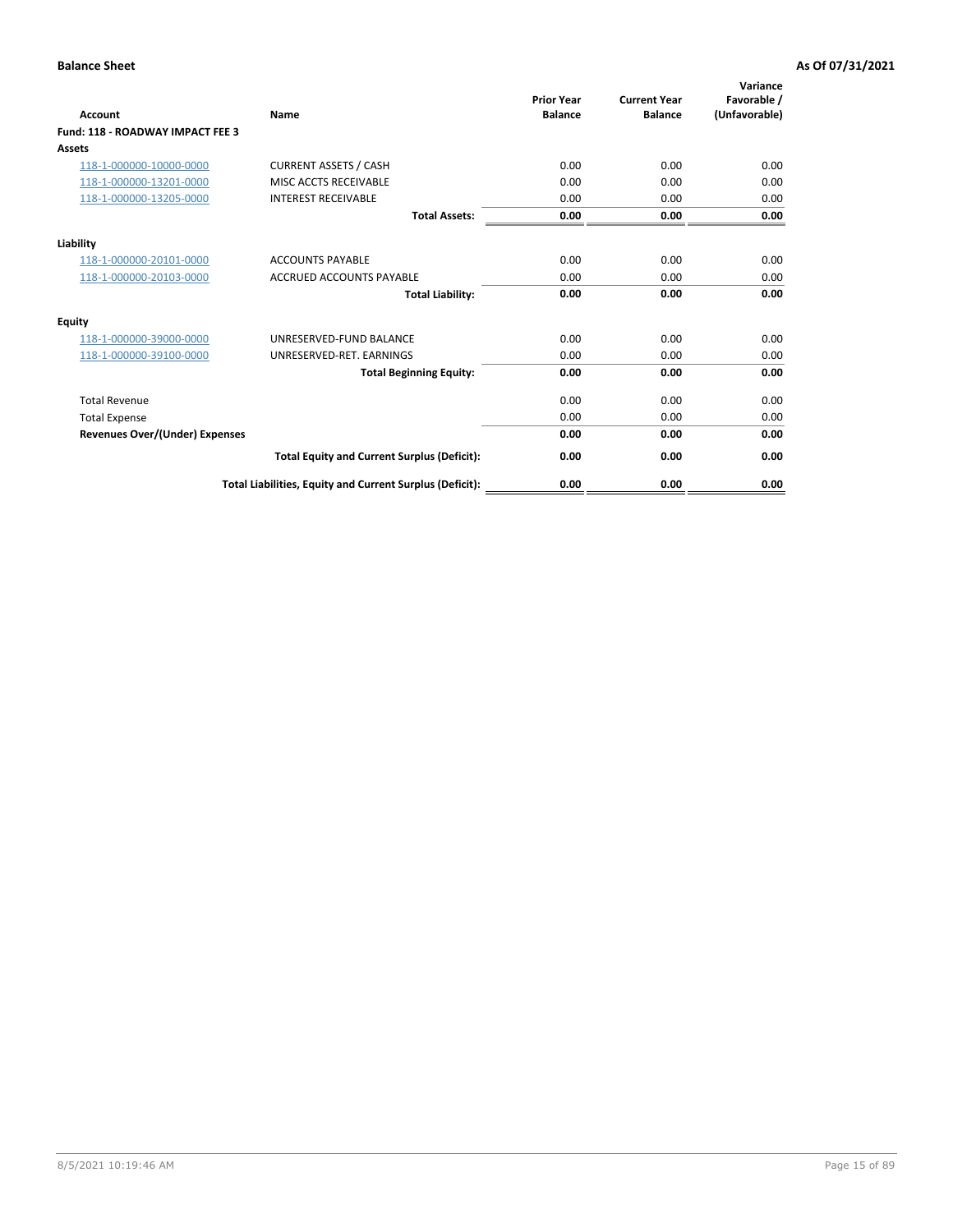| <b>Account</b>                        | Name                                                     | <b>Prior Year</b><br><b>Balance</b> | <b>Current Year</b><br><b>Balance</b> | Variance<br>Favorable /<br>(Unfavorable) |
|---------------------------------------|----------------------------------------------------------|-------------------------------------|---------------------------------------|------------------------------------------|
| Fund: 119 - ROADWAY IMPACT FEE 4      |                                                          |                                     |                                       |                                          |
| Assets                                |                                                          |                                     |                                       |                                          |
| 119-1-000000-10000-0000               | <b>CURRENT ASSETS / CASH</b>                             | 0.00                                | 0.00                                  | 0.00                                     |
| 119-1-000000-13201-0000               | MISC ACCTS RECEIVABLE                                    | 0.00                                | 0.00                                  | 0.00                                     |
| 119-1-000000-13205-0000               | <b>INTEREST RECEIVABLE</b>                               | 0.00                                | 0.00                                  | 0.00                                     |
|                                       | <b>Total Assets:</b>                                     | 0.00                                | 0.00                                  | 0.00                                     |
| Liability                             |                                                          |                                     |                                       |                                          |
| 119-1-000000-20101-0000               | <b>ACCOUNTS PAYABLE</b>                                  | 0.00                                | 0.00                                  | 0.00                                     |
| 119-1-000000-20103-0000               | <b>ACCRUED ACCOUNTS PAYABLE</b>                          | 0.00                                | 0.00                                  | 0.00                                     |
|                                       | <b>Total Liability:</b>                                  | 0.00                                | 0.00                                  | 0.00                                     |
| Equity                                |                                                          |                                     |                                       |                                          |
| 119-1-000000-39000-0000               | UNRESERVED-FUND BALANCE                                  | 0.00                                | 0.00                                  | 0.00                                     |
| 119-1-000000-39100-0000               | UNRESERVED-RET. EARNINGS                                 | 0.00                                | 0.00                                  | 0.00                                     |
|                                       | <b>Total Beginning Equity:</b>                           | 0.00                                | 0.00                                  | 0.00                                     |
| <b>Total Revenue</b>                  |                                                          | 0.00                                | 0.00                                  | 0.00                                     |
| <b>Total Expense</b>                  |                                                          | 0.00                                | 0.00                                  | 0.00                                     |
| <b>Revenues Over/(Under) Expenses</b> |                                                          | 0.00                                | 0.00                                  | 0.00                                     |
|                                       | <b>Total Equity and Current Surplus (Deficit):</b>       | 0.00                                | 0.00                                  | 0.00                                     |
|                                       | Total Liabilities, Equity and Current Surplus (Deficit): | 0.00                                | 0.00                                  | 0.00                                     |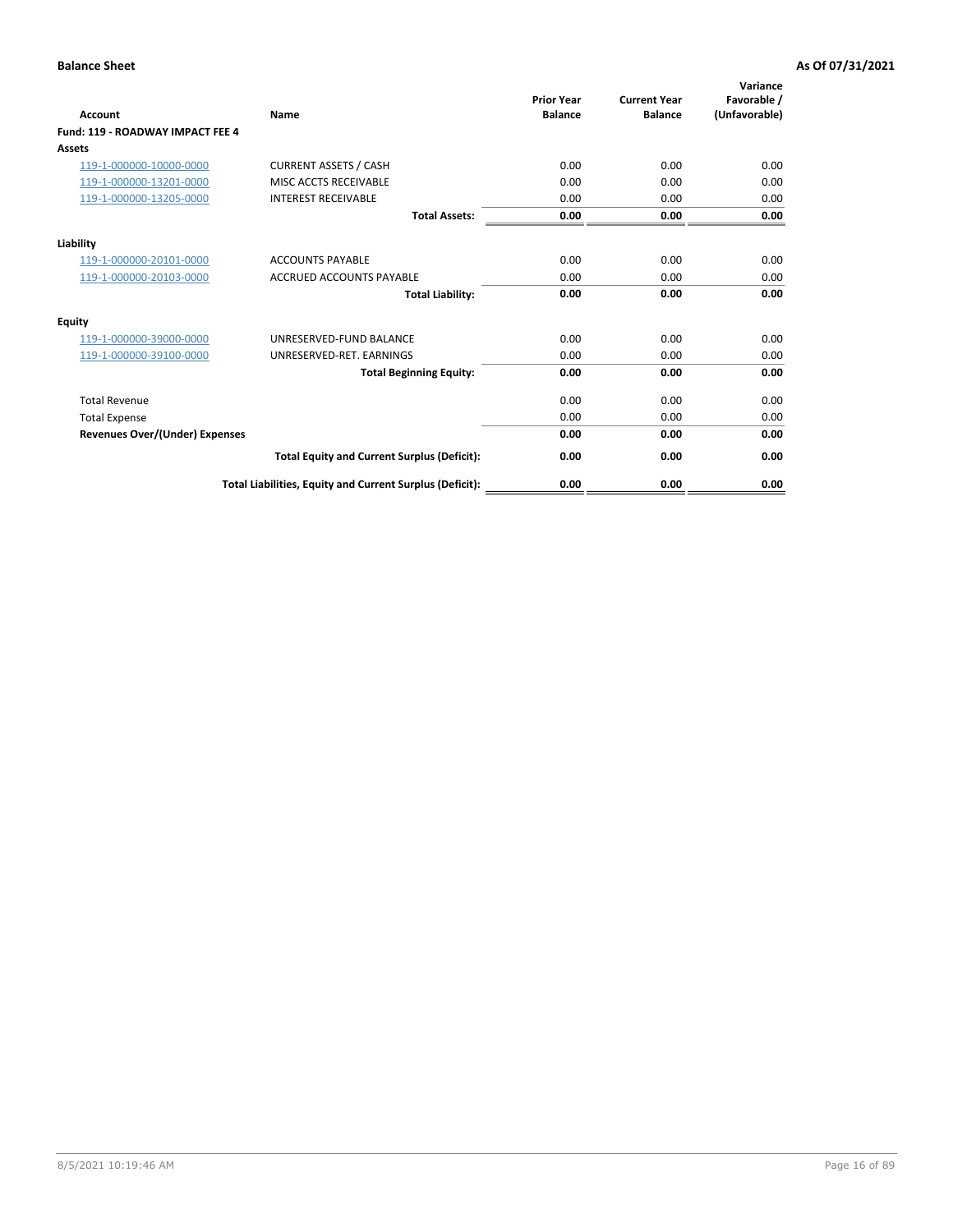| Account                                                  | Name                                                     | <b>Prior Year</b><br><b>Balance</b> | <b>Current Year</b><br><b>Balance</b> | Variance<br>Favorable /<br>(Unfavorable) |
|----------------------------------------------------------|----------------------------------------------------------|-------------------------------------|---------------------------------------|------------------------------------------|
| <b>Fund: 120 - BROWNSFIELD HAZARDOUS WASTE EPA GRANT</b> |                                                          |                                     |                                       |                                          |
| <b>Assets</b>                                            |                                                          |                                     |                                       |                                          |
| 120-1-000000-10000-0000                                  | <b>CURRENT ASSETS / CASH</b>                             | 0.00                                | 0.00                                  | 0.00                                     |
| 120-1-000000-13201-0000                                  | MISC ACCTS RECEIVABLE                                    | 0.00                                | 0.00                                  | 0.00                                     |
|                                                          | <b>Total Assets:</b>                                     | 0.00                                | 0.00                                  | 0.00                                     |
| Liability                                                |                                                          |                                     |                                       |                                          |
| 120-1-000000-20101-0000                                  | <b>ACCOUNTS PAYABLE</b>                                  | 0.00                                | 0.00                                  | 0.00                                     |
| 120-1-000000-20102-0000                                  | <b>CREDIT CARD PAYABLE</b>                               | 0.00                                | 0.00                                  | 0.00                                     |
| 120-1-000000-20902-0000                                  | <b>DEFERRED GRANT REVENUE</b>                            | 0.00                                | 0.00                                  | 0.00                                     |
| 120-1-000000-29300-0000                                  | <b>ENCUMBRANCE SUMMARY</b>                               | 0.00                                | 0.00                                  | 0.00                                     |
| 120-1-000000-29400-0000                                  | RESERVED ACCOUNT / ENCUMBRANCES                          | 0.00                                | 0.00                                  | 0.00                                     |
|                                                          | <b>Total Liability:</b>                                  | 0.00                                | 0.00                                  | 0.00                                     |
| <b>Equity</b>                                            |                                                          |                                     |                                       |                                          |
| 120-1-000000-39000-0000                                  | UNRESERVED-FUND BALANCE                                  | 0.00                                | 0.00                                  | 0.00                                     |
|                                                          | <b>Total Beginning Equity:</b>                           | 0.00                                | 0.00                                  | 0.00                                     |
| <b>Total Revenue</b>                                     |                                                          | 0.00                                | 0.00                                  | 0.00                                     |
| <b>Total Expense</b>                                     |                                                          | 0.00                                | 0.00                                  | 0.00                                     |
| <b>Revenues Over/(Under) Expenses</b>                    |                                                          | 0.00                                | 0.00                                  | 0.00                                     |
|                                                          | <b>Total Equity and Current Surplus (Deficit):</b>       | 0.00                                | 0.00                                  | 0.00                                     |
|                                                          | Total Liabilities, Equity and Current Surplus (Deficit): | 0.00                                | 0.00                                  | 0.00                                     |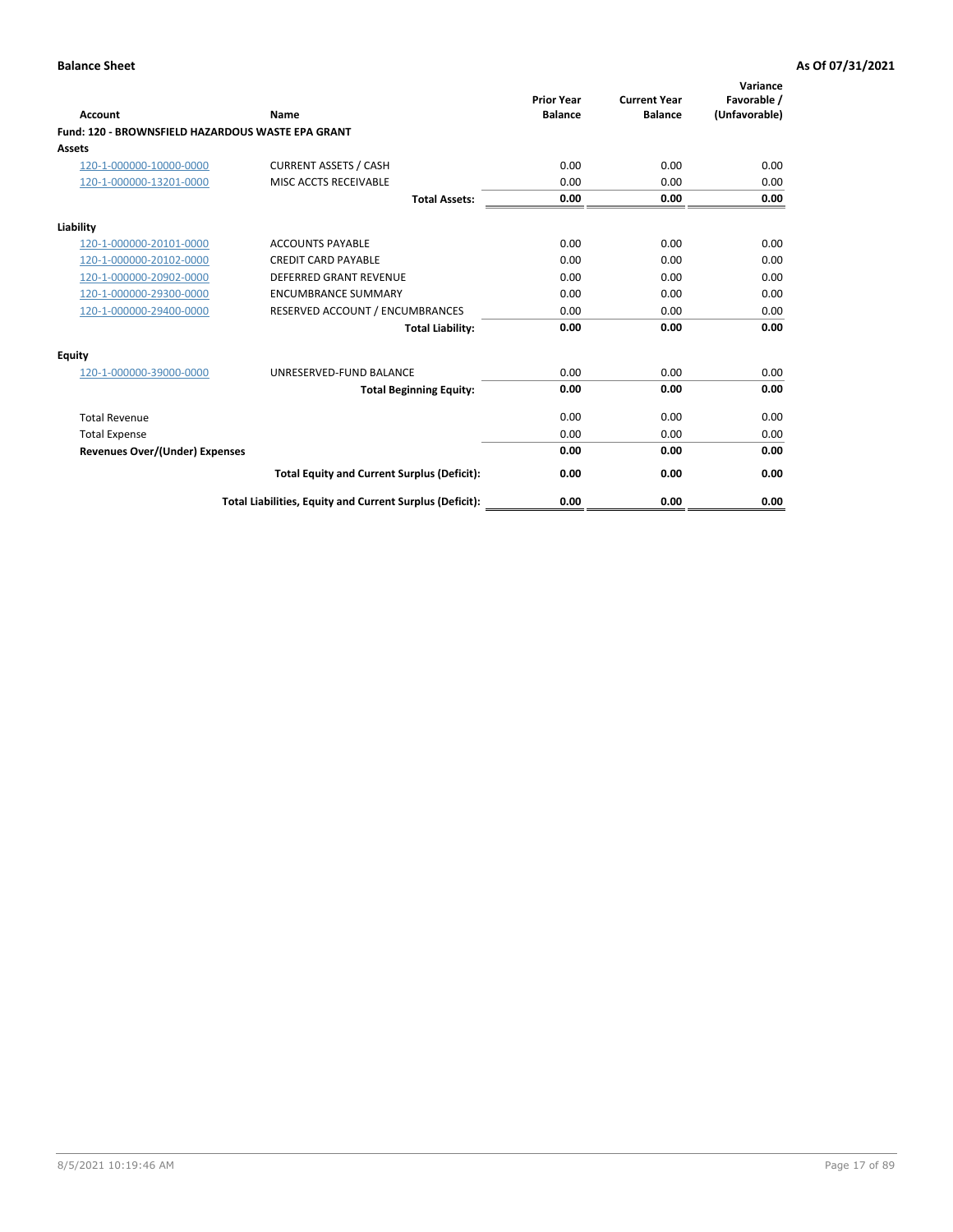| <b>Account</b>                              | Name                                                     | <b>Prior Year</b><br><b>Balance</b> | <b>Current Year</b><br><b>Balance</b> | Variance<br>Favorable /<br>(Unfavorable) |
|---------------------------------------------|----------------------------------------------------------|-------------------------------------|---------------------------------------|------------------------------------------|
| Fund: 121 - BROWNSFIELD PETROLEUM EPA GRANT |                                                          |                                     |                                       |                                          |
| Assets                                      |                                                          |                                     |                                       |                                          |
| 121-1-000000-10000-0000                     | <b>CURRENT ASSETS / CASH</b>                             | 0.00                                | 0.00                                  | 0.00                                     |
| 121-1-000000-13201-0000                     | MISC ACCTS RECEIVABLE                                    | 0.00                                | 0.00                                  | 0.00                                     |
|                                             | <b>Total Assets:</b>                                     | 0.00                                | 0.00                                  | 0.00                                     |
| Liability                                   |                                                          |                                     |                                       |                                          |
| 121-1-000000-20101-0000                     | <b>ACCOUNTS PAYABLE</b>                                  | 0.00                                | 0.00                                  | 0.00                                     |
| 121-1-000000-20102-0000                     | <b>CREDIT CARD PAYABLE</b>                               | 0.00                                | 0.00                                  | 0.00                                     |
| 121-1-000000-20103-0000                     | ACCRUED ACCOUNTS PAYABLE                                 | 0.00                                | 0.00                                  | 0.00                                     |
| 121-1-000000-20902-0000                     | DEFERRED GRANT REVENUE                                   | 0.00                                | 0.00                                  | 0.00                                     |
| 121-1-000000-29300-0000                     | <b>ENCUMBRANCE SUMMARY</b>                               | 0.00                                | 0.00                                  | 0.00                                     |
| 121-1-000000-29400-0000                     | RESERVED ACCOUNT / ENCUMBRANCES                          | 0.00                                | 0.00                                  | 0.00                                     |
|                                             | <b>Total Liability:</b>                                  | 0.00                                | 0.00                                  | 0.00                                     |
| Equity                                      |                                                          |                                     |                                       |                                          |
| 121-1-000000-39000-0000                     | UNRESERVED-FUND BALANCE                                  | 0.00                                | 0.00                                  | 0.00                                     |
|                                             | <b>Total Beginning Equity:</b>                           | 0.00                                | 0.00                                  | 0.00                                     |
| <b>Total Revenue</b>                        |                                                          | 0.00                                | 0.00                                  | 0.00                                     |
| <b>Total Expense</b>                        |                                                          | 0.00                                | 0.00                                  | 0.00                                     |
| <b>Revenues Over/(Under) Expenses</b>       |                                                          | 0.00                                | 0.00                                  | 0.00                                     |
|                                             | <b>Total Equity and Current Surplus (Deficit):</b>       | 0.00                                | 0.00                                  | 0.00                                     |
|                                             | Total Liabilities, Equity and Current Surplus (Deficit): | 0.00                                | 0.00                                  | 0.00                                     |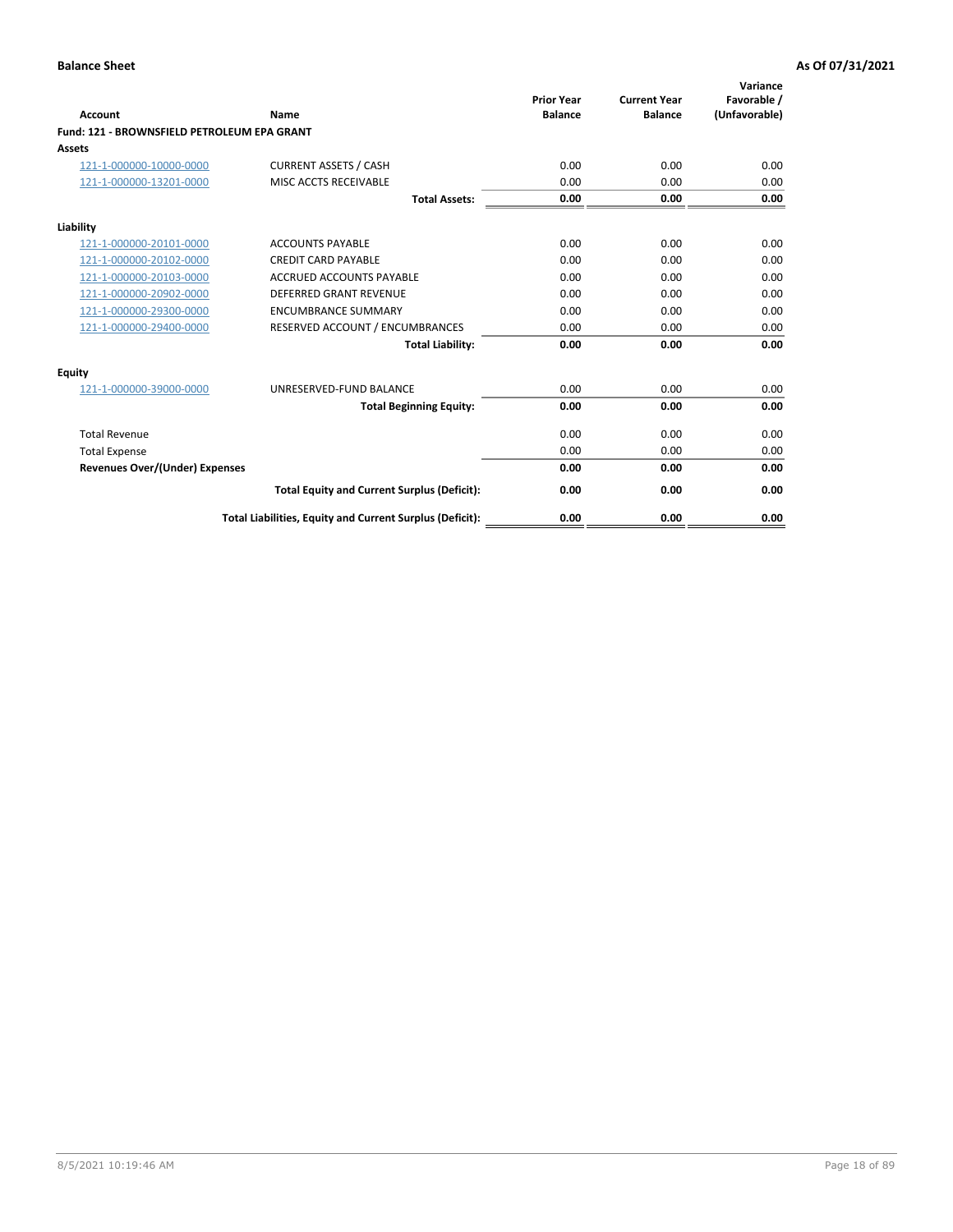| <b>Account</b>                                     | Name                                                     | <b>Prior Year</b><br><b>Balance</b> | <b>Current Year</b><br><b>Balance</b> | Variance<br>Favorable /<br>(Unfavorable) |
|----------------------------------------------------|----------------------------------------------------------|-------------------------------------|---------------------------------------|------------------------------------------|
| Fund: 122 - COPS HIRING PROGRAM GRANT 2010UMWX0308 |                                                          |                                     |                                       |                                          |
| Assets                                             |                                                          |                                     |                                       |                                          |
| 122-1-000000-10000-0000                            | <b>CURRENT ASSETS / CASH</b>                             | 0.00                                | 0.00                                  | 0.00                                     |
| 122-1-000000-13201-0000                            | MISC ACCTS RECEIVABLE                                    | 0.00                                | 0.00                                  | 0.00                                     |
|                                                    | <b>Total Assets:</b>                                     | 0.00                                | 0.00                                  | 0.00                                     |
| Liability                                          |                                                          |                                     |                                       |                                          |
| 122-1-000000-20101-0000                            | <b>ACCOUNTS PAYABLE</b>                                  | 0.00                                | 0.00                                  | 0.00                                     |
| 122-1-000000-20102-0000                            | <b>CREDIT CARD PAYABLE</b>                               | 0.00                                | 0.00                                  | 0.00                                     |
| 122-1-000000-20103-0000                            | <b>ACCRUED ACCOUNTS PAYABLE</b>                          | 0.00                                | 0.00                                  | 0.00                                     |
| 122-1-000000-20902-0000                            | <b>DEFERRED GRANT REVENUE</b>                            | 0.00                                | 0.00                                  | 0.00                                     |
|                                                    | <b>Total Liability:</b>                                  | 0.00                                | 0.00                                  | 0.00                                     |
| Equity                                             |                                                          |                                     |                                       |                                          |
| 122-1-000000-39000-0000                            | UNRESERVED-FUND BALANCE                                  | 0.00                                | 0.00                                  | 0.00                                     |
|                                                    | <b>Total Beginning Equity:</b>                           | 0.00                                | 0.00                                  | 0.00                                     |
| <b>Total Revenue</b>                               |                                                          | 0.00                                | 0.00                                  | 0.00                                     |
| <b>Total Expense</b>                               |                                                          | 0.00                                | 0.00                                  | 0.00                                     |
| <b>Revenues Over/(Under) Expenses</b>              |                                                          | 0.00                                | 0.00                                  | 0.00                                     |
|                                                    | <b>Total Equity and Current Surplus (Deficit):</b>       | 0.00                                | 0.00                                  | 0.00                                     |
|                                                    | Total Liabilities, Equity and Current Surplus (Deficit): | 0.00                                | 0.00                                  | 0.00                                     |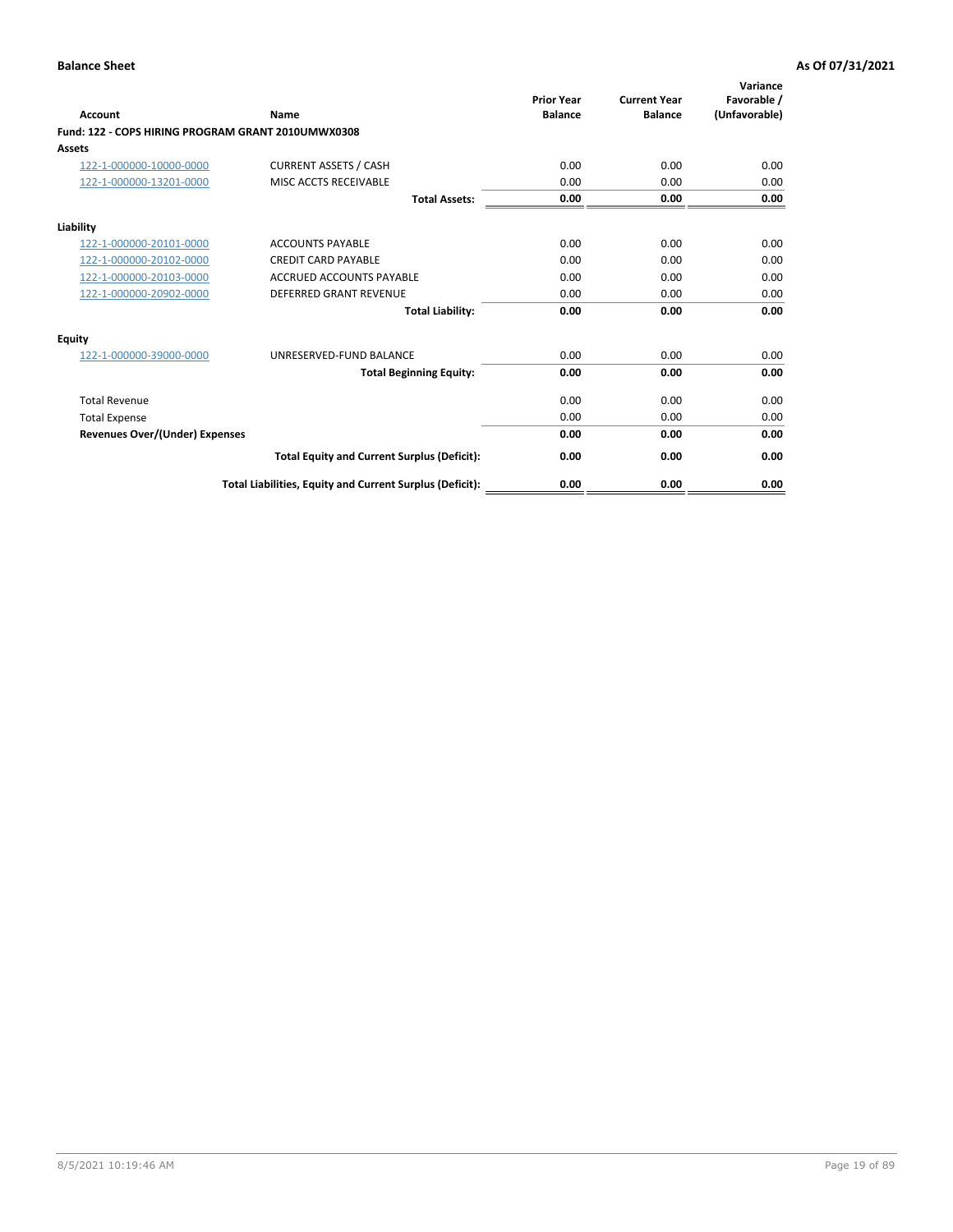| Account                               | Name                                                           | <b>Prior Year</b><br><b>Balance</b> | <b>Current Year</b><br><b>Balance</b> | Variance<br>Favorable /<br>(Unfavorable) |
|---------------------------------------|----------------------------------------------------------------|-------------------------------------|---------------------------------------|------------------------------------------|
|                                       | Fund: 123 - PTRAIN - POLICE REIMBURSEMENT GRANTS & CONT EDUCAT |                                     |                                       |                                          |
| Assets                                |                                                                |                                     |                                       |                                          |
| 123-1-000000-10000-0000               | <b>CURRENT ASSETS / CASH</b>                                   | 7,217.55                            | 7,906.66                              | 689.11                                   |
| 123-1-000000-13201-0000               | MISC ACCTS RECEIVABLE                                          | 0.00                                | 0.00                                  | 0.00                                     |
|                                       | <b>Total Assets:</b>                                           | 7,217.55                            | 7,906.66                              | 689.11                                   |
| Liability                             |                                                                |                                     |                                       |                                          |
| 123-1-000000-20101-0000               | <b>ACCOUNTS PAYABLE</b>                                        | 0.00                                | 0.00                                  | 0.00                                     |
| 123-1-000000-20102-0000               | <b>CREDIT CARD PAYABLE</b>                                     | 0.00                                | 0.00                                  | 0.00                                     |
| 123-1-000000-20103-0000               | <b>ACCRUED ACCOUNTS PAYABLE</b>                                | 0.00                                | 0.00                                  | 0.00                                     |
|                                       | <b>Total Liability:</b>                                        | 0.00                                | 0.00                                  | 0.00                                     |
| Equity                                |                                                                |                                     |                                       |                                          |
| 123-1-000000-39000-0000               | UNRESERVED-FUND BALANCE                                        | 4,972.48                            | 7,218.28                              | 2,245.80                                 |
|                                       | <b>Total Beginning Equity:</b>                                 | 4.972.48                            | 7.218.28                              | 2,245.80                                 |
| <b>Total Revenue</b>                  |                                                                | 3,755.35                            | 3,149.60                              | $-605.75$                                |
| <b>Total Expense</b>                  |                                                                | 1,510.28                            | 2,461.22                              | $-950.94$                                |
| <b>Revenues Over/(Under) Expenses</b> |                                                                | 2,245.07                            | 688.38                                | $-1,556.69$                              |
|                                       | <b>Total Equity and Current Surplus (Deficit):</b>             | 7,217.55                            | 7,906.66                              | 689.11                                   |
|                                       | Total Liabilities, Equity and Current Surplus (Deficit):       | 7,217.55                            | 7,906.66                              | 689.11                                   |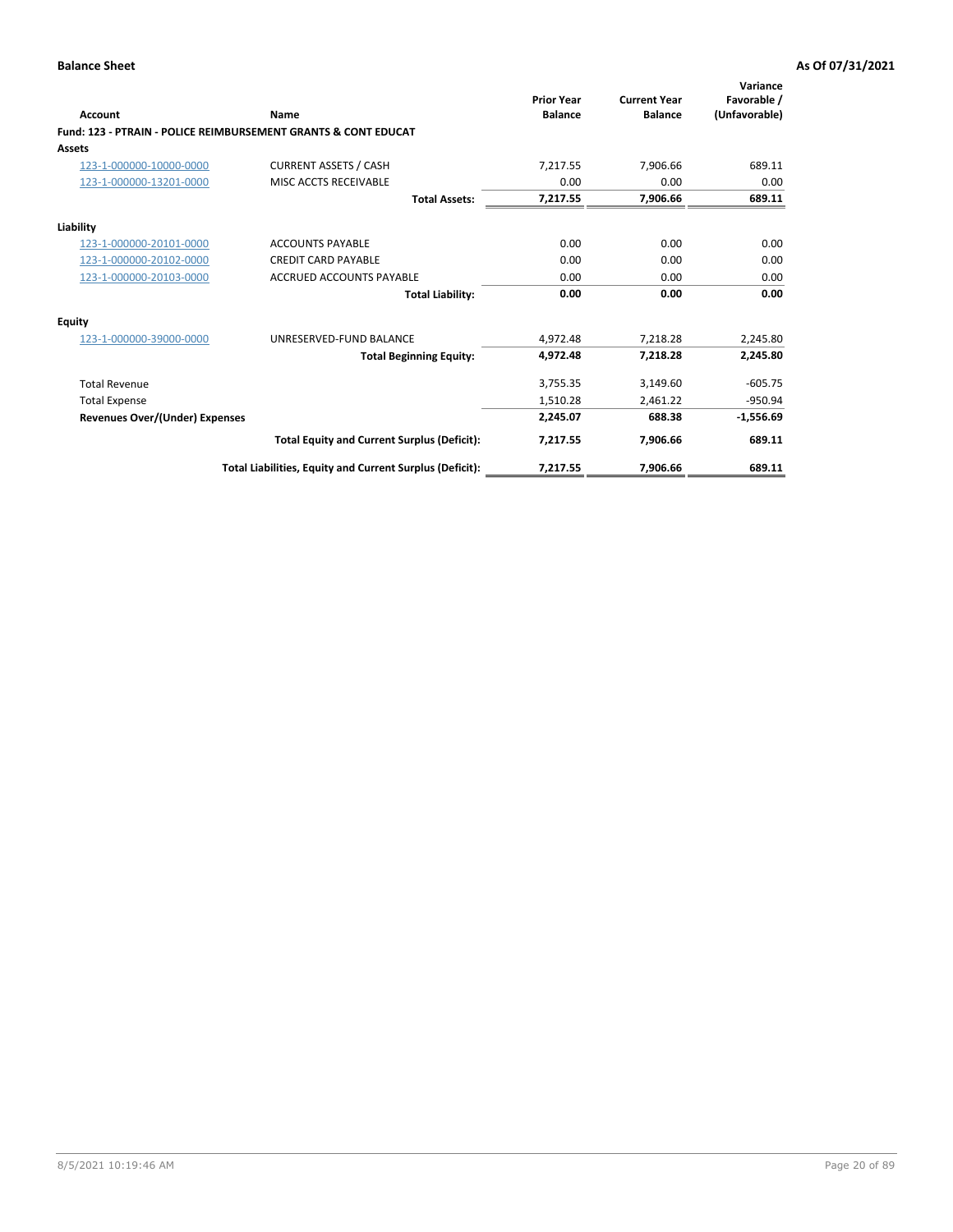|                                      |                                                          | <b>Prior Year</b> | <b>Current Year</b> | Variance<br>Favorable / |
|--------------------------------------|----------------------------------------------------------|-------------------|---------------------|-------------------------|
| <b>Account</b>                       | Name                                                     | <b>Balance</b>    | <b>Balance</b>      | (Unfavorable)           |
| <b>Fund: 124 - FIRE HAZMAT GRANT</b> |                                                          |                   |                     |                         |
| Assets                               |                                                          |                   |                     |                         |
| 124-1-000000-10000-0000              | <b>CURRENT ASSETS / CASH</b>                             | 984.60            | 984.40              | $-0.20$                 |
| 124-1-000000-13201-0000              | MISC ACCTS RECEIVABLE                                    | 0.00              | 0.00                | 0.00                    |
| 124-1-000000-13205-0000              | <b>INTEREST RECEIVABLE</b>                               | 0.00              | 0.00                | 0.00                    |
|                                      | <b>Total Assets:</b>                                     | 984.60            | 984.40              | $-0.20$                 |
| Liability                            |                                                          |                   |                     |                         |
| 124-1-000000-20101-0000              | <b>ACCOUNTS PAYABLE</b>                                  | 0.00              | 0.00                | 0.00                    |
| 124-1-000000-20102-0000              | <b>CREDIT CARD PAYABLE</b>                               | 0.00              | 0.00                | 0.00                    |
| 124-1-000000-20902-0000              | <b>DEFERRED GRANT REVENUE</b>                            | 0.00              | 0.00                | 0.00                    |
| 124-1-000000-21001-0000              | <b>GENERAL FUND / GENERAL FUND</b>                       | 0.00              | 0.00                | 0.00                    |
| 124-1-000000-29300-0000              | <b>ENCUMBRANCE SUMMARY</b>                               | 0.00              | 0.00                | 0.00                    |
| 124-1-000000-29400-0000              | RESERVED ACCOUNT / ENCUMBRANCES                          | 0.00              | 0.00                | 0.00                    |
|                                      | <b>Total Liability:</b>                                  | 0.00              | 0.00                | 0.00                    |
| Equity                               |                                                          |                   |                     |                         |
| 124-1-000000-39000-0000              | UNRESERVED-FUND BALANCE                                  | 984.89            | 984.54              | $-0.35$                 |
|                                      | <b>Total Beginning Equity:</b>                           | 984.89            | 984.54              | $-0.35$                 |
| <b>Total Revenue</b>                 |                                                          | 0.00              | 0.00                | 0.00                    |
| <b>Total Expense</b>                 |                                                          | 0.29              | 0.14                | 0.15                    |
| Revenues Over/(Under) Expenses       |                                                          | $-0.29$           | $-0.14$             | 0.15                    |
|                                      | <b>Total Equity and Current Surplus (Deficit):</b>       | 984.60            | 984.40              | $-0.20$                 |
|                                      | Total Liabilities, Equity and Current Surplus (Deficit): | 984.60            | 984.40              | $-0.20$                 |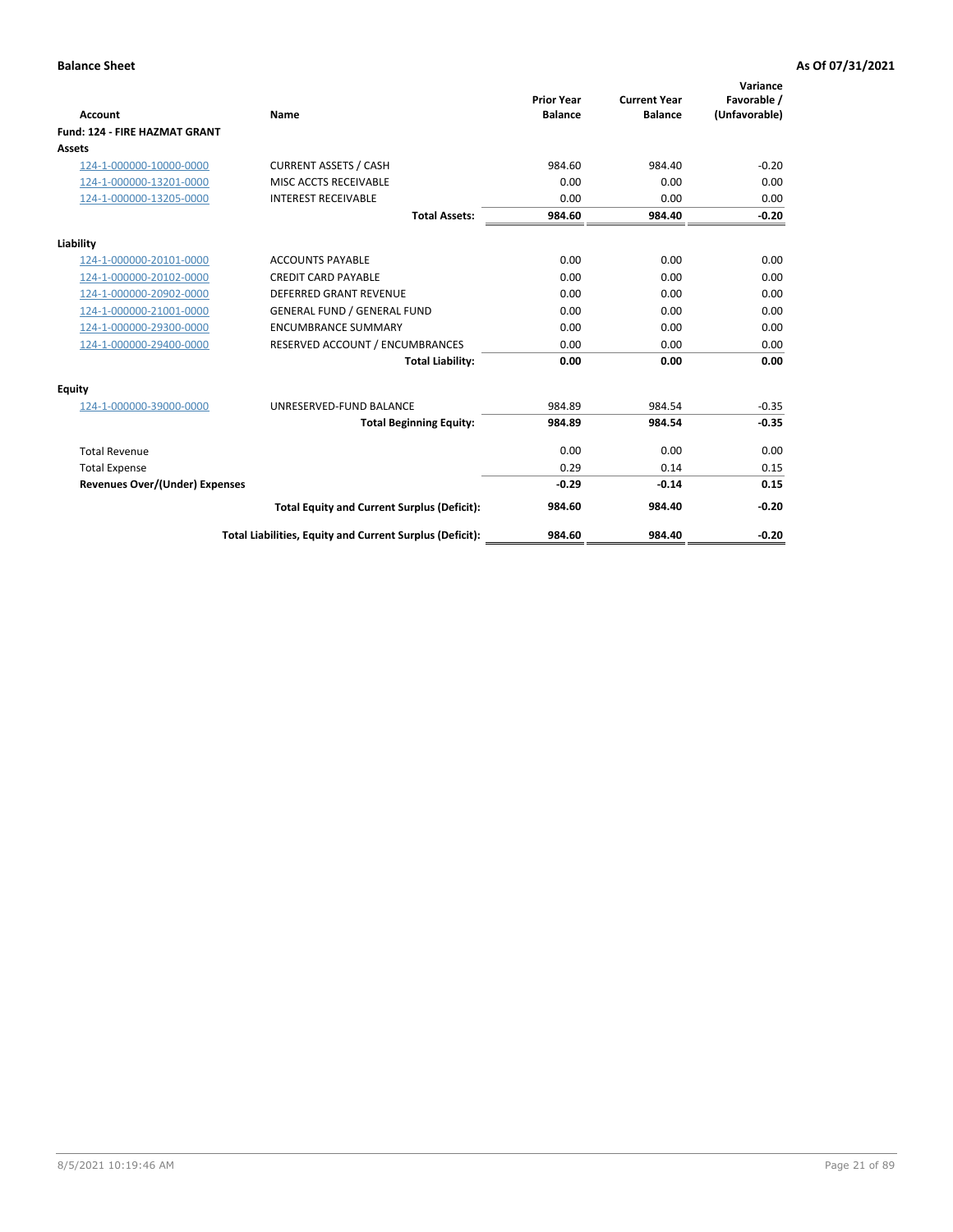| <b>Account</b>                                            | Name                                                     | <b>Prior Year</b><br><b>Balance</b> | <b>Current Year</b><br><b>Balance</b> | Variance<br>Favorable /<br>(Unfavorable) |
|-----------------------------------------------------------|----------------------------------------------------------|-------------------------------------|---------------------------------------|------------------------------------------|
| <b>Fund: 125 - TRAINING &amp; HUMANITIES TEXAS GRANTS</b> |                                                          |                                     |                                       |                                          |
| Assets                                                    |                                                          |                                     |                                       |                                          |
| 125-1-000000-10000-0000                                   | <b>CURRENT ASSETS / CASH</b>                             | 0.00                                | 0.00                                  | 0.00                                     |
| 125-1-000000-13205-0000                                   | <b>INTEREST RECEIVABLE</b>                               | 0.00                                | 0.00                                  | 0.00                                     |
|                                                           | <b>Total Assets:</b>                                     | 0.00                                | 0.00                                  | 0.00                                     |
| Liability                                                 |                                                          |                                     |                                       |                                          |
| 125-1-000000-20101-0000                                   | <b>ACCOUNTS PAYABLE</b>                                  | 0.00                                | 0.00                                  | 0.00                                     |
| 125-1-000000-20102-0000                                   | <b>CREDIT CARD PAYABLE</b>                               | 0.00                                | 0.00                                  | 0.00                                     |
| 125-1-000000-20103-0000                                   | ACCRUED ACCOUNTS PAYABLE                                 | 0.00                                | 0.00                                  | 0.00                                     |
| 125-1-000000-20902-0000                                   | <b>DEFERRED GRANT REVENUE</b>                            | 0.00                                | 0.00                                  | 0.00                                     |
| 125-1-000000-29300-0000                                   | <b>ENCUMBRANCE SUMMARY</b>                               | 0.00                                | 0.00                                  | 0.00                                     |
| 125-1-000000-29400-0000                                   | RESERVED ACCOUNT / ENCUMBRANCES                          | 0.00                                | 0.00                                  | 0.00                                     |
|                                                           | <b>Total Liability:</b>                                  | 0.00                                | 0.00                                  | 0.00                                     |
| Equity                                                    |                                                          |                                     |                                       |                                          |
| 125-1-000000-39000-0000                                   | UNRESERVED-FUND BALANCE                                  | 0.00                                | 0.00                                  | 0.00                                     |
|                                                           | <b>Total Beginning Equity:</b>                           | 0.00                                | 0.00                                  | 0.00                                     |
| <b>Total Revenue</b>                                      |                                                          | 0.00                                | 0.00                                  | 0.00                                     |
| <b>Total Expense</b>                                      |                                                          | 0.00                                | 0.00                                  | 0.00                                     |
| <b>Revenues Over/(Under) Expenses</b>                     |                                                          | 0.00                                | 0.00                                  | 0.00                                     |
|                                                           | <b>Total Equity and Current Surplus (Deficit):</b>       | 0.00                                | 0.00                                  | 0.00                                     |
|                                                           | Total Liabilities, Equity and Current Surplus (Deficit): | 0.00                                | 0.00                                  | 0.00                                     |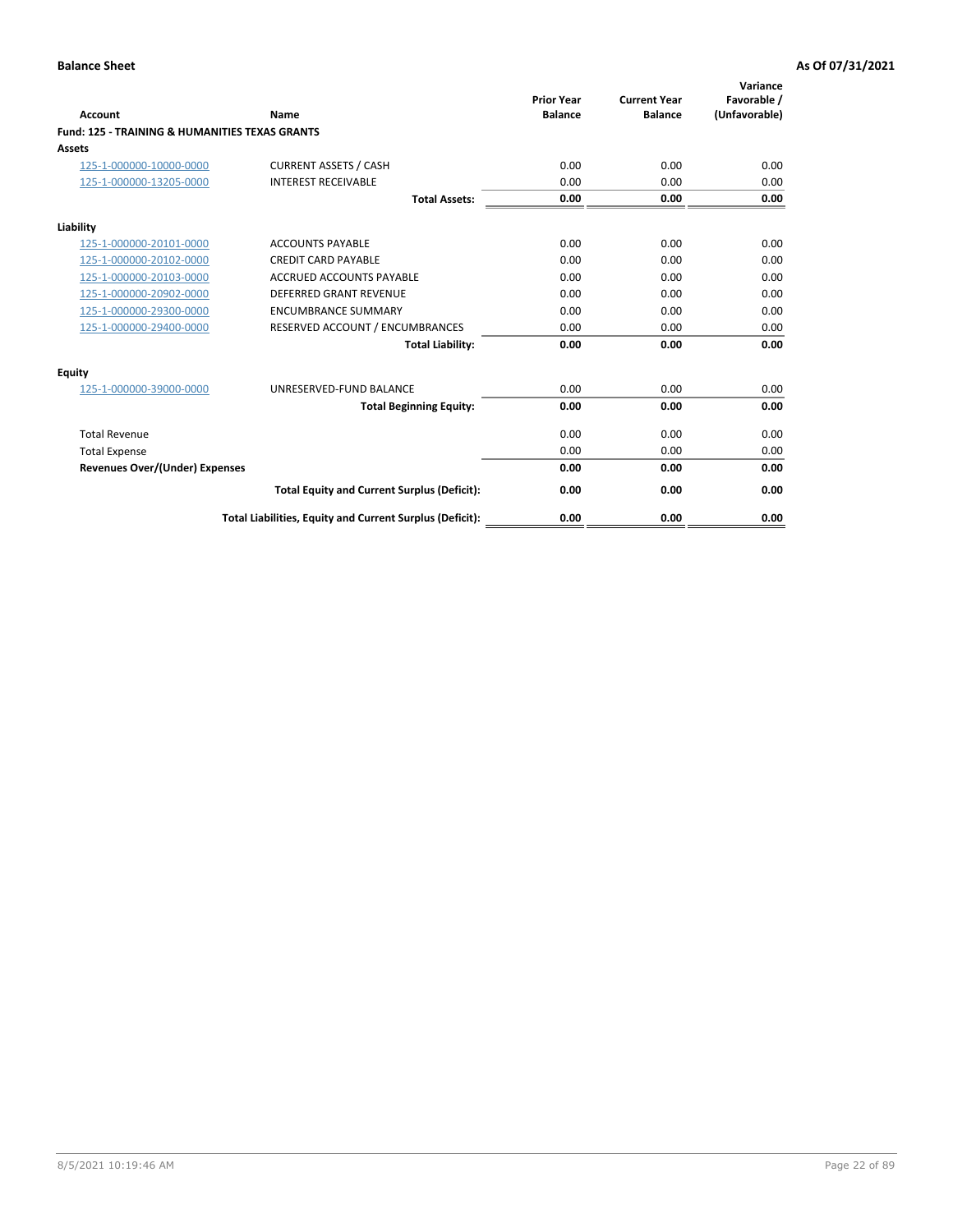| Account                                | Name                                                     | <b>Prior Year</b><br><b>Balance</b> | <b>Current Year</b><br><b>Balance</b> | Variance<br>Favorable /<br>(Unfavorable) |
|----------------------------------------|----------------------------------------------------------|-------------------------------------|---------------------------------------|------------------------------------------|
| <b>Fund: 126 - TIFMAS MOBILIZATION</b> |                                                          |                                     |                                       |                                          |
| Assets                                 |                                                          |                                     |                                       |                                          |
| 126-1-000000-10000-0000                | <b>CURRENT ASSETS / CASH</b>                             | 0.00                                | 0.00                                  | 0.00                                     |
| 126-1-000000-13201-0000                | MISC ACCTS RECEIVABLE                                    | 0.00                                | 0.00                                  | 0.00                                     |
|                                        | <b>Total Assets:</b>                                     | 0.00                                | 0.00                                  | 0.00                                     |
| Liability                              |                                                          |                                     |                                       |                                          |
| 126-1-000000-20101-0000                | <b>ACCOUNTS PAYABLE</b>                                  | 0.00                                | 0.00                                  | 0.00                                     |
| 126-1-000000-20102-0000                | <b>CREDIT CARD PAYABLE</b>                               | 0.00                                | 0.00                                  | 0.00                                     |
| 126-1-000000-39100-0000                | UNRESERVED-RET. EARNINGS                                 | 0.00                                | 0.00                                  | 0.00                                     |
|                                        | <b>Total Liability:</b>                                  | 0.00                                | 0.00                                  | 0.00                                     |
| Equity                                 |                                                          |                                     |                                       |                                          |
| 126-1-000000-39000-0000                | UNRESERVED-FUND BALANCE                                  | 0.00                                | 0.00                                  | 0.00                                     |
|                                        | <b>Total Beginning Equity:</b>                           | 0.00                                | 0.00                                  | 0.00                                     |
| <b>Total Revenue</b>                   |                                                          | 0.00                                | 0.00                                  | 0.00                                     |
| <b>Total Expense</b>                   |                                                          | 0.00                                | 0.00                                  | 0.00                                     |
| Revenues Over/(Under) Expenses         |                                                          | 0.00                                | 0.00                                  | 0.00                                     |
|                                        | <b>Total Equity and Current Surplus (Deficit):</b>       | 0.00                                | 0.00                                  | 0.00                                     |
|                                        | Total Liabilities, Equity and Current Surplus (Deficit): | 0.00                                | 0.00                                  | 0.00                                     |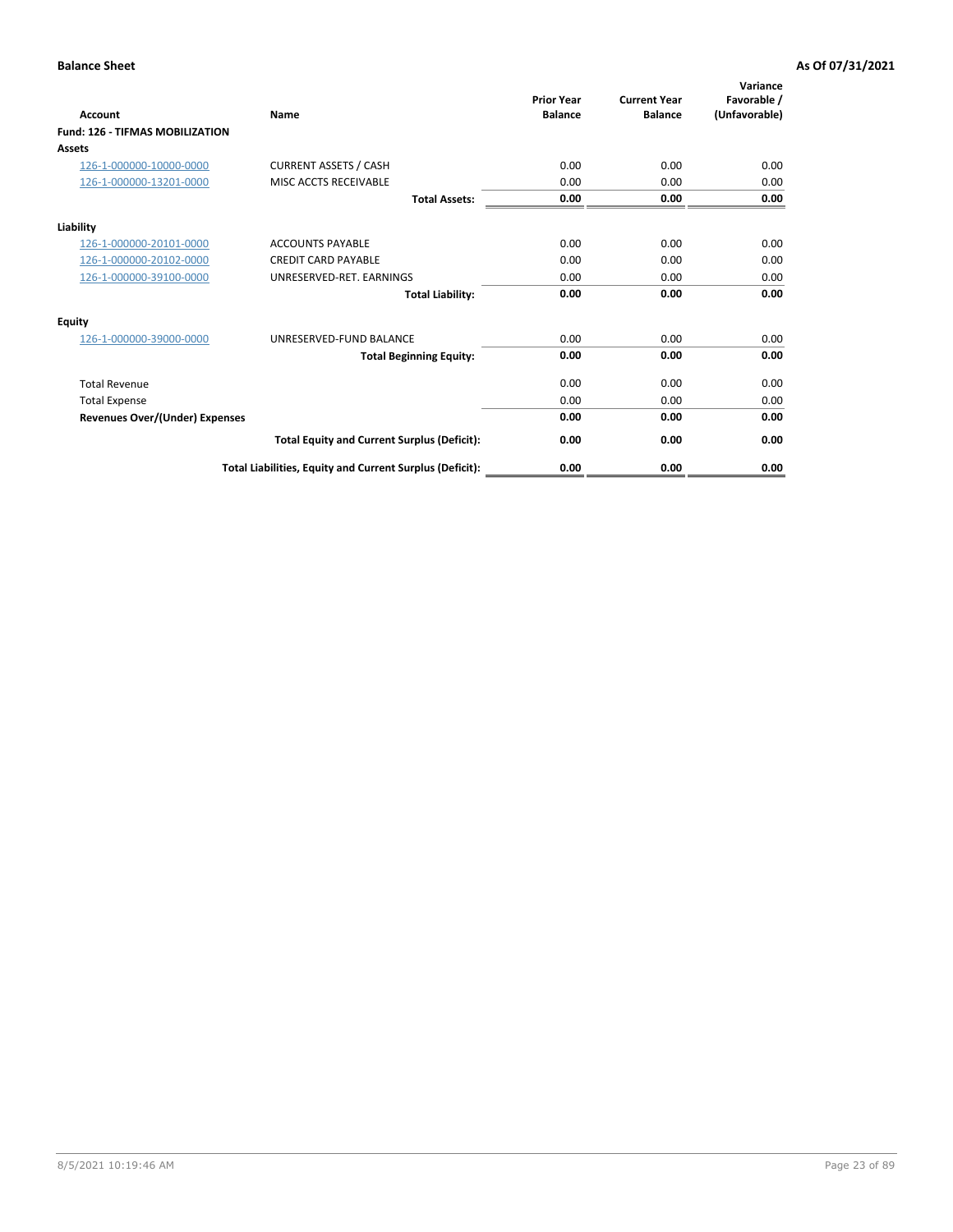| Account                               | Name                                                     | <b>Prior Year</b><br><b>Balance</b> | <b>Current Year</b><br><b>Balance</b> | Variance<br>Favorable /<br>(Unfavorable) |
|---------------------------------------|----------------------------------------------------------|-------------------------------------|---------------------------------------|------------------------------------------|
| Fund: 127 - FIRE GRANT                |                                                          |                                     |                                       |                                          |
| Assets                                |                                                          |                                     |                                       |                                          |
| 127-1-000000-10000-0000               | <b>CURRENT ASSETS / CASH</b>                             | 0.00                                | 0.00                                  | 0.00                                     |
| 127-1-000000-13201-0000               | MISC ACCTS RECEIVABLE                                    | 0.00                                | 0.00                                  | 0.00                                     |
|                                       | <b>Total Assets:</b>                                     | 0.00                                | 0.00                                  | 0.00                                     |
| Liability                             |                                                          |                                     |                                       |                                          |
| 127-1-000000-20101-0000               | <b>ACCOUNTS PAYABLE</b>                                  | 0.00                                | 0.00                                  | 0.00                                     |
|                                       | <b>Total Liability:</b>                                  | 0.00                                | 0.00                                  | 0.00                                     |
| <b>Equity</b>                         |                                                          |                                     |                                       |                                          |
| 127-1-000000-39000-0000               | UNRESERVED-FUND BALANCE                                  | 0.00                                | 0.00                                  | 0.00                                     |
|                                       | <b>Total Beginning Equity:</b>                           | 0.00                                | 0.00                                  | 0.00                                     |
| <b>Total Revenue</b>                  |                                                          | 0.00                                | 0.00                                  | 0.00                                     |
| <b>Total Expense</b>                  |                                                          | 0.00                                | 0.00                                  | 0.00                                     |
| <b>Revenues Over/(Under) Expenses</b> |                                                          | 0.00                                | 0.00                                  | 0.00                                     |
|                                       | <b>Total Equity and Current Surplus (Deficit):</b>       | 0.00                                | 0.00                                  | 0.00                                     |
|                                       | Total Liabilities, Equity and Current Surplus (Deficit): | 0.00                                | 0.00                                  | 0.00                                     |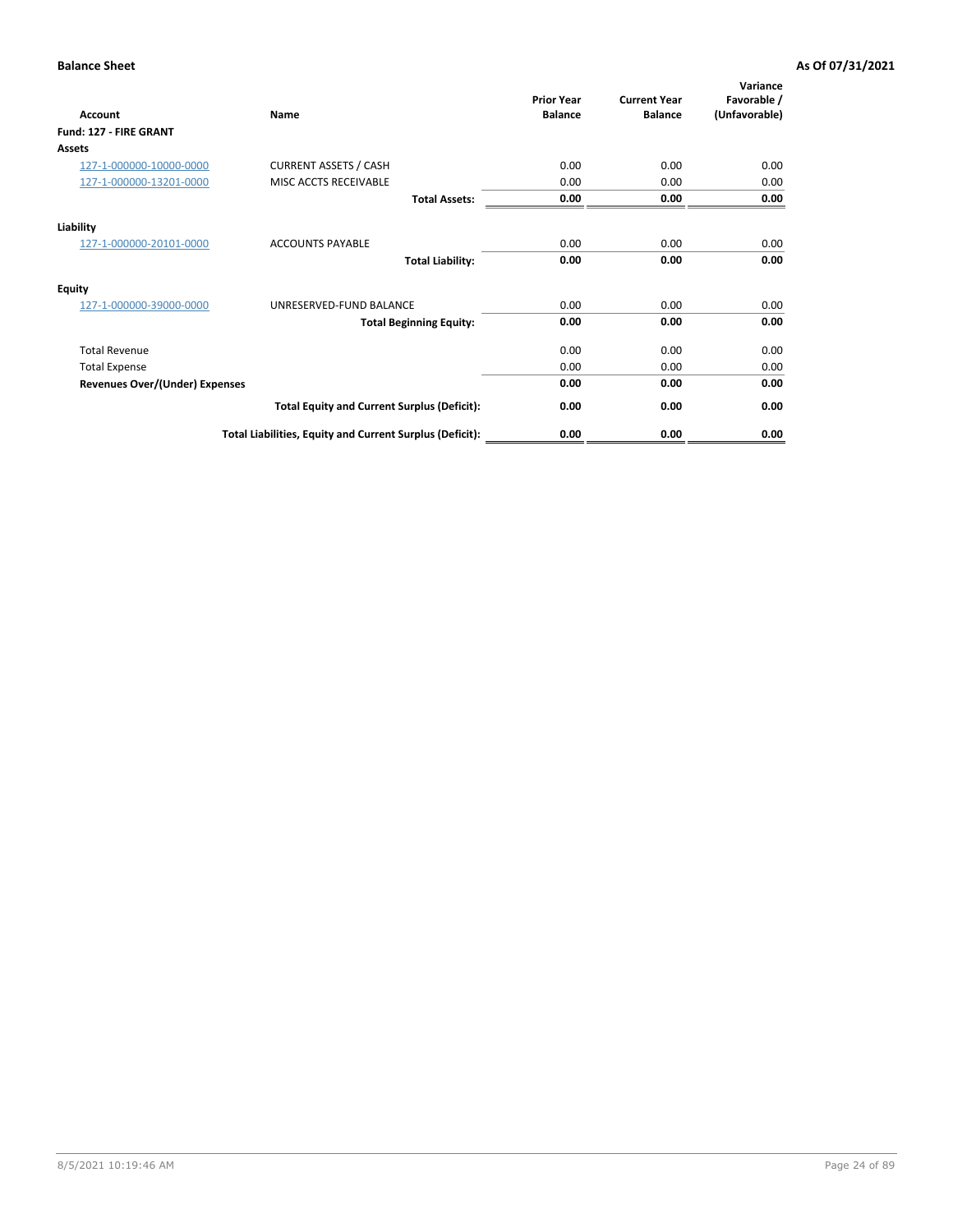| <b>Account</b>                          | Name                                                     | <b>Prior Year</b><br><b>Balance</b> | <b>Current Year</b><br><b>Balance</b> | Variance<br>Favorable /<br>(Unfavorable) |
|-----------------------------------------|----------------------------------------------------------|-------------------------------------|---------------------------------------|------------------------------------------|
| Fund: 140 - DEBT SERVICE FUND<br>Assets |                                                          |                                     |                                       |                                          |
| 140-1-000000-10000-0000                 | <b>CURRENT ASSETS / CASH</b>                             | 1,012,605.87                        | 861,230.99                            | $-151,374.88$                            |
| 140-1-000000-12101-0000                 | <b>BOND ISSUANCE COSTS</b>                               | 0.00                                | 0.00                                  | 0.00                                     |
| 140-1-000000-13101-0000                 | <b>TAX RECEIVABLE-CURRENT</b>                            | $-20,599.54$                        | $-5,140,366.00$                       | $-5,119,766.46$                          |
| 140-1-000000-13102-0000                 | <b>TAXES REC-DELINQUENT</b>                              | 258,771.45                          | 165,709.26                            | $-93,062.19$                             |
| 140-1-000000-13103-0000                 | ALLOW FOR UNCOLLECT TAXES                                | $-54,945.75$                        | $-50,164.27$                          | 4,781.48                                 |
| 140-1-000000-13203-0000                 | NON-CURRENT ASSETS / PREPAYMENTS                         | 0.00                                | 0.00                                  | 0.00                                     |
| 140-1-000000-13205-0000                 | <b>INTEREST RECEIVABLE</b>                               | 0.00                                | 0.00                                  | 0.00                                     |
| 140-1-000000-13221-0000                 | MISC A/R - PROPERTY TAXES                                | 42,288.74                           | 37,968.13                             | $-4,320.61$                              |
|                                         | <b>Total Assets:</b>                                     | 1,238,120.77                        | $-4,125,621.89$                       | $-5,363,742.66$                          |
|                                         |                                                          |                                     |                                       |                                          |
| Liability                               |                                                          |                                     |                                       |                                          |
| 140-1-000000-20101-0000                 | <b>ACCOUNTS PAYABLE</b>                                  | 0.00                                | 0.00                                  | 0.00                                     |
| 140-1-000000-20102-0000                 | <b>CREDIT CARD PAYABLE</b>                               | 0.00                                | 0.00                                  | 0.00                                     |
| 140-1-000000-20103-0000                 | <b>ACCRUED ACCOUNTS PAYABLE</b>                          | 0.00                                | 0.00                                  | 0.00                                     |
| 140-1-000000-20108-0000                 | <b>MATURED BONDS PAYABLE</b>                             | 0.00                                | 0.00                                  | 0.00                                     |
| 140-1-000000-20111-0000                 | MATURED INTEREST PAYABLE                                 | 0.00                                | 0.00                                  | 0.00                                     |
| 140-1-000000-20112-0000                 | <b>ACCRUED INTEREST PAYABLE</b>                          | 0.00                                | 0.00                                  | 0.00                                     |
| 140-1-000000-20203-0000                 | <b>DEFERRED TAX REVENUE</b>                              | 172,897.19                          | $-5,035,000.07$                       | 5,207,897.26                             |
| 140-1-000000-21001-0000                 | <b>GENERAL FUND / GENERAL FUND</b>                       | 0.00                                | 0.00                                  | 0.00                                     |
| 140-1-000000-21040-0000                 | DUE TO / GENERAL CIP FUND                                | 0.00                                | 0.00                                  | 0.00                                     |
| 140-1-000000-29300-0000                 | <b>ENCUMBRANCE SUMMARY</b>                               | 0.00                                | 0.00                                  | 0.00                                     |
| 140-1-000000-29400-0000                 | RESERVED ACCOUNT / ENCUMBRANCES                          | 0.00                                | 0.00                                  | 0.00                                     |
|                                         | <b>Total Liability:</b>                                  | 172,897.19                          | -5,035,000.07                         | 5,207,897.26                             |
| Equity                                  |                                                          |                                     |                                       |                                          |
| 140-1-000000-39000-0000                 | UNRESERVED-FUND BALANCE                                  | 981,993.42                          | 603,204.23                            | -378,789.19                              |
|                                         | <b>Total Beginning Equity:</b>                           | 981,993.42                          | 603,204.23                            | -378,789.19                              |
|                                         |                                                          |                                     |                                       |                                          |
| <b>Total Revenue</b>                    |                                                          | 6,545,289.54                        | 6,529,808.10                          | $-15,481.44$                             |
| <b>Total Expense</b>                    |                                                          | 6,462,059.38                        | 6,223,634.15                          | 238,425.23                               |
| <b>Revenues Over/(Under) Expenses</b>   |                                                          | 83,230.16                           | 306,173.95                            | 222,943.79                               |
|                                         | <b>Total Equity and Current Surplus (Deficit):</b>       | 1,065,223.58                        | 909,378.18                            | $-155,845.40$                            |
|                                         | Total Liabilities, Equity and Current Surplus (Deficit): | 1,238,120.77                        | -4,125,621.89                         | $-5,363,742.66$                          |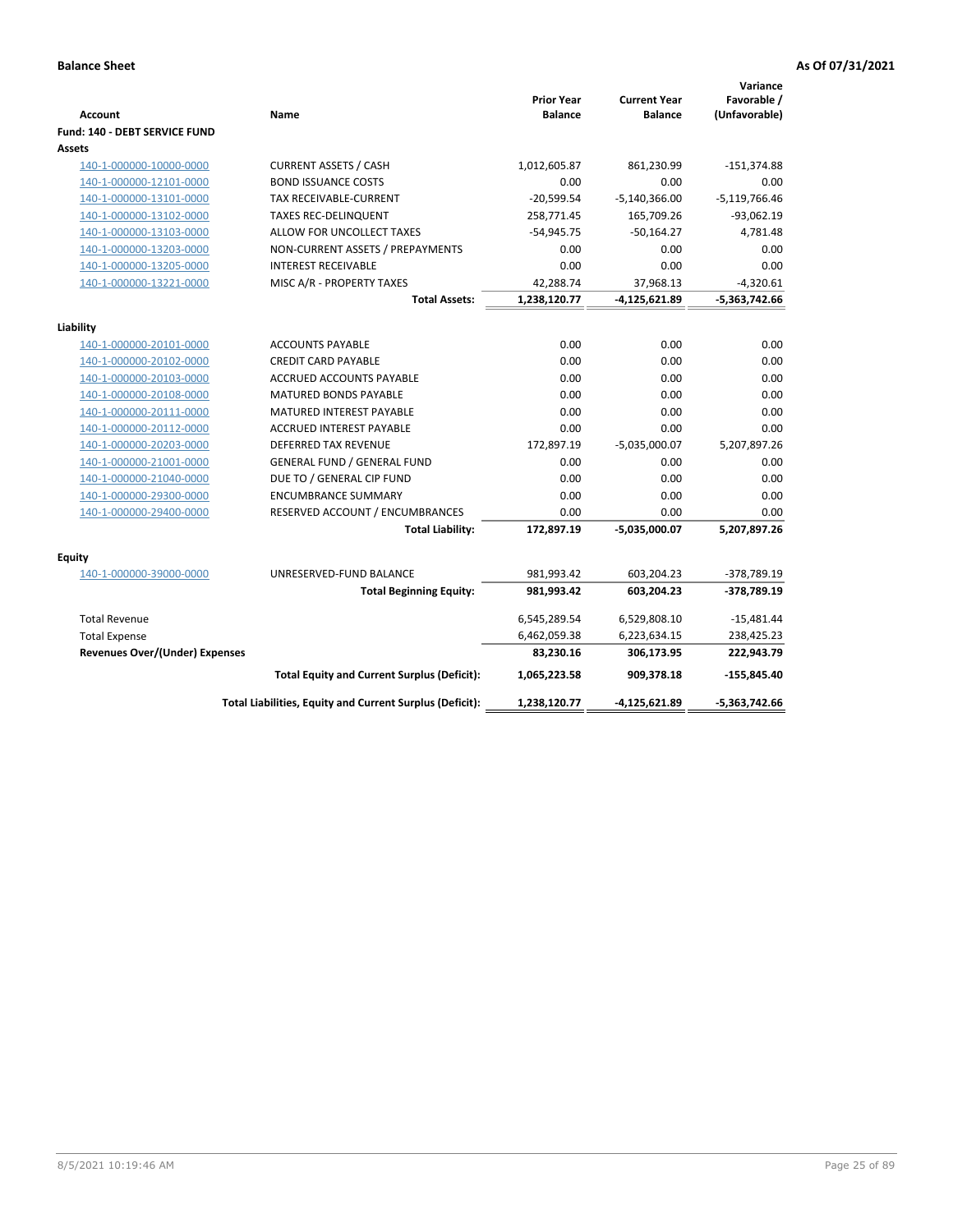|                                                    |                                                          |                                     |                                       | Variance                     |
|----------------------------------------------------|----------------------------------------------------------|-------------------------------------|---------------------------------------|------------------------------|
| <b>Account</b>                                     | Name                                                     | <b>Prior Year</b><br><b>Balance</b> | <b>Current Year</b><br><b>Balance</b> | Favorable /<br>(Unfavorable) |
| Fund: 160 - GENERAL CAPITAL IMPROVEMENT FUND       |                                                          |                                     |                                       |                              |
| Assets                                             |                                                          |                                     |                                       |                              |
| 160-1-000000-10000-0000                            | <b>CURRENT ASSETS / CASH</b>                             | 3,007,547.78                        | 4,276,924.63                          | 1,269,376.85                 |
| 160-1-000000-11402-0000                            | 2002 CO'S                                                | 256,428.06                          | 256,582.43                            | 154.37                       |
| 160-1-000000-11514-0000                            | EXCHANGE BLDG - TX DAILY ACCOUNT 1157                    | 229,331.91                          | 229,503.87                            | 171.96                       |
| 160-1-000000-11515-0000                            | 2019 GO STREET BOND PROCEEDS - TX TERN                   | 14,758,785.21                       | 10,319,182.97                         | $-4,439,602.24$              |
| 160-1-000000-11517-0000                            | <b>EXCHANGE BLDG - TX TERM</b>                           | 0.00                                | 0.00                                  | 0.00                         |
| 160-1-000000-11520-0000                            | <b>CERTIFICATES OF DEPOSIT</b>                           | 0.00                                | 0.00                                  | 0.00                         |
| 160-1-000000-11602-0000                            | 2001 CO                                                  | 0.00                                | 0.00                                  | 0.00                         |
| 160-1-000000-11603-0000                            | 2001-A CO'S                                              | 77,516.40                           | 77,571.32                             | 54.92                        |
| 160-1-000000-13201-0000                            | MISC ACCTS RECEIVABLE                                    | 7,311.00                            | 7,311.00                              | 0.00                         |
| 160-1-000000-13205-0000                            | <b>INTEREST RECEIVABLE</b>                               | 0.00                                | 0.00                                  | 0.00                         |
| 160-1-000000-14035-0000                            | DEBT SERVICE / DEBT SERVICE FUND                         | 0.00                                | 0.00                                  | 0.00                         |
|                                                    | <b>Total Assets:</b>                                     | 18,336,920.36                       | 15,167,076.22                         | $-3,169,844.14$              |
|                                                    |                                                          |                                     |                                       |                              |
| Liability                                          | <b>ACCOUNTS PAYABLE</b>                                  | 0.00                                | 0.00                                  | 0.00                         |
| 160-1-000000-20101-0000                            | <b>CREDIT CARD PAYABLE</b>                               | 0.00                                | 0.00                                  | 0.00                         |
| 160-1-000000-20102-0000<br>160-1-000000-20103-0000 | ACCRUED ACCOUNTS PAYABLE                                 | 0.00                                | 0.00                                  | 0.00                         |
| 160-1-000000-20113-0000                            | <b>DEVELOPERS ESCROW</b>                                 | 0.00                                | 0.00                                  | 0.00                         |
| 160-1-000000-20139-0000                            | <b>RETAINAGES PAYABLE</b>                                | $-0.03$                             | 73,776.05                             | $-73,776.08$                 |
| 160-1-000000-20902-0000                            | <b>DEFERRED GRANT REVENUE</b>                            | 0.00                                | 0.00                                  | 0.00                         |
| 160-1-000000-21001-0000                            | <b>GENERAL FUND / GENERAL FUND</b>                       | 0.00                                | 0.00                                  | 0.00                         |
| 160-1-000000-21035-0000                            | DEBT SERVICE / DUE TO DEBT SERVICE                       | 0.00                                | 0.00                                  | 0.00                         |
| 160-1-000000-21101-0000                            | ENTERPRISE / WTR/WWTR UTILITY FUND                       | 0.00                                | 0.00                                  | 0.00                         |
| 160-1-000000-29300-0000                            | <b>ENCUMBRANCE SUMMARY</b>                               | 0.00                                | 0.00                                  | 0.00                         |
| 160-1-000000-29400-0100                            | RESERVED ACCOUNT / ENCUMBRANCES                          | 0.00                                | 0.00                                  | 0.00                         |
|                                                    | <b>Total Liability:</b>                                  | $-0.03$                             | 73,776.05                             | $-73,776.08$                 |
|                                                    |                                                          |                                     |                                       |                              |
| <b>Equity</b>                                      |                                                          |                                     |                                       |                              |
| 160-1-000000-39000-0000                            | UNRESERVED-FUND BALANCE                                  | 3,121,492.13                        | 17,988,577.88                         | 14,867,085.75                |
|                                                    | <b>Total Beginning Equity:</b>                           | 3,121,492.13                        | 17,988,577.88                         | 14,867,085.75                |
| <b>Total Revenue</b>                               |                                                          | 16,875,179.35                       | 6,322,076.16                          | $-10,553,103.19$             |
| <b>Total Expense</b>                               |                                                          | 1,659,751.09                        | 9,217,353.87                          | -7,557,602.78                |
| Revenues Over/(Under) Expenses                     |                                                          | 15,215,428.26                       | $-2,895,277.71$                       | -18,110,705.97               |
|                                                    | <b>Total Equity and Current Surplus (Deficit):</b>       | 18,336,920.39                       | 15,093,300.17                         | $-3,243,620.22$              |
|                                                    | Total Liabilities, Equity and Current Surplus (Deficit): | 18,336,920.36                       | 15,167,076.22                         | $-3,169,844.14$              |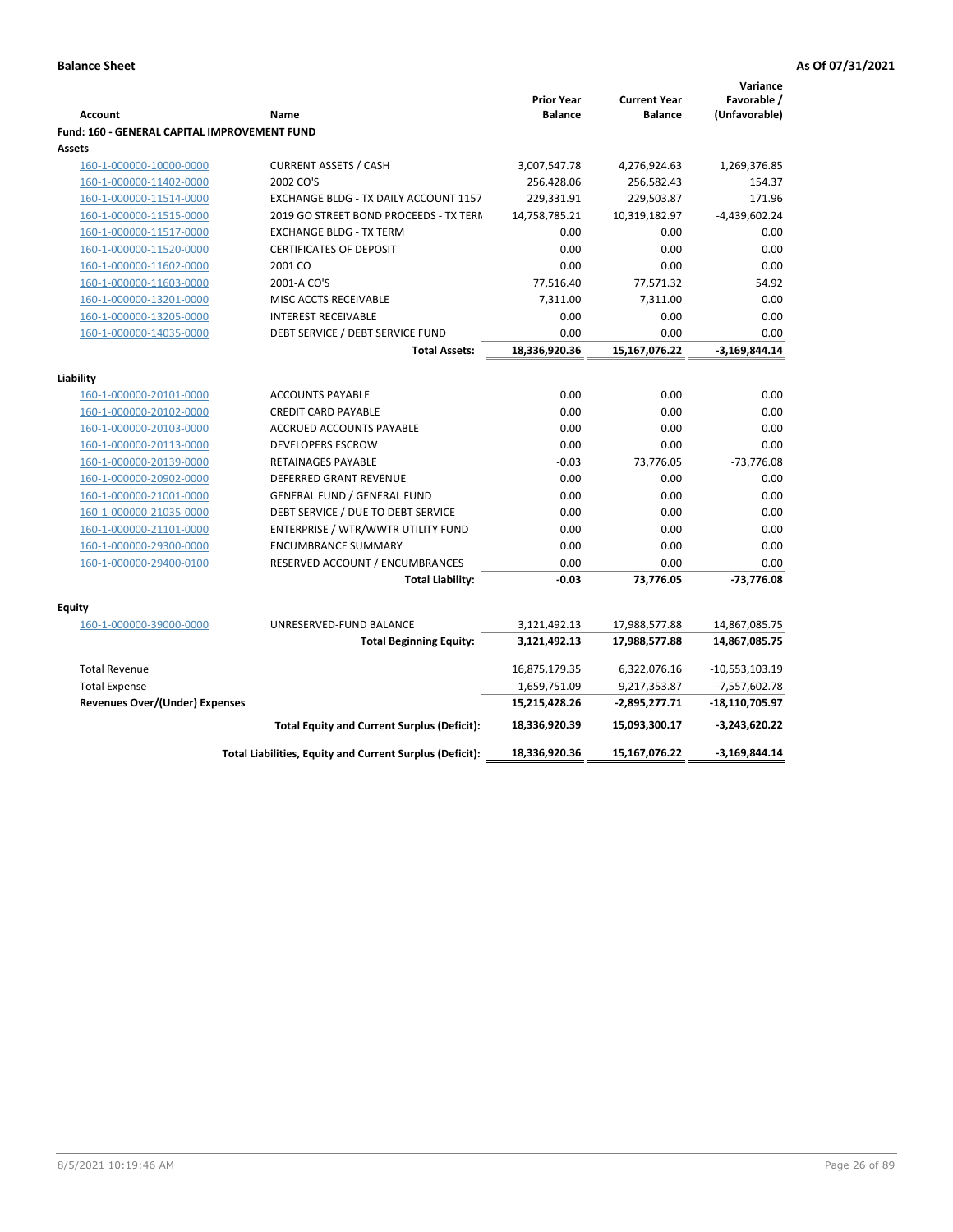| <b>Account</b>                        | Name                                                     | <b>Prior Year</b><br><b>Balance</b> | <b>Current Year</b><br><b>Balance</b> | Variance<br>Favorable /<br>(Unfavorable) |
|---------------------------------------|----------------------------------------------------------|-------------------------------------|---------------------------------------|------------------------------------------|
| Fund: 161 - STREET CONSTRUCTION FUND  |                                                          |                                     |                                       |                                          |
| <b>Assets</b>                         |                                                          |                                     |                                       |                                          |
| 161-1-000000-10000-0000               | <b>CURRENT ASSETS / CASH</b>                             | 831,551.09                          | $-964,814.08$                         | $-1,796,365.17$                          |
| 161-1-000000-11003-0000               | 2010 CO'S                                                | 0.00                                | 0.00                                  | 0.00                                     |
| 161-1-000000-13205-0000               | <b>INTEREST RECEIVABLE</b>                               | 0.00                                | 0.00                                  | 0.00                                     |
| 161-1-000000-14035-0000               | DEBT SERVICE / DEBT SERVICE FUND                         | 0.00                                | 0.00                                  | 0.00                                     |
|                                       | <b>Total Assets:</b>                                     | 831,551.09                          | $-964,814.08$                         | $-1,796,365.17$                          |
| Liability                             |                                                          |                                     |                                       |                                          |
| 161-1-000000-20101-0000               | <b>ACCOUNTS PAYABLE</b>                                  | 0.00                                | 0.00                                  | 0.00                                     |
| 161-1-000000-20102-0000               | <b>CREDIT CARD PAYABLE</b>                               | 0.00                                | 0.00                                  | 0.00                                     |
| 161-1-000000-20103-0000               | <b>ACCRUED ACCOUNTS PAYABLE</b>                          | 0.00                                | 0.00                                  | 0.00                                     |
| 161-1-000000-20139-0000               | <b>RETAINAGES PAYABLE</b>                                | 0.00                                | 92,397.43                             | $-92,397.43$                             |
| 161-1-000000-21001-0000               | <b>GENERAL FUND / GENERAL FUND</b>                       | 0.00                                | 0.00                                  | 0.00                                     |
| 161-1-000000-21035-0000               | DEBT SERVICE / DUE TO DEBT SERVICE                       | 0.00                                | 0.00                                  | 0.00                                     |
| 161-1-000000-29300-0000               | <b>ENCUMBRANCE SUMMARY</b>                               | 0.00                                | 0.00                                  | 0.00                                     |
| 161-1-000000-29400-0100               | RESERVED ACCOUNT / ENCUMBRANCES                          | 0.00                                | 0.00                                  | 0.00                                     |
|                                       | <b>Total Liability:</b>                                  | 0.00                                | 92,397.43                             | $-92,397.43$                             |
| Equity                                |                                                          |                                     |                                       |                                          |
| 161-1-000000-39000-0000               | UNRESERVED-FUND BALANCE                                  | 869,625.59                          | 657,106.80                            | $-212,518.79$                            |
|                                       | <b>Total Beginning Equity:</b>                           | 869,625.59                          | 657.106.80                            | $-212,518.79$                            |
| <b>Total Revenue</b>                  |                                                          | 9,596.40                            | 79.94                                 | $-9,516.46$                              |
| <b>Total Expense</b>                  |                                                          | 47,670.90                           | 1,714,398.25                          | $-1,666,727.35$                          |
| <b>Revenues Over/(Under) Expenses</b> |                                                          | $-38,074.50$                        | $-1,714,318.31$                       | $-1,676,243.81$                          |
|                                       | <b>Total Equity and Current Surplus (Deficit):</b>       | 831,551.09                          | $-1,057,211.51$                       | $-1,888,762.60$                          |
|                                       | Total Liabilities, Equity and Current Surplus (Deficit): | 831,551.09                          | $-964,814.08$                         | $-1,796,365.17$                          |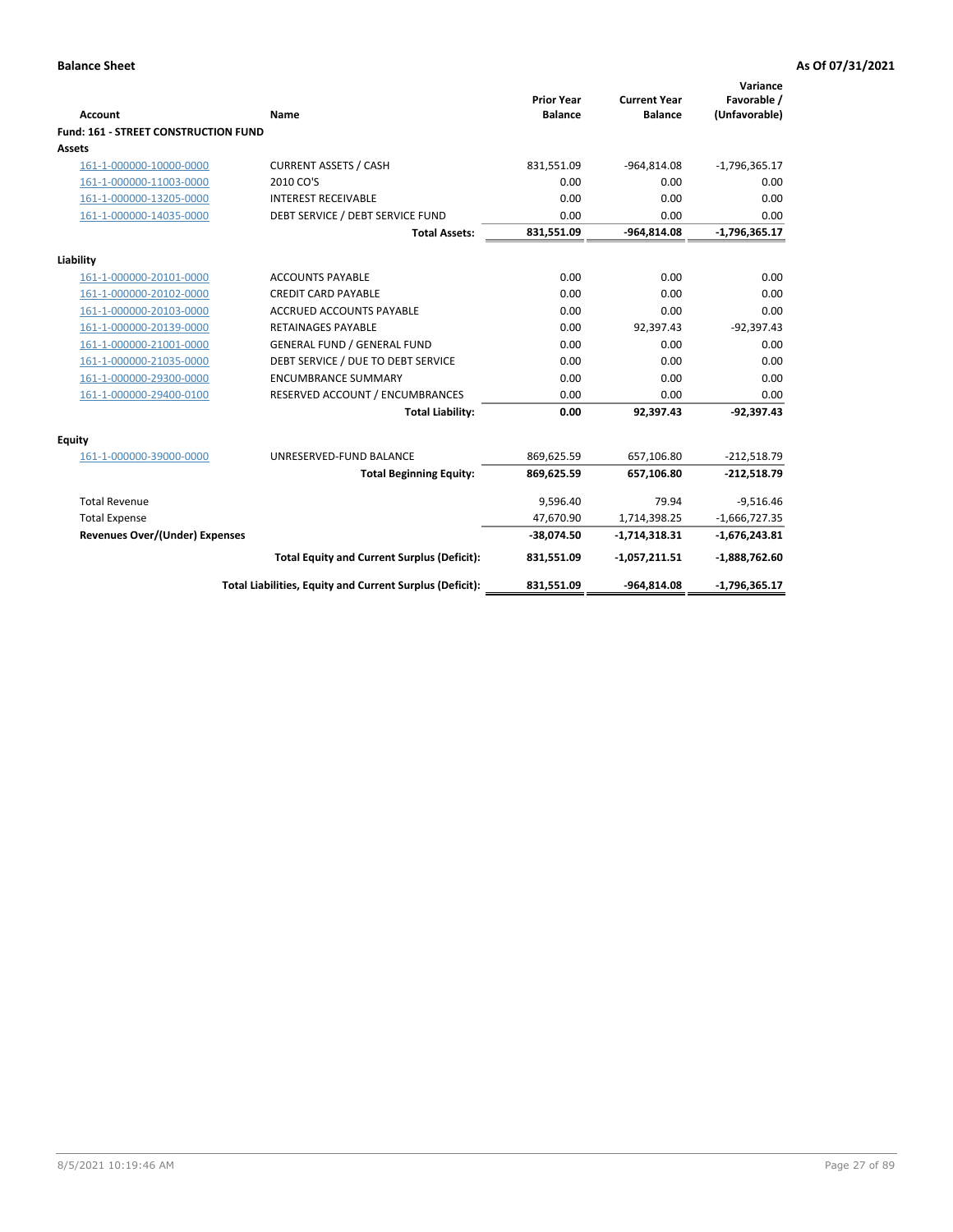| <b>Account</b>                                  | Name                                                     | <b>Prior Year</b><br><b>Balance</b> | <b>Current Year</b><br><b>Balance</b> | Variance<br>Favorable /<br>(Unfavorable) |
|-------------------------------------------------|----------------------------------------------------------|-------------------------------------|---------------------------------------|------------------------------------------|
| <b>Fund: 162 - GRAHAM PARK RENOVATIONS FUND</b> |                                                          |                                     |                                       |                                          |
| <b>Assets</b>                                   |                                                          |                                     |                                       |                                          |
| 162-1-000000-10000-0000                         | <b>CURRENT ASSETS / CASH</b>                             | 0.00                                | 0.00                                  | 0.00                                     |
| 162-1-000000-13201-0000                         | MISC ACCTS RECEIVABLE                                    | 0.00                                | 0.00                                  | 0.00                                     |
|                                                 | <b>Total Assets:</b>                                     | 0.00                                | 0.00                                  | 0.00                                     |
| Liability                                       |                                                          |                                     |                                       |                                          |
| 162-1-000000-20101-0000                         | <b>ACCOUNTS PAYABLE</b>                                  | 0.00                                | 0.00                                  | 0.00                                     |
| 162-1-000000-20139-0000                         | <b>RETAINAGES PAYABLE</b>                                | 0.00                                | 0.00                                  | 0.00                                     |
| 162-1-000000-20202-0000                         | <b>DEFERRED REVENUE</b>                                  | 0.00                                | 0.00                                  | 0.00                                     |
| 162-1-000000-29300-0000                         | <b>ENCUMBRANCE SUMMARY</b>                               | 0.00                                | 0.00                                  | 0.00                                     |
| 162-1-000000-29400-0000                         | RESERVED ACCOUNT / ENCUMBRANCES                          | 0.00                                | 0.00                                  | 0.00                                     |
|                                                 | <b>Total Liability:</b>                                  | 0.00                                | 0.00                                  | 0.00                                     |
| Equity                                          |                                                          |                                     |                                       |                                          |
| 162-1-000000-39000-0000                         | UNRESERVED-FUND BALANCE                                  | 0.00                                | 0.00                                  | 0.00                                     |
|                                                 | <b>Total Beginning Equity:</b>                           | 0.00                                | 0.00                                  | 0.00                                     |
| <b>Total Revenue</b>                            |                                                          | 0.00                                | 0.00                                  | 0.00                                     |
| <b>Total Expense</b>                            |                                                          | 0.00                                | 0.00                                  | 0.00                                     |
| Revenues Over/(Under) Expenses                  |                                                          | 0.00                                | 0.00                                  | 0.00                                     |
|                                                 | <b>Total Equity and Current Surplus (Deficit):</b>       | 0.00                                | 0.00                                  | 0.00                                     |
|                                                 | Total Liabilities, Equity and Current Surplus (Deficit): | 0.00                                | 0.00                                  | 0.00                                     |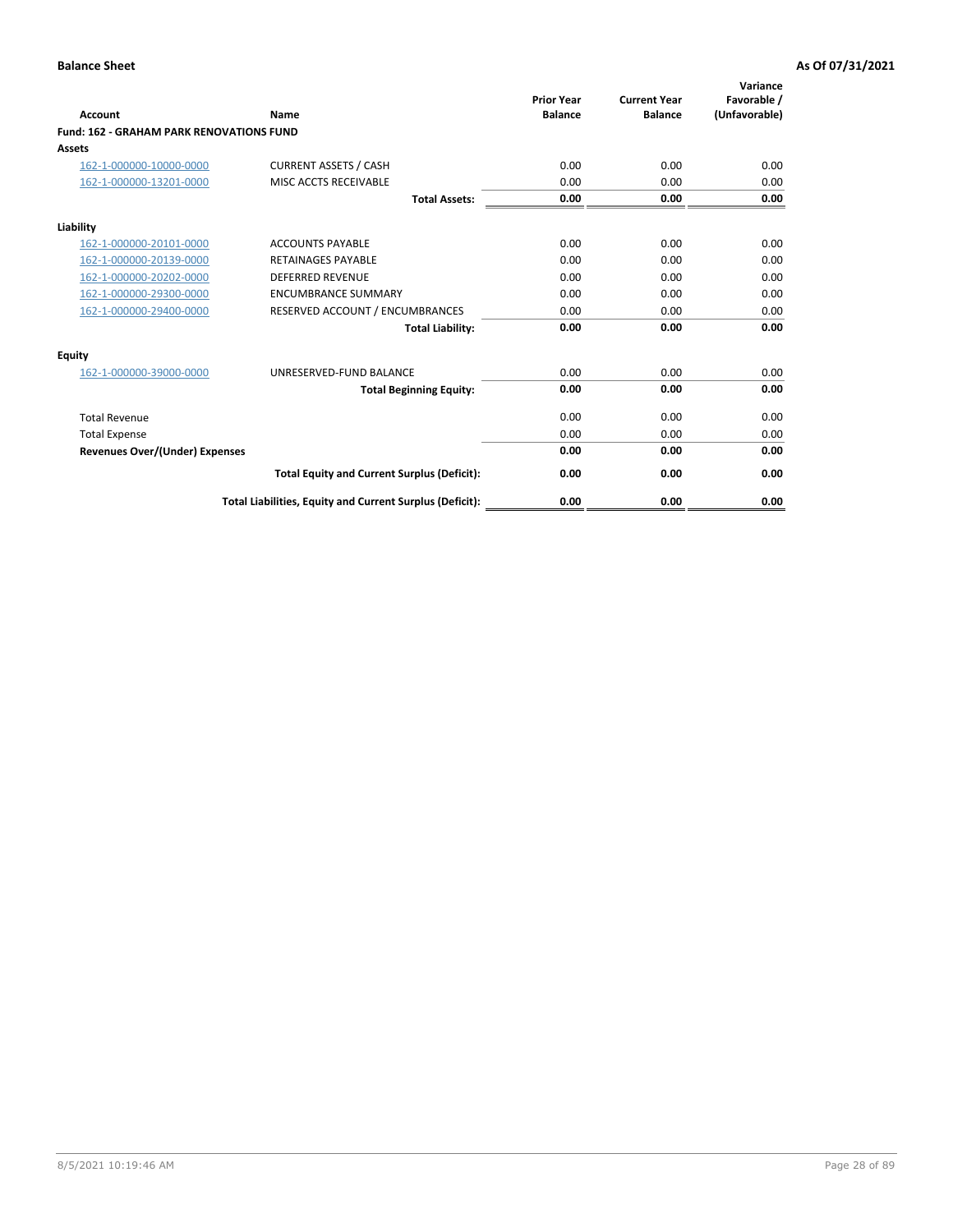|                                              |                                                          | <b>Prior Year</b> | <b>Current Year</b> | Variance<br>Favorable / |
|----------------------------------------------|----------------------------------------------------------|-------------------|---------------------|-------------------------|
| <b>Account</b>                               | Name                                                     | <b>Balance</b>    | <b>Balance</b>      | (Unfavorable)           |
| <b>Fund: 163 - SECO STIMULAS BLOCK GRANT</b> |                                                          |                   |                     |                         |
| Assets                                       |                                                          |                   |                     |                         |
| 163-1-000000-10000-0000                      | <b>CURRENT ASSETS / CASH</b>                             | 0.00              | 0.00                | 0.00                    |
| 163-1-000000-13201-0000                      | MISC ACCTS RECEIVABLE                                    | 0.00              | 0.00                | 0.00                    |
| 163-1-000000-13205-0000                      | <b>INTEREST RECEIVABLE</b>                               | 0.00              | 0.00                | 0.00                    |
|                                              | <b>Total Assets:</b>                                     | 0.00              | 0.00                | 0.00                    |
| Liability                                    |                                                          |                   |                     |                         |
| 163-1-000000-20101-0000                      | <b>ACCOUNTS PAYABLE</b>                                  | 0.00              | 0.00                | 0.00                    |
| 163-1-000000-20102-0000                      | <b>CREDIT CARD PAYABLE</b>                               | 0.00              | 0.00                | 0.00                    |
| 163-1-000000-20103-0000                      | <b>ACCRUED ACCOUNTS PAYABLE</b>                          | 0.00              | 0.00                | 0.00                    |
| 163-1-000000-20139-0000                      | <b>RETAINAGES PAYABLE</b>                                | 0.00              | 0.00                | 0.00                    |
| 163-1-000000-20902-0000                      | <b>DEFERRED GRANT REVENUE</b>                            | 0.00              | 0.00                | 0.00                    |
| 163-1-000000-29300-0000                      | <b>ENCUMBRANCE SUMMARY</b>                               | 0.00              | 0.00                | 0.00                    |
| 163-1-000000-29400-0100                      | RESERVED ACCOUNT / ENCUMBRANCES                          | 0.00              | 0.00                | 0.00                    |
|                                              | <b>Total Liability:</b>                                  | 0.00              | 0.00                | 0.00                    |
| <b>Equity</b>                                |                                                          |                   |                     |                         |
| 163-1-000000-39000-0000                      | UNRESERVED-FUND BALANCE                                  | 0.00              | 0.00                | 0.00                    |
|                                              | <b>Total Beginning Equity:</b>                           | 0.00              | 0.00                | 0.00                    |
| <b>Total Revenue</b>                         |                                                          | 0.00              | 0.00                | 0.00                    |
| <b>Total Expense</b>                         |                                                          | 0.00              | 0.00                | 0.00                    |
| Revenues Over/(Under) Expenses               |                                                          | 0.00              | 0.00                | 0.00                    |
|                                              | <b>Total Equity and Current Surplus (Deficit):</b>       | 0.00              | 0.00                | 0.00                    |
|                                              | Total Liabilities, Equity and Current Surplus (Deficit): | 0.00              | 0.00                | 0.00                    |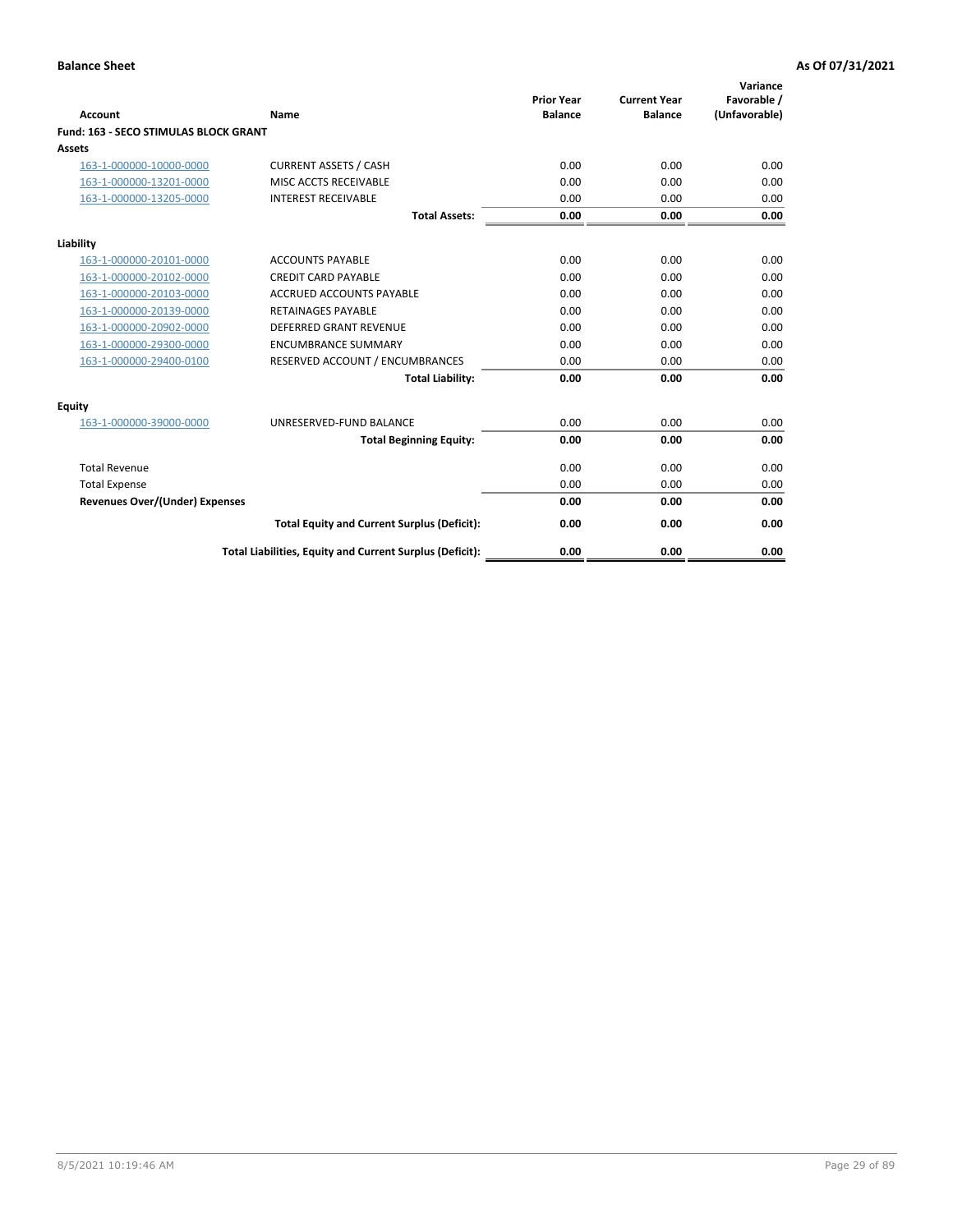| <b>Account</b>                        | <b>Name</b>                                              | <b>Prior Year</b><br><b>Balance</b> | <b>Current Year</b><br><b>Balance</b> | Variance<br>Favorable /<br>(Unfavorable) |
|---------------------------------------|----------------------------------------------------------|-------------------------------------|---------------------------------------|------------------------------------------|
| Fund: 164 - 2013 CO CAPITAL FUND      |                                                          |                                     |                                       |                                          |
| Assets                                |                                                          |                                     |                                       |                                          |
| 164-1-000000-10000-0000               | <b>CURRENT ASSETS / CASH</b>                             | 32,887.91                           | 32,891.20                             | 3.29                                     |
| 164-1-000000-11508-0000               | 2013 CO'S PROJ CONST                                     | 2,084.20                            | 2,085.77                              | 1.57                                     |
| 164-1-000000-11509-0000               | 2013 CO'S DEBT SERVICE                                   | 0.00                                | 0.00                                  | 0.00                                     |
| 164-1-000000-13205-0000               | <b>INTEREST RECEIVABLE</b>                               | 0.00                                | 0.00                                  | 0.00                                     |
| 164-1-000000-14035-0000               | DEBT SERVICE / DEBT SERVICE FUND                         | 0.00                                | 0.00                                  | 0.00                                     |
|                                       | <b>Total Assets:</b>                                     | 34,972.11                           | 34,976.97                             | 4.86                                     |
| Liability                             |                                                          |                                     |                                       |                                          |
| 164-1-000000-20101-0000               | <b>ACCOUNTS PAYABLE</b>                                  | 0.00                                | 0.00                                  | 0.00                                     |
| 164-1-000000-20102-0000               | <b>CREDIT CARD PAYABLE</b>                               | 0.00                                | 0.00                                  | 0.00                                     |
| 164-1-000000-20103-0000               | <b>ACCRUED ACCOUNTS PAYABLE</b>                          | 0.00                                | 0.00                                  | 0.00                                     |
| 164-1-000000-20139-0000               | <b>RETAINAGES PAYABLE</b>                                | 0.00                                | 0.00                                  | 0.00                                     |
| 164-1-000000-21001-0000               | <b>GENERAL FUND / GENERAL FUND</b>                       | 0.00                                | 0.00                                  | 0.00                                     |
| 164-1-000000-21035-0000               | DEBT SERVICE / DUE TO DEBT SERVICE                       | 0.00                                | 0.00                                  | 0.00                                     |
| 164-1-000000-29300-0000               | <b>ENCUMBRANCE SUMMARY</b>                               | 0.00                                | 0.00                                  | 0.00                                     |
| 164-1-000000-29400-0100               | RESERVED ACCOUNT / ENCUMBRANCES                          | 0.00                                | 0.00                                  | 0.00                                     |
|                                       | <b>Total Liability:</b>                                  | 0.00                                | 0.00                                  | 0.00                                     |
| Equity                                |                                                          |                                     |                                       |                                          |
| 164-1-000000-39000-0000               | UNRESERVED-FUND BALANCE                                  | 34,601.73                           | 34,976.69                             | 374.96                                   |
|                                       | <b>Total Beginning Equity:</b>                           | 34,601.73                           | 34,976.69                             | 374.96                                   |
| <b>Total Revenue</b>                  |                                                          | 380.68                              | 6.48                                  | $-374.20$                                |
| <b>Total Expense</b>                  |                                                          | 10.30                               | 6.20                                  | 4.10                                     |
| <b>Revenues Over/(Under) Expenses</b> |                                                          | 370.38                              | 0.28                                  | $-370.10$                                |
|                                       | <b>Total Equity and Current Surplus (Deficit):</b>       | 34,972.11                           | 34,976.97                             | 4.86                                     |
|                                       | Total Liabilities, Equity and Current Surplus (Deficit): | 34,972.11                           | 34,976.97                             | 4.86                                     |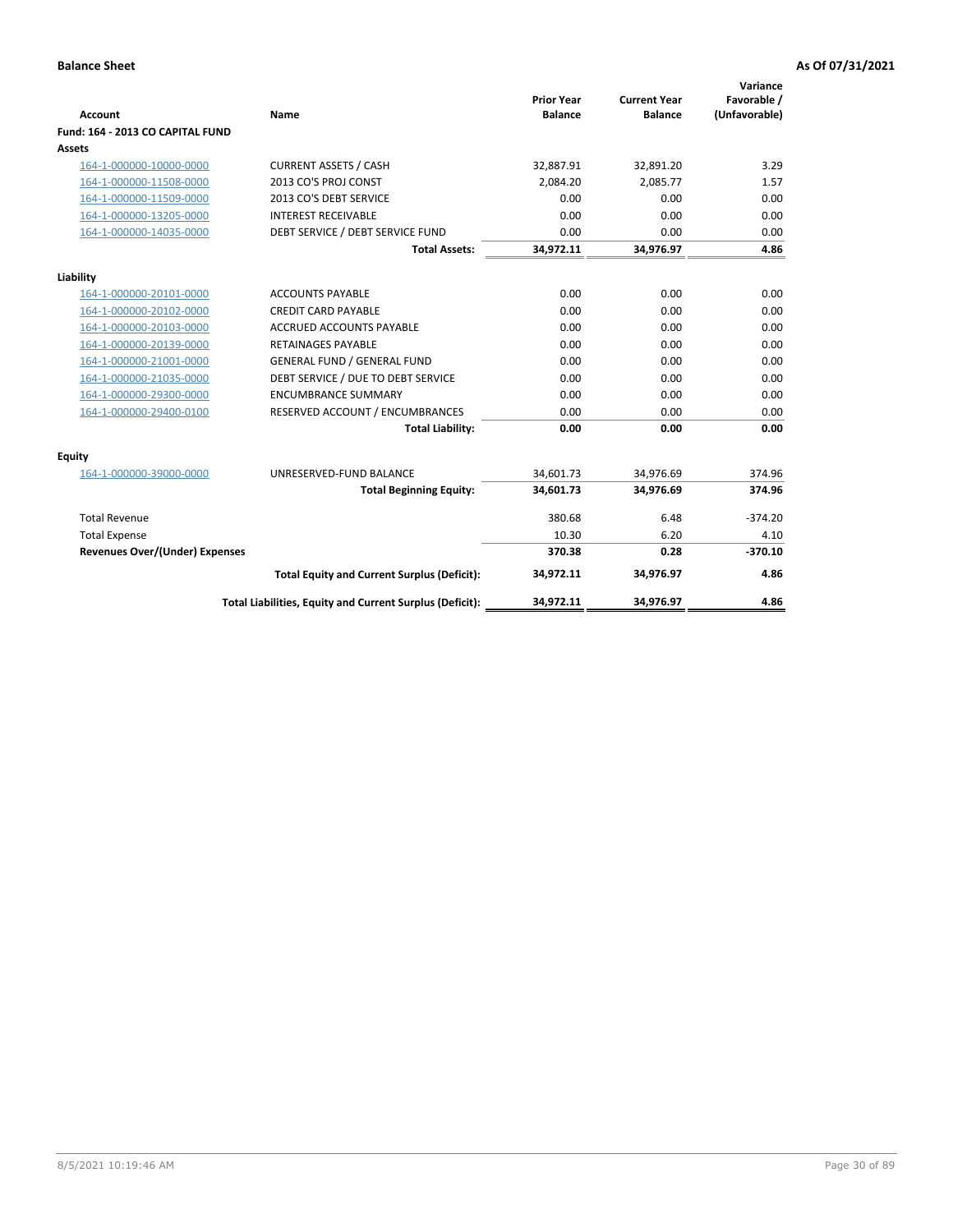| <b>Account</b>                        | Name                                                     | <b>Prior Year</b><br><b>Balance</b> | <b>Current Year</b><br><b>Balance</b> | Variance<br>Favorable /<br>(Unfavorable) |
|---------------------------------------|----------------------------------------------------------|-------------------------------------|---------------------------------------|------------------------------------------|
| Fund: 165 - 2014 GO FUND              |                                                          |                                     |                                       |                                          |
| Assets                                |                                                          |                                     |                                       |                                          |
| 165-1-000000-10000-0000               | <b>CURRENT ASSETS / CASH</b>                             | $-8,613.63$                         | $-8,613.63$                           | 0.00                                     |
| 165-1-000000-11003-0000               | 2010 CO'S                                                | 0.00                                | 0.00                                  | 0.00                                     |
| 165-1-000000-11202-0000               | 2014 GO STREET BONDS                                     | 0.00                                | 0.00                                  | 0.00                                     |
| 165-1-000000-11511-0000               | <b>2015 GO PROJECT CONSTRUCTION</b>                      | 802,135.22                          | 802,735.75                            | 600.53                                   |
| 165-1-000000-11520-0000               | <b>CERTIFICATES OF DEPOSIT</b>                           | 0.00                                | 0.00                                  | 0.00                                     |
| 165-1-000000-11530-0000               | <b>TexasTERM CP</b>                                      | 0.00                                | 0.00                                  | 0.00                                     |
| 165-1-000000-13201-0000               | MISC ACCTS RECEIVABLE                                    | 0.00                                | 0.00                                  | 0.00                                     |
| 165-1-000000-13205-0000               | <b>INTEREST RECEIVABLE</b>                               | 0.00                                | 0.00                                  | 0.00                                     |
| 165-1-000000-14035-0000               | DEBT SERVICE / DEBT SERVICE FUND                         | 0.00                                | 0.00                                  | 0.00                                     |
|                                       | <b>Total Assets:</b>                                     | 793,521.59                          | 794,122.12                            | 600.53                                   |
| Liability                             |                                                          |                                     |                                       |                                          |
| 165-1-000000-20101-0000               | <b>ACCOUNTS PAYABLE</b>                                  | 0.00                                | 0.00                                  | 0.00                                     |
| 165-1-000000-20102-0000               | <b>CREDIT CARD PAYABLE</b>                               | 0.00                                | 0.00                                  | 0.00                                     |
| 165-1-000000-20103-0000               | <b>ACCRUED ACCOUNTS PAYABLE</b>                          | 0.00                                | 0.00                                  | 0.00                                     |
| 165-1-000000-20139-0000               | <b>RETAINAGES PAYABLE</b>                                | 0.00                                | 0.00                                  | 0.00                                     |
| 165-1-000000-21001-0000               | <b>GENERAL FUND / GENERAL FUND</b>                       | 0.00                                | 0.00                                  | 0.00                                     |
| 165-1-000000-21035-0000               | DEBT SERVICE / DUE TO DEBT SERVICE                       | 0.00                                | 0.00                                  | 0.00                                     |
| 165-1-000000-29300-0000               | <b>ENCUMBRANCE SUMMARY</b>                               | 0.00                                | 0.00                                  | 0.00                                     |
| 165-1-000000-29400-0100               | RESERVED ACCOUNT / ENCUMBRANCES                          | 0.00                                | 0.00                                  | 0.00                                     |
|                                       | <b>Total Liability:</b>                                  | 0.00                                | 0.00                                  | 0.00                                     |
| Equity                                |                                                          |                                     |                                       |                                          |
| 165-1-000000-39000-0000               | UNRESERVED-FUND BALANCE                                  | 785,908.22                          | 793,719.47                            | 7,811.25                                 |
|                                       | <b>Total Beginning Equity:</b>                           | 785,908.22                          | 793,719.47                            | 7,811.25                                 |
| <b>Total Revenue</b>                  |                                                          | 7,613.37                            | 402.65                                | $-7,210.72$                              |
| <b>Total Expense</b>                  |                                                          | 0.00                                | 0.00                                  | 0.00                                     |
| <b>Revenues Over/(Under) Expenses</b> |                                                          | 7,613.37                            | 402.65                                | $-7,210.72$                              |
|                                       | <b>Total Equity and Current Surplus (Deficit):</b>       | 793,521.59                          | 794,122.12                            | 600.53                                   |
|                                       | Total Liabilities, Equity and Current Surplus (Deficit): | 793,521.59                          | 794,122.12                            | 600.53                                   |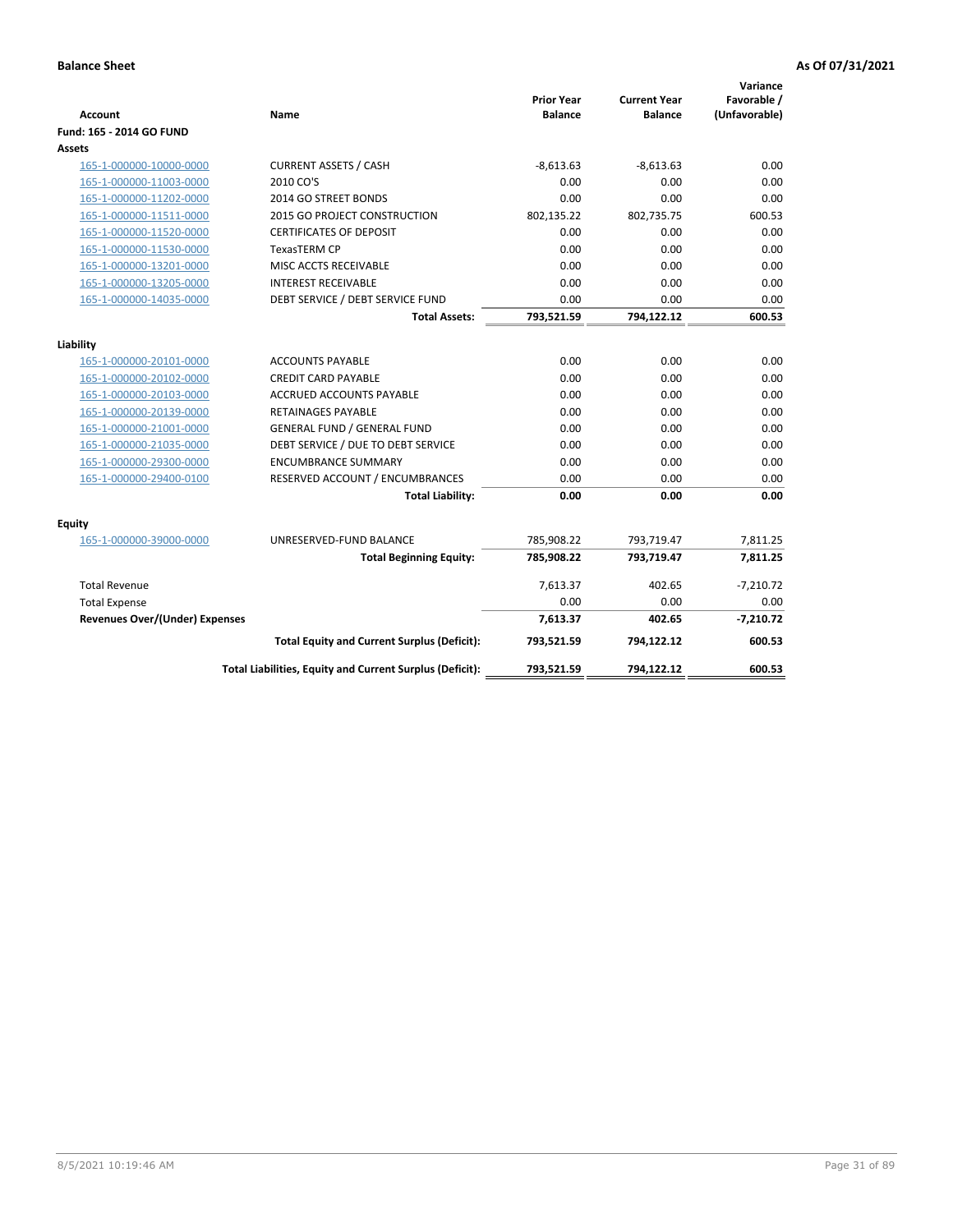| Account                                                      | Name                                                     | <b>Prior Year</b><br><b>Balance</b> | <b>Current Year</b><br><b>Balance</b> | Variance<br>Favorable /<br>(Unfavorable) |
|--------------------------------------------------------------|----------------------------------------------------------|-------------------------------------|---------------------------------------|------------------------------------------|
| <b>Fund: 170 - LAW ENFORCEMENT GRANT - CAPITAL PURCHASES</b> |                                                          |                                     |                                       |                                          |
| <b>Assets</b>                                                |                                                          |                                     |                                       |                                          |
| 170-1-000000-10000-0000                                      | <b>CURRENT ASSETS / CASH</b>                             | 0.00                                | 0.00                                  | 0.00                                     |
| 170-1-000000-13201-0000                                      | MISC ACCTS RECEIVABLE                                    | 0.00                                | 0.00                                  | 0.00                                     |
|                                                              | <b>Total Assets:</b>                                     | 0.00                                | 0.00                                  | 0.00                                     |
| Liability                                                    |                                                          |                                     |                                       |                                          |
| 170-1-000000-20101-0000                                      | <b>ACCOUNTS PAYABLE</b>                                  | 0.00                                | 0.00                                  | 0.00                                     |
| 170-1-000000-20102-0000                                      | <b>CREDIT CARD PAYABLE</b>                               | 0.00                                | 0.00                                  | 0.00                                     |
| 170-1-000000-20103-0000                                      | <b>ACCRUED ACCOUNTS PAYABLE</b>                          | 0.00                                | 0.00                                  | 0.00                                     |
| 170-1-000000-20902-0000                                      | <b>DEFERRED GRANT REVENUE</b>                            | 0.00                                | 0.00                                  | 0.00                                     |
| 170-1-000000-21001-0000                                      | <b>GENERAL FUND / GENERAL FUND</b>                       | 0.00                                | 0.00                                  | 0.00                                     |
| 170-1-000000-24004-0000                                      | <b>INTEREST PAYABLE ON DEP</b>                           | 0.00                                | 0.00                                  | 0.00                                     |
| 170-1-000000-29300-0000                                      | <b>ENCUMBRANCE SUMMARY</b>                               | 0.00                                | 0.00                                  | 0.00                                     |
| 170-1-000000-29400-0000                                      | RESERVED ACCOUNT / ENCUMBRANCES                          | 0.00                                | 0.00                                  | 0.00                                     |
|                                                              | <b>Total Liability:</b>                                  | 0.00                                | 0.00                                  | 0.00                                     |
| <b>Equity</b>                                                |                                                          |                                     |                                       |                                          |
| 170-1-000000-39000-0000                                      | UNRESERVED-FUND BALANCE                                  | 0.00                                | 0.00                                  | 0.00                                     |
|                                                              | <b>Total Beginning Equity:</b>                           | 0.00                                | 0.00                                  | 0.00                                     |
| <b>Total Revenue</b>                                         |                                                          | 0.00                                | 0.00                                  | 0.00                                     |
| <b>Total Expense</b>                                         |                                                          | 0.00                                | 0.00                                  | 0.00                                     |
| <b>Revenues Over/(Under) Expenses</b>                        |                                                          | 0.00                                | 0.00                                  | 0.00                                     |
|                                                              | <b>Total Equity and Current Surplus (Deficit):</b>       | 0.00                                | 0.00                                  | 0.00                                     |
|                                                              | Total Liabilities, Equity and Current Surplus (Deficit): | 0.00                                | 0.00                                  | 0.00                                     |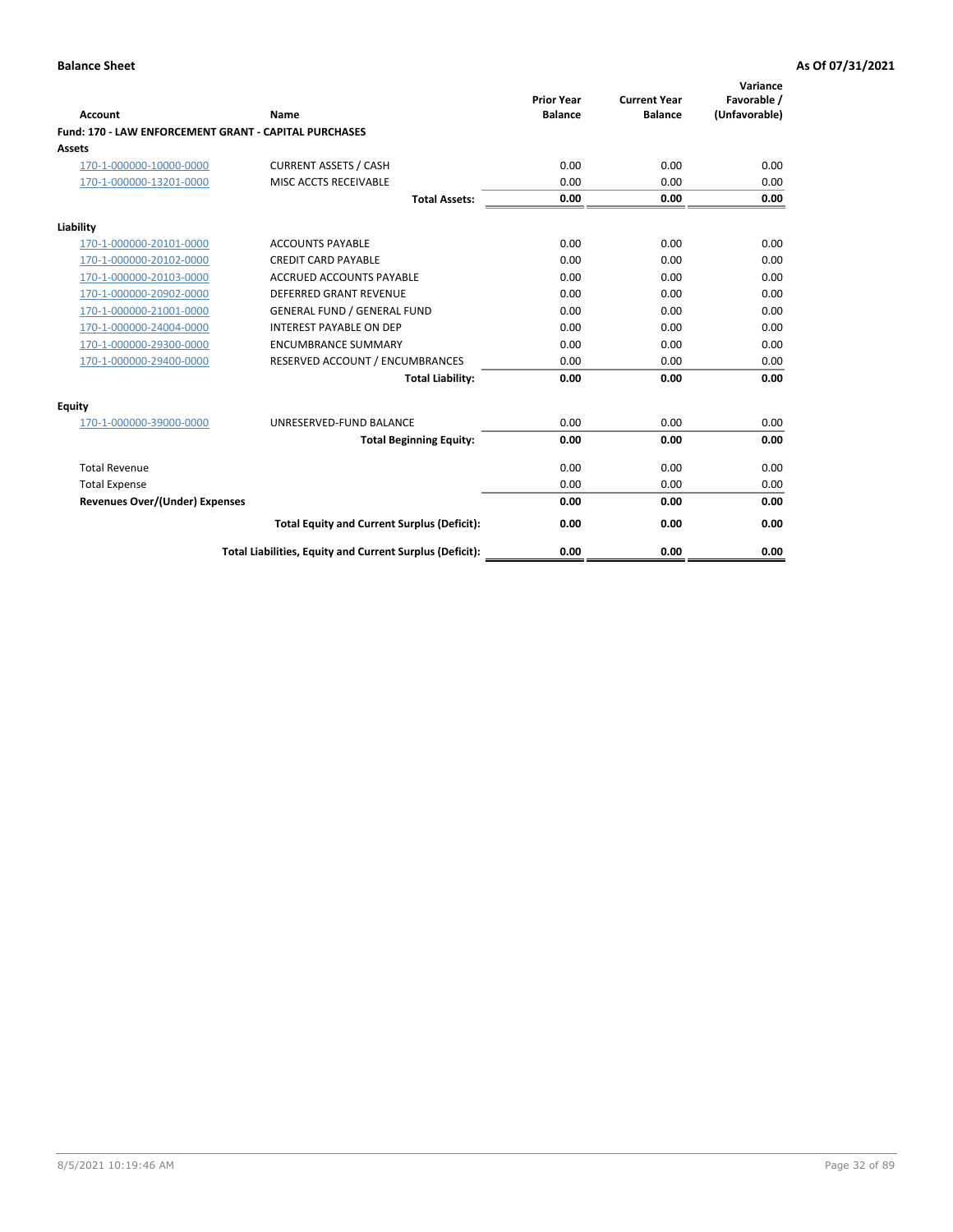|                                                |                                                          | <b>Prior Year</b> | <b>Current Year</b> | Variance<br>Favorable / |
|------------------------------------------------|----------------------------------------------------------|-------------------|---------------------|-------------------------|
| <b>Account</b>                                 | Name                                                     | <b>Balance</b>    | <b>Balance</b>      | (Unfavorable)           |
| <b>Fund: 171 - MAIN STREET SPECIAL REVENUE</b> |                                                          |                   |                     |                         |
| Assets                                         |                                                          |                   |                     |                         |
| 171-1-000000-10000-0000                        | <b>CURRENT ASSETS / CASH</b>                             | $-43,626.01$      | $-70,853.05$        | $-27,227.04$            |
| 171-1-000000-13201-0000                        | MISC ACCTS RECEIVABLE                                    | 0.00              | 0.00                | 0.00                    |
| 171-1-000000-13205-0000                        | <b>INTEREST RECEIVABLE</b>                               | 0.00              | 0.00                | 0.00                    |
|                                                | <b>Total Assets:</b>                                     | $-43,626.01$      | $-70,853.05$        | $-27,227.04$            |
| Liability                                      |                                                          |                   |                     |                         |
| 171-1-000000-20101-0000                        | <b>ACCOUNTS PAYABLE</b>                                  | 0.00              | 0.00                | 0.00                    |
| 171-1-000000-20102-0000                        | <b>CREDIT CARD PAYABLE</b>                               | 0.00              | 0.00                | 0.00                    |
| 171-1-000000-20103-0000                        | <b>ACCRUED ACCOUNTS PAYABLE</b>                          | 0.00              | 0.00                | 0.00                    |
| 171-1-000000-20139-0000                        | <b>RETAINAGES PAYABLE</b>                                | 10,729.61         | 0.00                | 10,729.61               |
| 171-1-000000-20902-0000                        | <b>DEFERRED GRANT REVENUE</b>                            | 0.00              | 0.00                | 0.00                    |
| 171-1-000000-29300-0000                        | <b>ENCUMBRANCE SUMMARY</b>                               | 0.00              | 0.00                | 0.00                    |
| 171-1-000000-29400-0100                        | RESERVED ACCOUNT / ENCUMBRANCES                          | 0.00              | 0.00                | 0.00                    |
|                                                | <b>Total Liability:</b>                                  | 10,729.61         | 0.00                | 10,729.61               |
| <b>Equity</b>                                  |                                                          |                   |                     |                         |
| 171-1-000000-39000-0000                        | UNRESERVED-FUND BALANCE                                  | $-48,361.48$      | $-65,088.51$        | $-16,727.03$            |
|                                                | <b>Total Beginning Equity:</b>                           | $-48,361.48$      | $-65,088.51$        | $-16,727.03$            |
| <b>Total Revenue</b>                           |                                                          | 123,366.49        | 89,781.03           | $-33,585.46$            |
| <b>Total Expense</b>                           |                                                          | 129,360.63        | 95,545.57           | 33,815.06               |
| <b>Revenues Over/(Under) Expenses</b>          |                                                          | $-5,994.14$       | $-5,764.54$         | 229.60                  |
|                                                | <b>Total Equity and Current Surplus (Deficit):</b>       | $-54,355.62$      | $-70,853.05$        | $-16,497.43$            |
|                                                | Total Liabilities, Equity and Current Surplus (Deficit): | $-43.626.01$      | $-70.853.05$        | $-27.227.04$            |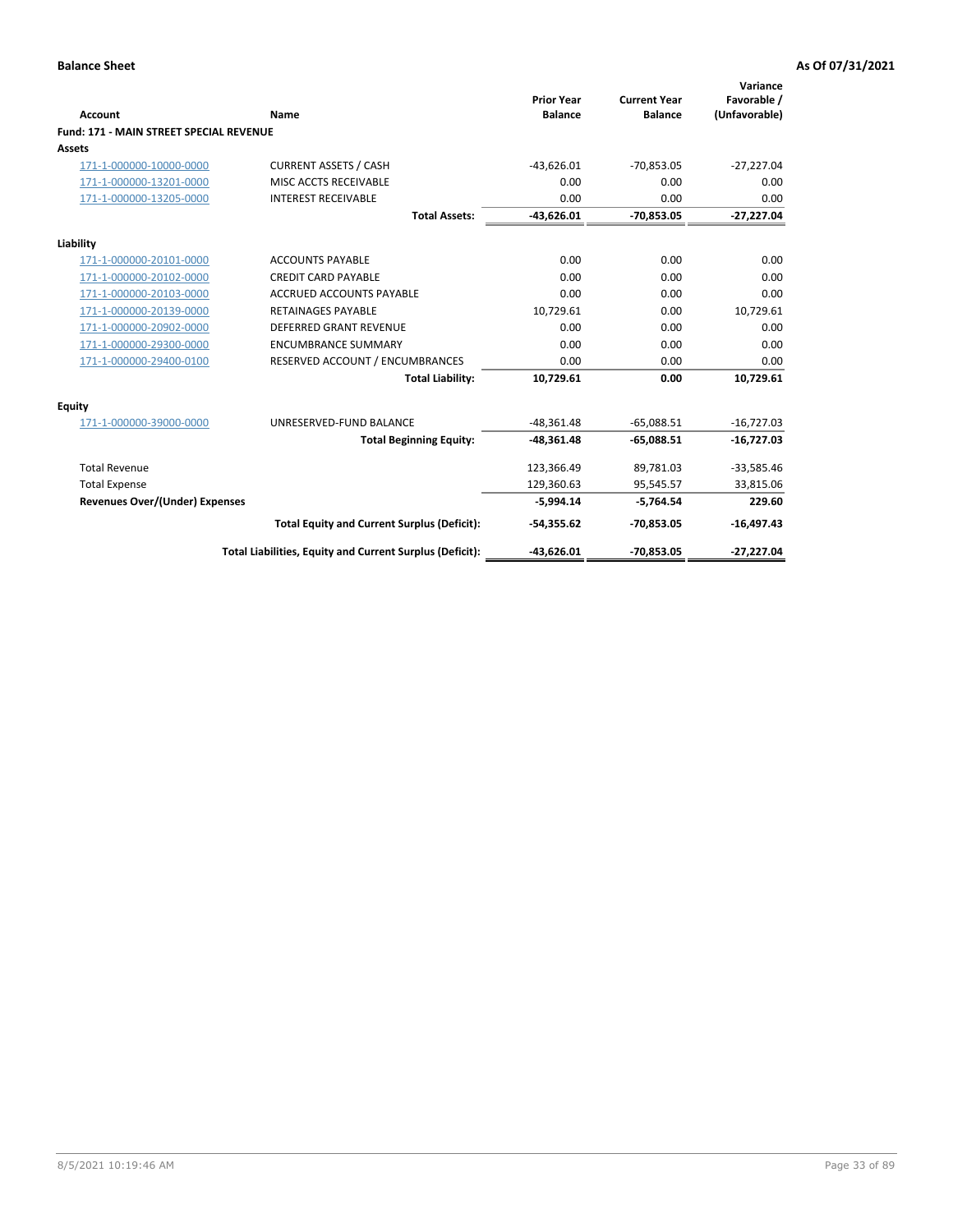|                                      |                                                          |                                     |                                       | Variance                     |
|--------------------------------------|----------------------------------------------------------|-------------------------------------|---------------------------------------|------------------------------|
| <b>Account</b>                       | Name                                                     | <b>Prior Year</b><br><b>Balance</b> | <b>Current Year</b><br><b>Balance</b> | Favorable /<br>(Unfavorable) |
| <b>Fund: 172 - MINOR GRANTS FUND</b> |                                                          |                                     |                                       |                              |
| Assets                               |                                                          |                                     |                                       |                              |
| 172-1-000000-10000-0000              | <b>CURRENT ASSETS / CASH</b>                             | 8,589.89                            | 11,399.89                             | 2,810.00                     |
| 172-1-000000-13201-0000              | MISC ACCTS RECEIVABLE                                    | 0.00                                | 0.00                                  | 0.00                         |
| 172-1-000000-13205-0000              | <b>INTEREST RECEIVABLE</b>                               | 0.00                                | 0.00                                  | 0.00                         |
|                                      | <b>Total Assets:</b>                                     | 8,589.89                            | 11,399.89                             | 2,810.00                     |
| Liability                            |                                                          |                                     |                                       |                              |
| 172-1-000000-20101-0000              | <b>ACCOUNTS PAYABLE</b>                                  | 0.00                                | 0.00                                  | 0.00                         |
| 172-1-000000-20102-0000              | <b>CREDIT CARD PAYABLE</b>                               | 0.00                                | 0.00                                  | 0.00                         |
| 172-1-000000-20103-0000              | <b>ACCRUED ACCOUNTS PAYABLE</b>                          | 0.00                                | 0.00                                  | 0.00                         |
| 172-1-000000-20902-0000              | <b>DEFERRED GRANT REVENUE</b>                            | 0.00                                | 0.00                                  | 0.00                         |
| 172-1-000000-29300-0000              | <b>ENCUMBRANCE SUMMARY</b>                               | 0.00                                | 0.00                                  | 0.00                         |
| 172-1-000000-29400-0000              | RESERVED ACCOUNT / ENCUMBRANCES                          | 0.00                                | 0.00                                  | 0.00                         |
|                                      | <b>Total Liability:</b>                                  | 0.00                                | 0.00                                  | 0.00                         |
| Equity                               |                                                          |                                     |                                       |                              |
| 172-1-000000-39000-0000              | UNRESERVED-FUND BALANCE                                  | 6,343.76                            | 8,589.89                              | 2,246.13                     |
|                                      | <b>Total Beginning Equity:</b>                           | 6,343.76                            | 8,589.89                              | 2,246.13                     |
| <b>Total Revenue</b>                 |                                                          | 3,660.00                            | 8,000.00                              | 4,340.00                     |
| <b>Total Expense</b>                 |                                                          | 1,413.87                            | 5,190.00                              | $-3,776.13$                  |
| Revenues Over/(Under) Expenses       |                                                          | 2,246.13                            | 2,810.00                              | 563.87                       |
|                                      | <b>Total Equity and Current Surplus (Deficit):</b>       | 8,589.89                            | 11,399.89                             | 2,810.00                     |
|                                      | Total Liabilities, Equity and Current Surplus (Deficit): | 8,589.89                            | 11,399.89                             | 2,810.00                     |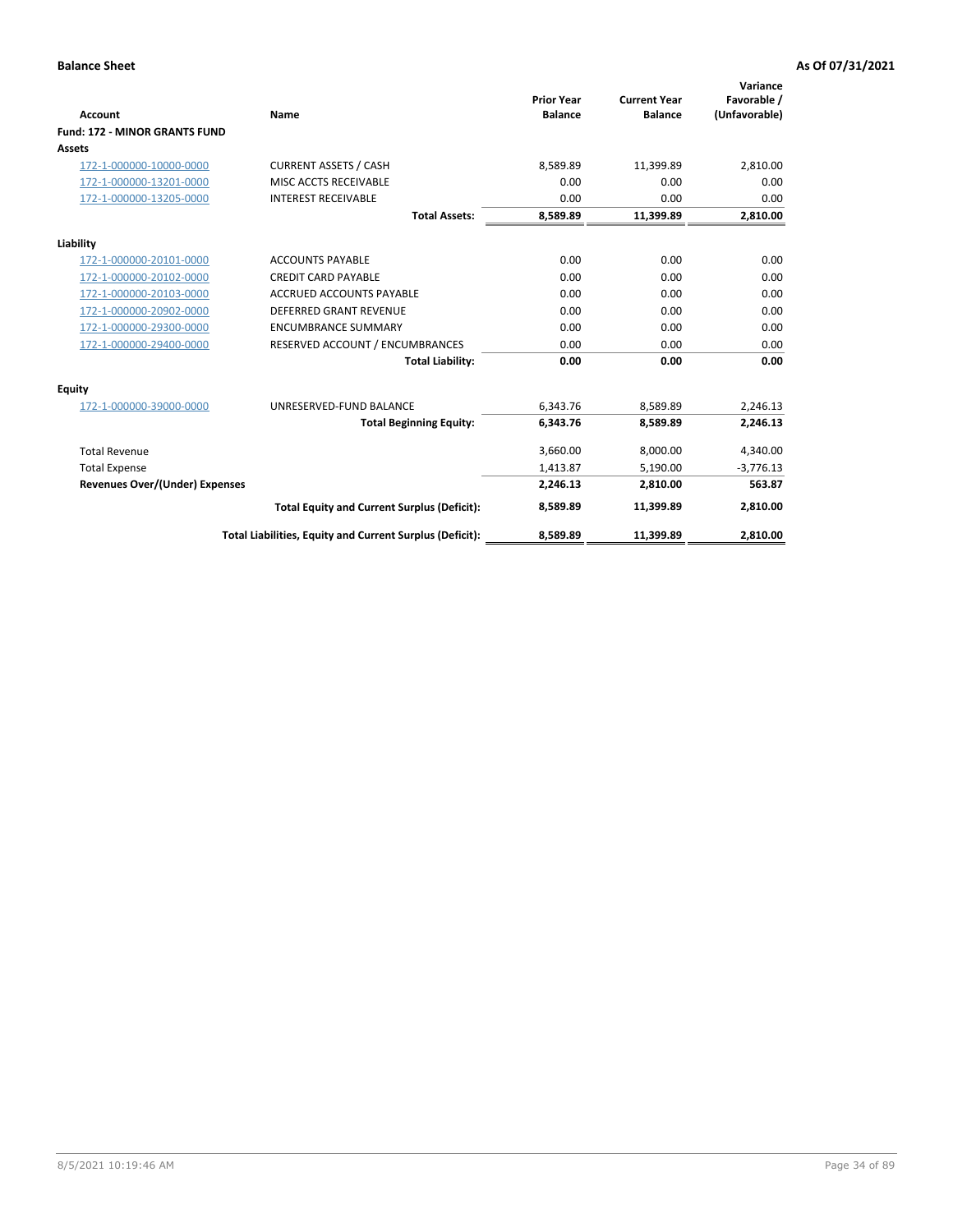| <b>Account</b>                         | <b>Name</b>                                              | <b>Prior Year</b><br><b>Balance</b> | <b>Current Year</b><br><b>Balance</b> | Variance<br>Favorable /<br>(Unfavorable) |
|----------------------------------------|----------------------------------------------------------|-------------------------------------|---------------------------------------|------------------------------------------|
| <b>Fund: 173 - FL YOUNG FOUNDATION</b> |                                                          |                                     |                                       |                                          |
| Assets                                 |                                                          |                                     |                                       |                                          |
| 173-1-000000-10000-0000                | <b>CURRENT ASSETS / CASH</b>                             | 0.00                                | 0.00                                  | 0.00                                     |
| 173-1-000000-13201-0000                | MISC ACCTS RECEIVABLE                                    | 0.00                                | 0.00                                  | 0.00                                     |
|                                        | <b>Total Assets:</b>                                     | 0.00                                | 0.00                                  | 0.00                                     |
| Liability                              |                                                          |                                     |                                       |                                          |
| 173-1-000000-20101-0000                | <b>ACCOUNTS PAYABLE</b>                                  | 0.00                                | 0.00                                  | 0.00                                     |
| 173-1-000000-20102-0000                | <b>CREDIT CARD PAYABLE</b>                               | 0.00                                | 0.00                                  | 0.00                                     |
| 173-1-000000-20902-0000                | <b>DEFERRED GRANT REVENUE</b>                            | 0.00                                | 0.00                                  | 0.00                                     |
| 173-1-000000-29300-0000                | <b>ENCUMBRANCE SUMMARY</b>                               | 0.00                                | 0.00                                  | 0.00                                     |
| 173-1-000000-29400-0000                | RESERVED ACCOUNT / ENCUMBRANCES                          | 0.00                                | 0.00                                  | 0.00                                     |
|                                        | <b>Total Liability:</b>                                  | 0.00                                | 0.00                                  | 0.00                                     |
| Equity                                 |                                                          |                                     |                                       |                                          |
| 173-1-000000-39000-0000                | UNRESERVED-FUND BALANCE                                  | 0.00                                | 0.00                                  | 0.00                                     |
|                                        | <b>Total Beginning Equity:</b>                           | 0.00                                | 0.00                                  | 0.00                                     |
| <b>Total Revenue</b>                   |                                                          | 0.00                                | 0.00                                  | 0.00                                     |
| <b>Total Expense</b>                   |                                                          | 0.00                                | 0.00                                  | 0.00                                     |
| <b>Revenues Over/(Under) Expenses</b>  |                                                          | 0.00                                | 0.00                                  | 0.00                                     |
|                                        | <b>Total Equity and Current Surplus (Deficit):</b>       | 0.00                                | 0.00                                  | 0.00                                     |
|                                        | Total Liabilities, Equity and Current Surplus (Deficit): | 0.00                                | 0.00                                  | 0.00                                     |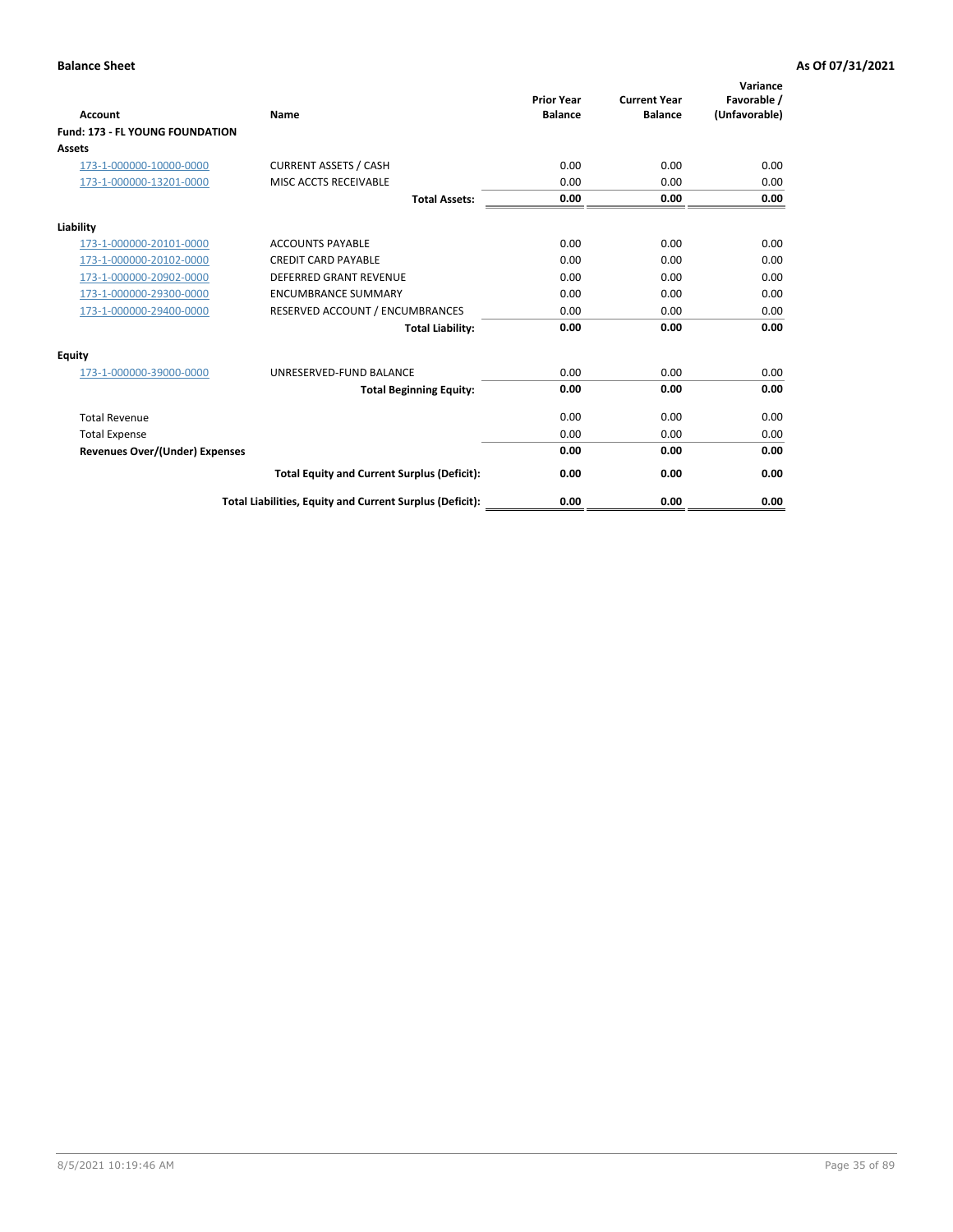| <b>Account</b>                        | Name                                                     | <b>Prior Year</b><br><b>Balance</b> | <b>Current Year</b><br><b>Balance</b> | Variance<br>Favorable /<br>(Unfavorable) |
|---------------------------------------|----------------------------------------------------------|-------------------------------------|---------------------------------------|------------------------------------------|
| Fund: 174 - FEMA GRANT                |                                                          |                                     |                                       |                                          |
| Assets                                |                                                          |                                     |                                       |                                          |
| 174-1-000000-10000-0000               | <b>CURRENT ASSETS / CASH</b>                             | 0.00                                | 0.00                                  | 0.00                                     |
| 174-1-000000-13201-0000               | MISC ACCTS RECEIVABLE                                    | 0.00                                | 0.00                                  | 0.00                                     |
| 174-1-000000-13205-0000               | <b>INTEREST RECEIVABLE</b>                               | 0.00                                | 0.00                                  | 0.00                                     |
|                                       | <b>Total Assets:</b>                                     | 0.00                                | 0.00                                  | 0.00                                     |
| Liability                             |                                                          |                                     |                                       |                                          |
| 174-1-000000-20101-0000               | <b>ACCOUNTS PAYABLE</b>                                  | 0.00                                | 0.00                                  | 0.00                                     |
| 174-1-000000-20102-0000               | <b>CREDIT CARD PAYABLE</b>                               | 0.00                                | 0.00                                  | 0.00                                     |
| 174-1-000000-20103-0000               | <b>ACCRUED ACCOUNTS PAYABLE</b>                          | 0.00                                | 0.00                                  | 0.00                                     |
| 174-1-000000-20902-0000               | <b>DEFERRED GRANT REVENUE</b>                            | 0.00                                | 0.00                                  | 0.00                                     |
| 174-1-000000-29300-0000               | <b>ENCUMBRANCE SUMMARY</b>                               | 0.00                                | 0.00                                  | 0.00                                     |
| 174-1-000000-29400-0000               | RESERVED ACCOUNT / ENCUMBRANCES                          | 0.00                                | 0.00                                  | 0.00                                     |
|                                       | <b>Total Liability:</b>                                  | 0.00                                | 0.00                                  | 0.00                                     |
| Equity                                |                                                          |                                     |                                       |                                          |
| 174-1-000000-39000-0000               | UNRESERVED-FUND BALANCE                                  | 0.00                                | 0.00                                  | 0.00                                     |
|                                       | <b>Total Beginning Equity:</b>                           | 0.00                                | 0.00                                  | 0.00                                     |
| <b>Total Revenue</b>                  |                                                          | 0.00                                | 0.00                                  | 0.00                                     |
| <b>Total Expense</b>                  |                                                          | 0.00                                | 0.00                                  | 0.00                                     |
| <b>Revenues Over/(Under) Expenses</b> |                                                          | 0.00                                | 0.00                                  | 0.00                                     |
|                                       | <b>Total Equity and Current Surplus (Deficit):</b>       | 0.00                                | 0.00                                  | 0.00                                     |
|                                       | Total Liabilities, Equity and Current Surplus (Deficit): | 0.00                                | 0.00                                  | 0.00                                     |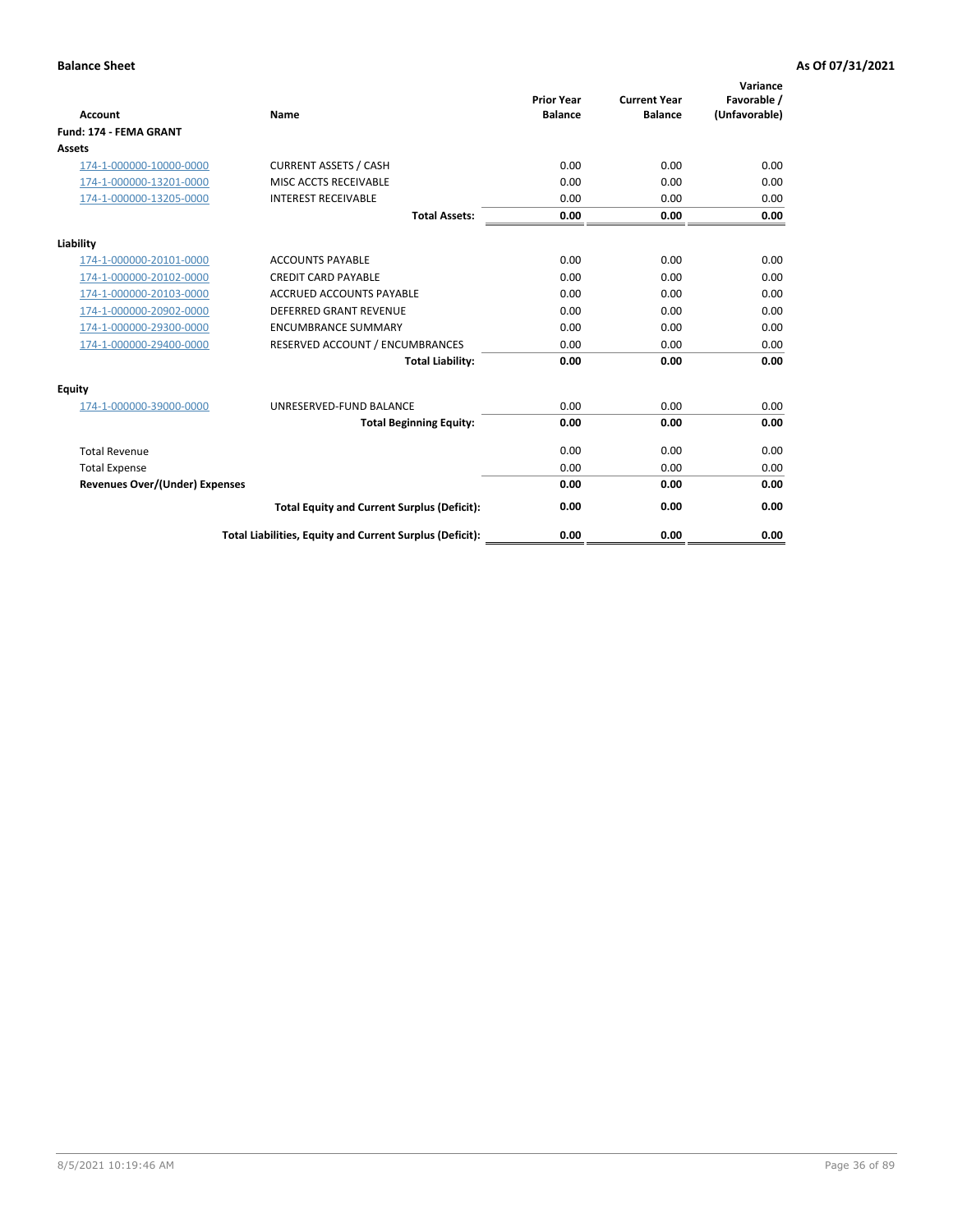|                                            |                                                          | <b>Prior Year</b> | <b>Current Year</b> | Variance<br>Favorable / |
|--------------------------------------------|----------------------------------------------------------|-------------------|---------------------|-------------------------|
| Account                                    | Name                                                     | <b>Balance</b>    | <b>Balance</b>      | (Unfavorable)           |
| Fund: 175 - JUSTICE ASSISTANCE GRANT - JAG |                                                          |                   |                     |                         |
| Assets                                     |                                                          |                   |                     |                         |
| 175-1-000000-10000-0000                    | <b>CURRENT ASSETS / CASH</b>                             | 13,761.65         | 13,761.65           | 0.00                    |
| 175-1-000000-13201-0000                    | MISC ACCTS RECEIVABLE                                    | 0.00              | 0.00                | 0.00                    |
|                                            | <b>Total Assets:</b>                                     | 13,761.65         | 13,761.65           | 0.00                    |
| Liability                                  |                                                          |                   |                     |                         |
| 175-1-000000-20101-0000                    | <b>ACCOUNTS PAYABLE</b>                                  | 0.00              | 0.00                | 0.00                    |
| 175-1-000000-20102-0000                    | <b>CREDIT CARD PAYABLE</b>                               | 0.00              | 0.00                | 0.00                    |
| 175-1-000000-20902-0000                    | <b>DEFERRED GRANT REVENUE</b>                            | 0.00              | 0.00                | 0.00                    |
| 175-1-000000-29300-0000                    | <b>ENCUMBRANCE SUMMARY</b>                               | 0.00              | 0.00                | 0.00                    |
| 175-1-000000-29400-0000                    | RESERVED ACCOUNT / ENCUMBRANCES                          | 0.00              | 0.00                | 0.00                    |
|                                            | <b>Total Liability:</b>                                  | 0.00              | 0.00                | 0.00                    |
| Equity                                     |                                                          |                   |                     |                         |
| 175-1-000000-39000-0000                    | UNRESERVED-FUND BALANCE                                  | 2,208.65          | 13,761.65           | 11,553.00               |
|                                            | <b>Total Beginning Equity:</b>                           | 2,208.65          | 13,761.65           | 11,553.00               |
| <b>Total Revenue</b>                       |                                                          | 11,553.00         | 0.00                | $-11,553.00$            |
| <b>Total Expense</b>                       |                                                          | 0.00              | 0.00                | 0.00                    |
| <b>Revenues Over/(Under) Expenses</b>      |                                                          | 11,553.00         | 0.00                | $-11,553.00$            |
|                                            | <b>Total Equity and Current Surplus (Deficit):</b>       | 13,761.65         | 13,761.65           | 0.00                    |
|                                            | Total Liabilities, Equity and Current Surplus (Deficit): | 13,761.65         | 13,761.65           | 0.00                    |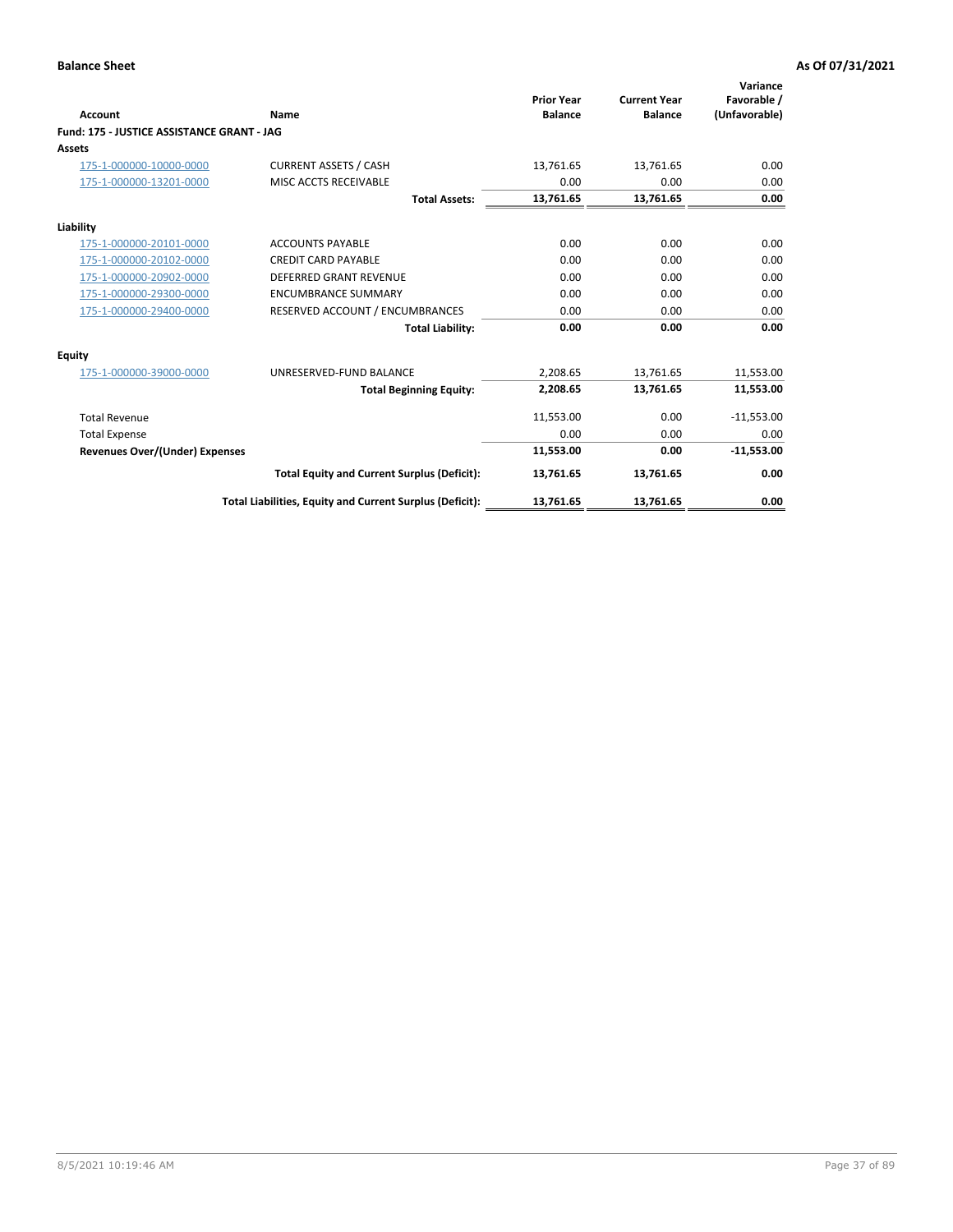|                                       |                                                          | <b>Prior Year</b> | <b>Current Year</b> | Variance<br>Favorable / |
|---------------------------------------|----------------------------------------------------------|-------------------|---------------------|-------------------------|
| <b>Account</b>                        | Name                                                     | <b>Balance</b>    | <b>Balance</b>      | (Unfavorable)           |
| Fund: 176 - HOME GRANT FUND           |                                                          |                   |                     |                         |
| <b>Assets</b>                         |                                                          |                   |                     |                         |
| 176-1-000000-10000-0000               | <b>CURRENT ASSETS / CASH</b>                             | 0.00              | 0.00                | 0.00                    |
| 176-1-000000-13201-0000               | MISC ACCTS RECEIVABLE                                    | 0.00              | 0.00                | 0.00                    |
| 176-1-000000-13205-0000               | <b>INTEREST RECEIVABLE</b>                               | 0.00              | 0.00                | 0.00                    |
|                                       | <b>Total Assets:</b>                                     | 0.00              | 0.00                | 0.00                    |
| Liability                             |                                                          |                   |                     |                         |
| 176-1-000000-20101-0000               | <b>ACCOUNTS PAYABLE</b>                                  | 0.00              | 0.00                | 0.00                    |
| 176-1-000000-20102-0000               | <b>CREDIT CARD PAYABLE</b>                               | 0.00              | 0.00                | 0.00                    |
| 176-1-000000-20103-0000               | <b>ACCRUED ACCOUNTS PAYABLE</b>                          | 0.00              | 0.00                | 0.00                    |
| 176-1-000000-20902-0000               | <b>DEFERRED GRANT REVENUE</b>                            | 0.00              | 0.00                | 0.00                    |
| 176-1-000000-29300-0000               | <b>ENCUMBRANCE SUMMARY</b>                               | 0.00              | 0.00                | 0.00                    |
| 176-1-000000-29400-0000               | RESERVED ACCOUNT / ENCUMBRANCES                          | 0.00              | 0.00                | 0.00                    |
|                                       | <b>Total Liability:</b>                                  | 0.00              | 0.00                | 0.00                    |
| Equity                                |                                                          |                   |                     |                         |
| 176-1-000000-39000-0000               | UNRESERVED-FUND BALANCE                                  | 0.00              | 0.00                | 0.00                    |
|                                       | <b>Total Beginning Equity:</b>                           | 0.00              | 0.00                | 0.00                    |
| <b>Total Revenue</b>                  |                                                          | 0.00              | 0.00                | 0.00                    |
| <b>Total Expense</b>                  |                                                          | 0.00              | 0.00                | 0.00                    |
| <b>Revenues Over/(Under) Expenses</b> |                                                          | 0.00              | 0.00                | 0.00                    |
|                                       | <b>Total Equity and Current Surplus (Deficit):</b>       | 0.00              | 0.00                | 0.00                    |
|                                       | Total Liabilities, Equity and Current Surplus (Deficit): | 0.00              | 0.00                | 0.00                    |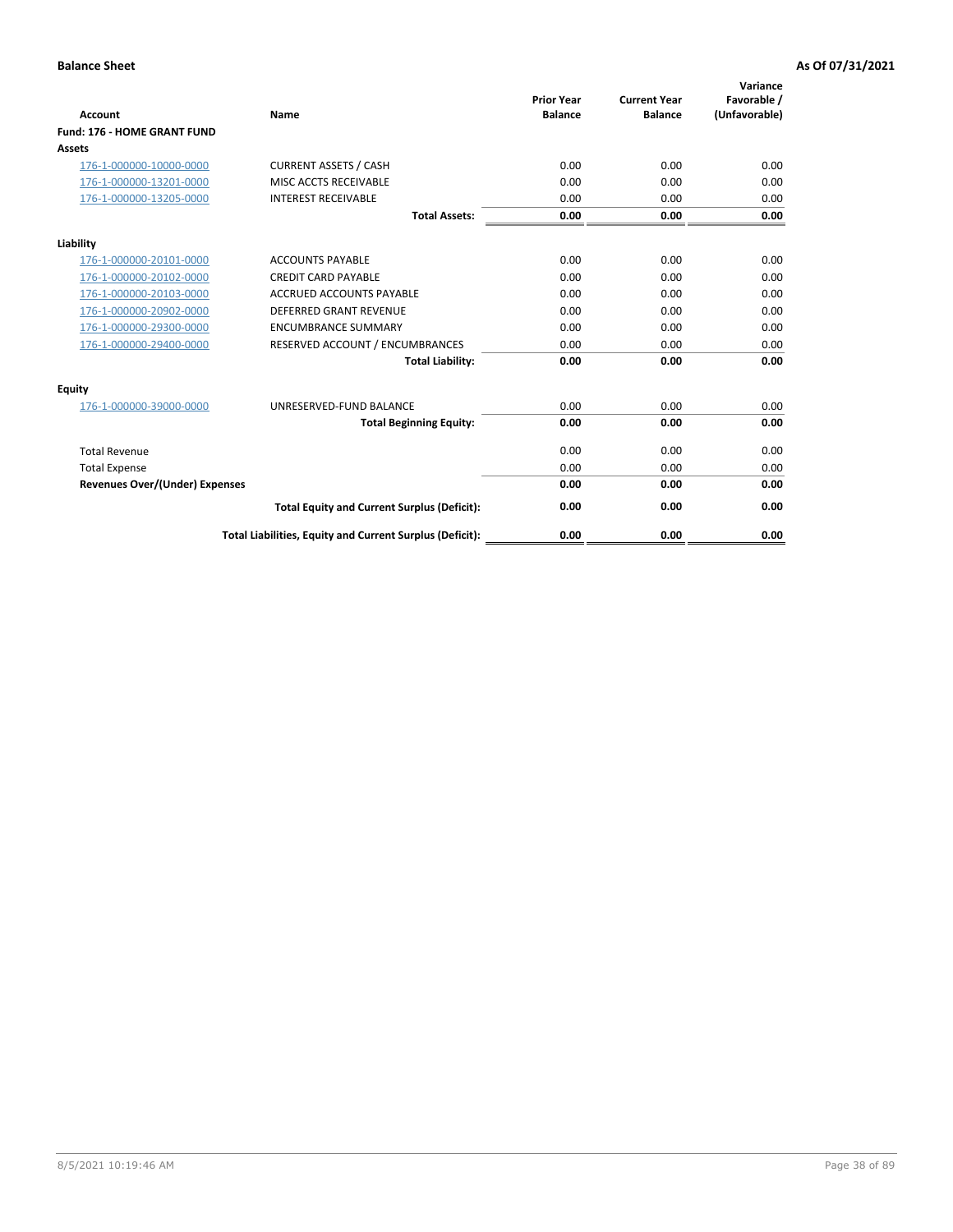| Account                                        | Name                                                     | <b>Prior Year</b><br><b>Balance</b> | <b>Current Year</b><br><b>Balance</b> | Variance<br>Favorable /<br>(Unfavorable) |
|------------------------------------------------|----------------------------------------------------------|-------------------------------------|---------------------------------------|------------------------------------------|
| <b>Fund: 177 - SAFE ROUTES TO SCHOOL GRANT</b> |                                                          |                                     |                                       |                                          |
| <b>Assets</b>                                  |                                                          |                                     |                                       |                                          |
| 177-1-000000-10000-0000                        | <b>CURRENT ASSETS / CASH</b>                             | 0.00                                | 0.00                                  | 0.00                                     |
| 177-1-000000-13201-0000                        | MISC ACCTS RECEIVABLE                                    | 0.00                                | 0.00                                  | 0.00                                     |
| 177-1-000000-13205-0000                        | <b>INTEREST RECEIVABLE</b>                               | 0.00                                | 0.00                                  | 0.00                                     |
|                                                | <b>Total Assets:</b>                                     | 0.00                                | 0.00                                  | 0.00                                     |
| Liability                                      |                                                          |                                     |                                       |                                          |
| 177-1-000000-20101-0000                        | <b>ACCOUNTS PAYABLE</b>                                  | 0.00                                | 0.00                                  | 0.00                                     |
| 177-1-000000-20102-0000                        | <b>CREDIT CARD PAYABLE</b>                               | 0.00                                | 0.00                                  | 0.00                                     |
| 177-1-000000-20139-0000                        | <b>RETAINAGES PAYABLE</b>                                | 0.00                                | 0.00                                  | 0.00                                     |
| 177-1-000000-20902-0000                        | <b>DEFERRED GRANT REVENUE</b>                            | 0.00                                | 0.00                                  | 0.00                                     |
|                                                | <b>Total Liability:</b>                                  | 0.00                                | 0.00                                  | 0.00                                     |
| Equity                                         |                                                          |                                     |                                       |                                          |
| 177-1-000000-39000-0000                        | UNRESERVED-FUND BALANCE                                  | 0.00                                | 0.00                                  | 0.00                                     |
|                                                | <b>Total Beginning Equity:</b>                           | 0.00                                | 0.00                                  | 0.00                                     |
| <b>Total Revenue</b>                           |                                                          | 0.00                                | 0.00                                  | 0.00                                     |
| <b>Total Expense</b>                           |                                                          | 0.00                                | 0.00                                  | 0.00                                     |
| <b>Revenues Over/(Under) Expenses</b>          |                                                          | 0.00                                | 0.00                                  | 0.00                                     |
|                                                | <b>Total Equity and Current Surplus (Deficit):</b>       | 0.00                                | 0.00                                  | 0.00                                     |
|                                                | Total Liabilities, Equity and Current Surplus (Deficit): | 0.00                                | 0.00                                  | 0.00                                     |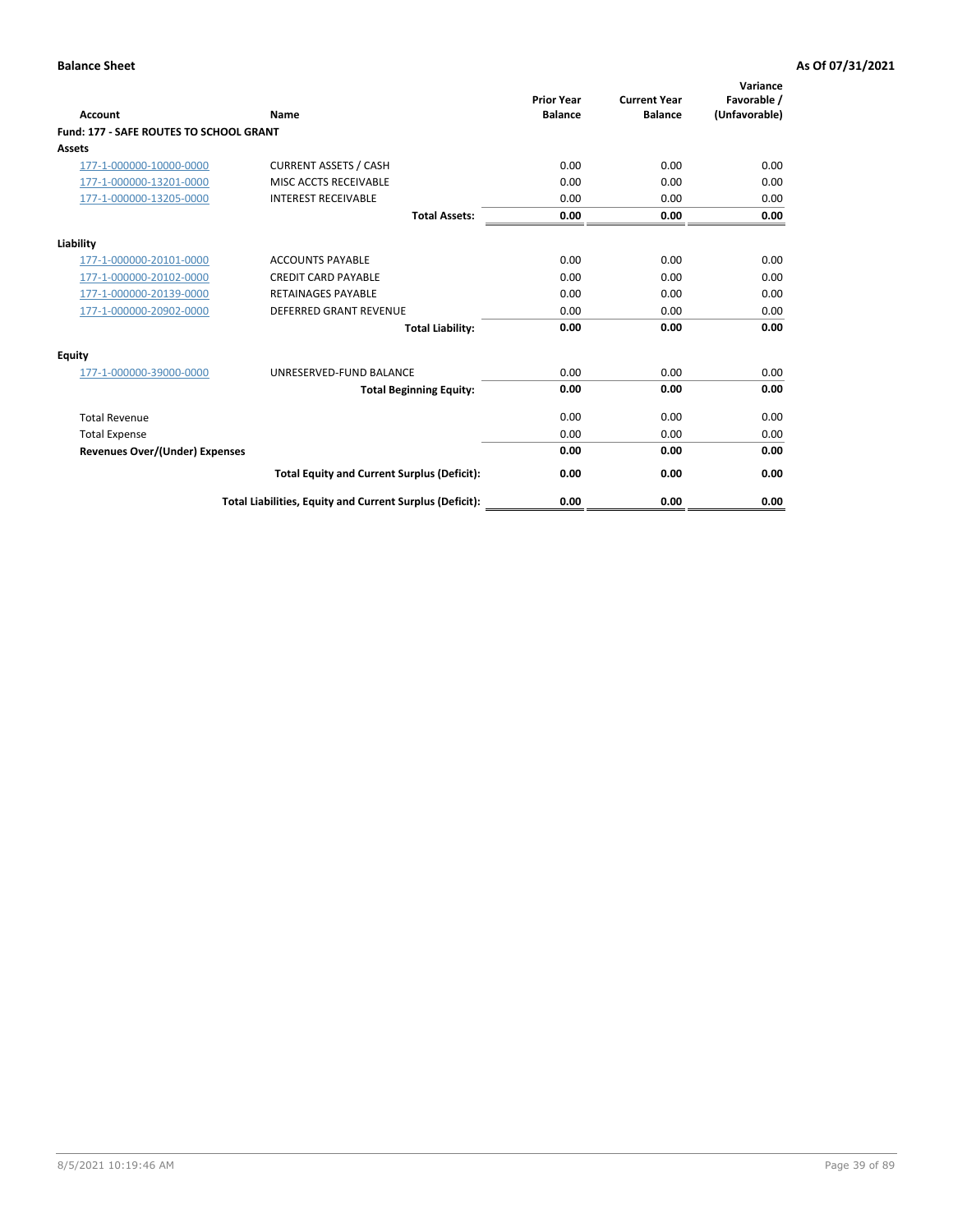| <b>Account</b>                 | Name                                                      | <b>Prior Year</b><br><b>Balance</b> | <b>Current Year</b><br><b>Balance</b> | Variance<br>Favorable /<br>(Unfavorable) |
|--------------------------------|-----------------------------------------------------------|-------------------------------------|---------------------------------------|------------------------------------------|
| Fund: 190 - FIXED ASSETS       |                                                           |                                     |                                       |                                          |
| Assets                         |                                                           |                                     |                                       |                                          |
| 190-1-000000-10000-0000        | <b>CURRENT ASSETS / CASH</b>                              | 3,979,096.29                        | 3,979,096.29                          | 0.00                                     |
| 190-1-000000-16001-0000        | FIXED ASSETS / LAND                                       | 4,319,195.57                        | 4,319,195.57                          | 0.00                                     |
| 190-1-000000-16002-0000        | FIXED ASSETS / IMPROVMENTS-NON BUILDI                     | 10,150,860.27                       | 10,204,720.27                         | 53,860.00                                |
| 190-1-000000-16003-0000        | ACCUM DEPR / IMPROVEMENTS- NON BUIL                       | -4,842,913.33                       | -5,279,069.78                         | $-436, 156.45$                           |
| 190-1-000000-16004-0000        | FIXED ASSETS / BUILDINGS                                  | 18,914,154.92                       | 19,011,788.92                         | 97,634.00                                |
| 190-1-000000-16005-0000        | <b>ACCUM DEPR / BUILDINGS</b>                             | -7,519,821.56                       | -7,959,633.29                         | -439,811.73                              |
| 190-1-000000-16109-0000        | FIXED ASSETS / INFRASTRUCTURE                             | 42,782,473.41                       | 42,782,473.41                         | 0.00                                     |
| 190-1-000000-16110-0000        | ACCUM DEPR / INFRASTRUCTURE                               | -18,346,397.83                      | -18,985,158.96                        | $-638,761.13$                            |
| 190-1-000000-16201-0000        | FIXED ASSETS / MACHINERY AND EQUIPMEN                     | 7,300,490.92                        | 7,517,060.92                          | 216,570.00                               |
| 190-1-000000-16202-0000        | ACCUM DEPR / MACHINERY AND EQUIPMEI                       | -5,084,807.93                       | -5,470,999.17                         | -386,191.24                              |
| 190-1-000000-16205-0000        | FIXED ASSETS / SEIZURE FUNDED VEHICLES                    | 109,736.85                          | 109,736.85                            | 0.00                                     |
| 190-1-000000-16206-0000        | ACCUM DEPR / SEIZURE FUNDED VEHICLES                      | $-104,548.67$                       | $-109,944.73$                         | $-5,396.06$                              |
| 190-1-000000-16301-0000        | FIXED ASSETS / C W I P                                    | 5,330,772.30                        | 7,376,517.30                          | 2,045,745.00                             |
|                                | <b>Total Assets:</b>                                      | 56,988,291.21                       | 57,495,783.60                         | 507,492.39                               |
|                                |                                                           |                                     |                                       |                                          |
| Liability                      |                                                           |                                     |                                       |                                          |
| 190-1-000000-20101-0000        | <b>ACCOUNTS PAYABLE</b>                                   | 0.00                                | 0.00                                  | 0.00                                     |
| 190-1-000000-20102-0000        | <b>CREDIT CARD PAYABLE</b>                                | 0.00                                | 0.00                                  | 0.00                                     |
| 190-1-000000-27001-0000        | CONTRIBUTED CAPITAL / DEVELOPERS                          | 7,196,125.29                        | 7,196,125.29                          | 0.00                                     |
| 190-1-000000-27101-0000        | INVESTMENT IN GFA / GENERAL FUND                          | 2,194,657.07                        | 2,194,657.07                          | 0.00                                     |
| 190-1-000000-27102-0000        | SPECIAL REVENUE FUNDS                                     | 4,861,998.29                        | 4,861,998.29                          | 0.00                                     |
| 190-1-000000-27103-0000        | <b>GENERAL CIP FUND</b>                                   | 65,537,873.56                       | 67,970,001.56                         | $-2,432,128.00$                          |
| 190-1-000000-27104-0000        | PROPRIETARY FUNDS                                         | 13,885,324.34                       | 13,885,324.34                         | 0.00                                     |
| 190-1-000000-27105-0000        | <b>INTERNAL SERVICE FUNDS</b>                             | 0.00                                | 0.00                                  | 0.00                                     |
| 190-1-000000-27106-0000        | <b>EXPENDABLE TRUST FUNDS</b>                             | 0.00                                | 0.00                                  | 0.00                                     |
| 190-1-000000-27107-0000        | INVESTMENT IN GFA / SEIZURE FUNDS                         | 127,680.68                          | 127,680.68                            | 0.00                                     |
| 190-1-000000-27108-0000        | INVESTMENT IN GFA / FIRE DEPARTMEN                        | 0.00                                | 0.00                                  | 0.00                                     |
| 190-1-000000-27109-0000        | PARKS & RECREATION DEPT                                   | 0.00                                | 0.00                                  | 0.00                                     |
| 190-1-000000-27110-0000        | INVESTMENT IN GFA / 4A EDC                                | 524,560.49                          | 524,560.49                            | 0.00                                     |
| 190-1-000000-27201-0000        | CAFR USE / MUNICIPAL BUILDINGS                            | 1,862,037.81                        | 1,862,037.81                          | 0.00                                     |
| 190-1-000000-27202-0000        | CAFR USE / OTHER GENERAL GOVERNMEN                        | 363,987.04                          | 363,987.04                            | 0.00                                     |
| 190-1-000000-27203-0000        | CAFR USE / POLICE PROTECTION                              | 1,742,383.46                        | 1,742,383.46                          | 0.00                                     |
| 190-1-000000-27204-0000        | CAFR USE / FIRE PROTECTION                                | 2,609,936.84                        | 2,609,936.84                          | 0.00                                     |
| 190-1-000000-27205-0000        | CAFR USE / PUBLIC WORKS                                   | 2,509,263.59                        | 2,509,263.59                          | 0.00                                     |
| 190-1-000000-27206-0000        | CAFR USE / LIBRARIES                                      | 2,147,054.00                        | 2,147,054.00                          | 0.00                                     |
| 190-1-000000-27207-0000        | CAFR USE / RECREATION                                     | 4,153,623.63                        | 4,153,623.63                          | 0.00                                     |
| 190-1-000000-27208-0000        | CAFR USE / CEMETERY                                       | 246,894.00                          | 246,894.00                            | 0.00                                     |
| 190-1-000000-27209-0000        | CAFR USE / EXCHANGE BUILDING                              | 6,053,703.29                        | 6,053,703.29                          | 0.00                                     |
| 190-1-000000-27210-0000        | CAFR USE / INVESTMENT IN GFA                              | $-21,688,883.66$                    | $-21,688,883.66$                      | 0.00                                     |
| 190-1-000000-27301-0000        | DONATIONS/GRANTS                                          | 2,478,141.06                        | 2,478,141.06                          | 0.00                                     |
|                                | <b>Total Liability:</b>                                   | 96,806,360.78                       | 99,238,488.78                         | -2,432,128.00                            |
|                                |                                                           |                                     |                                       |                                          |
| <b>Equity</b>                  |                                                           |                                     |                                       |                                          |
| 190-1-000000-39000-0000        | UNRESERVED-FUND BALANCE<br><b>Total Beginning Equity:</b> | -39,818,069.57<br>-39,818,069.57    | -41,742,705.18<br>-41,742,705.18      | $-1,924,635.61$<br>-1,924,635.61         |
|                                |                                                           |                                     |                                       |                                          |
| <b>Total Expense</b>           |                                                           | 0.00                                | 0.00                                  | 0.00                                     |
| Revenues Over/(Under) Expenses |                                                           | 0.00                                | 0.00                                  | 0.00                                     |
|                                | <b>Total Equity and Current Surplus (Deficit):</b>        | -39,818,069.57                      | -41,742,705.18                        | -1,924,635.61                            |
|                                | Total Liabilities, Equity and Current Surplus (Deficit):  | 56,988,291.21                       | 57,495,783.60                         | 507,492.39                               |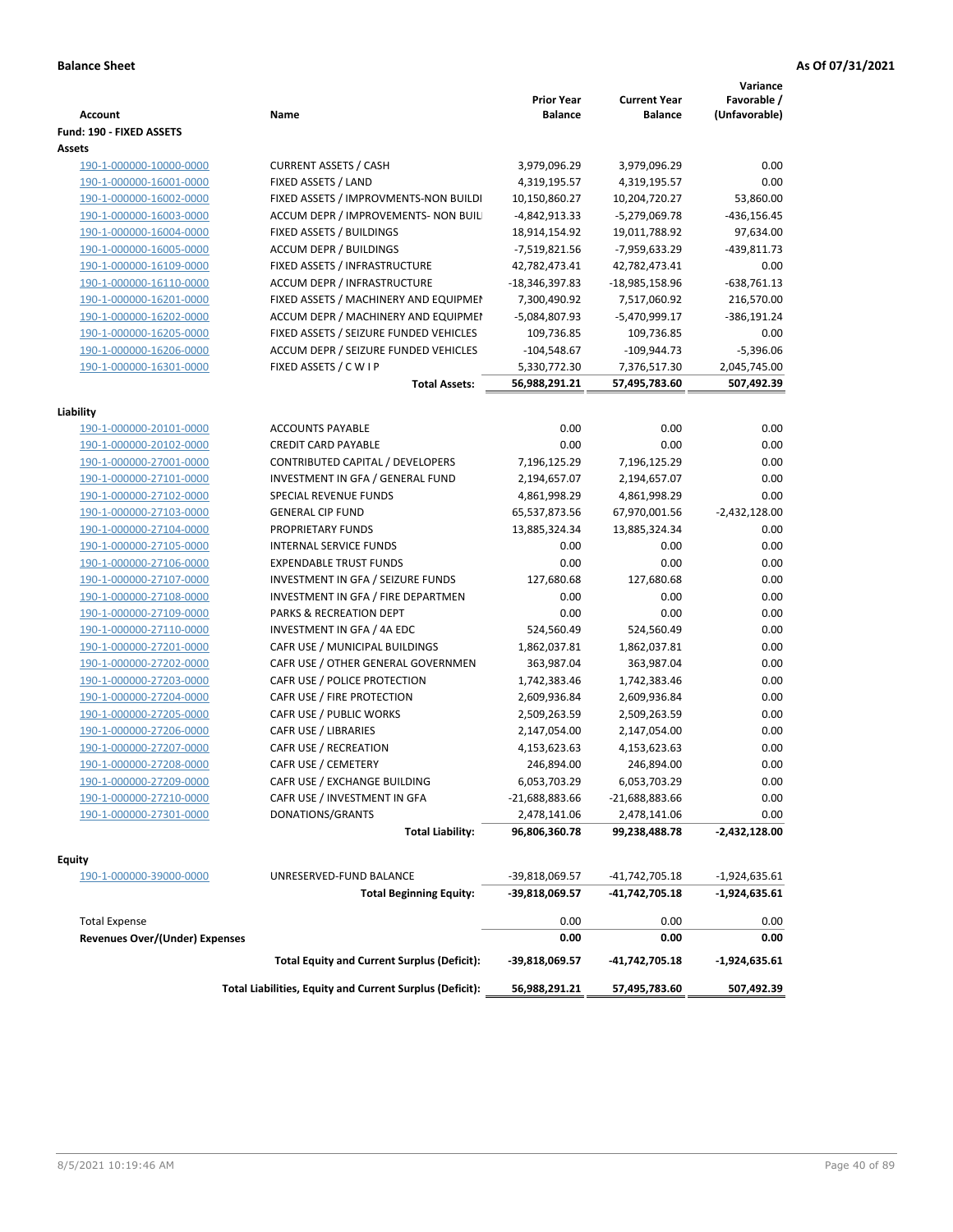| <b>Account</b>                        | <b>Name</b>                                              | <b>Prior Year</b><br><b>Balance</b> | <b>Current Year</b><br><b>Balance</b> | Variance<br>Favorable /<br>(Unfavorable) |
|---------------------------------------|----------------------------------------------------------|-------------------------------------|---------------------------------------|------------------------------------------|
| <b>Fund: 191 - DEBT</b>               |                                                          |                                     |                                       |                                          |
| Assets                                |                                                          |                                     |                                       |                                          |
| 191-1-000000-12101-0000               | <b>BOND ISSUANCE COSTS</b>                               | 0.00                                | 0.00                                  | 0.00                                     |
| 191-1-000000-12201-0000               | DEFERRED CHARGES / BOND DISCOUNT                         | $-674,082.28$                       | $-382,663.52$                         | 291,418.76                               |
| 191-1-000000-14101-0000               | WTR/WWTR UTILITY FUND                                    | 0.00                                | 0.00                                  | 0.00                                     |
| 191-1-000000-17101-0000               | LONG-TERM DEBT / AMT TO BE PROVIDE                       | $-6,427,283.70$                     | 4,833,249.98                          | 11,260,533.68                            |
|                                       | <b>Total Assets:</b>                                     | $-7,101,365.98$                     | 4,450,586.46                          | 11,551,952.44                            |
| Liability                             |                                                          |                                     |                                       |                                          |
| 191-1-000000-20102-0000               | <b>CREDIT CARD PAYABLE</b>                               | 0.00                                | 0.00                                  | 0.00                                     |
| 191-1-000000-22002-0000               | <b>VACATION/SICK PAYABLE</b>                             | 1,474,018.47                        | 1,789,644.28                          | $-315,625.81$                            |
| 191-1-000000-26001-0000               | <b>COMPENSATED ABSENCES PAY</b>                          | 1,926,771.56                        | 2,162,327.37                          | $-235,555.81$                            |
| 191-1-000000-26003-0000               | EXCESS SALES TAX DUE TO STATE OF TEXAS                   | 2,689,497.53                        | 2,511,401.93                          | 178,095.60                               |
| 191-1-000000-26101-0000               | <b>GENERAL OBLIG BONDS PAY</b>                           | 27,159,000.00                       | 38,009,000.00                         | $-10,850,000.00$                         |
| 191-1-000000-26103-0000               | DEFERRED LOSS/DEFEASEMENT                                | 337,197.17                          | 469,986.21                            | $-132,789.04$                            |
| 191-1-000000-26104-0000               | <b>ACCRETED INTEREST</b>                                 | 128,636.62                          | 166,084.28                            | $-37,447.66$                             |
| 191-1-000000-26105-0000               | INV NET OF RELATED DEBT                                  | -34,384,329.59                      | -34,384,329.59                        | 0.00                                     |
| 191-1-000000-26106-0000               | <b>RESTRICTED DEBT SERVICE</b>                           | 621,308.00                          | 621,308.00                            | 0.00                                     |
|                                       | <b>Total Liability:</b>                                  | $-47,900.24$                        | 11,345,422.48                         | $-11,393,322.72$                         |
| Equity                                |                                                          |                                     |                                       |                                          |
| 191-1-000000-39000-0000               | UNRESERVED-FUND BALANCE                                  | $-7,053,465.74$                     | $-6,894,836.02$                       | 158,629.72                               |
|                                       | <b>Total Beginning Equity:</b>                           | $-7,053,465.74$                     | $-6,894,836.02$                       | 158,629.72                               |
| <b>Total Expense</b>                  |                                                          | 0.00                                | 0.00                                  | 0.00                                     |
| <b>Revenues Over/(Under) Expenses</b> |                                                          | 0.00                                | 0.00                                  | 0.00                                     |
|                                       | <b>Total Equity and Current Surplus (Deficit):</b>       | $-7,053,465.74$                     | $-6,894,836.02$                       | 158,629.72                               |
|                                       | Total Liabilities, Equity and Current Surplus (Deficit): | -7,101,365.98                       | 4,450,586.46                          | 11,551,952.44                            |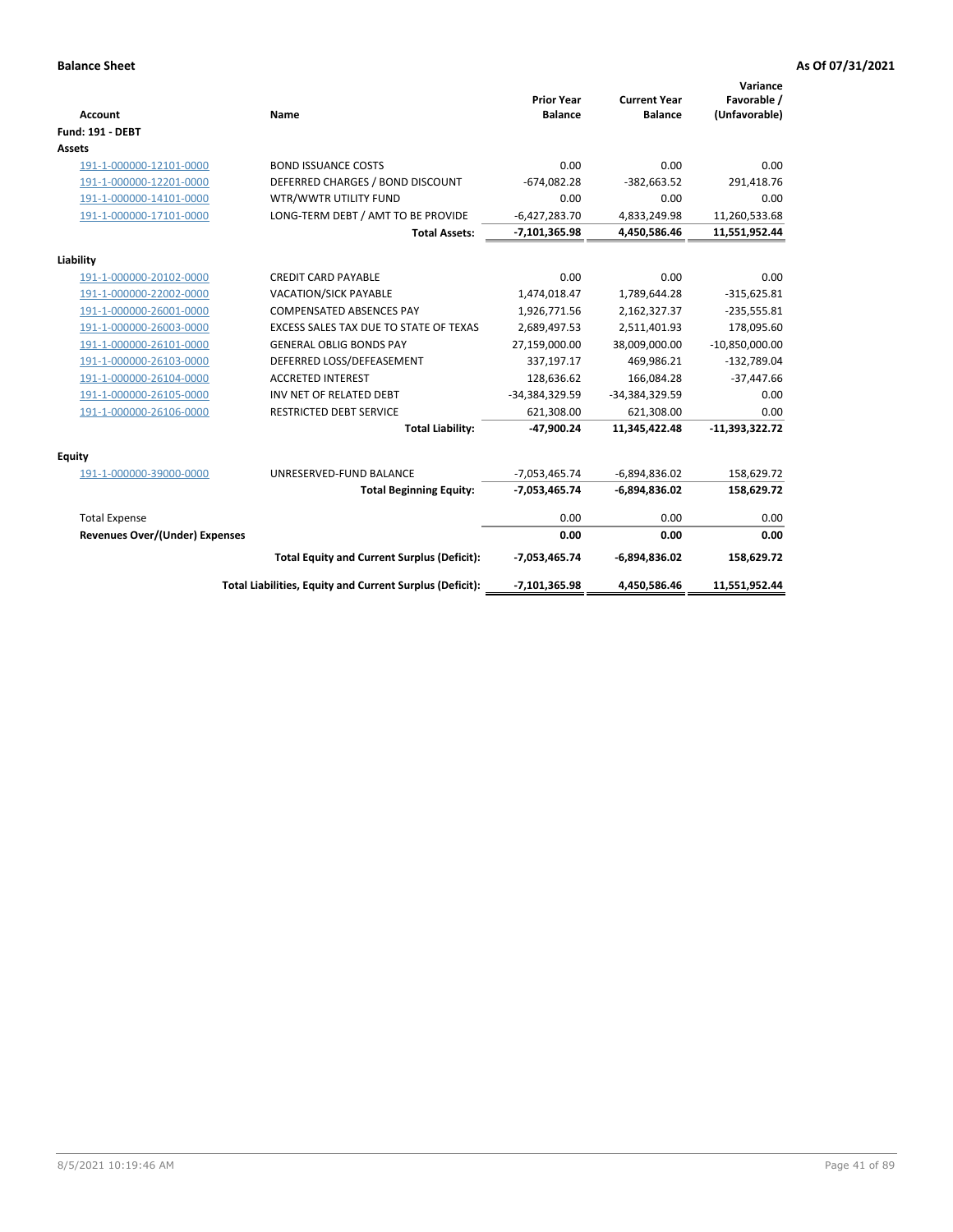|                                                    |                                                              | <b>Prior Year</b>    | <b>Current Year</b>  | Variance<br>Favorable / |
|----------------------------------------------------|--------------------------------------------------------------|----------------------|----------------------|-------------------------|
| <b>Account</b>                                     | Name                                                         | <b>Balance</b>       | <b>Balance</b>       | (Unfavorable)           |
| Fund: 192 - PAYROLL CLEARING                       |                                                              |                      |                      |                         |
| Assets                                             |                                                              |                      |                      |                         |
| 192-1-000000-10000-0000                            | <b>CURRENT ASSETS / CASH</b><br>MISC ACCTS RECEIVABLE        | $-14,866.16$<br>0.00 | $-28,650.56$<br>0.00 | $-13,784.40$<br>0.00    |
| 192-1-000000-13201-0000<br>192-1-000000-13203-0000 | NON-CURRENT ASSETS / PREPAYMENTS                             | 0.00                 | 0.00                 | 0.00                    |
| 192-1-000000-13205-0000                            | <b>INTEREST RECEIVABLE</b>                                   | 0.00                 | 0.00                 | 0.00                    |
|                                                    | <b>Total Assets:</b>                                         | $-14,866.16$         | -28,650.56           | $-13,784.40$            |
|                                                    |                                                              |                      |                      |                         |
| Liability                                          |                                                              |                      |                      |                         |
| 192-1-000000-20101-0000                            | <b>ACCOUNTS PAYABLE</b>                                      | 17,958.84            | 17,938.84            | 20.00                   |
| 192-1-000000-20102-0000                            | <b>CREDIT CARD PAYABLE</b>                                   | 0.00                 | 0.00                 | 0.00                    |
| 192-1-000000-20103-0000                            | ACCRUED ACCOUNTS PAYABLE                                     | 0.00                 | 0.00                 | 0.00                    |
| 192-1-000000-22001-0000                            | SALARIES PAYABLE                                             | $-457.35$            | $-457.35$            | 0.00                    |
| 192-1-000000-22002-0000                            | VACATION/SICK PAYABLE                                        | 0.00                 | 0.00                 | 0.00                    |
| 192-1-000000-22101-0000                            | TAXES - FEDERAL WITHHOLDING                                  | 0.00                 | 0.00                 | 0.00                    |
| 192-1-000000-22102-0000<br>192-1-000000-22103-0000 | <b>TAXES - FICA</b><br><b>TAXES - MEDICARE</b>               | $-1.35$<br>0.00      | $-1.35$<br>0.00      | 0.00<br>0.00            |
| 192-1-000000-22201-0000                            | INS - AFLAC                                                  | $-9,410.49$          | $-6,523.64$          | $-2,886.85$             |
| 192-1-000000-22202-0000                            | <b>INS - LIFE INSURANCE</b>                                  | 0.00                 | 0.00                 | 0.00                    |
| 192-1-000000-22203-0000                            | INS - CITY EMPLOYEE PORTION                                  | 0.00                 | 0.00                 | 0.00                    |
| 192-1-000000-22204-0000                            | INS - GEUS EMPLOYEE PORTION                                  | 0.00                 | 0.00                 | 0.00                    |
| 192-1-000000-22205-0000                            | INS - CITY EMPL-FLEXCARD                                     | $-160,377.53$        | $-173,077.43$        | 12,699.90               |
| 192-1-000000-22206-0000                            | INS - CITY EMPL-DEPENDENT CARE                               | 0.00                 | 0.00                 | 0.00                    |
| 192-1-000000-22207-0000                            | INS - GEUS EMPL-HEALTH CARE                                  | 0.00                 | 0.00                 | 0.00                    |
| 192-1-000000-22208-0000                            | INS - AMERICAN FIDELITY                                      | 0.00                 | 0.00                 | 0.00                    |
| 192-1-000000-22209-0000                            | INS - GEUS EMPL-DEPENDENT CARE                               | 0.00                 | 0.00                 | 0.00                    |
| 192-1-000000-22210-0000                            | INS - CITY EMPLOYEE - OPT OU                                 | 0.00                 | 0.00                 | 0.00                    |
| 192-1-000000-22211-0000                            | INS - GEUS EMP - OPT OU                                      | 0.00                 | 0.00                 | 0.00                    |
| 192-1-000000-22212-0000                            | <b>INS - VISION PLAN</b>                                     | $-3,930.44$          | $-5,697.11$          | 1,766.67                |
| 192-1-000000-22213-0000                            | INS - AIG CRITICAL CARE                                      | 0.00                 | 0.00                 | 0.00                    |
| 192-1-000000-22214-0000                            | INS - AIG ACCIDENT                                           | 0.00                 | 0.00                 | 0.00                    |
| 192-1-000000-22215-0000                            | INS - ALLSTATE CANCER                                        | 0.00                 | 0.00                 | 0.00                    |
| 192-1-000000-22216-0000                            | INS - CRITICAL ILLNESS/CHARTIS                               | 0.00                 | 0.00                 | 0.00                    |
| 192-1-000000-22217-0000                            | INS - MUTUAL OF OMAHA                                        | $-13,316.72$         | $-18,137.03$         | 4,820.31                |
| 192-1-000000-22218-0000                            | INS - TX LIFE                                                | $-1,379.02$          | $-1,334.27$          | $-44.75$<br>$-20.00$    |
| 192-1-000000-22219-0000<br>192-1-000000-22220-0000 | <b>INS - NEW YORK LIFE</b><br>INS - AFLAC CRITICAL INSURANCE | 0.00<br>$-1,687.84$  | 20.00<br>$-1,274.35$ | $-413.49$               |
| 192-1-000000-22223-0000                            | <b>INS - DENTAL PLAN</b>                                     | $-14,640.43$         | $-15,838.22$         | 1,197.79                |
| 192-1-000000-22301-0000                            | <b>RETIREMENT - TMRS</b>                                     | 262,993.58           | 266,803.57           | $-3,809.99$             |
| 192-1-000000-22302-0000                            | RETIREMENT - F R & R                                         | $-62,474.21$         | $-62,474.21$         | 0.00                    |
| 192-1-000000-22303-0000                            | RETIREMENT - NATIONWIDE / PEBSCO                             | $-23,471.76$         | $-23,471.66$         | $-0.10$                 |
| 192-1-000000-22304-0000                            | RETIREMENT - 401 ICMA RETIREMENT                             | 0.00                 | 0.00                 | 0.00                    |
| 192-1-000000-22305-0000                            | RETIREMENT - VANTAGE CARE PRE-TAX RSP                        | 0.00                 | 0.00                 | 0.00                    |
| 192-1-000000-22401-0000                            | <b>GARNISHMENT - TAX LEVY</b>                                | 0.00                 | 0.00                 | 0.00                    |
| 192-1-000000-22402-0000                            | <b>GARNISHMENT - CHILD SUPPORT</b>                           | 0.00                 | 0.00                 | 0.00                    |
| 192-1-000000-22403-0000                            | <b>GARNISHMENT - CHAPTER 13</b>                              | 0.00                 | 0.00                 | 0.00                    |
| 192-1-000000-22404-0000                            | <b>GARNISHMENT - STUDENT LOAN</b>                            | 0.00                 | 0.00                 | 0.00                    |
| 192-1-000000-22501-0000                            | <b>CHARITY PAYABLE</b>                                       | 0.00                 | 0.00                 | 0.00                    |
| 192-1-000000-22502-0000                            | UNITED WAY                                                   | $-118.50$            | $-118.50$            | 0.00                    |
| 192-1-000000-22503-0000                            | AMERICAN CANCER SOCIETY                                      | 0.00                 | 0.00                 | 0.00                    |
| 192-1-000000-22601-0000                            | PR DEDUCT - SAVINGS BOND                                     | 0.00                 | 0.00                 | 0.00                    |
| 192-1-000000-22602-0000                            | PR DEDUCT - CREDIT UNION                                     | $-3,261.50$          | $-3,261.50$          | 0.00                    |
| 192-1-000000-22603-0000                            | PR DEDUCT - PRE PAID LEGAL FEE                               | $-1,291.44$          | $-1,746.35$          | 454.91                  |
| 192-1-000000-22604-0000<br>192-1-000000-22605-0000 | PR DEDUCT - AUTO LEASE AGREEMENT<br>PR DEDUCT - YMCA         | 0.00<br>0.00         | 0.00<br>0.00         | 0.00<br>0.00            |
| 192-1-000000-22606-0000                            | PR DEDUCT - GAC                                              | 0.00                 | 0.00                 | 0.00                    |
| 192-1-000000-22607-0000                            | PR DEDUCT - WEIGHT WATCHERS                                  | 0.00                 | 0.00                 | 0.00                    |
| 192-1-000000-22608-0000                            | PR DEDUCT - HUNT REG-FITNESS CTR                             | 0.00                 | 0.00                 | 0.00                    |
| 192-1-000000-22609-0000                            | PR DEDUCT - MISCELLANEOUS                                    | 0.00                 | 0.00                 | 0.00                    |
|                                                    |                                                              |                      |                      |                         |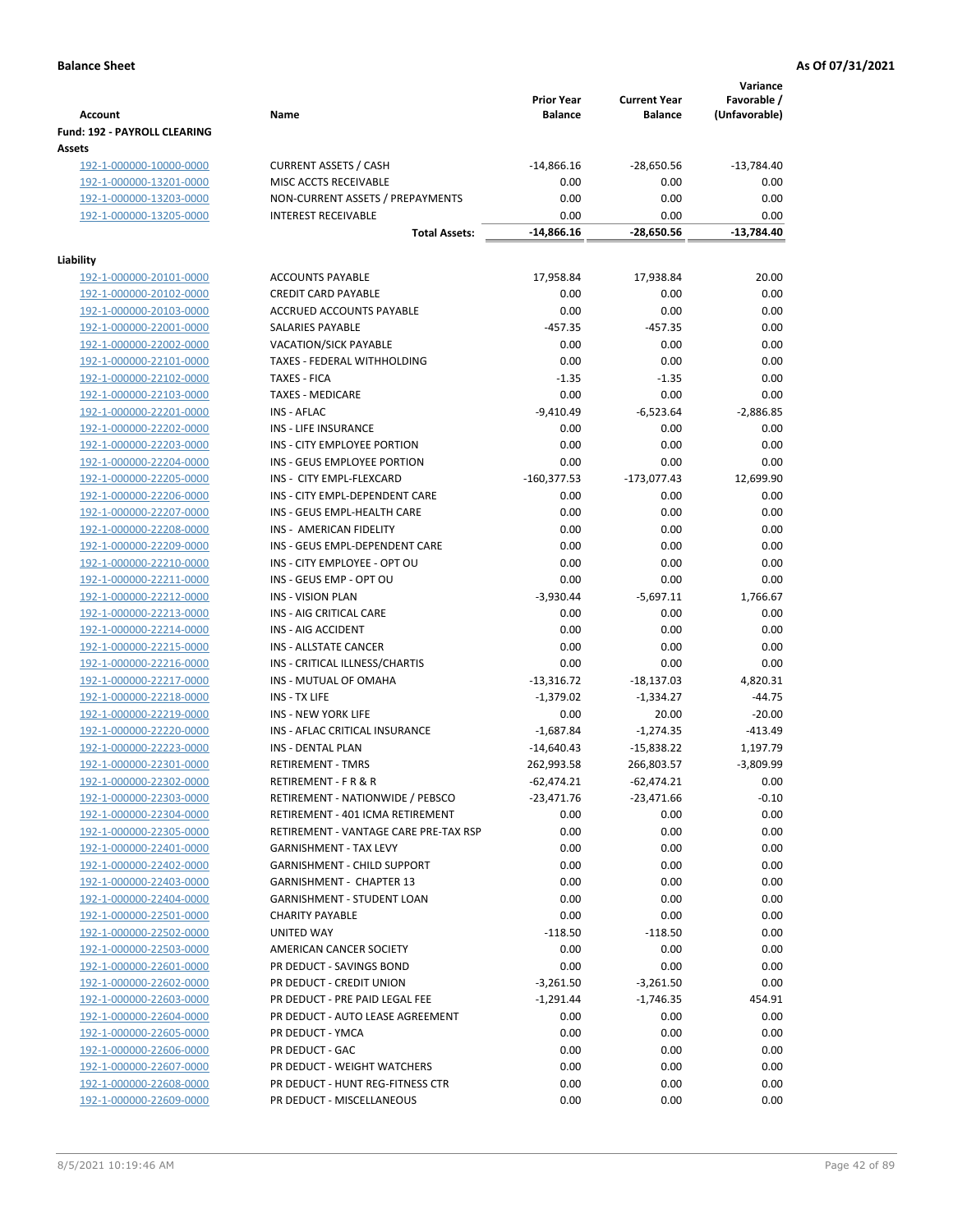| Account                 | Name                                                     | <b>Prior Year</b><br><b>Balance</b> | <b>Current Year</b><br><b>Balance</b> | Variance<br>Favorable /<br>(Unfavorable) |
|-------------------------|----------------------------------------------------------|-------------------------------------|---------------------------------------|------------------------------------------|
| 192-1-000000-22610-0000 | PR DEDUCT - MISC REIMB                                   | 0.00                                | 0.00                                  | 0.00                                     |
| 192-1-000000-22611-0000 | PR DEDUCT - GOLF COURSE FEES                             | 0.00                                | 0.00                                  | 0.00                                     |
| 192-1-000000-22612-0000 | PR DEDUCT - WEARING APPAREL                              | 0.00                                | 0.00                                  | 0.00                                     |
| 192-1-000000-22613-0000 | PR DEDUCT - SNAP FITNESS                                 | 0.00                                | 0.00                                  | 0.00                                     |
|                         | <b>Total Liability:</b>                                  | -14,866.16                          | -28,650.56                            | 13.784.40                                |
| Equity                  |                                                          |                                     |                                       |                                          |
| 192-1-000000-39000-0000 | UNRESERVED-FUND BALANCE                                  | 0.00                                | 0.00                                  | 0.00                                     |
|                         | <b>Total Beginning Equity:</b>                           | 0.00                                | 0.00                                  | 0.00                                     |
|                         | <b>Total Equity and Current Surplus (Deficit):</b>       | 0.00                                | 0.00                                  | 0.00                                     |
|                         | Total Liabilities, Equity and Current Surplus (Deficit): | -14,866.16                          | -28,650.56                            | -13,784.40                               |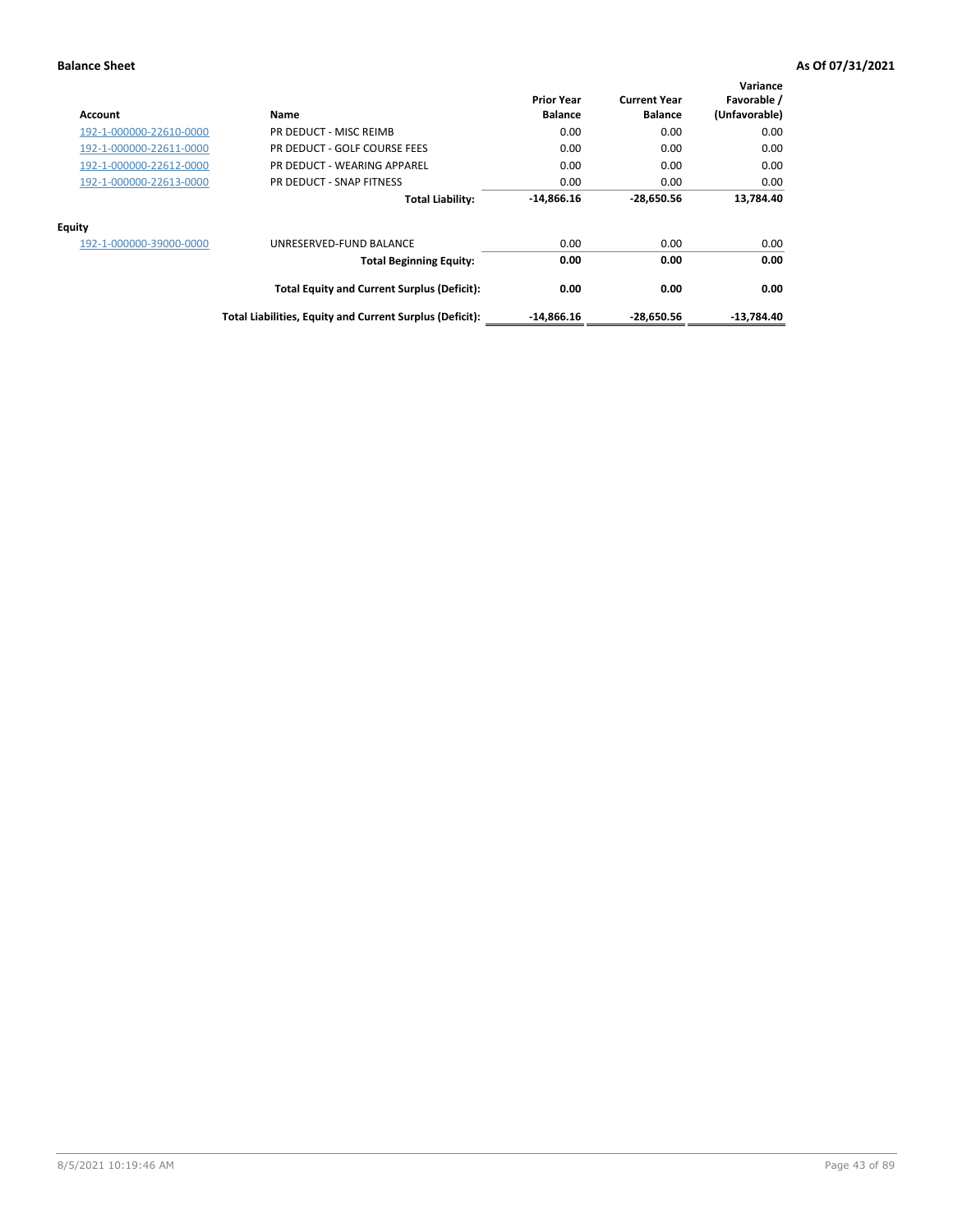**Variance**

| Fund: 200 - WATER / WASTEWATER FUND<br>Assets<br><b>CURRENT ASSETS / CASH</b><br>-9,484,360.19<br>-12,687,959.39<br>200-2-000000-10000-0000<br>-3,203,599.20<br>200-2-000000-12101-0000<br><b>BOND ISSUANCE COSTS</b><br>0.00<br>0.00<br>0.00<br>200-2-000000-12201-0000<br>DEFERRED CHARGES / BOND DISCOUNT<br>$-353,374.57$<br>$-331,028.31$<br>22,346.26<br>577,756.79<br>$-88,839.97$<br>200-2-000000-13000-0000<br><b>CUSTOMER ACCTS RECEIVABLE</b><br>666,596.76<br>36,916.67<br>200-2-000000-13001-0000<br>NON CURRENT CUSTOMER ACCTS RECEIVAE<br>242,338.26<br>279,254.93<br>200-2-000000-13002-0000<br>ALLOW FOR UNCOLLECT REC<br>$-195,501.08$<br>$-224,513.33$<br>$-29,012.25$<br>200-2-000000-13003-0000<br>UNBILLED YEAR-END ACCRUAL<br>1,171,959.62<br>1,001,639.20<br>$-170,320.42$<br>$-100,932.95$<br>200-2-000000-13004-0000<br><b>WASTE HAULER RECEIVABLE</b><br>53,140.75<br>$-47,792.20$<br><b>RETURNED CHECKS</b><br>200-2-000000-13007-0000<br>0.00<br>0.00<br>0.00<br>0.00<br>0.00<br>200-2-000000-13010-0000<br><b>CADDO MILLS</b><br>0.00<br>$-12,229.73$<br>MISC ACCTS RECEIVABLE<br>$-33,599.33$<br>$-45,829.06$<br>200-2-000000-13201-0000<br>0.00<br>0.00<br>200-2-000000-13202-0000<br><b>EMPLOYEE ADVANCES</b><br>0.00<br>0.00<br>200-2-000000-13203-0000<br>NON-CURRENT ASSETS / PREPAYMENTS<br>0.00<br>0.00<br>0.00<br>0.00<br>200-2-000000-13205-0000<br><b>INTEREST RECEIVABLE</b><br>0.00<br>0.00<br>200-2-000000-14001-0000<br>DUE FROM / GENERAL FUND<br>0.00<br>0.00<br>0.00<br>200-2-000000-14040-0000<br><b>GENERAL CIP / GENERAL CIP</b><br>0.00<br>0.00<br>DUE FROM UTILITY CIP<br>200-2-000000-14120-0000<br>38,336,026.85<br>38,336,026.85<br>0.00<br><b>INVENTORIES / WATER STOCK</b><br>200-2-000000-15401-0000<br>255,981.59<br>255,981.59<br>0.00<br>INVENTORIES / WASTEWATER STOCK<br>200-2-000000-15501-0000<br>37,372.92<br>37,372.92<br>0.00<br>200-2-000000-16001-0000<br>FIXED ASSETS / LAND<br>685,983.11<br>685,983.11<br>0.00<br>200-2-000000-16002-0000<br>FIXED ASSETS / IMPROVMENTS-NON BUILDI<br>5,485,407.69<br>5,565,701.69<br>80,294.00<br>$-183,041.25$<br>200-2-000000-16003-0000<br>ACCUM DEPR / IMPROVEMENTS-NON BUILI<br>$-2,380,273.29$<br>$-2,563,314.54$<br>FIXED ASSETS / BUILDINGS<br>200-2-000000-16004-0000<br>23,444,349.28<br>23,444,349.28<br>0.00<br><b>ACCUM DEPR / BUILDINGS</b><br>200-2-000000-16005-0000<br>-3,705,886.88<br>-465,328.08<br>$-3,240,558.80$<br>200-2-000000-16006-0000<br>FIXED ASSETS / FILTRATION PLANT<br>1,093,183.00<br>10,551,470.00<br>11,644,653.00<br>200-2-000000-16007-0000<br>ACCUM DEPR / FILTRATION PLANT<br>$-204, 115.04$<br>-7,478,086.82<br>-7,682,201.86<br>200-2-000000-16008-0000<br>FIXED ASSETS / WATER RECLAMATION PLAN<br>7,290,892.03<br>7,290,892.03<br>0.00<br>200-2-000000-16009-0000<br>ACCUM DEPR / WATER RECLAMATION PLAN<br>$-6,489,176.25$<br>-6,524,752.91<br>$-35,576.66$<br>200-2-000000-16101-0000<br>FIXED ASSETS / WATER MAINS<br>19,369,642.10<br>20,586,456.10<br>1,216,814.00<br>200-2-000000-16102-0000<br><b>ACCUM DEPR / WATER MAINS</b><br>$-10,564,491.83$<br>$-11,006,266.98$<br>$-441,775.15$<br>FIXED ASSETS / SANITARY SEWERS<br>0.00<br>200-2-000000-16103-0000<br>26,762,935.28<br>26,762,935.28<br>200-2-000000-16104-0000<br><b>ACCUM DEPR / SANITARY SEWERS</b><br>-11,952,765.05<br>$-12,557,604.47$<br>$-604,839.42$<br>FIXED ASSETS / RESERVOIRS & TANKS<br>200-2-000000-16105-0000<br>10,498,644.74<br>10,498,644.74<br>0.00<br>ACCUM DEPR / RESERVOIRS & TANKS<br>200-2-000000-16106-0000<br>$-832,221.74$<br>$-1,157,033.18$<br>$-324,811.44$<br>200-2-000000-16107-0000<br>FIXED ASSETS / PUMP STATIONS<br>5,559,850.03<br>6,574,011.03<br>1,014,161.00<br>200-2-000000-16108-0000<br><b>ACCUM DEPR / PUMP STATIONS</b><br>$-178,423.54$<br>-325,220.11<br>-503,643.65<br>0.00<br>200-2-000000-16201-0000<br>FIXED ASSETS / MACHINERY AND EQUIPMEN<br>3,883,571.50<br>3,883,571.50<br>200-2-000000-16202-0000<br>ACCUM DEPR / MACHINERY AND EQUIPMEI<br>$-1,887,320.29$<br>$-2,126,635.65$<br>-239,315.36<br>FIXED ASSETS / C W I P<br>-286,982.00<br>$-286,982.00$<br>200-2-000000-16301-0000<br>0.00<br><b>EMPLOYEE CONTRIBUTIONS</b><br>195,988.00<br>206,986.00<br>10,998.00<br>200-2-000000-17501-0000<br>-402,199.00<br>$-1,033,949.00$<br>200-2-000000-17504-0000<br><b>INVESTMENT RETURN</b><br>631,750.00<br>200-2-000000-17508-0000<br>EXPERIENCE DIFFERENCE- OUTFLOW<br>31,784.00<br>80,821.00<br>49,037.00<br>200-2-000000-17509-0000<br><b>EXPERIENCE DIFFERENCE - INFLOW</b><br>$-37,640.00$<br>$-8,926.00$<br>28,714.00<br>200-2-000000-17520-0000<br><b>ASSUMPTION CHANGES</b><br>0.00<br>19,613.00<br>19,613.00<br>99,614,113.16<br>-3,744,032.53<br>95,870,080.63<br><b>Total Assets:</b><br>Liability<br>0.00<br>$-200.00$<br>200.00<br>200-2-000000-20101-0000<br><b>ACCOUNTS PAYABLE</b><br>200-2-000000-20102-0000<br><b>CREDIT CARD PAYABLE</b><br>0.00<br>0.00<br>0.00<br>200-2-000000-20103-0000<br>ACCRUED ACCOUNTS PAYABLE<br>10,000.00<br>10,000.00<br>0.00<br>200-2-000000-20104-0000<br>0.00<br>0.00<br><b>ESCHEATED LIABILITY</b><br>0.00<br>1,466,000.00<br>1,718,000.00<br>$-252,000.00$<br>200-2-000000-20109-0000<br><b>GENERAL OBLIG BONDS PAY</b><br>90,000.00<br>200-2-000000-20110-0000<br>REVENUE BONDS PAYABLE<br>1,095,000.00<br>1,005,000.00<br>200-2-000000-20112-0000<br>78,786.10<br>ACCRUED INTEREST PAYABLE<br>142,697.51<br>63,911.41<br>200-2-000000-20125-0000<br>SALES TAX PAYABLE / IN THE CITY<br>0.00<br>0.00<br>0.00<br>200-2-000000-20139-0000<br>RETAINAGES PAYABLE<br>0.00<br>0.00<br>0.00<br>200-2-000000-20141-0000<br>0.01<br>0.01<br>0.00<br><b>TELEPHONE CLEARING</b> |         |      | <b>Prior Year</b> | <b>Current Year</b> | Favorable /   |
|--------------------------------------------------------------------------------------------------------------------------------------------------------------------------------------------------------------------------------------------------------------------------------------------------------------------------------------------------------------------------------------------------------------------------------------------------------------------------------------------------------------------------------------------------------------------------------------------------------------------------------------------------------------------------------------------------------------------------------------------------------------------------------------------------------------------------------------------------------------------------------------------------------------------------------------------------------------------------------------------------------------------------------------------------------------------------------------------------------------------------------------------------------------------------------------------------------------------------------------------------------------------------------------------------------------------------------------------------------------------------------------------------------------------------------------------------------------------------------------------------------------------------------------------------------------------------------------------------------------------------------------------------------------------------------------------------------------------------------------------------------------------------------------------------------------------------------------------------------------------------------------------------------------------------------------------------------------------------------------------------------------------------------------------------------------------------------------------------------------------------------------------------------------------------------------------------------------------------------------------------------------------------------------------------------------------------------------------------------------------------------------------------------------------------------------------------------------------------------------------------------------------------------------------------------------------------------------------------------------------------------------------------------------------------------------------------------------------------------------------------------------------------------------------------------------------------------------------------------------------------------------------------------------------------------------------------------------------------------------------------------------------------------------------------------------------------------------------------------------------------------------------------------------------------------------------------------------------------------------------------------------------------------------------------------------------------------------------------------------------------------------------------------------------------------------------------------------------------------------------------------------------------------------------------------------------------------------------------------------------------------------------------------------------------------------------------------------------------------------------------------------------------------------------------------------------------------------------------------------------------------------------------------------------------------------------------------------------------------------------------------------------------------------------------------------------------------------------------------------------------------------------------------------------------------------------------------------------------------------------------------------------------------------------------------------------------------------------------------------------------------------------------------------------------------------------------------------------------------------------------------------------------------------------------------------------------------------------------------------------------------------------------------------------------------------------------------------------------------------------------------------------------------------------------------------------------------------------------------------------------------------------------------------------------------------------------------------------------------------------------------------------------------------------------------------------------------------------------------------------------------------------------------------------------------------------------------------------------------------------------------------------------------------------------------------------------------------------------------------------------------------------------------------------------------------------------------------------------------------------------------------------------------------------------------------------------------------------------------------------------------------------------------------------------------------------------------------|---------|------|-------------------|---------------------|---------------|
|                                                                                                                                                                                                                                                                                                                                                                                                                                                                                                                                                                                                                                                                                                                                                                                                                                                                                                                                                                                                                                                                                                                                                                                                                                                                                                                                                                                                                                                                                                                                                                                                                                                                                                                                                                                                                                                                                                                                                                                                                                                                                                                                                                                                                                                                                                                                                                                                                                                                                                                                                                                                                                                                                                                                                                                                                                                                                                                                                                                                                                                                                                                                                                                                                                                                                                                                                                                                                                                                                                                                                                                                                                                                                                                                                                                                                                                                                                                                                                                                                                                                                                                                                                                                                                                                                                                                                                                                                                                                                                                                                                                                                                                                                                                                                                                                                                                                                                                                                                                                                                                                                                                                                                                                                                                                                                                                                                                                                                                                                                                                                                                                                                                                                                              | Account | Name | <b>Balance</b>    | <b>Balance</b>      | (Unfavorable) |
|                                                                                                                                                                                                                                                                                                                                                                                                                                                                                                                                                                                                                                                                                                                                                                                                                                                                                                                                                                                                                                                                                                                                                                                                                                                                                                                                                                                                                                                                                                                                                                                                                                                                                                                                                                                                                                                                                                                                                                                                                                                                                                                                                                                                                                                                                                                                                                                                                                                                                                                                                                                                                                                                                                                                                                                                                                                                                                                                                                                                                                                                                                                                                                                                                                                                                                                                                                                                                                                                                                                                                                                                                                                                                                                                                                                                                                                                                                                                                                                                                                                                                                                                                                                                                                                                                                                                                                                                                                                                                                                                                                                                                                                                                                                                                                                                                                                                                                                                                                                                                                                                                                                                                                                                                                                                                                                                                                                                                                                                                                                                                                                                                                                                                                              |         |      |                   |                     |               |
|                                                                                                                                                                                                                                                                                                                                                                                                                                                                                                                                                                                                                                                                                                                                                                                                                                                                                                                                                                                                                                                                                                                                                                                                                                                                                                                                                                                                                                                                                                                                                                                                                                                                                                                                                                                                                                                                                                                                                                                                                                                                                                                                                                                                                                                                                                                                                                                                                                                                                                                                                                                                                                                                                                                                                                                                                                                                                                                                                                                                                                                                                                                                                                                                                                                                                                                                                                                                                                                                                                                                                                                                                                                                                                                                                                                                                                                                                                                                                                                                                                                                                                                                                                                                                                                                                                                                                                                                                                                                                                                                                                                                                                                                                                                                                                                                                                                                                                                                                                                                                                                                                                                                                                                                                                                                                                                                                                                                                                                                                                                                                                                                                                                                                                              |         |      |                   |                     |               |
|                                                                                                                                                                                                                                                                                                                                                                                                                                                                                                                                                                                                                                                                                                                                                                                                                                                                                                                                                                                                                                                                                                                                                                                                                                                                                                                                                                                                                                                                                                                                                                                                                                                                                                                                                                                                                                                                                                                                                                                                                                                                                                                                                                                                                                                                                                                                                                                                                                                                                                                                                                                                                                                                                                                                                                                                                                                                                                                                                                                                                                                                                                                                                                                                                                                                                                                                                                                                                                                                                                                                                                                                                                                                                                                                                                                                                                                                                                                                                                                                                                                                                                                                                                                                                                                                                                                                                                                                                                                                                                                                                                                                                                                                                                                                                                                                                                                                                                                                                                                                                                                                                                                                                                                                                                                                                                                                                                                                                                                                                                                                                                                                                                                                                                              |         |      |                   |                     |               |
|                                                                                                                                                                                                                                                                                                                                                                                                                                                                                                                                                                                                                                                                                                                                                                                                                                                                                                                                                                                                                                                                                                                                                                                                                                                                                                                                                                                                                                                                                                                                                                                                                                                                                                                                                                                                                                                                                                                                                                                                                                                                                                                                                                                                                                                                                                                                                                                                                                                                                                                                                                                                                                                                                                                                                                                                                                                                                                                                                                                                                                                                                                                                                                                                                                                                                                                                                                                                                                                                                                                                                                                                                                                                                                                                                                                                                                                                                                                                                                                                                                                                                                                                                                                                                                                                                                                                                                                                                                                                                                                                                                                                                                                                                                                                                                                                                                                                                                                                                                                                                                                                                                                                                                                                                                                                                                                                                                                                                                                                                                                                                                                                                                                                                                              |         |      |                   |                     |               |
|                                                                                                                                                                                                                                                                                                                                                                                                                                                                                                                                                                                                                                                                                                                                                                                                                                                                                                                                                                                                                                                                                                                                                                                                                                                                                                                                                                                                                                                                                                                                                                                                                                                                                                                                                                                                                                                                                                                                                                                                                                                                                                                                                                                                                                                                                                                                                                                                                                                                                                                                                                                                                                                                                                                                                                                                                                                                                                                                                                                                                                                                                                                                                                                                                                                                                                                                                                                                                                                                                                                                                                                                                                                                                                                                                                                                                                                                                                                                                                                                                                                                                                                                                                                                                                                                                                                                                                                                                                                                                                                                                                                                                                                                                                                                                                                                                                                                                                                                                                                                                                                                                                                                                                                                                                                                                                                                                                                                                                                                                                                                                                                                                                                                                                              |         |      |                   |                     |               |
|                                                                                                                                                                                                                                                                                                                                                                                                                                                                                                                                                                                                                                                                                                                                                                                                                                                                                                                                                                                                                                                                                                                                                                                                                                                                                                                                                                                                                                                                                                                                                                                                                                                                                                                                                                                                                                                                                                                                                                                                                                                                                                                                                                                                                                                                                                                                                                                                                                                                                                                                                                                                                                                                                                                                                                                                                                                                                                                                                                                                                                                                                                                                                                                                                                                                                                                                                                                                                                                                                                                                                                                                                                                                                                                                                                                                                                                                                                                                                                                                                                                                                                                                                                                                                                                                                                                                                                                                                                                                                                                                                                                                                                                                                                                                                                                                                                                                                                                                                                                                                                                                                                                                                                                                                                                                                                                                                                                                                                                                                                                                                                                                                                                                                                              |         |      |                   |                     |               |
|                                                                                                                                                                                                                                                                                                                                                                                                                                                                                                                                                                                                                                                                                                                                                                                                                                                                                                                                                                                                                                                                                                                                                                                                                                                                                                                                                                                                                                                                                                                                                                                                                                                                                                                                                                                                                                                                                                                                                                                                                                                                                                                                                                                                                                                                                                                                                                                                                                                                                                                                                                                                                                                                                                                                                                                                                                                                                                                                                                                                                                                                                                                                                                                                                                                                                                                                                                                                                                                                                                                                                                                                                                                                                                                                                                                                                                                                                                                                                                                                                                                                                                                                                                                                                                                                                                                                                                                                                                                                                                                                                                                                                                                                                                                                                                                                                                                                                                                                                                                                                                                                                                                                                                                                                                                                                                                                                                                                                                                                                                                                                                                                                                                                                                              |         |      |                   |                     |               |
|                                                                                                                                                                                                                                                                                                                                                                                                                                                                                                                                                                                                                                                                                                                                                                                                                                                                                                                                                                                                                                                                                                                                                                                                                                                                                                                                                                                                                                                                                                                                                                                                                                                                                                                                                                                                                                                                                                                                                                                                                                                                                                                                                                                                                                                                                                                                                                                                                                                                                                                                                                                                                                                                                                                                                                                                                                                                                                                                                                                                                                                                                                                                                                                                                                                                                                                                                                                                                                                                                                                                                                                                                                                                                                                                                                                                                                                                                                                                                                                                                                                                                                                                                                                                                                                                                                                                                                                                                                                                                                                                                                                                                                                                                                                                                                                                                                                                                                                                                                                                                                                                                                                                                                                                                                                                                                                                                                                                                                                                                                                                                                                                                                                                                                              |         |      |                   |                     |               |
|                                                                                                                                                                                                                                                                                                                                                                                                                                                                                                                                                                                                                                                                                                                                                                                                                                                                                                                                                                                                                                                                                                                                                                                                                                                                                                                                                                                                                                                                                                                                                                                                                                                                                                                                                                                                                                                                                                                                                                                                                                                                                                                                                                                                                                                                                                                                                                                                                                                                                                                                                                                                                                                                                                                                                                                                                                                                                                                                                                                                                                                                                                                                                                                                                                                                                                                                                                                                                                                                                                                                                                                                                                                                                                                                                                                                                                                                                                                                                                                                                                                                                                                                                                                                                                                                                                                                                                                                                                                                                                                                                                                                                                                                                                                                                                                                                                                                                                                                                                                                                                                                                                                                                                                                                                                                                                                                                                                                                                                                                                                                                                                                                                                                                                              |         |      |                   |                     |               |
|                                                                                                                                                                                                                                                                                                                                                                                                                                                                                                                                                                                                                                                                                                                                                                                                                                                                                                                                                                                                                                                                                                                                                                                                                                                                                                                                                                                                                                                                                                                                                                                                                                                                                                                                                                                                                                                                                                                                                                                                                                                                                                                                                                                                                                                                                                                                                                                                                                                                                                                                                                                                                                                                                                                                                                                                                                                                                                                                                                                                                                                                                                                                                                                                                                                                                                                                                                                                                                                                                                                                                                                                                                                                                                                                                                                                                                                                                                                                                                                                                                                                                                                                                                                                                                                                                                                                                                                                                                                                                                                                                                                                                                                                                                                                                                                                                                                                                                                                                                                                                                                                                                                                                                                                                                                                                                                                                                                                                                                                                                                                                                                                                                                                                                              |         |      |                   |                     |               |
|                                                                                                                                                                                                                                                                                                                                                                                                                                                                                                                                                                                                                                                                                                                                                                                                                                                                                                                                                                                                                                                                                                                                                                                                                                                                                                                                                                                                                                                                                                                                                                                                                                                                                                                                                                                                                                                                                                                                                                                                                                                                                                                                                                                                                                                                                                                                                                                                                                                                                                                                                                                                                                                                                                                                                                                                                                                                                                                                                                                                                                                                                                                                                                                                                                                                                                                                                                                                                                                                                                                                                                                                                                                                                                                                                                                                                                                                                                                                                                                                                                                                                                                                                                                                                                                                                                                                                                                                                                                                                                                                                                                                                                                                                                                                                                                                                                                                                                                                                                                                                                                                                                                                                                                                                                                                                                                                                                                                                                                                                                                                                                                                                                                                                                              |         |      |                   |                     |               |
|                                                                                                                                                                                                                                                                                                                                                                                                                                                                                                                                                                                                                                                                                                                                                                                                                                                                                                                                                                                                                                                                                                                                                                                                                                                                                                                                                                                                                                                                                                                                                                                                                                                                                                                                                                                                                                                                                                                                                                                                                                                                                                                                                                                                                                                                                                                                                                                                                                                                                                                                                                                                                                                                                                                                                                                                                                                                                                                                                                                                                                                                                                                                                                                                                                                                                                                                                                                                                                                                                                                                                                                                                                                                                                                                                                                                                                                                                                                                                                                                                                                                                                                                                                                                                                                                                                                                                                                                                                                                                                                                                                                                                                                                                                                                                                                                                                                                                                                                                                                                                                                                                                                                                                                                                                                                                                                                                                                                                                                                                                                                                                                                                                                                                                              |         |      |                   |                     |               |
|                                                                                                                                                                                                                                                                                                                                                                                                                                                                                                                                                                                                                                                                                                                                                                                                                                                                                                                                                                                                                                                                                                                                                                                                                                                                                                                                                                                                                                                                                                                                                                                                                                                                                                                                                                                                                                                                                                                                                                                                                                                                                                                                                                                                                                                                                                                                                                                                                                                                                                                                                                                                                                                                                                                                                                                                                                                                                                                                                                                                                                                                                                                                                                                                                                                                                                                                                                                                                                                                                                                                                                                                                                                                                                                                                                                                                                                                                                                                                                                                                                                                                                                                                                                                                                                                                                                                                                                                                                                                                                                                                                                                                                                                                                                                                                                                                                                                                                                                                                                                                                                                                                                                                                                                                                                                                                                                                                                                                                                                                                                                                                                                                                                                                                              |         |      |                   |                     |               |
|                                                                                                                                                                                                                                                                                                                                                                                                                                                                                                                                                                                                                                                                                                                                                                                                                                                                                                                                                                                                                                                                                                                                                                                                                                                                                                                                                                                                                                                                                                                                                                                                                                                                                                                                                                                                                                                                                                                                                                                                                                                                                                                                                                                                                                                                                                                                                                                                                                                                                                                                                                                                                                                                                                                                                                                                                                                                                                                                                                                                                                                                                                                                                                                                                                                                                                                                                                                                                                                                                                                                                                                                                                                                                                                                                                                                                                                                                                                                                                                                                                                                                                                                                                                                                                                                                                                                                                                                                                                                                                                                                                                                                                                                                                                                                                                                                                                                                                                                                                                                                                                                                                                                                                                                                                                                                                                                                                                                                                                                                                                                                                                                                                                                                                              |         |      |                   |                     |               |
|                                                                                                                                                                                                                                                                                                                                                                                                                                                                                                                                                                                                                                                                                                                                                                                                                                                                                                                                                                                                                                                                                                                                                                                                                                                                                                                                                                                                                                                                                                                                                                                                                                                                                                                                                                                                                                                                                                                                                                                                                                                                                                                                                                                                                                                                                                                                                                                                                                                                                                                                                                                                                                                                                                                                                                                                                                                                                                                                                                                                                                                                                                                                                                                                                                                                                                                                                                                                                                                                                                                                                                                                                                                                                                                                                                                                                                                                                                                                                                                                                                                                                                                                                                                                                                                                                                                                                                                                                                                                                                                                                                                                                                                                                                                                                                                                                                                                                                                                                                                                                                                                                                                                                                                                                                                                                                                                                                                                                                                                                                                                                                                                                                                                                                              |         |      |                   |                     |               |
|                                                                                                                                                                                                                                                                                                                                                                                                                                                                                                                                                                                                                                                                                                                                                                                                                                                                                                                                                                                                                                                                                                                                                                                                                                                                                                                                                                                                                                                                                                                                                                                                                                                                                                                                                                                                                                                                                                                                                                                                                                                                                                                                                                                                                                                                                                                                                                                                                                                                                                                                                                                                                                                                                                                                                                                                                                                                                                                                                                                                                                                                                                                                                                                                                                                                                                                                                                                                                                                                                                                                                                                                                                                                                                                                                                                                                                                                                                                                                                                                                                                                                                                                                                                                                                                                                                                                                                                                                                                                                                                                                                                                                                                                                                                                                                                                                                                                                                                                                                                                                                                                                                                                                                                                                                                                                                                                                                                                                                                                                                                                                                                                                                                                                                              |         |      |                   |                     |               |
|                                                                                                                                                                                                                                                                                                                                                                                                                                                                                                                                                                                                                                                                                                                                                                                                                                                                                                                                                                                                                                                                                                                                                                                                                                                                                                                                                                                                                                                                                                                                                                                                                                                                                                                                                                                                                                                                                                                                                                                                                                                                                                                                                                                                                                                                                                                                                                                                                                                                                                                                                                                                                                                                                                                                                                                                                                                                                                                                                                                                                                                                                                                                                                                                                                                                                                                                                                                                                                                                                                                                                                                                                                                                                                                                                                                                                                                                                                                                                                                                                                                                                                                                                                                                                                                                                                                                                                                                                                                                                                                                                                                                                                                                                                                                                                                                                                                                                                                                                                                                                                                                                                                                                                                                                                                                                                                                                                                                                                                                                                                                                                                                                                                                                                              |         |      |                   |                     |               |
|                                                                                                                                                                                                                                                                                                                                                                                                                                                                                                                                                                                                                                                                                                                                                                                                                                                                                                                                                                                                                                                                                                                                                                                                                                                                                                                                                                                                                                                                                                                                                                                                                                                                                                                                                                                                                                                                                                                                                                                                                                                                                                                                                                                                                                                                                                                                                                                                                                                                                                                                                                                                                                                                                                                                                                                                                                                                                                                                                                                                                                                                                                                                                                                                                                                                                                                                                                                                                                                                                                                                                                                                                                                                                                                                                                                                                                                                                                                                                                                                                                                                                                                                                                                                                                                                                                                                                                                                                                                                                                                                                                                                                                                                                                                                                                                                                                                                                                                                                                                                                                                                                                                                                                                                                                                                                                                                                                                                                                                                                                                                                                                                                                                                                                              |         |      |                   |                     |               |
|                                                                                                                                                                                                                                                                                                                                                                                                                                                                                                                                                                                                                                                                                                                                                                                                                                                                                                                                                                                                                                                                                                                                                                                                                                                                                                                                                                                                                                                                                                                                                                                                                                                                                                                                                                                                                                                                                                                                                                                                                                                                                                                                                                                                                                                                                                                                                                                                                                                                                                                                                                                                                                                                                                                                                                                                                                                                                                                                                                                                                                                                                                                                                                                                                                                                                                                                                                                                                                                                                                                                                                                                                                                                                                                                                                                                                                                                                                                                                                                                                                                                                                                                                                                                                                                                                                                                                                                                                                                                                                                                                                                                                                                                                                                                                                                                                                                                                                                                                                                                                                                                                                                                                                                                                                                                                                                                                                                                                                                                                                                                                                                                                                                                                                              |         |      |                   |                     |               |
|                                                                                                                                                                                                                                                                                                                                                                                                                                                                                                                                                                                                                                                                                                                                                                                                                                                                                                                                                                                                                                                                                                                                                                                                                                                                                                                                                                                                                                                                                                                                                                                                                                                                                                                                                                                                                                                                                                                                                                                                                                                                                                                                                                                                                                                                                                                                                                                                                                                                                                                                                                                                                                                                                                                                                                                                                                                                                                                                                                                                                                                                                                                                                                                                                                                                                                                                                                                                                                                                                                                                                                                                                                                                                                                                                                                                                                                                                                                                                                                                                                                                                                                                                                                                                                                                                                                                                                                                                                                                                                                                                                                                                                                                                                                                                                                                                                                                                                                                                                                                                                                                                                                                                                                                                                                                                                                                                                                                                                                                                                                                                                                                                                                                                                              |         |      |                   |                     |               |
|                                                                                                                                                                                                                                                                                                                                                                                                                                                                                                                                                                                                                                                                                                                                                                                                                                                                                                                                                                                                                                                                                                                                                                                                                                                                                                                                                                                                                                                                                                                                                                                                                                                                                                                                                                                                                                                                                                                                                                                                                                                                                                                                                                                                                                                                                                                                                                                                                                                                                                                                                                                                                                                                                                                                                                                                                                                                                                                                                                                                                                                                                                                                                                                                                                                                                                                                                                                                                                                                                                                                                                                                                                                                                                                                                                                                                                                                                                                                                                                                                                                                                                                                                                                                                                                                                                                                                                                                                                                                                                                                                                                                                                                                                                                                                                                                                                                                                                                                                                                                                                                                                                                                                                                                                                                                                                                                                                                                                                                                                                                                                                                                                                                                                                              |         |      |                   |                     |               |
|                                                                                                                                                                                                                                                                                                                                                                                                                                                                                                                                                                                                                                                                                                                                                                                                                                                                                                                                                                                                                                                                                                                                                                                                                                                                                                                                                                                                                                                                                                                                                                                                                                                                                                                                                                                                                                                                                                                                                                                                                                                                                                                                                                                                                                                                                                                                                                                                                                                                                                                                                                                                                                                                                                                                                                                                                                                                                                                                                                                                                                                                                                                                                                                                                                                                                                                                                                                                                                                                                                                                                                                                                                                                                                                                                                                                                                                                                                                                                                                                                                                                                                                                                                                                                                                                                                                                                                                                                                                                                                                                                                                                                                                                                                                                                                                                                                                                                                                                                                                                                                                                                                                                                                                                                                                                                                                                                                                                                                                                                                                                                                                                                                                                                                              |         |      |                   |                     |               |
|                                                                                                                                                                                                                                                                                                                                                                                                                                                                                                                                                                                                                                                                                                                                                                                                                                                                                                                                                                                                                                                                                                                                                                                                                                                                                                                                                                                                                                                                                                                                                                                                                                                                                                                                                                                                                                                                                                                                                                                                                                                                                                                                                                                                                                                                                                                                                                                                                                                                                                                                                                                                                                                                                                                                                                                                                                                                                                                                                                                                                                                                                                                                                                                                                                                                                                                                                                                                                                                                                                                                                                                                                                                                                                                                                                                                                                                                                                                                                                                                                                                                                                                                                                                                                                                                                                                                                                                                                                                                                                                                                                                                                                                                                                                                                                                                                                                                                                                                                                                                                                                                                                                                                                                                                                                                                                                                                                                                                                                                                                                                                                                                                                                                                                              |         |      |                   |                     |               |
|                                                                                                                                                                                                                                                                                                                                                                                                                                                                                                                                                                                                                                                                                                                                                                                                                                                                                                                                                                                                                                                                                                                                                                                                                                                                                                                                                                                                                                                                                                                                                                                                                                                                                                                                                                                                                                                                                                                                                                                                                                                                                                                                                                                                                                                                                                                                                                                                                                                                                                                                                                                                                                                                                                                                                                                                                                                                                                                                                                                                                                                                                                                                                                                                                                                                                                                                                                                                                                                                                                                                                                                                                                                                                                                                                                                                                                                                                                                                                                                                                                                                                                                                                                                                                                                                                                                                                                                                                                                                                                                                                                                                                                                                                                                                                                                                                                                                                                                                                                                                                                                                                                                                                                                                                                                                                                                                                                                                                                                                                                                                                                                                                                                                                                              |         |      |                   |                     |               |
|                                                                                                                                                                                                                                                                                                                                                                                                                                                                                                                                                                                                                                                                                                                                                                                                                                                                                                                                                                                                                                                                                                                                                                                                                                                                                                                                                                                                                                                                                                                                                                                                                                                                                                                                                                                                                                                                                                                                                                                                                                                                                                                                                                                                                                                                                                                                                                                                                                                                                                                                                                                                                                                                                                                                                                                                                                                                                                                                                                                                                                                                                                                                                                                                                                                                                                                                                                                                                                                                                                                                                                                                                                                                                                                                                                                                                                                                                                                                                                                                                                                                                                                                                                                                                                                                                                                                                                                                                                                                                                                                                                                                                                                                                                                                                                                                                                                                                                                                                                                                                                                                                                                                                                                                                                                                                                                                                                                                                                                                                                                                                                                                                                                                                                              |         |      |                   |                     |               |
|                                                                                                                                                                                                                                                                                                                                                                                                                                                                                                                                                                                                                                                                                                                                                                                                                                                                                                                                                                                                                                                                                                                                                                                                                                                                                                                                                                                                                                                                                                                                                                                                                                                                                                                                                                                                                                                                                                                                                                                                                                                                                                                                                                                                                                                                                                                                                                                                                                                                                                                                                                                                                                                                                                                                                                                                                                                                                                                                                                                                                                                                                                                                                                                                                                                                                                                                                                                                                                                                                                                                                                                                                                                                                                                                                                                                                                                                                                                                                                                                                                                                                                                                                                                                                                                                                                                                                                                                                                                                                                                                                                                                                                                                                                                                                                                                                                                                                                                                                                                                                                                                                                                                                                                                                                                                                                                                                                                                                                                                                                                                                                                                                                                                                                              |         |      |                   |                     |               |
|                                                                                                                                                                                                                                                                                                                                                                                                                                                                                                                                                                                                                                                                                                                                                                                                                                                                                                                                                                                                                                                                                                                                                                                                                                                                                                                                                                                                                                                                                                                                                                                                                                                                                                                                                                                                                                                                                                                                                                                                                                                                                                                                                                                                                                                                                                                                                                                                                                                                                                                                                                                                                                                                                                                                                                                                                                                                                                                                                                                                                                                                                                                                                                                                                                                                                                                                                                                                                                                                                                                                                                                                                                                                                                                                                                                                                                                                                                                                                                                                                                                                                                                                                                                                                                                                                                                                                                                                                                                                                                                                                                                                                                                                                                                                                                                                                                                                                                                                                                                                                                                                                                                                                                                                                                                                                                                                                                                                                                                                                                                                                                                                                                                                                                              |         |      |                   |                     |               |
|                                                                                                                                                                                                                                                                                                                                                                                                                                                                                                                                                                                                                                                                                                                                                                                                                                                                                                                                                                                                                                                                                                                                                                                                                                                                                                                                                                                                                                                                                                                                                                                                                                                                                                                                                                                                                                                                                                                                                                                                                                                                                                                                                                                                                                                                                                                                                                                                                                                                                                                                                                                                                                                                                                                                                                                                                                                                                                                                                                                                                                                                                                                                                                                                                                                                                                                                                                                                                                                                                                                                                                                                                                                                                                                                                                                                                                                                                                                                                                                                                                                                                                                                                                                                                                                                                                                                                                                                                                                                                                                                                                                                                                                                                                                                                                                                                                                                                                                                                                                                                                                                                                                                                                                                                                                                                                                                                                                                                                                                                                                                                                                                                                                                                                              |         |      |                   |                     |               |
|                                                                                                                                                                                                                                                                                                                                                                                                                                                                                                                                                                                                                                                                                                                                                                                                                                                                                                                                                                                                                                                                                                                                                                                                                                                                                                                                                                                                                                                                                                                                                                                                                                                                                                                                                                                                                                                                                                                                                                                                                                                                                                                                                                                                                                                                                                                                                                                                                                                                                                                                                                                                                                                                                                                                                                                                                                                                                                                                                                                                                                                                                                                                                                                                                                                                                                                                                                                                                                                                                                                                                                                                                                                                                                                                                                                                                                                                                                                                                                                                                                                                                                                                                                                                                                                                                                                                                                                                                                                                                                                                                                                                                                                                                                                                                                                                                                                                                                                                                                                                                                                                                                                                                                                                                                                                                                                                                                                                                                                                                                                                                                                                                                                                                                              |         |      |                   |                     |               |
|                                                                                                                                                                                                                                                                                                                                                                                                                                                                                                                                                                                                                                                                                                                                                                                                                                                                                                                                                                                                                                                                                                                                                                                                                                                                                                                                                                                                                                                                                                                                                                                                                                                                                                                                                                                                                                                                                                                                                                                                                                                                                                                                                                                                                                                                                                                                                                                                                                                                                                                                                                                                                                                                                                                                                                                                                                                                                                                                                                                                                                                                                                                                                                                                                                                                                                                                                                                                                                                                                                                                                                                                                                                                                                                                                                                                                                                                                                                                                                                                                                                                                                                                                                                                                                                                                                                                                                                                                                                                                                                                                                                                                                                                                                                                                                                                                                                                                                                                                                                                                                                                                                                                                                                                                                                                                                                                                                                                                                                                                                                                                                                                                                                                                                              |         |      |                   |                     |               |
|                                                                                                                                                                                                                                                                                                                                                                                                                                                                                                                                                                                                                                                                                                                                                                                                                                                                                                                                                                                                                                                                                                                                                                                                                                                                                                                                                                                                                                                                                                                                                                                                                                                                                                                                                                                                                                                                                                                                                                                                                                                                                                                                                                                                                                                                                                                                                                                                                                                                                                                                                                                                                                                                                                                                                                                                                                                                                                                                                                                                                                                                                                                                                                                                                                                                                                                                                                                                                                                                                                                                                                                                                                                                                                                                                                                                                                                                                                                                                                                                                                                                                                                                                                                                                                                                                                                                                                                                                                                                                                                                                                                                                                                                                                                                                                                                                                                                                                                                                                                                                                                                                                                                                                                                                                                                                                                                                                                                                                                                                                                                                                                                                                                                                                              |         |      |                   |                     |               |
|                                                                                                                                                                                                                                                                                                                                                                                                                                                                                                                                                                                                                                                                                                                                                                                                                                                                                                                                                                                                                                                                                                                                                                                                                                                                                                                                                                                                                                                                                                                                                                                                                                                                                                                                                                                                                                                                                                                                                                                                                                                                                                                                                                                                                                                                                                                                                                                                                                                                                                                                                                                                                                                                                                                                                                                                                                                                                                                                                                                                                                                                                                                                                                                                                                                                                                                                                                                                                                                                                                                                                                                                                                                                                                                                                                                                                                                                                                                                                                                                                                                                                                                                                                                                                                                                                                                                                                                                                                                                                                                                                                                                                                                                                                                                                                                                                                                                                                                                                                                                                                                                                                                                                                                                                                                                                                                                                                                                                                                                                                                                                                                                                                                                                                              |         |      |                   |                     |               |
|                                                                                                                                                                                                                                                                                                                                                                                                                                                                                                                                                                                                                                                                                                                                                                                                                                                                                                                                                                                                                                                                                                                                                                                                                                                                                                                                                                                                                                                                                                                                                                                                                                                                                                                                                                                                                                                                                                                                                                                                                                                                                                                                                                                                                                                                                                                                                                                                                                                                                                                                                                                                                                                                                                                                                                                                                                                                                                                                                                                                                                                                                                                                                                                                                                                                                                                                                                                                                                                                                                                                                                                                                                                                                                                                                                                                                                                                                                                                                                                                                                                                                                                                                                                                                                                                                                                                                                                                                                                                                                                                                                                                                                                                                                                                                                                                                                                                                                                                                                                                                                                                                                                                                                                                                                                                                                                                                                                                                                                                                                                                                                                                                                                                                                              |         |      |                   |                     |               |
|                                                                                                                                                                                                                                                                                                                                                                                                                                                                                                                                                                                                                                                                                                                                                                                                                                                                                                                                                                                                                                                                                                                                                                                                                                                                                                                                                                                                                                                                                                                                                                                                                                                                                                                                                                                                                                                                                                                                                                                                                                                                                                                                                                                                                                                                                                                                                                                                                                                                                                                                                                                                                                                                                                                                                                                                                                                                                                                                                                                                                                                                                                                                                                                                                                                                                                                                                                                                                                                                                                                                                                                                                                                                                                                                                                                                                                                                                                                                                                                                                                                                                                                                                                                                                                                                                                                                                                                                                                                                                                                                                                                                                                                                                                                                                                                                                                                                                                                                                                                                                                                                                                                                                                                                                                                                                                                                                                                                                                                                                                                                                                                                                                                                                                              |         |      |                   |                     |               |
|                                                                                                                                                                                                                                                                                                                                                                                                                                                                                                                                                                                                                                                                                                                                                                                                                                                                                                                                                                                                                                                                                                                                                                                                                                                                                                                                                                                                                                                                                                                                                                                                                                                                                                                                                                                                                                                                                                                                                                                                                                                                                                                                                                                                                                                                                                                                                                                                                                                                                                                                                                                                                                                                                                                                                                                                                                                                                                                                                                                                                                                                                                                                                                                                                                                                                                                                                                                                                                                                                                                                                                                                                                                                                                                                                                                                                                                                                                                                                                                                                                                                                                                                                                                                                                                                                                                                                                                                                                                                                                                                                                                                                                                                                                                                                                                                                                                                                                                                                                                                                                                                                                                                                                                                                                                                                                                                                                                                                                                                                                                                                                                                                                                                                                              |         |      |                   |                     |               |
|                                                                                                                                                                                                                                                                                                                                                                                                                                                                                                                                                                                                                                                                                                                                                                                                                                                                                                                                                                                                                                                                                                                                                                                                                                                                                                                                                                                                                                                                                                                                                                                                                                                                                                                                                                                                                                                                                                                                                                                                                                                                                                                                                                                                                                                                                                                                                                                                                                                                                                                                                                                                                                                                                                                                                                                                                                                                                                                                                                                                                                                                                                                                                                                                                                                                                                                                                                                                                                                                                                                                                                                                                                                                                                                                                                                                                                                                                                                                                                                                                                                                                                                                                                                                                                                                                                                                                                                                                                                                                                                                                                                                                                                                                                                                                                                                                                                                                                                                                                                                                                                                                                                                                                                                                                                                                                                                                                                                                                                                                                                                                                                                                                                                                                              |         |      |                   |                     |               |
|                                                                                                                                                                                                                                                                                                                                                                                                                                                                                                                                                                                                                                                                                                                                                                                                                                                                                                                                                                                                                                                                                                                                                                                                                                                                                                                                                                                                                                                                                                                                                                                                                                                                                                                                                                                                                                                                                                                                                                                                                                                                                                                                                                                                                                                                                                                                                                                                                                                                                                                                                                                                                                                                                                                                                                                                                                                                                                                                                                                                                                                                                                                                                                                                                                                                                                                                                                                                                                                                                                                                                                                                                                                                                                                                                                                                                                                                                                                                                                                                                                                                                                                                                                                                                                                                                                                                                                                                                                                                                                                                                                                                                                                                                                                                                                                                                                                                                                                                                                                                                                                                                                                                                                                                                                                                                                                                                                                                                                                                                                                                                                                                                                                                                                              |         |      |                   |                     |               |
|                                                                                                                                                                                                                                                                                                                                                                                                                                                                                                                                                                                                                                                                                                                                                                                                                                                                                                                                                                                                                                                                                                                                                                                                                                                                                                                                                                                                                                                                                                                                                                                                                                                                                                                                                                                                                                                                                                                                                                                                                                                                                                                                                                                                                                                                                                                                                                                                                                                                                                                                                                                                                                                                                                                                                                                                                                                                                                                                                                                                                                                                                                                                                                                                                                                                                                                                                                                                                                                                                                                                                                                                                                                                                                                                                                                                                                                                                                                                                                                                                                                                                                                                                                                                                                                                                                                                                                                                                                                                                                                                                                                                                                                                                                                                                                                                                                                                                                                                                                                                                                                                                                                                                                                                                                                                                                                                                                                                                                                                                                                                                                                                                                                                                                              |         |      |                   |                     |               |
|                                                                                                                                                                                                                                                                                                                                                                                                                                                                                                                                                                                                                                                                                                                                                                                                                                                                                                                                                                                                                                                                                                                                                                                                                                                                                                                                                                                                                                                                                                                                                                                                                                                                                                                                                                                                                                                                                                                                                                                                                                                                                                                                                                                                                                                                                                                                                                                                                                                                                                                                                                                                                                                                                                                                                                                                                                                                                                                                                                                                                                                                                                                                                                                                                                                                                                                                                                                                                                                                                                                                                                                                                                                                                                                                                                                                                                                                                                                                                                                                                                                                                                                                                                                                                                                                                                                                                                                                                                                                                                                                                                                                                                                                                                                                                                                                                                                                                                                                                                                                                                                                                                                                                                                                                                                                                                                                                                                                                                                                                                                                                                                                                                                                                                              |         |      |                   |                     |               |
|                                                                                                                                                                                                                                                                                                                                                                                                                                                                                                                                                                                                                                                                                                                                                                                                                                                                                                                                                                                                                                                                                                                                                                                                                                                                                                                                                                                                                                                                                                                                                                                                                                                                                                                                                                                                                                                                                                                                                                                                                                                                                                                                                                                                                                                                                                                                                                                                                                                                                                                                                                                                                                                                                                                                                                                                                                                                                                                                                                                                                                                                                                                                                                                                                                                                                                                                                                                                                                                                                                                                                                                                                                                                                                                                                                                                                                                                                                                                                                                                                                                                                                                                                                                                                                                                                                                                                                                                                                                                                                                                                                                                                                                                                                                                                                                                                                                                                                                                                                                                                                                                                                                                                                                                                                                                                                                                                                                                                                                                                                                                                                                                                                                                                                              |         |      |                   |                     |               |
|                                                                                                                                                                                                                                                                                                                                                                                                                                                                                                                                                                                                                                                                                                                                                                                                                                                                                                                                                                                                                                                                                                                                                                                                                                                                                                                                                                                                                                                                                                                                                                                                                                                                                                                                                                                                                                                                                                                                                                                                                                                                                                                                                                                                                                                                                                                                                                                                                                                                                                                                                                                                                                                                                                                                                                                                                                                                                                                                                                                                                                                                                                                                                                                                                                                                                                                                                                                                                                                                                                                                                                                                                                                                                                                                                                                                                                                                                                                                                                                                                                                                                                                                                                                                                                                                                                                                                                                                                                                                                                                                                                                                                                                                                                                                                                                                                                                                                                                                                                                                                                                                                                                                                                                                                                                                                                                                                                                                                                                                                                                                                                                                                                                                                                              |         |      |                   |                     |               |
|                                                                                                                                                                                                                                                                                                                                                                                                                                                                                                                                                                                                                                                                                                                                                                                                                                                                                                                                                                                                                                                                                                                                                                                                                                                                                                                                                                                                                                                                                                                                                                                                                                                                                                                                                                                                                                                                                                                                                                                                                                                                                                                                                                                                                                                                                                                                                                                                                                                                                                                                                                                                                                                                                                                                                                                                                                                                                                                                                                                                                                                                                                                                                                                                                                                                                                                                                                                                                                                                                                                                                                                                                                                                                                                                                                                                                                                                                                                                                                                                                                                                                                                                                                                                                                                                                                                                                                                                                                                                                                                                                                                                                                                                                                                                                                                                                                                                                                                                                                                                                                                                                                                                                                                                                                                                                                                                                                                                                                                                                                                                                                                                                                                                                                              |         |      |                   |                     |               |
|                                                                                                                                                                                                                                                                                                                                                                                                                                                                                                                                                                                                                                                                                                                                                                                                                                                                                                                                                                                                                                                                                                                                                                                                                                                                                                                                                                                                                                                                                                                                                                                                                                                                                                                                                                                                                                                                                                                                                                                                                                                                                                                                                                                                                                                                                                                                                                                                                                                                                                                                                                                                                                                                                                                                                                                                                                                                                                                                                                                                                                                                                                                                                                                                                                                                                                                                                                                                                                                                                                                                                                                                                                                                                                                                                                                                                                                                                                                                                                                                                                                                                                                                                                                                                                                                                                                                                                                                                                                                                                                                                                                                                                                                                                                                                                                                                                                                                                                                                                                                                                                                                                                                                                                                                                                                                                                                                                                                                                                                                                                                                                                                                                                                                                              |         |      |                   |                     |               |
|                                                                                                                                                                                                                                                                                                                                                                                                                                                                                                                                                                                                                                                                                                                                                                                                                                                                                                                                                                                                                                                                                                                                                                                                                                                                                                                                                                                                                                                                                                                                                                                                                                                                                                                                                                                                                                                                                                                                                                                                                                                                                                                                                                                                                                                                                                                                                                                                                                                                                                                                                                                                                                                                                                                                                                                                                                                                                                                                                                                                                                                                                                                                                                                                                                                                                                                                                                                                                                                                                                                                                                                                                                                                                                                                                                                                                                                                                                                                                                                                                                                                                                                                                                                                                                                                                                                                                                                                                                                                                                                                                                                                                                                                                                                                                                                                                                                                                                                                                                                                                                                                                                                                                                                                                                                                                                                                                                                                                                                                                                                                                                                                                                                                                                              |         |      |                   |                     |               |
|                                                                                                                                                                                                                                                                                                                                                                                                                                                                                                                                                                                                                                                                                                                                                                                                                                                                                                                                                                                                                                                                                                                                                                                                                                                                                                                                                                                                                                                                                                                                                                                                                                                                                                                                                                                                                                                                                                                                                                                                                                                                                                                                                                                                                                                                                                                                                                                                                                                                                                                                                                                                                                                                                                                                                                                                                                                                                                                                                                                                                                                                                                                                                                                                                                                                                                                                                                                                                                                                                                                                                                                                                                                                                                                                                                                                                                                                                                                                                                                                                                                                                                                                                                                                                                                                                                                                                                                                                                                                                                                                                                                                                                                                                                                                                                                                                                                                                                                                                                                                                                                                                                                                                                                                                                                                                                                                                                                                                                                                                                                                                                                                                                                                                                              |         |      |                   |                     |               |
|                                                                                                                                                                                                                                                                                                                                                                                                                                                                                                                                                                                                                                                                                                                                                                                                                                                                                                                                                                                                                                                                                                                                                                                                                                                                                                                                                                                                                                                                                                                                                                                                                                                                                                                                                                                                                                                                                                                                                                                                                                                                                                                                                                                                                                                                                                                                                                                                                                                                                                                                                                                                                                                                                                                                                                                                                                                                                                                                                                                                                                                                                                                                                                                                                                                                                                                                                                                                                                                                                                                                                                                                                                                                                                                                                                                                                                                                                                                                                                                                                                                                                                                                                                                                                                                                                                                                                                                                                                                                                                                                                                                                                                                                                                                                                                                                                                                                                                                                                                                                                                                                                                                                                                                                                                                                                                                                                                                                                                                                                                                                                                                                                                                                                                              |         |      |                   |                     |               |
|                                                                                                                                                                                                                                                                                                                                                                                                                                                                                                                                                                                                                                                                                                                                                                                                                                                                                                                                                                                                                                                                                                                                                                                                                                                                                                                                                                                                                                                                                                                                                                                                                                                                                                                                                                                                                                                                                                                                                                                                                                                                                                                                                                                                                                                                                                                                                                                                                                                                                                                                                                                                                                                                                                                                                                                                                                                                                                                                                                                                                                                                                                                                                                                                                                                                                                                                                                                                                                                                                                                                                                                                                                                                                                                                                                                                                                                                                                                                                                                                                                                                                                                                                                                                                                                                                                                                                                                                                                                                                                                                                                                                                                                                                                                                                                                                                                                                                                                                                                                                                                                                                                                                                                                                                                                                                                                                                                                                                                                                                                                                                                                                                                                                                                              |         |      |                   |                     |               |
|                                                                                                                                                                                                                                                                                                                                                                                                                                                                                                                                                                                                                                                                                                                                                                                                                                                                                                                                                                                                                                                                                                                                                                                                                                                                                                                                                                                                                                                                                                                                                                                                                                                                                                                                                                                                                                                                                                                                                                                                                                                                                                                                                                                                                                                                                                                                                                                                                                                                                                                                                                                                                                                                                                                                                                                                                                                                                                                                                                                                                                                                                                                                                                                                                                                                                                                                                                                                                                                                                                                                                                                                                                                                                                                                                                                                                                                                                                                                                                                                                                                                                                                                                                                                                                                                                                                                                                                                                                                                                                                                                                                                                                                                                                                                                                                                                                                                                                                                                                                                                                                                                                                                                                                                                                                                                                                                                                                                                                                                                                                                                                                                                                                                                                              |         |      |                   |                     |               |
|                                                                                                                                                                                                                                                                                                                                                                                                                                                                                                                                                                                                                                                                                                                                                                                                                                                                                                                                                                                                                                                                                                                                                                                                                                                                                                                                                                                                                                                                                                                                                                                                                                                                                                                                                                                                                                                                                                                                                                                                                                                                                                                                                                                                                                                                                                                                                                                                                                                                                                                                                                                                                                                                                                                                                                                                                                                                                                                                                                                                                                                                                                                                                                                                                                                                                                                                                                                                                                                                                                                                                                                                                                                                                                                                                                                                                                                                                                                                                                                                                                                                                                                                                                                                                                                                                                                                                                                                                                                                                                                                                                                                                                                                                                                                                                                                                                                                                                                                                                                                                                                                                                                                                                                                                                                                                                                                                                                                                                                                                                                                                                                                                                                                                                              |         |      |                   |                     |               |
|                                                                                                                                                                                                                                                                                                                                                                                                                                                                                                                                                                                                                                                                                                                                                                                                                                                                                                                                                                                                                                                                                                                                                                                                                                                                                                                                                                                                                                                                                                                                                                                                                                                                                                                                                                                                                                                                                                                                                                                                                                                                                                                                                                                                                                                                                                                                                                                                                                                                                                                                                                                                                                                                                                                                                                                                                                                                                                                                                                                                                                                                                                                                                                                                                                                                                                                                                                                                                                                                                                                                                                                                                                                                                                                                                                                                                                                                                                                                                                                                                                                                                                                                                                                                                                                                                                                                                                                                                                                                                                                                                                                                                                                                                                                                                                                                                                                                                                                                                                                                                                                                                                                                                                                                                                                                                                                                                                                                                                                                                                                                                                                                                                                                                                              |         |      |                   |                     |               |
|                                                                                                                                                                                                                                                                                                                                                                                                                                                                                                                                                                                                                                                                                                                                                                                                                                                                                                                                                                                                                                                                                                                                                                                                                                                                                                                                                                                                                                                                                                                                                                                                                                                                                                                                                                                                                                                                                                                                                                                                                                                                                                                                                                                                                                                                                                                                                                                                                                                                                                                                                                                                                                                                                                                                                                                                                                                                                                                                                                                                                                                                                                                                                                                                                                                                                                                                                                                                                                                                                                                                                                                                                                                                                                                                                                                                                                                                                                                                                                                                                                                                                                                                                                                                                                                                                                                                                                                                                                                                                                                                                                                                                                                                                                                                                                                                                                                                                                                                                                                                                                                                                                                                                                                                                                                                                                                                                                                                                                                                                                                                                                                                                                                                                                              |         |      |                   |                     |               |
|                                                                                                                                                                                                                                                                                                                                                                                                                                                                                                                                                                                                                                                                                                                                                                                                                                                                                                                                                                                                                                                                                                                                                                                                                                                                                                                                                                                                                                                                                                                                                                                                                                                                                                                                                                                                                                                                                                                                                                                                                                                                                                                                                                                                                                                                                                                                                                                                                                                                                                                                                                                                                                                                                                                                                                                                                                                                                                                                                                                                                                                                                                                                                                                                                                                                                                                                                                                                                                                                                                                                                                                                                                                                                                                                                                                                                                                                                                                                                                                                                                                                                                                                                                                                                                                                                                                                                                                                                                                                                                                                                                                                                                                                                                                                                                                                                                                                                                                                                                                                                                                                                                                                                                                                                                                                                                                                                                                                                                                                                                                                                                                                                                                                                                              |         |      |                   |                     |               |
|                                                                                                                                                                                                                                                                                                                                                                                                                                                                                                                                                                                                                                                                                                                                                                                                                                                                                                                                                                                                                                                                                                                                                                                                                                                                                                                                                                                                                                                                                                                                                                                                                                                                                                                                                                                                                                                                                                                                                                                                                                                                                                                                                                                                                                                                                                                                                                                                                                                                                                                                                                                                                                                                                                                                                                                                                                                                                                                                                                                                                                                                                                                                                                                                                                                                                                                                                                                                                                                                                                                                                                                                                                                                                                                                                                                                                                                                                                                                                                                                                                                                                                                                                                                                                                                                                                                                                                                                                                                                                                                                                                                                                                                                                                                                                                                                                                                                                                                                                                                                                                                                                                                                                                                                                                                                                                                                                                                                                                                                                                                                                                                                                                                                                                              |         |      |                   |                     |               |
|                                                                                                                                                                                                                                                                                                                                                                                                                                                                                                                                                                                                                                                                                                                                                                                                                                                                                                                                                                                                                                                                                                                                                                                                                                                                                                                                                                                                                                                                                                                                                                                                                                                                                                                                                                                                                                                                                                                                                                                                                                                                                                                                                                                                                                                                                                                                                                                                                                                                                                                                                                                                                                                                                                                                                                                                                                                                                                                                                                                                                                                                                                                                                                                                                                                                                                                                                                                                                                                                                                                                                                                                                                                                                                                                                                                                                                                                                                                                                                                                                                                                                                                                                                                                                                                                                                                                                                                                                                                                                                                                                                                                                                                                                                                                                                                                                                                                                                                                                                                                                                                                                                                                                                                                                                                                                                                                                                                                                                                                                                                                                                                                                                                                                                              |         |      |                   |                     |               |
|                                                                                                                                                                                                                                                                                                                                                                                                                                                                                                                                                                                                                                                                                                                                                                                                                                                                                                                                                                                                                                                                                                                                                                                                                                                                                                                                                                                                                                                                                                                                                                                                                                                                                                                                                                                                                                                                                                                                                                                                                                                                                                                                                                                                                                                                                                                                                                                                                                                                                                                                                                                                                                                                                                                                                                                                                                                                                                                                                                                                                                                                                                                                                                                                                                                                                                                                                                                                                                                                                                                                                                                                                                                                                                                                                                                                                                                                                                                                                                                                                                                                                                                                                                                                                                                                                                                                                                                                                                                                                                                                                                                                                                                                                                                                                                                                                                                                                                                                                                                                                                                                                                                                                                                                                                                                                                                                                                                                                                                                                                                                                                                                                                                                                                              |         |      |                   |                     |               |
|                                                                                                                                                                                                                                                                                                                                                                                                                                                                                                                                                                                                                                                                                                                                                                                                                                                                                                                                                                                                                                                                                                                                                                                                                                                                                                                                                                                                                                                                                                                                                                                                                                                                                                                                                                                                                                                                                                                                                                                                                                                                                                                                                                                                                                                                                                                                                                                                                                                                                                                                                                                                                                                                                                                                                                                                                                                                                                                                                                                                                                                                                                                                                                                                                                                                                                                                                                                                                                                                                                                                                                                                                                                                                                                                                                                                                                                                                                                                                                                                                                                                                                                                                                                                                                                                                                                                                                                                                                                                                                                                                                                                                                                                                                                                                                                                                                                                                                                                                                                                                                                                                                                                                                                                                                                                                                                                                                                                                                                                                                                                                                                                                                                                                                              |         |      |                   |                     |               |
|                                                                                                                                                                                                                                                                                                                                                                                                                                                                                                                                                                                                                                                                                                                                                                                                                                                                                                                                                                                                                                                                                                                                                                                                                                                                                                                                                                                                                                                                                                                                                                                                                                                                                                                                                                                                                                                                                                                                                                                                                                                                                                                                                                                                                                                                                                                                                                                                                                                                                                                                                                                                                                                                                                                                                                                                                                                                                                                                                                                                                                                                                                                                                                                                                                                                                                                                                                                                                                                                                                                                                                                                                                                                                                                                                                                                                                                                                                                                                                                                                                                                                                                                                                                                                                                                                                                                                                                                                                                                                                                                                                                                                                                                                                                                                                                                                                                                                                                                                                                                                                                                                                                                                                                                                                                                                                                                                                                                                                                                                                                                                                                                                                                                                                              |         |      |                   |                     |               |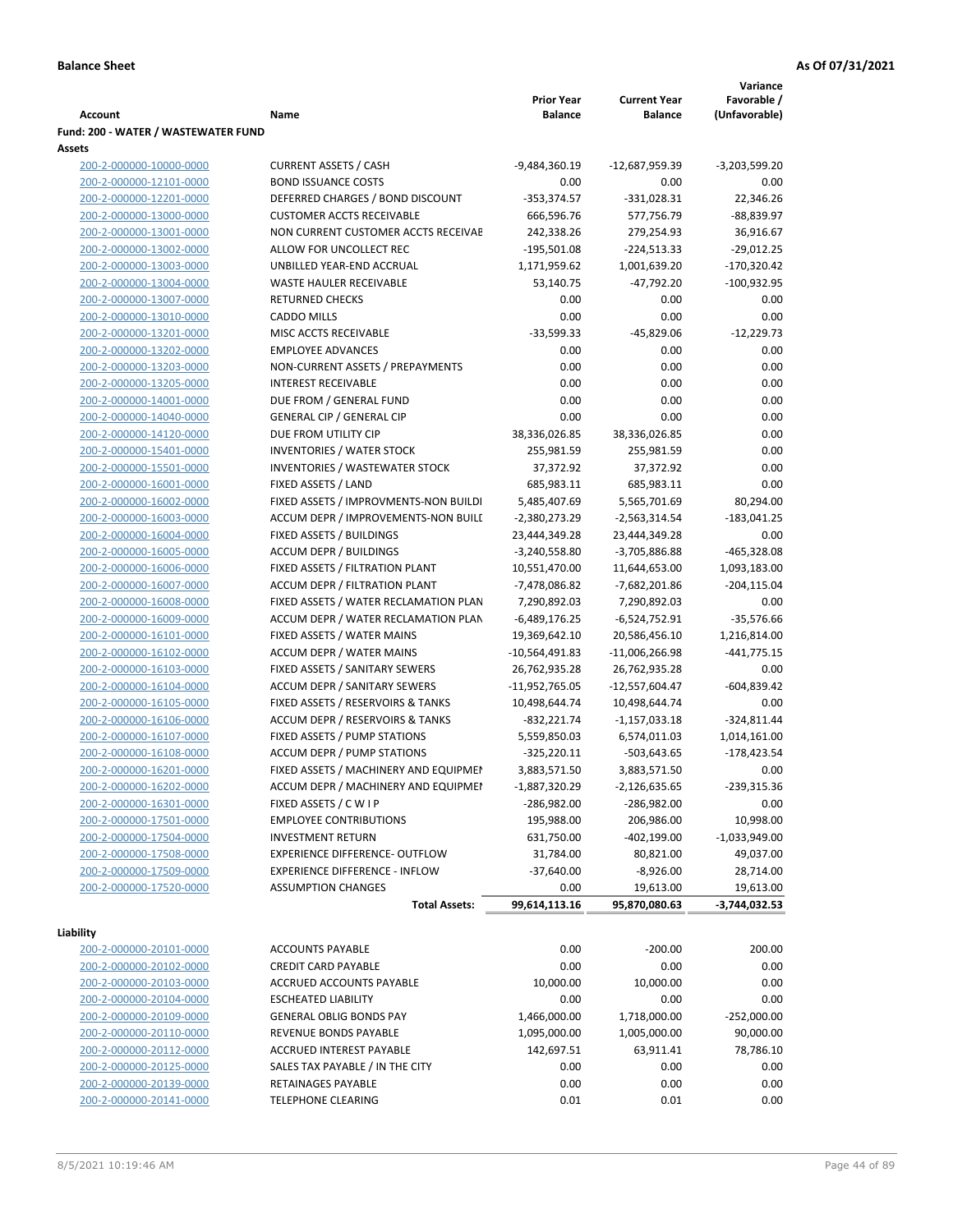|                                       |                                                          |                                     |                                       | Variance                     |
|---------------------------------------|----------------------------------------------------------|-------------------------------------|---------------------------------------|------------------------------|
| Account                               | Name                                                     | <b>Prior Year</b><br><b>Balance</b> | <b>Current Year</b><br><b>Balance</b> | Favorable /<br>(Unfavorable) |
| 200-2-000000-20160-0000               | <b>UNAPPLIED CREDIT</b>                                  | 0.00                                | 0.00                                  | 0.00                         |
| 200-2-000000-21001-0000               | <b>GENERAL FUND / GENERAL FUND</b>                       | 0.00                                | 0.00                                  | 0.00                         |
| 200-2-000000-21101-0000               | ENTERPRISE / WTR/WWTR UTILITY FUND                       | 0.00                                | 0.00                                  | 0.00                         |
| 200-2-000000-22001-0000               | <b>SALARIES PAYABLE</b>                                  | 83,164.42                           | 102,386.42                            | $-19,222.00$                 |
| 200-2-000000-22002-0000               | <b>VACATION/SICK PAYABLE</b>                             | 234,422.70                          | 221,369.33                            | 13,053.37                    |
| 200-2-000000-23001-0000               | CAPITAL LEASE PAYABLE                                    | 0.00                                | 0.00                                  | 0.00                         |
| 200-2-000000-24001-0000               | O/S CHECKS PAYABLE                                       | 0.00                                | 0.00                                  | 0.00                         |
| 200-2-000000-24002-0000               | <b>CUSTOMER DEPOSITS</b>                                 | 778,414.48                          | 734,700.47                            | 43,714.01                    |
| 200-2-000000-24003-0000               | <b>CUSTOMER OVERPMT SUSPENSE</b>                         | 245,321.90                          | 467,690.01                            | $-222,368.11$                |
| 200-2-000000-24004-0000               | <b>INTEREST PAYABLE ON DEP</b>                           | 0.00                                | 0.00                                  | 0.00                         |
| 200-2-000000-24005-0000               | <b>ACCRUED INT PAY ON DEP</b>                            | 0.00                                | 0.00                                  | 0.00                         |
| 200-2-000000-24006-0000               | AWAITING CUSTOMER SETUP                                  | 1,955.61                            | 1,955.61                              | 0.00                         |
| 200-2-000000-24007-0000               | <b>BILLED DEPOSITS SUSPENSE</b>                          | 0.00                                | 0.00                                  | 0.00                         |
| 200-2-000000-26001-0000               | <b>COMPENSATED ABSENCES PAY</b>                          | 211,715.81                          | 278,649.49                            | $-66,933.68$                 |
| 200-2-000000-26101-0000               | <b>GENERAL OBLIG BONDS PAY</b>                           | 4,567,000.00                        | 2,836,907.00                          | 1,730,093.00                 |
| 200-2-000000-26102-0000               | REVENUE BONDS PAYABLE                                    | 31,190,000.00                       | 30,185,000.00                         | 1,005,000.00                 |
| 200-2-000000-26103-0000               | DEFERRED LOSS/DEFEASEMENT                                | $-181,650.73$                       | $-136,237.88$                         | $-45,412.85$                 |
| 200-2-000000-27001-0000               | <b>CONTRIBUTED CAPITAL</b>                               | 0.00                                | 0.00                                  | 0.00                         |
| 200-2-000000-27002-0000               | CONTRIBUTED CAPITAL / DEVELOPERS                         | 0.00                                | 0.00                                  | 0.00                         |
| 200-2-000000-29300-0000               | <b>ENCUMBRANCE SUMMARY</b>                               | 0.00                                | 0.00                                  | 0.00                         |
| 200-2-000000-29400-0100               | RESERVED ACCOUNT / ENCUMBRANCES                          | 0.00                                | 0.00                                  | 0.00                         |
| 200-2-000000-29999-0000               | <b>NET PENSION LIABILITY</b>                             | 1,415,364.00                        | 541,374.00                            | 873,990.00                   |
| 200-2-000000-92080-0000               | <b>GLTDAG</b>                                            | 0.00                                | 0.00                                  | 0.00                         |
|                                       | <b>Total Liability:</b>                                  | 41,259,405.71                       | 38,030,505.87                         | 3,228,899.84                 |
| Equity                                |                                                          |                                     |                                       |                              |
| 200-2-000000-39000-0000               | UNRESERVED-FUND BALANCE                                  | 0.00                                | 0.00                                  | 0.00                         |
| 200-2-000000-39100-0000               | UNRESERVED-RET. EARNINGS                                 | 57,924,814.85                       | 58,038,262.92                         | 113,448.07                   |
| 200-2-000000-39150-0000               | RESERVED-RET. EARNINGS                                   | 0.00                                | 0.00                                  | 0.00                         |
| 200-2-000000-39500-0000               | <b>NET POSITION - PENSION</b>                            | $-965.00$                           | $-965.00$                             | 0.00                         |
|                                       | <b>Total Beginning Equity:</b>                           | 57,923,849.85                       | 58,037,297.92                         | 113,448.07                   |
| <b>Total Revenue</b>                  |                                                          | 11,341,951.48                       | 11,957,911.51                         | 615,960.03                   |
| <b>Total Expense</b>                  |                                                          | 10,911,093.87                       | 12,155,634.66                         | $-1,244,540.79$              |
| <b>Revenues Over/(Under) Expenses</b> |                                                          | 430,857.61                          | -197,723.15                           | $-628,580.76$                |
|                                       | <b>Total Equity and Current Surplus (Deficit):</b>       | 58,354,707.46                       | 57,839,574.77                         | $-515, 132.69$               |
|                                       | Total Liabilities, Equity and Current Surplus (Deficit): | 99,614,113.17                       | 95,870,080.64                         | $-3,744,032.53$              |
|                                       | *** FUND 200 OUT OF BALANCE ***                          | $-0.01$                             | $-0.01$                               | 0.00                         |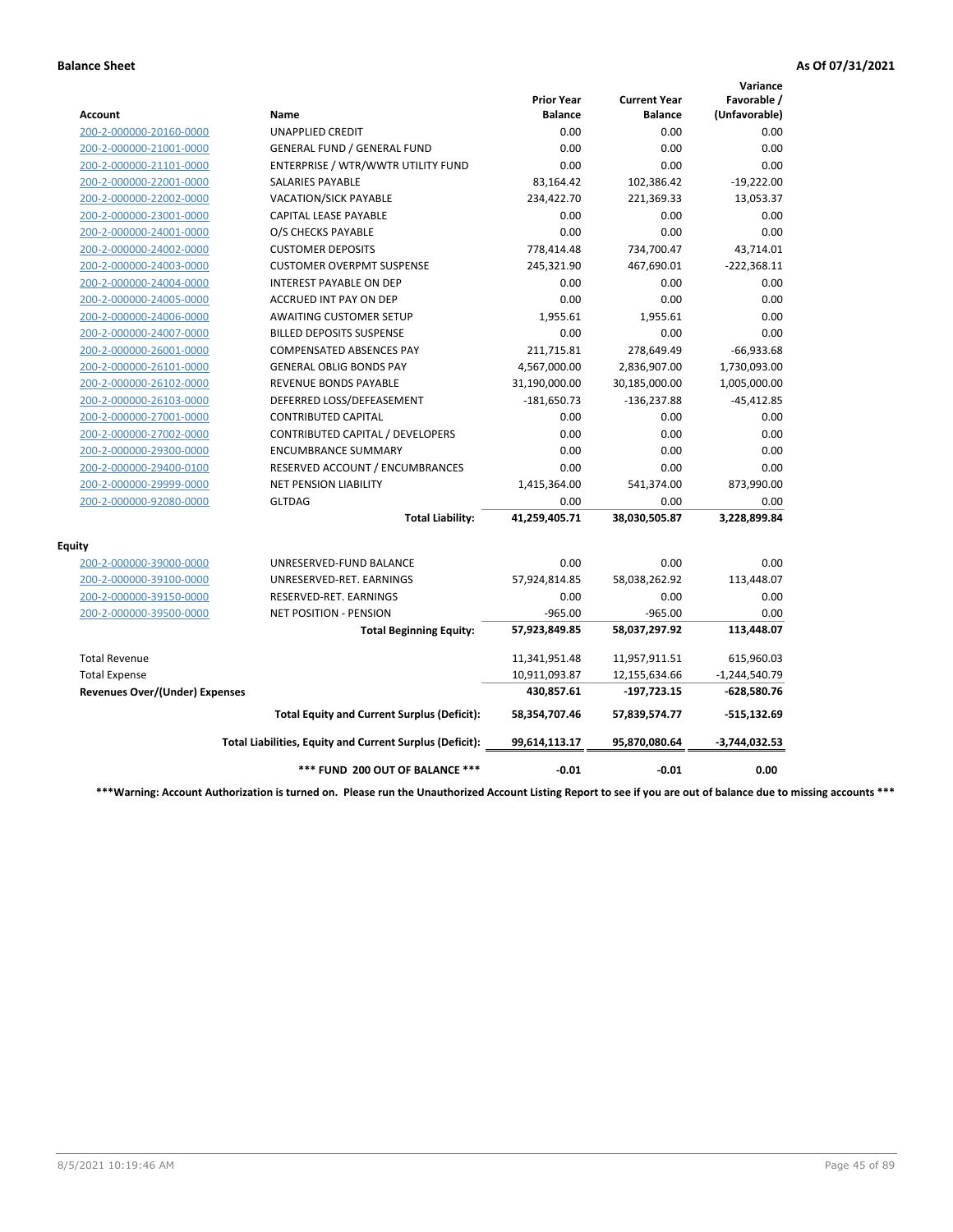| <b>Account</b>                        | Name                                                     | <b>Prior Year</b><br><b>Balance</b> | <b>Current Year</b><br><b>Balance</b> | Variance<br>Favorable /<br>(Unfavorable) |
|---------------------------------------|----------------------------------------------------------|-------------------------------------|---------------------------------------|------------------------------------------|
| <b>Fund: 210 - WATER IMPACT FEES</b>  |                                                          |                                     |                                       |                                          |
| <b>Assets</b>                         |                                                          |                                     |                                       |                                          |
| 210-2-000000-10000-0000               | <b>CURRENT ASSETS / CASH</b>                             | 0.00                                | $-541.09$                             | $-541.09$                                |
| 210-2-000000-13201-0000               | MISC ACCTS RECEIVABLE                                    | 0.00                                | 0.00                                  | 0.00                                     |
| 210-2-000000-13205-0000               | <b>INTEREST RECEIVABLE</b>                               | 0.00                                | 0.00                                  | 0.00                                     |
|                                       | <b>Total Assets:</b>                                     | 0.00                                | $-541.09$                             | $-541.09$                                |
| Liability                             |                                                          |                                     |                                       |                                          |
| 210-2-000000-20101-0000               | <b>ACCOUNTS PAYABLE</b>                                  | 0.00                                | 0.00                                  | 0.00                                     |
| 210-2-000000-20103-0000               | <b>ACCRUED ACCOUNTS PAYABLE</b>                          | 0.00                                | 0.00                                  | 0.00                                     |
| 210-2-000000-29300-0000               | <b>ENCUMBRANCE SUMMARY</b>                               | 0.00                                | 0.00                                  | 0.00                                     |
| 210-2-000000-29400-0000               | RESERVED ACCOUNT / ENCUMBRANCES                          | 0.00                                | 0.00                                  | 0.00                                     |
|                                       | <b>Total Liability:</b>                                  | 0.00                                | 0.00                                  | 0.00                                     |
| <b>Equity</b>                         |                                                          |                                     |                                       |                                          |
| 210-2-000000-39000-0000               | UNRESERVED-FUND BALANCE                                  | 0.00                                | 0.00                                  | 0.00                                     |
| 210-2-000000-39100-0000               | UNRESERVED-RET. EARNINGS                                 | 0.00                                | 0.00                                  | 0.00                                     |
|                                       | <b>Total Beginning Equity:</b>                           | 0.00                                | 0.00                                  | 0.00                                     |
| <b>Total Revenue</b>                  |                                                          | 0.00                                | 0.00                                  | 0.00                                     |
| <b>Total Expense</b>                  |                                                          | 0.00                                | 541.09                                | $-541.09$                                |
| <b>Revenues Over/(Under) Expenses</b> |                                                          | 0.00                                | $-541.09$                             | $-541.09$                                |
|                                       | <b>Total Equity and Current Surplus (Deficit):</b>       | 0.00                                | $-541.09$                             | $-541.09$                                |
|                                       | Total Liabilities, Equity and Current Surplus (Deficit): | 0.00                                | $-541.09$                             | $-541.09$                                |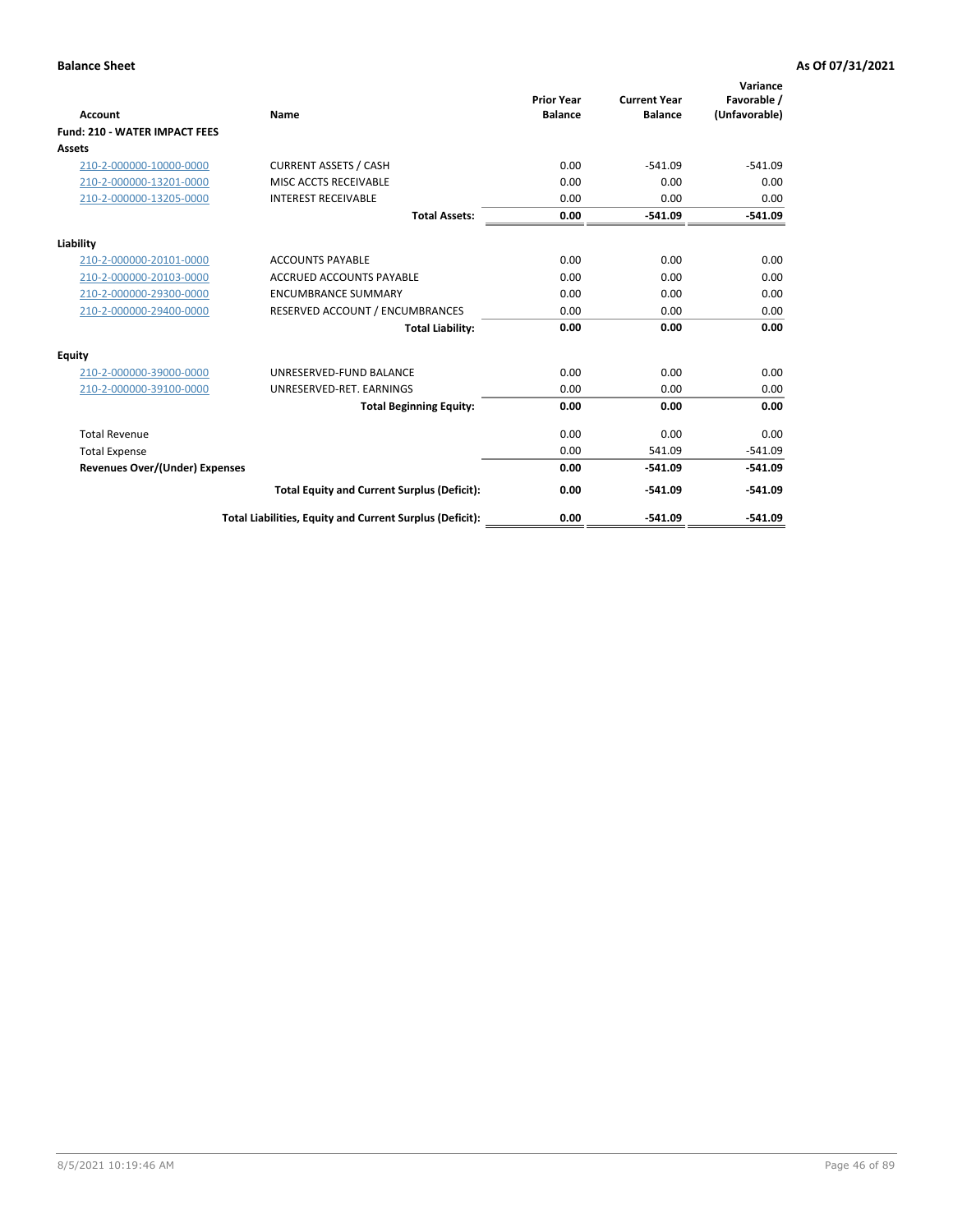| Account                                   | Name                                                     | <b>Prior Year</b><br><b>Balance</b> | <b>Current Year</b><br><b>Balance</b> | Variance<br>Favorable /<br>(Unfavorable) |
|-------------------------------------------|----------------------------------------------------------|-------------------------------------|---------------------------------------|------------------------------------------|
| <b>Fund: 211 - WASTEWATER IMPACT FEES</b> |                                                          |                                     |                                       |                                          |
| <b>Assets</b>                             |                                                          |                                     |                                       |                                          |
| 211-2-000000-10000-0000                   | <b>CURRENT ASSETS / CASH</b>                             | 0.00                                | 0.00                                  | 0.00                                     |
| 211-2-000000-13201-0000                   | MISC ACCTS RECEIVABLE                                    | 0.00                                | 0.00                                  | 0.00                                     |
| 211-2-000000-13205-0000                   | <b>INTEREST RECEIVABLE</b>                               | 0.00                                | 0.00                                  | 0.00                                     |
|                                           | <b>Total Assets:</b>                                     | 0.00                                | 0.00                                  | 0.00                                     |
| Liability                                 |                                                          |                                     |                                       |                                          |
| 211-2-000000-20101-0000                   | <b>ACCOUNTS PAYABLE</b>                                  | 0.00                                | 0.00                                  | 0.00                                     |
| 211-2-000000-20103-0000                   | <b>ACCRUED ACCOUNTS PAYABLE</b>                          | 0.00                                | 0.00                                  | 0.00                                     |
|                                           | <b>Total Liability:</b>                                  | 0.00                                | 0.00                                  | 0.00                                     |
| Equity                                    |                                                          |                                     |                                       |                                          |
| 211-2-000000-39000-0000                   | UNRESERVED-FUND BALANCE                                  | 0.00                                | 0.00                                  | 0.00                                     |
| 211-2-000000-39100-0000                   | UNRESERVED-RET. EARNINGS                                 | 0.00                                | 0.00                                  | 0.00                                     |
|                                           | <b>Total Beginning Equity:</b>                           | 0.00                                | 0.00                                  | 0.00                                     |
| <b>Total Revenue</b>                      |                                                          | 0.00                                | 0.00                                  | 0.00                                     |
| <b>Total Expense</b>                      |                                                          | 0.00                                | 0.00                                  | 0.00                                     |
| <b>Revenues Over/(Under) Expenses</b>     |                                                          | 0.00                                | 0.00                                  | 0.00                                     |
|                                           | <b>Total Equity and Current Surplus (Deficit):</b>       | 0.00                                | 0.00                                  | 0.00                                     |
|                                           | Total Liabilities, Equity and Current Surplus (Deficit): | 0.00                                | 0.00                                  | 0.00                                     |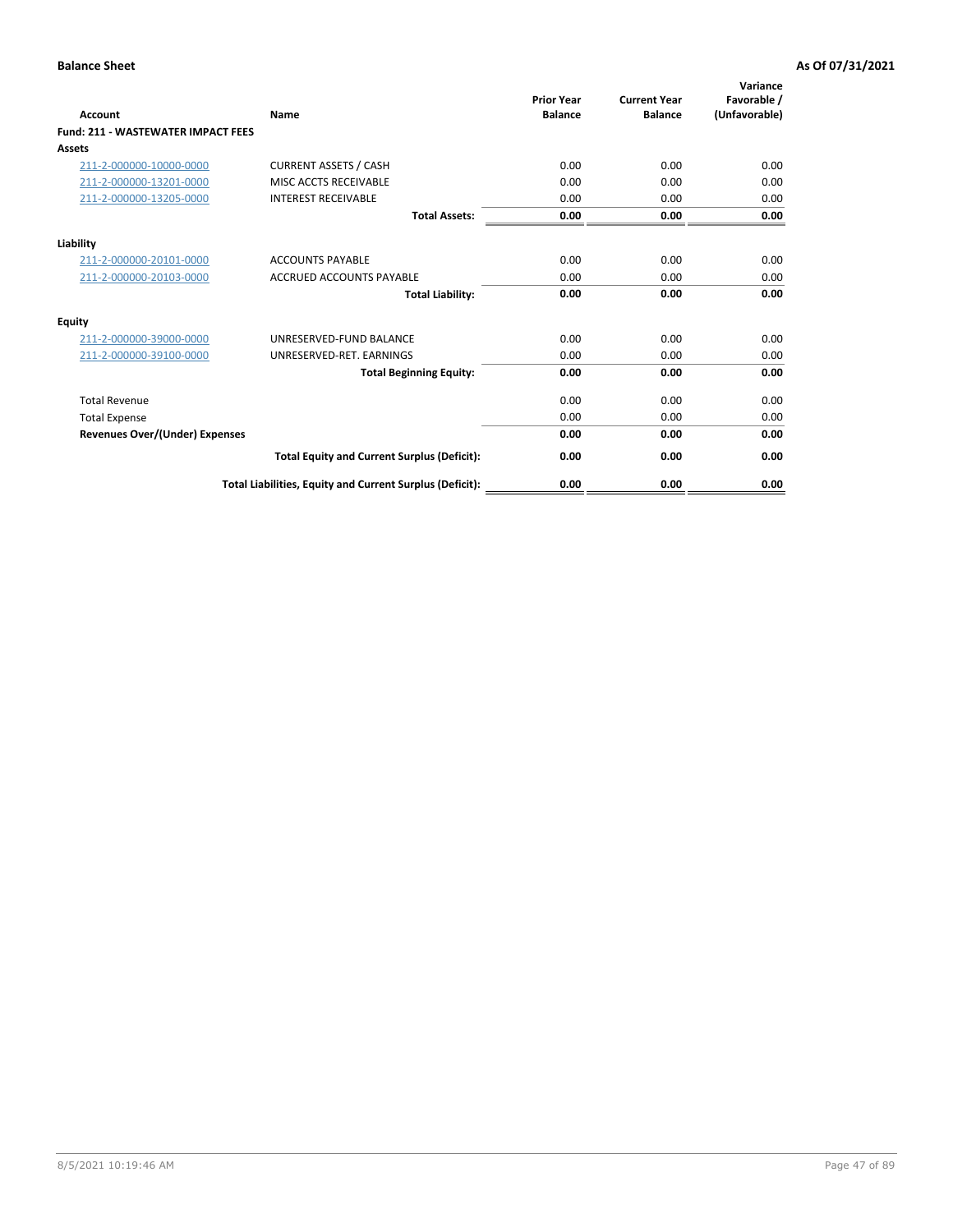|                                       |                                                           |                                     |                                       | Variance                     |
|---------------------------------------|-----------------------------------------------------------|-------------------------------------|---------------------------------------|------------------------------|
| <b>Account</b>                        | Name                                                      | <b>Prior Year</b><br><b>Balance</b> | <b>Current Year</b><br><b>Balance</b> | Favorable /<br>(Unfavorable) |
|                                       | Fund: 212 - TX COMMUNITY DEV SWR SYSTEM IMPROV PROG GRANT |                                     |                                       |                              |
| <b>Assets</b>                         |                                                           |                                     |                                       |                              |
| 212-2-000000-10000-0000               | <b>CURRENT ASSETS / CASH</b>                              | 105,849.57                          | 105,849.57                            | 0.00                         |
| 212-2-000000-13201-0000               | MISC ACCTS RECEIVABLE                                     | 0.00                                | 0.00                                  | 0.00                         |
| 212-2-000000-13205-0000               | <b>INTEREST RECEIVABLE</b>                                | 0.00                                | 0.00                                  | 0.00                         |
| 212-2-000000-16301-0000               | FIXED ASSETS / C W I P                                    | 0.00                                | 0.00                                  | 0.00                         |
|                                       | <b>Total Assets:</b>                                      | 105,849.57                          | 105,849.57                            | 0.00                         |
| Liability                             |                                                           |                                     |                                       |                              |
| 212-2-000000-20101-0000               | <b>ACCOUNTS PAYABLE</b>                                   | 0.00                                | 0.00                                  | 0.00                         |
| 212-2-000000-20102-0000               | <b>CREDIT CARD PAYABLE</b>                                | 0.00                                | 0.00                                  | 0.00                         |
| 212-2-000000-20103-0000               | <b>ACCRUED ACCOUNTS PAYABLE</b>                           | 0.00                                | 0.00                                  | 0.00                         |
| 212-2-000000-20139-0000               | <b>RETAINAGES PAYABLE</b>                                 | 0.00                                | 0.00                                  | 0.00                         |
| 212-2-000000-20902-0000               | <b>DEFERRED GRANT REVENUE</b>                             | 0.00                                | 0.00                                  | 0.00                         |
| 212-2-000000-21001-0000               | <b>GENERAL FUND / GENERAL FUND</b>                        | 0.00                                | 0.00                                  | 0.00                         |
| 212-2-000000-29300-0000               | <b>ENCUMBRANCE SUMMARY</b>                                | 0.00                                | 0.00                                  | 0.00                         |
| 212-2-000000-29400-0100               | RESERVED ACCOUNT / ENCUMBRANCES                           | 0.00                                | 0.00                                  | 0.00                         |
|                                       | <b>Total Liability:</b>                                   | 0.00                                | 0.00                                  | 0.00                         |
| Equity                                |                                                           |                                     |                                       |                              |
| 212-2-000000-39100-0000               | UNRESERVED-RET. EARNINGS                                  | $-61.025.43$                        | 105,849.57                            | 166,875.00                   |
|                                       | <b>Total Beginning Equity:</b>                            | $-61,025.43$                        | 105,849.57                            | 166,875.00                   |
| <b>Total Revenue</b>                  |                                                           | 168,130.00                          | 0.00                                  | $-168,130.00$                |
| <b>Total Expense</b>                  |                                                           | 1,255.00                            | 0.00                                  | 1,255.00                     |
| <b>Revenues Over/(Under) Expenses</b> |                                                           | 166,875.00                          | 0.00                                  | $-166,875.00$                |
|                                       | <b>Total Equity and Current Surplus (Deficit):</b>        | 105,849.57                          | 105,849.57                            | 0.00                         |
|                                       | Total Liabilities, Equity and Current Surplus (Deficit):  | 105,849.57                          | 105,849.57                            | 0.00                         |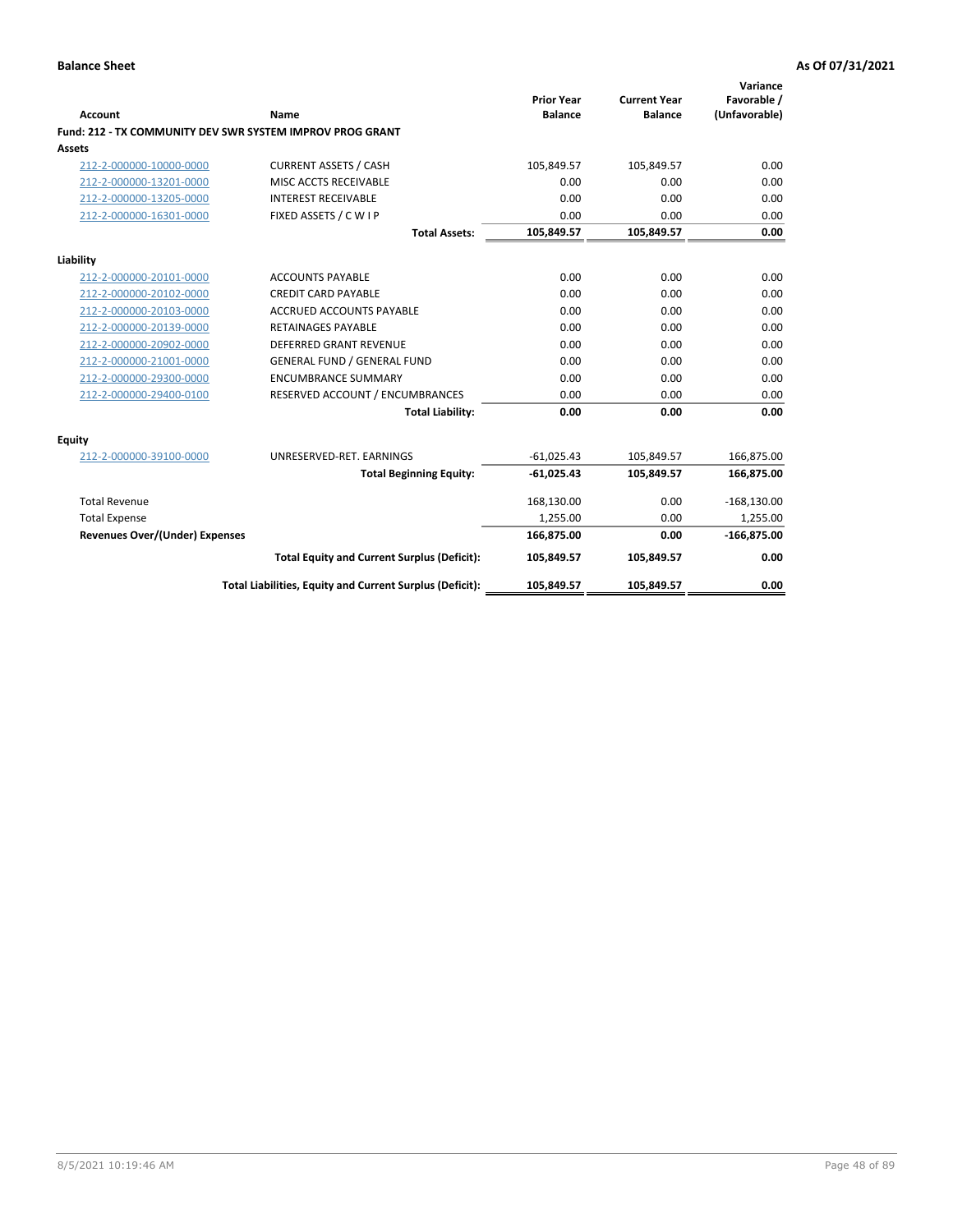| <b>Account</b><br><b>Fund: 216 - UTILIITY CIP FUND</b> | Name                                                     | <b>Prior Year</b><br><b>Balance</b> | <b>Current Year</b><br><b>Balance</b> | Variance<br>Favorable /<br>(Unfavorable) |
|--------------------------------------------------------|----------------------------------------------------------|-------------------------------------|---------------------------------------|------------------------------------------|
| <b>Assets</b>                                          |                                                          |                                     |                                       |                                          |
| 216-2-000000-10000-0000                                | <b>CURRENT ASSETS / CASH</b>                             | 11,469,109.05                       | 14,776,132.11                         | 3,307,023.06                             |
| 216-2-000000-11101-0000                                | MBIA ACCOUNTS / 2002 WSSR                                | 0.00                                | 0.00                                  | 0.00                                     |
| 216-2-000000-11103-0000                                | <b>2005 WSSR</b>                                         | 0.00                                | 0.00                                  | 0.00                                     |
| 216-2-000000-11403-0000                                | RESERVE FUND / 2003 WSSR                                 | 0.00                                | 0.00                                  | 0.00                                     |
| 216-2-000000-11404-0000                                | SERIES 2019 WSSR CO'S                                    | 10,607,616.29                       | 10,166,061.79                         | $-441,554.50$                            |
| 216-2-000000-11503-0000                                | 2008WSSR CONST 486000273                                 | 0.00                                | 0.00                                  | 0.00                                     |
| 216-2-000000-11505-0000                                | SRA RAW WATER SALE PROCEEDS                              | 13,502,110.58                       | 13,688,659.68                         | 186,549.10                               |
| 216-2-000000-13000-0000                                | <b>CUSTOMER ACCTS RECEIVABLE</b>                         | 0.00                                | 0.00                                  | 0.00                                     |
| 216-2-000000-13002-0000                                | ALLOW FOR UNCOLLECT REC                                  | 0.00                                | 0.00                                  | 0.00                                     |
| 216-2-000000-13003-0000                                | UNBILLED YEAR-END ACCRUAL                                | 0.00                                | 0.00                                  | 0.00                                     |
| 216-2-000000-13201-0000                                | MISC ACCTS RECEIVABLE                                    | 70.32                               | 70.32                                 | 0.00                                     |
| 216-2-000000-13205-0000                                | <b>INTEREST RECEIVABLE</b>                               | 0.00                                | 0.00                                  | 0.00                                     |
| 216-2-000000-16301-0000                                | FIXED ASSETS / C W I P                                   | 3,557,279.61                        | 2,969,368.61                          | $-587,911.00$                            |
|                                                        | <b>Total Assets:</b>                                     | 39,136,185.85                       | 41,600,292.51                         | 2,464,106.66                             |
|                                                        |                                                          |                                     |                                       |                                          |
| Liability                                              |                                                          | 0.00                                | 0.00                                  |                                          |
| 216-2-000000-20101-0000                                | <b>ACCOUNTS PAYABLE</b>                                  | 0.00                                |                                       | 0.00<br>0.00                             |
| 216-2-000000-20102-0000                                | <b>CREDIT CARD PAYABLE</b>                               |                                     | 0.00                                  | 0.00                                     |
| 216-2-000000-20103-0000                                | ACCRUED ACCOUNTS PAYABLE                                 | 0.00<br>0.00                        | 0.00<br>0.00                          | 0.00                                     |
| 216-2-000000-20113-0000<br>216-2-000000-20139-0000     | <b>DEVELOPERS ESCROW</b><br><b>RETAINAGES PAYABLE</b>    | 218,546.68                          | 122,898.03                            | 95,648.65                                |
| 216-2-000000-21101-0000                                | ENTERPRISE / WTR/WWTR UTILITY FUND                       | 18,939,652.64                       | 18,939,652.64                         | 0.00                                     |
| 216-2-000000-29300-0000                                | <b>ENCUMBRANCE SUMMARY</b>                               | 0.00                                | 0.00                                  | 0.00                                     |
| 216-2-000000-29400-0100                                | RESERVED ACCOUNT / ENCUMBRANCES                          | 0.00                                | 0.00                                  | 0.00                                     |
|                                                        | <b>Total Liability:</b>                                  | 19,158,199.32                       | 19,062,550.67                         | 95,648.65                                |
|                                                        |                                                          |                                     |                                       |                                          |
| Equity                                                 |                                                          |                                     |                                       |                                          |
| 216-2-000000-39000-0000                                | UNRESERVED-FUND BALANCE                                  | 0.00                                | 0.00                                  | 0.00                                     |
| 216-2-000000-39100-0000                                | UNRESERVED-RET. EARNINGS                                 | 9,457,839.30                        | 22,783,755.25                         | 13,325,915.95                            |
|                                                        | <b>Total Beginning Equity:</b>                           | 9,457,839.30                        | 22,783,755.25                         | 13,325,915.95                            |
| <b>Total Revenue</b>                                   |                                                          | 13,652,753.53                       | 385,873.55                            | -13,266,879.98                           |
| <b>Total Expense</b>                                   |                                                          | 3,132,606.30                        | 631,886.96                            | 2,500,719.34                             |
| <b>Revenues Over/(Under) Expenses</b>                  |                                                          | 10,520,147.23                       | -246,013.41                           | -10,766,160.64                           |
|                                                        | <b>Total Equity and Current Surplus (Deficit):</b>       | 19,977,986.53                       | 22,537,741.84                         | 2,559,755.31                             |
|                                                        | Total Liabilities, Equity and Current Surplus (Deficit): | 39,136,185.85                       | 41,600,292.51                         | 2,464,106.66                             |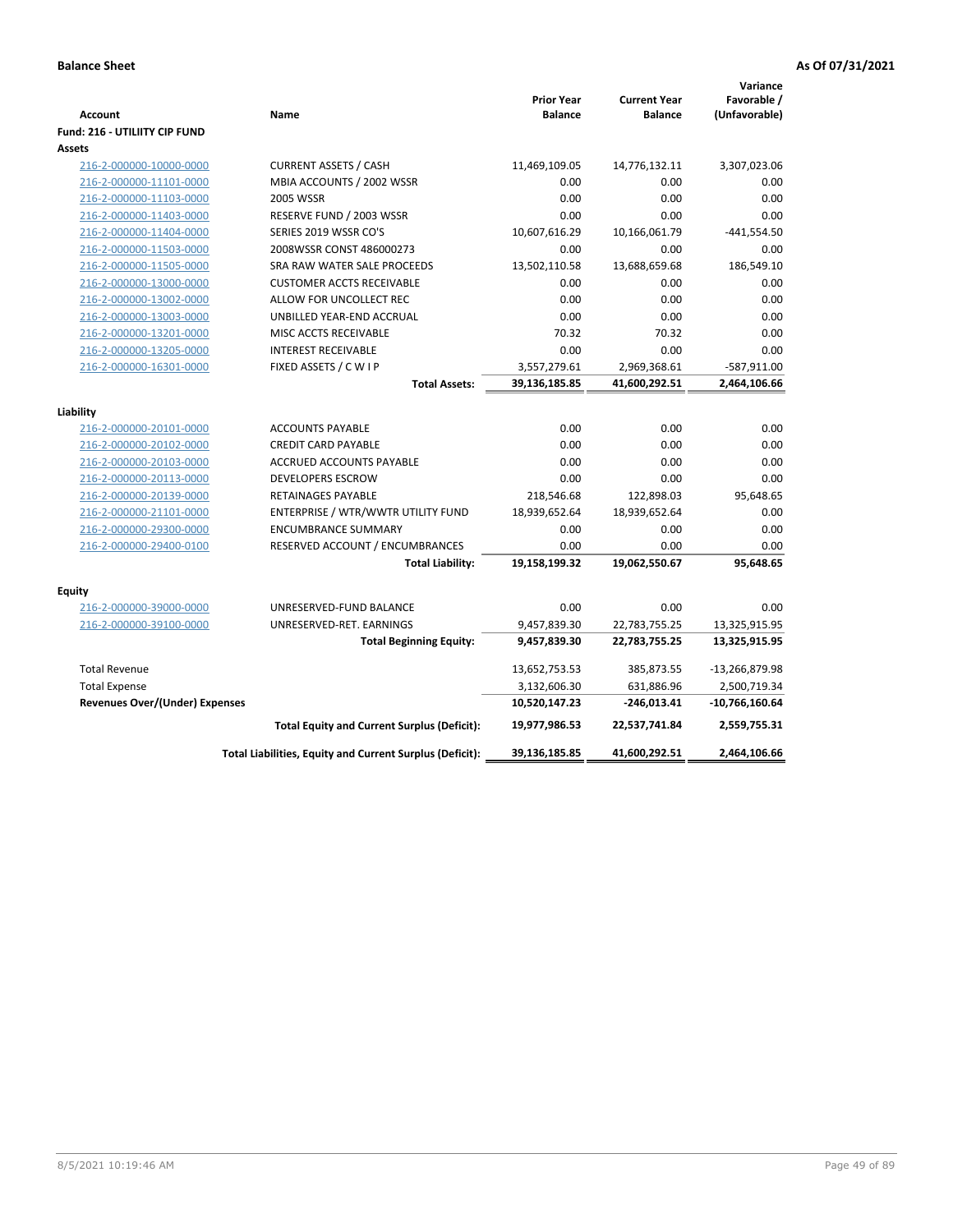| <b>Account</b>                                 | <b>Name</b>                                              | <b>Prior Year</b><br><b>Balance</b> | <b>Current Year</b><br><b>Balance</b> | Variance<br>Favorable /<br>(Unfavorable) |
|------------------------------------------------|----------------------------------------------------------|-------------------------------------|---------------------------------------|------------------------------------------|
| <b>Fund: 217 - WASTEWATER RECLAMATION FUND</b> |                                                          |                                     |                                       |                                          |
| Assets                                         |                                                          |                                     |                                       |                                          |
| 217-2-000000-10000-0000                        | <b>CURRENT ASSETS / CASH</b>                             | $-20.619.30$                        | $-70,603.30$                          | $-49,984.00$                             |
| 217-2-000000-11301-0000                        | TEXASTERM / 2008 WSSR REVENUE BOND                       | 0.00                                | 0.00                                  | 0.00                                     |
| 217-2-000000-11302-0000                        | 2008 WSSR REVENUE BOND                                   | 0.00                                | 0.00                                  | 0.00                                     |
| 217-2-000000-11503-0000                        | 2008WSSR CONST 486000273                                 | 778,160.55                          | 778,744.09                            | 583.54                                   |
| 217-2-000000-13000-0000                        | <b>CUSTOMER ACCTS RECEIVABLE</b>                         | 0.00                                | 0.00                                  | 0.00                                     |
| 217-2-000000-13002-0000                        | ALLOW FOR UNCOLLECT REC                                  | 0.00                                | 0.00                                  | 0.00                                     |
| 217-2-000000-13201-0000                        | MISC ACCTS RECEIVABLE                                    | 0.00                                | 0.00                                  | 0.00                                     |
| 217-2-000000-13205-0000                        | <b>INTEREST RECEIVABLE</b>                               | 0.00                                | 0.00                                  | 0.00                                     |
| 217-2-000000-16301-0000                        | FIXED ASSETS / C W I P                                   | 0.00                                | 0.00                                  | 0.00                                     |
|                                                | <b>Total Assets:</b>                                     | 757,541.25                          | 708,140.79                            | $-49,400.46$                             |
|                                                |                                                          |                                     |                                       |                                          |
| Liability                                      |                                                          |                                     |                                       |                                          |
| 217-2-000000-20101-0000                        | <b>ACCOUNTS PAYABLE</b>                                  | 0.00                                | 0.00                                  | 0.00                                     |
| 217-2-000000-20102-0000                        | <b>CREDIT CARD PAYABLE</b>                               | 0.00                                | 0.00                                  | 0.00                                     |
| 217-2-000000-20103-0000                        | <b>ACCRUED ACCOUNTS PAYABLE</b>                          | 0.00                                | 0.00                                  | 0.00                                     |
| 217-2-000000-20139-0000                        | <b>RETAINAGES PAYABLE</b>                                | 0.00                                | 0.00                                  | 0.00                                     |
| 217-2-000000-21101-0000                        | ENTERPRISE / WTR/WWTR UTILITY FUND                       | 19,396,374.21                       | 19,396,374.21                         | 0.00                                     |
| 217-2-000000-29300-0000                        | <b>ENCUMBRANCE SUMMARY</b>                               | 0.00                                | 0.00                                  | 0.00                                     |
| 217-2-000000-29400-0100                        | RESERVED ACCOUNT / ENCUMBRANCES                          | 0.00                                | 0.00                                  | 0.00                                     |
|                                                | <b>Total Liability:</b>                                  | 19,396,374.21                       | 19,396,374.21                         | 0.00                                     |
| <b>Equity</b>                                  |                                                          |                                     |                                       |                                          |
| 217-2-000000-39100-0000                        | UNRESERVED-RET. EARNINGS                                 | $-18,646,218.79$                    | -18,638,640.99                        | 7,577.80                                 |
|                                                | <b>Total Beginning Equity:</b>                           | $-18,646,218.79$                    | $-18,638,640.99$                      | 7,577.80                                 |
| <b>Total Revenue</b>                           |                                                          | 7,385.83                            | 391.57                                | $-6,994.26$                              |
| <b>Total Expense</b>                           |                                                          | 0.00                                | 49,984.00                             | $-49,984.00$                             |
| Revenues Over/(Under) Expenses                 |                                                          | 7,385.83                            | $-49,592.43$                          | $-56,978.26$                             |
|                                                | <b>Total Equity and Current Surplus (Deficit):</b>       | $-18,638,832.96$                    | $-18,688,233.42$                      | $-49,400.46$                             |
|                                                | Total Liabilities, Equity and Current Surplus (Deficit): | 757,541.25                          | 708,140.79                            | $-49,400.46$                             |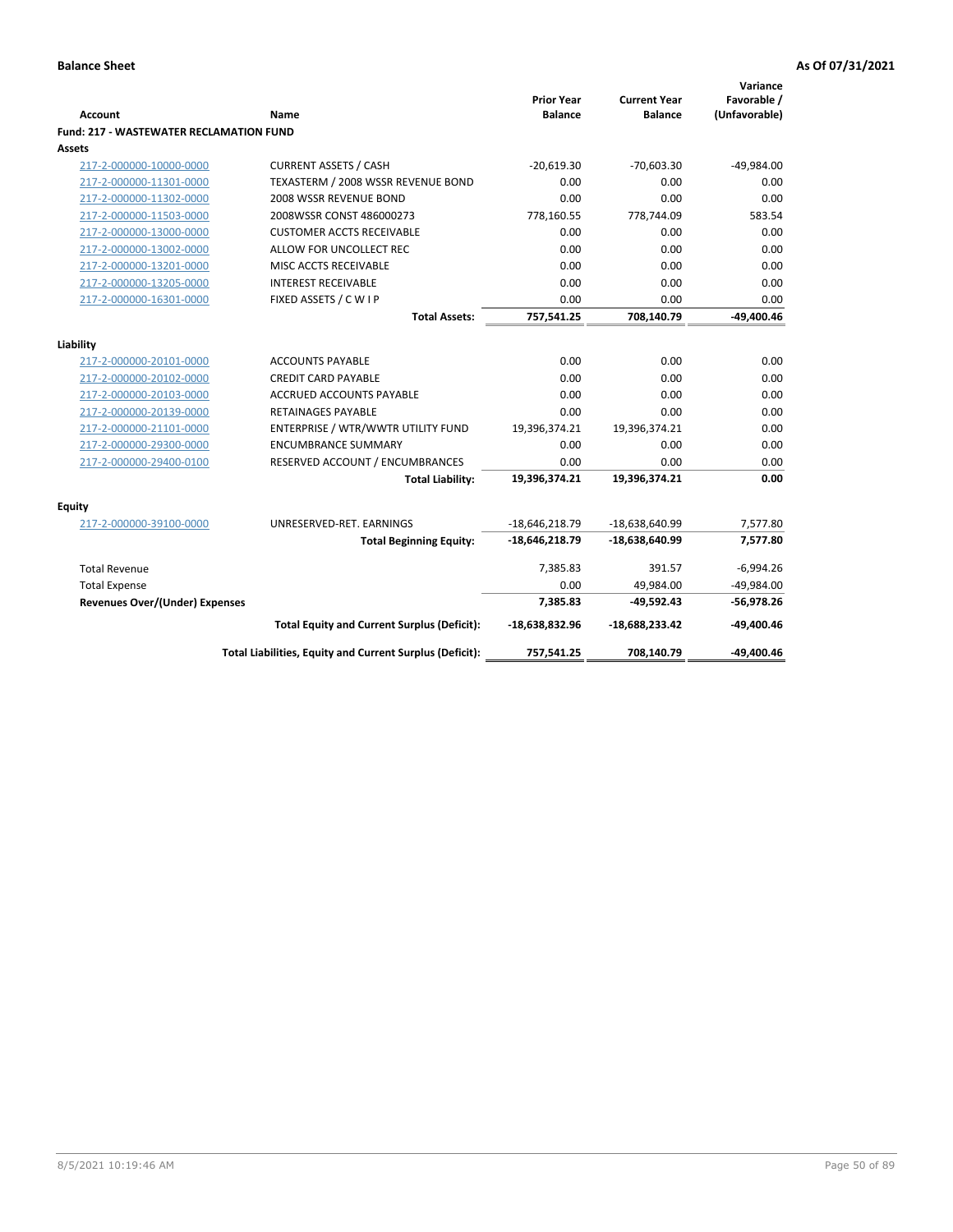| <b>Account</b>                                     | Name                                   | <b>Prior Year</b><br><b>Balance</b> | <b>Current Year</b><br><b>Balance</b> | Variance<br>Favorable /<br>(Unfavorable) |
|----------------------------------------------------|----------------------------------------|-------------------------------------|---------------------------------------|------------------------------------------|
| <b>Fund: 300 - AIRPORT FUND</b>                    |                                        |                                     |                                       |                                          |
| Assets                                             |                                        |                                     |                                       |                                          |
| 300-2-000000-10000-0000                            | <b>CURRENT ASSETS / CASH</b>           | $-6,609,218.70$                     | -7,658,718.21                         | $-1,049,499.51$                          |
| 300-2-000000-13201-0000                            | MISC ACCTS RECEIVABLE                  | $-650.39$                           | -650.39                               | 0.00                                     |
| 300-2-000000-13202-0000                            | <b>EMPLOYEE ADVANCES</b>               | 0.00                                | 0.00                                  | 0.00                                     |
| 300-2-000000-13203-0000                            | NON-CURRENT ASSETS / PREPAYMENTS       | 0.00                                | 0.00                                  | 0.00                                     |
| 300-2-000000-13205-0000                            | <b>INTEREST RECEIVABLE</b>             | 0.00                                | 0.00                                  | 0.00                                     |
| 300-2-000000-14126-0000                            | <b>GRANT FUND / AIRPORT GRANT FUND</b> | 0.00                                | 0.00                                  | 0.00                                     |
| 300-2-000000-16001-0000                            | FIXED ASSETS / LAND                    | 813,937.00                          | 982,275.46                            | 168,338.46                               |
| 300-2-000000-16002-0000                            | FIXED ASSETS / IMPROVMENTS-NON BUILDI  | 75,750,553.49                       | 75,750,553.49                         | 0.00                                     |
| 300-2-000000-16003-0000                            | ACCUM DEPR / IMPROVEMENTS-NON BUILI    | -40,581,156.28                      | -42,614,921.75                        | $-2,033,765.47$                          |
| 300-2-000000-16004-0000                            | FIXED ASSETS / BUILDINGS               | 69,917,050.27                       | 69,917,050.27                         | 0.00                                     |
| 300-2-000000-16005-0000                            | <b>ACCUM DEPR / BUILDINGS</b>          | -27,356,164.49                      | -28,924,133.27                        | $-1,567,968.78$                          |
| 300-2-000000-16201-0000                            | FIXED ASSETS / MACHINERY AND EQUIPMEN  | 528,771.61                          | 528,771.61                            | 0.00                                     |
| 300-2-000000-16202-0000                            | ACCUM DEPR / MACHINERY AND EQUIPMEI    | -40,948.94                          | $-70,669.34$                          | $-29,720.40$                             |
| 300-2-000000-16301-0000                            | FIXED ASSETS / C W I P                 | 982,112.50                          | 1,285,346.50                          | 303,234.00                               |
| 300-2-000000-17501-0000                            | <b>EMPLOYEE CONTRIBUTIONS</b>          | 0.00                                | 0.00                                  | 0.00                                     |
| 300-2-000000-17504-0000                            | <b>INVESTMENT RETURN</b>               | 0.00                                | 0.00                                  | 0.00                                     |
| 300-2-000000-17508-0000                            | <b>EXPERIENCE DIFFERENCE- OUTFLOW</b>  | 0.00                                | 0.00                                  | 0.00                                     |
| 300-2-000000-17509-0000                            | <b>EXPERIENCE DIFFERENCE - INFLOW</b>  | 0.00                                | 0.00                                  | 0.00                                     |
| 300-2-000000-17520-0000                            | <b>ASSUMPTION CHANGES</b>              | 0.00                                | 0.00                                  | 0.00                                     |
|                                                    | <b>Total Assets:</b>                   | 73,404,286.07                       | 69,194,904.37                         | -4,209,381.70                            |
|                                                    |                                        |                                     |                                       |                                          |
| Liability                                          | <b>ACCOUNTS PAYABLE</b>                | 0.00                                | 0.00                                  |                                          |
| 300-2-000000-20101-0000                            | <b>CREDIT CARD PAYABLE</b>             | 0.00                                |                                       | 0.00<br>0.00                             |
| 300-2-000000-20102-0000<br>300-2-000000-20103-0000 | ACCRUED ACCOUNTS PAYABLE               | 0.00                                | 0.00<br>0.00                          | 0.00                                     |
| 300-2-000000-20105-0000                            | <b>L-3 FUNDS PAYABLE</b>               | 0.00                                | 0.00                                  | 0.00                                     |
| 300-2-000000-20106-0000                            | <b>GRANT MATCH</b>                     | 0.00                                | 0.00                                  | 0.00                                     |
| 300-2-000000-20108-0000                            | <b>MATURED BONDS PAYABLE</b>           | 0.00                                | 0.00                                  | 0.00                                     |
| 300-2-000000-20110-0000                            | REVENUE BONDS PAYABLE                  | 0.00                                | 0.00                                  | 0.00                                     |
| 300-2-000000-20111-0000                            | MATURED INTEREST PAYABLE               | 0.00                                | 0.00                                  | 0.00                                     |
| 300-2-000000-20112-0000                            | ACCRUED INTEREST PAYABLE               | 0.00                                | 0.00                                  | 0.00                                     |
| 300-2-000000-20139-0000                            | RETAINAGES PAYABLE                     | 0.00                                | 0.00                                  | 0.00                                     |
| 300-2-000000-20141-0000                            | <b>TELEPHONE CLEARING</b>              | 0.00                                | 0.00                                  | 0.00                                     |
| 300-2-000000-20160-0000                            | <b>UNAPPLIED CREDIT</b>                | 0.00                                | 0.00                                  | 0.00                                     |
| 300-2-000000-20201-0000                            | <b>DEFERRED REVENUE</b>                | 0.00                                | 0.00                                  | 0.00                                     |
| 300-2-000000-21001-0000                            | <b>GENERAL FUND / GENERAL FUND</b>     | 0.00                                | 0.00                                  | 0.00                                     |
| 300-2-000000-22001-0000                            | SALARIES PAYABLE                       | 2,201.13                            | 2,201.13                              | 0.00                                     |
| 300-2-000000-22002-0000                            | VACATION/SICK PAYABLE                  | 2,188.24                            | $-2,481.78$                           | 4,670.02                                 |
| 300-2-000000-26001-0000                            | COMPENSATED ABSENCES PAY               | 10,603.68                           | 17,991.69                             | $-7,388.01$                              |
| 300-2-000000-26101-0000                            | <b>GENERAL OBLIG BONDS PAY</b>         | 0.00                                | 0.00                                  | 0.00                                     |
| 300-2-000000-26102-0000                            | REVENUE BONDS PAYABLE                  | 0.00                                | 0.00                                  | 0.00                                     |
| 300-2-000000-27001-0000                            | CONTRIBUTED CAPITAL                    | $-0.39$                             | $-0.39$                               | 0.00                                     |
| 300-2-000000-29300-0000                            | <b>ENCUMBRANCE SUMMARY</b>             | 0.00                                | 0.00                                  | 0.00                                     |
| 300-2-000000-29400-0100                            | RESERVED ACCOUNT / ENCUMBRANCES        | 0.00                                | 0.00                                  | 0.00                                     |
| 300-2-000000-29999-0000                            | <b>NET PENSION LIABILITY</b>           | 0.00                                | 0.00                                  | 0.00                                     |
|                                                    | <b>Total Liability:</b>                | 14,992.66                           | 17,710.65                             | -2,717.99                                |
|                                                    |                                        |                                     |                                       |                                          |
| <b>Equity</b>                                      |                                        |                                     |                                       |                                          |
| 300-2-000000-39000-0000                            | UNRESERVED-FUND BALANCE                | 0.00                                | 0.00                                  | 0.00                                     |
| 300-2-000000-39100-0000                            | UNRESERVED-RET. EARNINGS               | 72,911,614.18                       | 69,853,545.99                         | -3,058,068.19                            |
| 300-2-000000-39500-0000                            | <b>NET POSITION - PENSION</b>          | 0.00                                | 0.00                                  | 0.00                                     |
|                                                    | <b>Total Beginning Equity:</b>         | 72,911,614.18                       | 69,853,545.99                         | $-3,058,068.19$                          |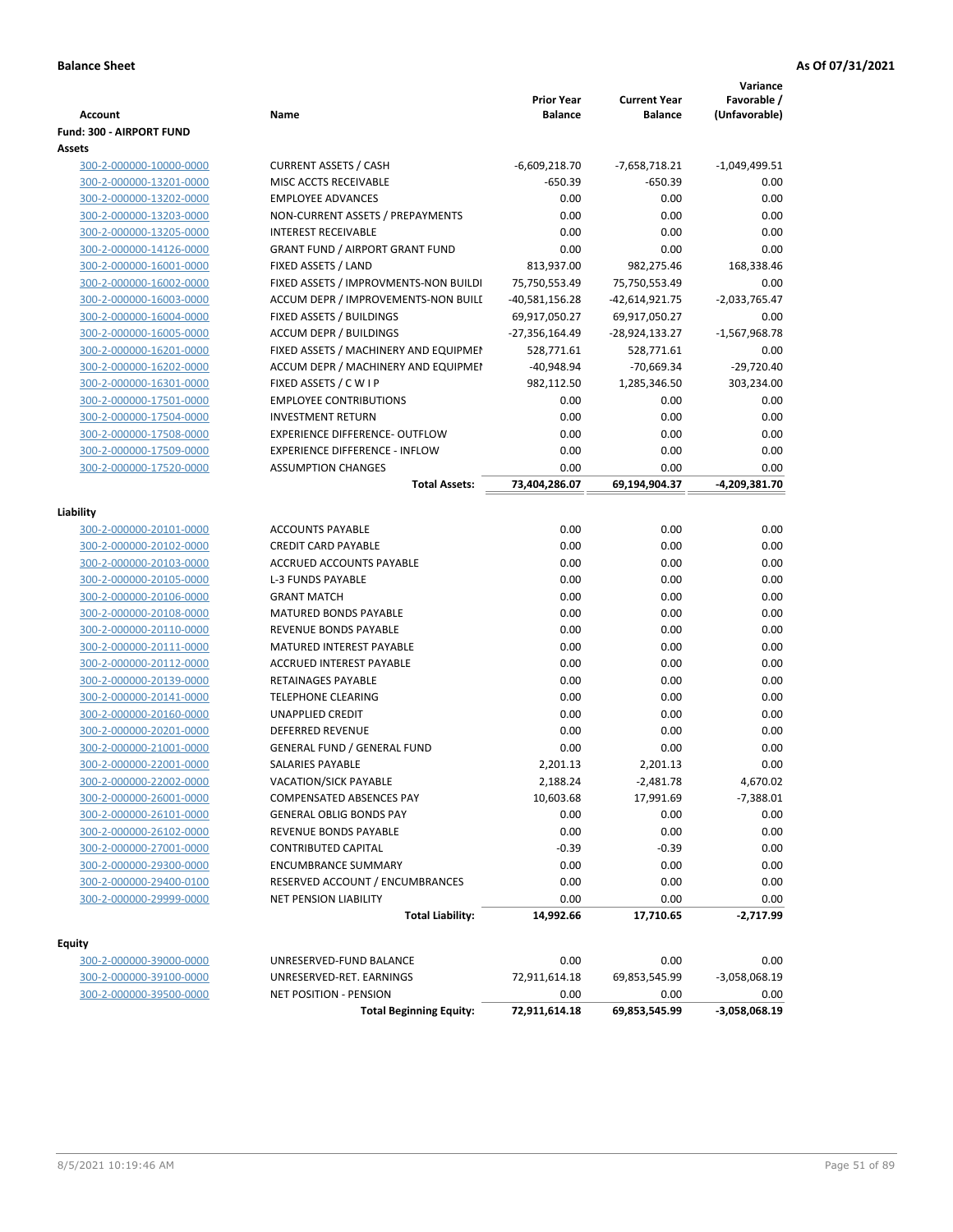| Account                        | Name                                                     | <b>Prior Year</b><br><b>Balance</b> | <b>Current Year</b><br><b>Balance</b> | Variance<br>Favorable /<br>(Unfavorable) |
|--------------------------------|----------------------------------------------------------|-------------------------------------|---------------------------------------|------------------------------------------|
| <b>Total Revenue</b>           |                                                          | 598,788.61                          | 720,254.53                            | 121,465.92                               |
| <b>Total Expense</b>           |                                                          | 121,109.37                          | 1,396,606.79                          | $-1,275,497.42$                          |
| Revenues Over/(Under) Expenses |                                                          | 477,679.24                          | $-676,352.26$                         | $-1,154,031.50$                          |
|                                | <b>Total Equity and Current Surplus (Deficit):</b>       | 73,389,293.42                       | 69,177,193.73                         | $-4,212,099.69$                          |
|                                | Total Liabilities, Equity and Current Surplus (Deficit): | 73,404,286.08                       | 69,194,904.38                         | -4,209,381.70                            |
|                                | *** FUND 300 OUT OF BALANCE ***                          | $-0.01$                             | $-0.01$                               | 0.00                                     |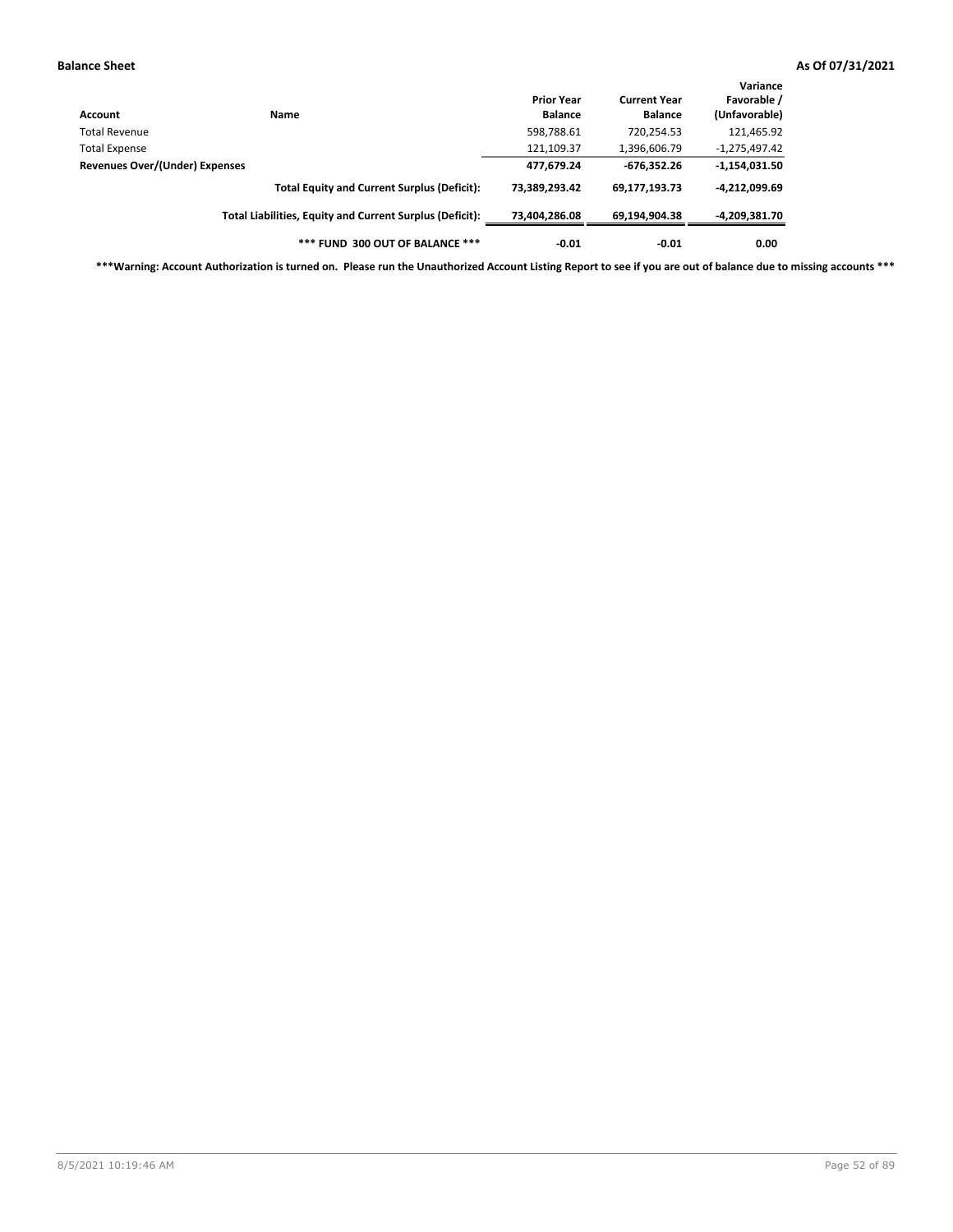|                                 |                                                          |                                     |                                       | Variance                     |
|---------------------------------|----------------------------------------------------------|-------------------------------------|---------------------------------------|------------------------------|
| Account                         | Name                                                     | <b>Prior Year</b><br><b>Balance</b> | <b>Current Year</b><br><b>Balance</b> | Favorable /<br>(Unfavorable) |
| Fund: 320 - AIRPORT TXDOT GRANT |                                                          |                                     |                                       |                              |
| <b>Assets</b>                   |                                                          |                                     |                                       |                              |
| 320-2-000000-10000-0000         | <b>CURRENT ASSETS / CASH</b>                             | 200,000.84                          | 299,311.20                            | 99,310.36                    |
| 320-2-000000-13201-0000         | MISC ACCTS RECEIVABLE                                    | 0.00                                | 0.00                                  | 0.00                         |
| 320-2-000000-13205-0000         | <b>INTEREST RECEIVABLE</b>                               | 0.00                                | 0.00                                  | 0.00                         |
|                                 | <b>Total Assets:</b>                                     | 200,000.84                          | 299,311.20                            | 99,310.36                    |
| Liability                       |                                                          |                                     |                                       |                              |
| 320-2-000000-20101-0000         | <b>ACCOUNTS PAYABLE</b>                                  | 0.00                                | 0.00                                  | 0.00                         |
| 320-2-000000-20102-0000         | <b>CREDIT CARD PAYABLE</b>                               | 0.00                                | 0.00                                  | 0.00                         |
| 320-2-000000-20103-0000         | <b>ACCRUED ACCOUNTS PAYABLE</b>                          | 0.00                                | 0.00                                  | 0.00                         |
| 320-2-000000-20902-0000         | <b>DEFERRED GRANT REVENUE</b>                            | 0.00                                | 0.00                                  | 0.00                         |
| 320-2-000000-21125-0000         | DUE TO / AIRPORT FUND                                    | 0.00                                | 0.00                                  | 0.00                         |
| 320-2-000000-29300-0000         | <b>ENCUMBRANCE SUMMARY</b>                               | 0.00                                | 0.00                                  | 0.00                         |
| 320-2-000000-29400-0100         | RESERVED ACCOUNT / ENCUMBRANCES                          | 0.00                                | 0.00                                  | 0.00                         |
|                                 | <b>Total Liability:</b>                                  | 0.00                                | 0.00                                  | 0.00                         |
| <b>Equity</b>                   |                                                          |                                     |                                       |                              |
| 320-2-000000-39000-0000         | UNRESERVED-FUND BALANCE                                  | 200,000.84                          | 200,000.84                            | 0.00                         |
|                                 | <b>Total Beginning Equity:</b>                           | 200,000.84                          | 200,000.84                            | 0.00                         |
| <b>Total Revenue</b>            |                                                          | 0.00                                | 200.000.00                            | 200,000.00                   |
| <b>Total Expense</b>            |                                                          | 0.00                                | 100,689.64                            | $-100,689.64$                |
| Revenues Over/(Under) Expenses  |                                                          | 0.00                                | 99.310.36                             | 99,310.36                    |
|                                 | <b>Total Equity and Current Surplus (Deficit):</b>       | 200,000.84                          | 299,311.20                            | 99,310.36                    |
|                                 | Total Liabilities, Equity and Current Surplus (Deficit): | 200,000.84                          | 299,311.20                            | 99,310.36                    |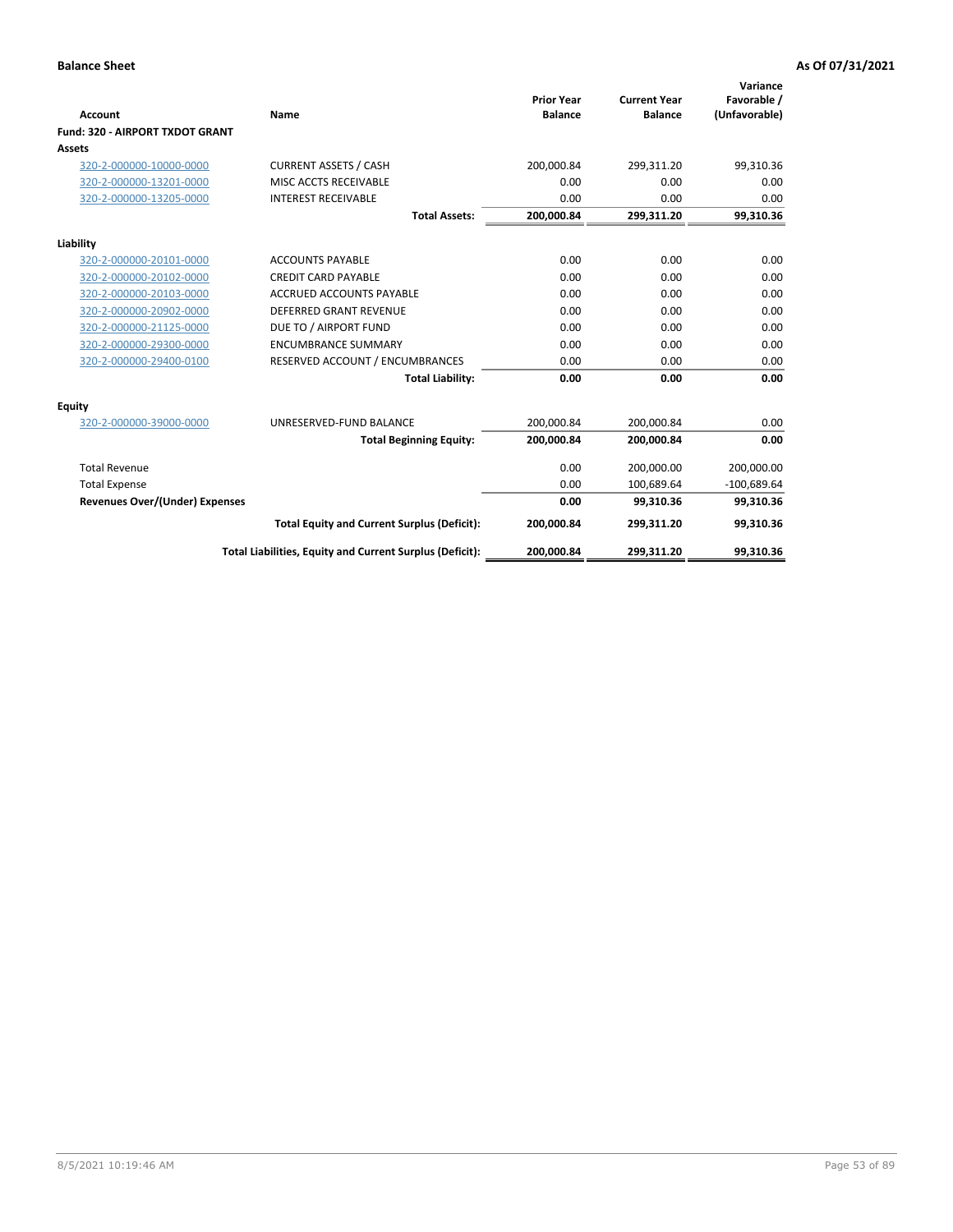|                                         |                                                          |                                     |                                       | Variance                     |
|-----------------------------------------|----------------------------------------------------------|-------------------------------------|---------------------------------------|------------------------------|
| Account                                 | Name                                                     | <b>Prior Year</b><br><b>Balance</b> | <b>Current Year</b><br><b>Balance</b> | Favorable /<br>(Unfavorable) |
| <b>Fund: 360 - AIRPORT CAPITAL FUND</b> |                                                          |                                     |                                       |                              |
| Assets                                  |                                                          |                                     |                                       |                              |
| 360-2-000000-10000-0000                 | <b>CURRENT ASSETS / CASH</b>                             | 7,805,337.94                        | 9,324,265.17                          | 1,518,927.23                 |
| 360-2-000000-13201-0000                 | MISC ACCTS RECEIVABLE                                    | 0.00                                | 0.00                                  | 0.00                         |
| 360-2-000000-13205-0000                 | <b>INTEREST RECEIVABLE</b>                               | 0.00                                | 0.00                                  | 0.00                         |
| 360-2-000000-16301-0000                 | FIXED ASSETS / C W I P                                   | 132,616.88                          | 132,616.88                            | 0.00                         |
|                                         | <b>Total Assets:</b>                                     | 7,937,954.82                        | 9,456,882.05                          | 1,518,927.23                 |
|                                         |                                                          |                                     |                                       |                              |
| Liability<br>360-2-000000-20101-0000    | <b>ACCOUNTS PAYABLE</b>                                  | 0.00                                | 0.00                                  | 0.00                         |
| 360-2-000000-20102-0000                 | <b>CREDIT CARD PAYABLE</b>                               | 0.00                                | 0.00                                  | 0.00                         |
| 360-2-000000-20103-0000                 | ACCRUED ACCOUNTS PAYABLE                                 | 0.00                                | 0.00                                  | 0.00                         |
| 360-2-000000-20125-0000                 | SALES TAX PAYABLE / IN THE CITY                          | 0.00                                | 0.00                                  | 0.00                         |
| 360-2-000000-20139-0000                 | <b>RETAINAGES PAYABLE</b>                                | 0.00                                | 0.00                                  | 0.00                         |
| 360-2-000000-21001-0000                 | <b>GENERAL FUND / GENERAL FUND</b>                       | 0.00                                | 0.00                                  | 0.00                         |
| 360-2-000000-27001-0000                 | <b>CONTRIBUTED CAPITAL</b>                               | 0.00                                | 0.00                                  | 0.00                         |
| 360-2-000000-29300-0000                 | <b>ENCUMBRANCE SUMMARY</b>                               | 0.00                                | 0.00                                  | 0.00                         |
| 360-2-000000-29400-0000                 | RESERVED ACCOUNT / ENCUMBRANCES                          | 0.00                                | 0.00                                  | 0.00                         |
|                                         | <b>Total Liability:</b>                                  | 0.00                                | 0.00                                  | 0.00                         |
| Equity                                  |                                                          |                                     |                                       |                              |
| 360-2-000000-39000-0000                 | UNRESERVED-FUND BALANCE                                  | 0.00                                | 0.00                                  | 0.00                         |
| 360-2-000000-39100-0000                 | UNRESERVED-RET. EARNINGS                                 | 8,131,751.78                        | 8,217,255.18                          | 85,503.40                    |
|                                         | <b>Total Beginning Equity:</b>                           | 8,131,751.78                        | 8,217,255.18                          | 85,503.40                    |
|                                         |                                                          |                                     |                                       |                              |
| <b>Total Revenue</b>                    |                                                          | 87,017.25                           | 1,251,130.91                          | 1,164,113.66                 |
| <b>Total Expense</b>                    |                                                          | 280,814.21                          | 11,504.04                             | 269,310.17                   |
| <b>Revenues Over/(Under) Expenses</b>   |                                                          | $-193,796.96$                       | 1,239,626.87                          | 1,433,423.83                 |
|                                         | <b>Total Equity and Current Surplus (Deficit):</b>       | 7,937,954.82                        | 9,456,882.05                          | 1,518,927.23                 |
|                                         | Total Liabilities, Equity and Current Surplus (Deficit): | 7,937,954.82                        | 9,456,882.05                          | 1,518,927.23                 |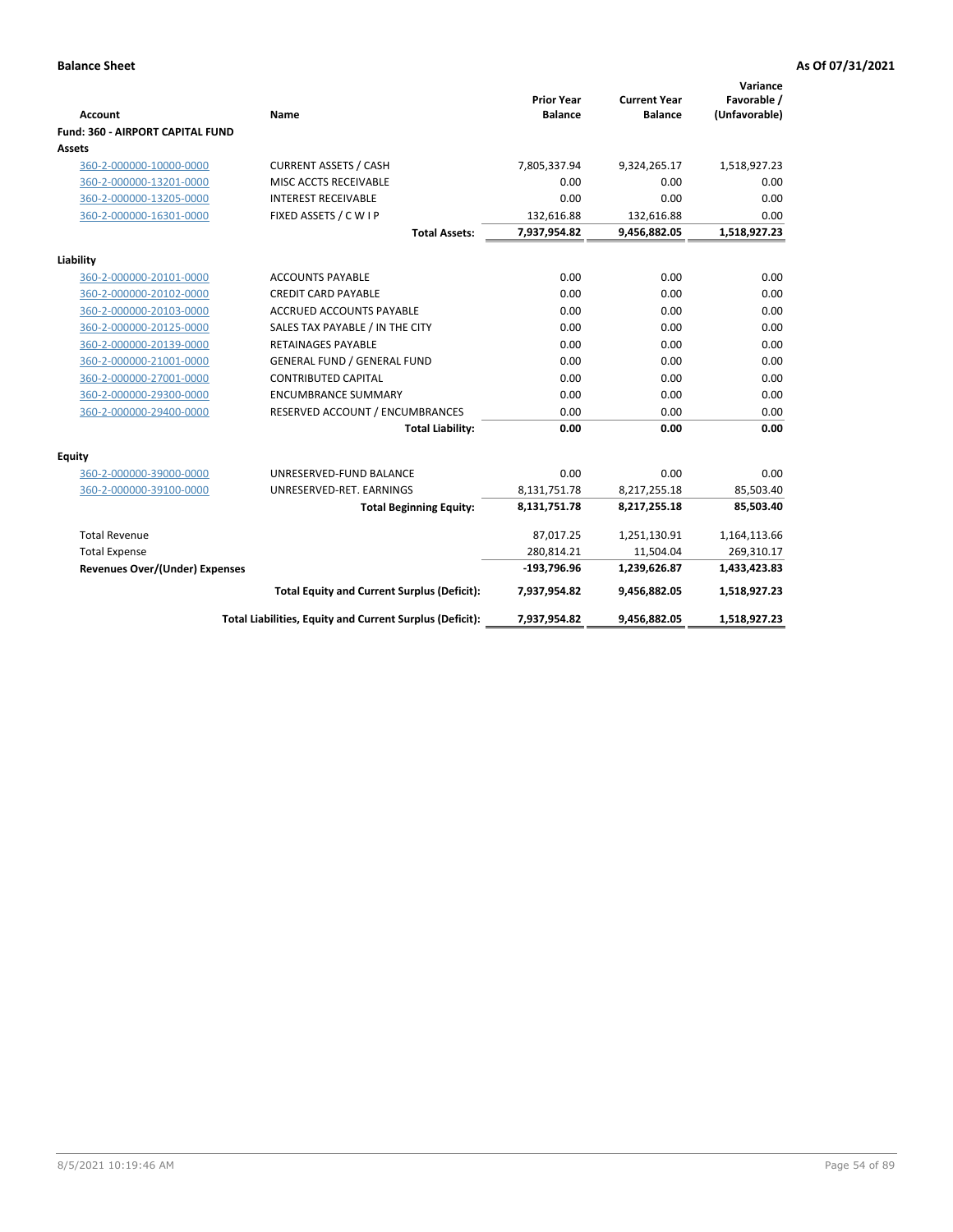| <b>Account</b>                        | Name                                                     | <b>Prior Year</b><br><b>Balance</b> | <b>Current Year</b><br><b>Balance</b> | Variance<br>Favorable /<br>(Unfavorable) |
|---------------------------------------|----------------------------------------------------------|-------------------------------------|---------------------------------------|------------------------------------------|
| Fund: 361 - L3-IDC FUND               |                                                          |                                     |                                       |                                          |
| <b>Assets</b>                         |                                                          |                                     |                                       |                                          |
| 361-2-000000-10000-0000               | <b>CURRENT ASSETS / CASH</b>                             | 0.00                                | 0.00                                  | 0.00                                     |
| 361-2-000000-13201-0000               | MISC ACCTS RECEIVABLE                                    | 0.00                                | 0.00                                  | 0.00                                     |
| 361-2-000000-13205-0000               | <b>INTEREST RECEIVABLE</b>                               | 0.00                                | 0.00                                  | 0.00                                     |
|                                       | <b>Total Assets:</b>                                     | 0.00                                | 0.00                                  | 0.00                                     |
| Liability                             |                                                          |                                     |                                       |                                          |
| 361-2-000000-20101-0000               | <b>ACCOUNTS PAYABLE</b>                                  | 0.00                                | 0.00                                  | 0.00                                     |
| 361-2-000000-20102-0000               | <b>CREDIT CARD PAYABLE</b>                               | 0.00                                | 0.00                                  | 0.00                                     |
| 361-2-000000-20103-0000               | MISCELLANEOUS LIABILITIES                                | 0.00                                | 0.00                                  | 0.00                                     |
| 361-2-000000-20108-0000               | <b>MATURED BONDS PAYABLE</b>                             | 0.00                                | 0.00                                  | 0.00                                     |
| 361-2-000000-20111-0000               | <b>MATURED INTEREST PAYABLE</b>                          | 0.00                                | 0.00                                  | 0.00                                     |
| 361-2-000000-20112-0000               | <b>ACCRUED INTEREST PAYABLE</b>                          | 0.00                                | 0.00                                  | 0.00                                     |
| 361-2-000000-20139-0000               | <b>RETAINAGES PAYABLE</b>                                | 0.00                                | 0.00                                  | 0.00                                     |
| 361-2-000000-21001-0000               | <b>GENERAL FUND / GENERAL FUND</b>                       | 0.00                                | 0.00                                  | 0.00                                     |
|                                       | <b>Total Liability:</b>                                  | 0.00                                | 0.00                                  | 0.00                                     |
| Equity                                |                                                          |                                     |                                       |                                          |
| 361-2-000000-39000-0000               | UNRESERVED-FUND BALANCE                                  | 0.00                                | 0.00                                  | 0.00                                     |
| 361-2-000000-39100-0000               | UNRESERVED-RET. EARNINGS                                 | $-2,881,924.85$                     | $-2,881,924.85$                       | 0.00                                     |
| 361-2-000000-39150-0000               | RESERVED-RET. EARNINGS                                   | 2,881,924.85                        | 2,881,924.85                          | 0.00                                     |
|                                       | <b>Total Beginning Equity:</b>                           | 0.00                                | 0.00                                  | 0.00                                     |
| <b>Total Revenue</b>                  |                                                          | 0.00                                | 0.00                                  | 0.00                                     |
| <b>Total Expense</b>                  |                                                          | 0.00                                | 0.00                                  | 0.00                                     |
| <b>Revenues Over/(Under) Expenses</b> |                                                          | 0.00                                | 0.00                                  | 0.00                                     |
|                                       | <b>Total Equity and Current Surplus (Deficit):</b>       | 0.00                                | 0.00                                  | 0.00                                     |
|                                       | Total Liabilities, Equity and Current Surplus (Deficit): | 0.00                                | 0.00                                  | 0.00                                     |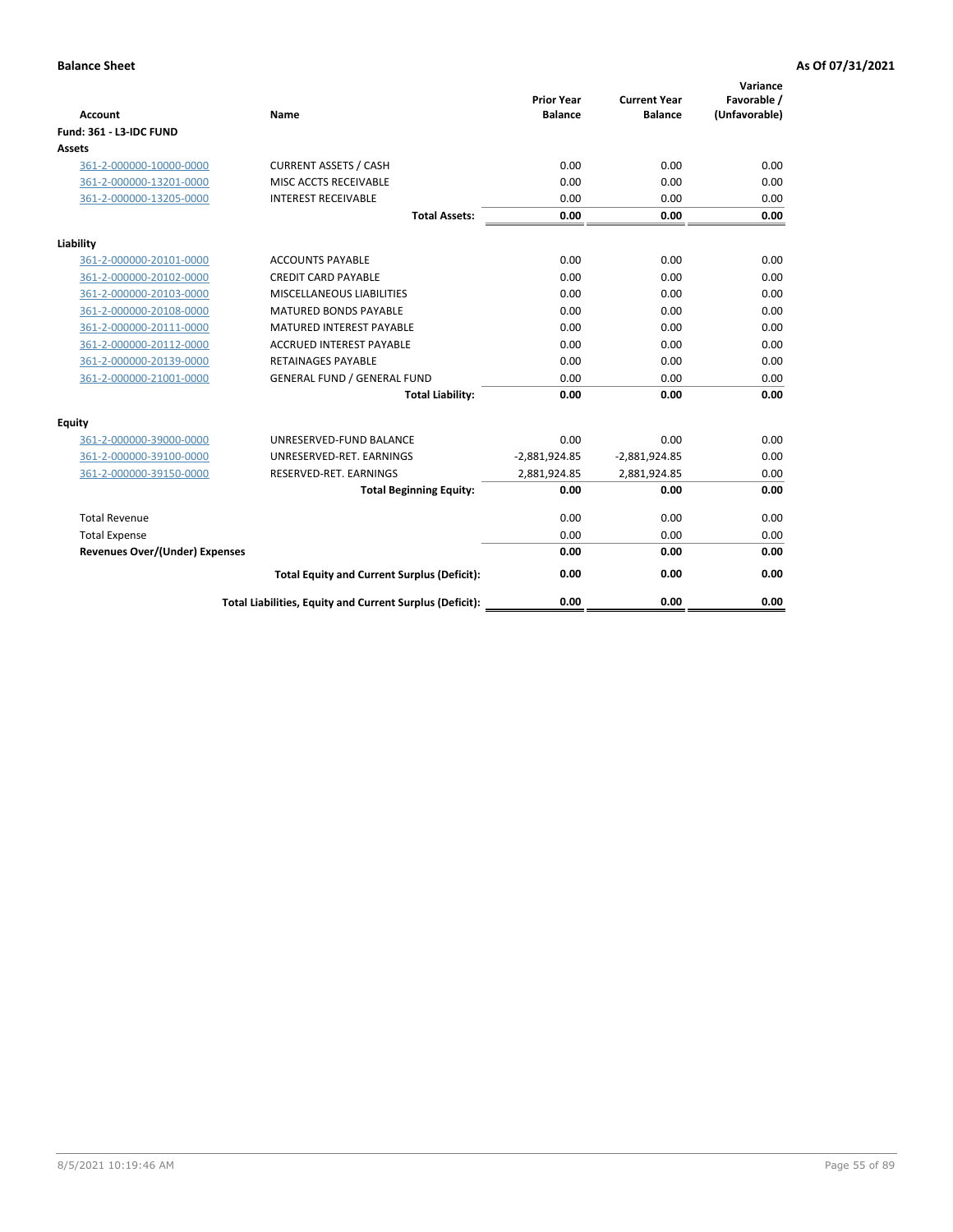|                                       |                                                          |                                     |                                       | Variance                     |
|---------------------------------------|----------------------------------------------------------|-------------------------------------|---------------------------------------|------------------------------|
| Account                               | Name                                                     | <b>Prior Year</b><br><b>Balance</b> | <b>Current Year</b><br><b>Balance</b> | Favorable /<br>(Unfavorable) |
| Fund: 362 - AIRPORT FBO FUEL          |                                                          |                                     |                                       |                              |
| Assets                                |                                                          |                                     |                                       |                              |
| 362-2-000000-10000-0000               | <b>CURRENT ASSETS / CASH</b>                             | 237,419.95                          | 330,541.86                            | 93,121.91                    |
| 362-2-000000-13201-0000               | MISC ACCTS RECEIVABLE                                    | 0.00                                | 0.00                                  | 0.00                         |
| 362-2-000000-13205-0000               | <b>INTEREST RECEIVABLE</b>                               | 0.00                                | 0.00                                  | 0.00                         |
|                                       | <b>Total Assets:</b>                                     | 237,419.95                          | 330,541.86                            | 93,121.91                    |
| Liability                             |                                                          |                                     |                                       |                              |
| 362-2-000000-20101-0000               | <b>ACCOUNTS PAYABLE</b>                                  | 0.00                                | 0.00                                  | 0.00                         |
| 362-2-000000-20102-0000               | <b>CREDIT CARD PAYABLE</b>                               | 0.00                                | 0.00                                  | 0.00                         |
| 362-2-000000-20103-0000               | <b>ACCRUED ACCOUNTS PAYABLE</b>                          | 0.00                                | 0.00                                  | 0.00                         |
| 362-2-000000-20125-0000               | SALES TAX PAYABLE / IN THE CITY                          | 41.82                               | 4.94                                  | 36.88                        |
| 362-2-000000-29300-0000               | <b>ENCUMBRANCE SUMMARY</b>                               | 0.00                                | 0.00                                  | 0.00                         |
| 362-2-000000-29400-0000               | RESERVED ACCOUNT / ENCUMBRANCES                          | 0.00                                | 0.00                                  | 0.00                         |
|                                       | <b>Total Liability:</b>                                  | 41.82                               | 4.94                                  | 36.88                        |
| Equity                                |                                                          |                                     |                                       |                              |
| 362-2-000000-39000-0000               | UNRESERVED-FUND BALANCE                                  | 0.00                                | 0.00                                  | 0.00                         |
| 362-2-000000-39100-0000               | UNRESERVED-RET. EARNINGS                                 | 111,973.47                          | 210,798.19                            | 98,824.72                    |
|                                       | <b>Total Beginning Equity:</b>                           | 111,973.47                          | 210,798.19                            | 98,824.72                    |
| <b>Total Revenue</b>                  |                                                          | 360,117.72                          | 380,026.29                            | 19,908.57                    |
| <b>Total Expense</b>                  |                                                          | 234,713.06                          | 260,287.56                            | $-25,574.50$                 |
| <b>Revenues Over/(Under) Expenses</b> |                                                          | 125,404.66                          | 119,738.73                            | $-5,665.93$                  |
|                                       | <b>Total Equity and Current Surplus (Deficit):</b>       | 237,378.13                          | 330,536.92                            | 93,158.79                    |
|                                       | Total Liabilities, Equity and Current Surplus (Deficit): | 237,419.95                          | 330,541.86                            | 93,121.91                    |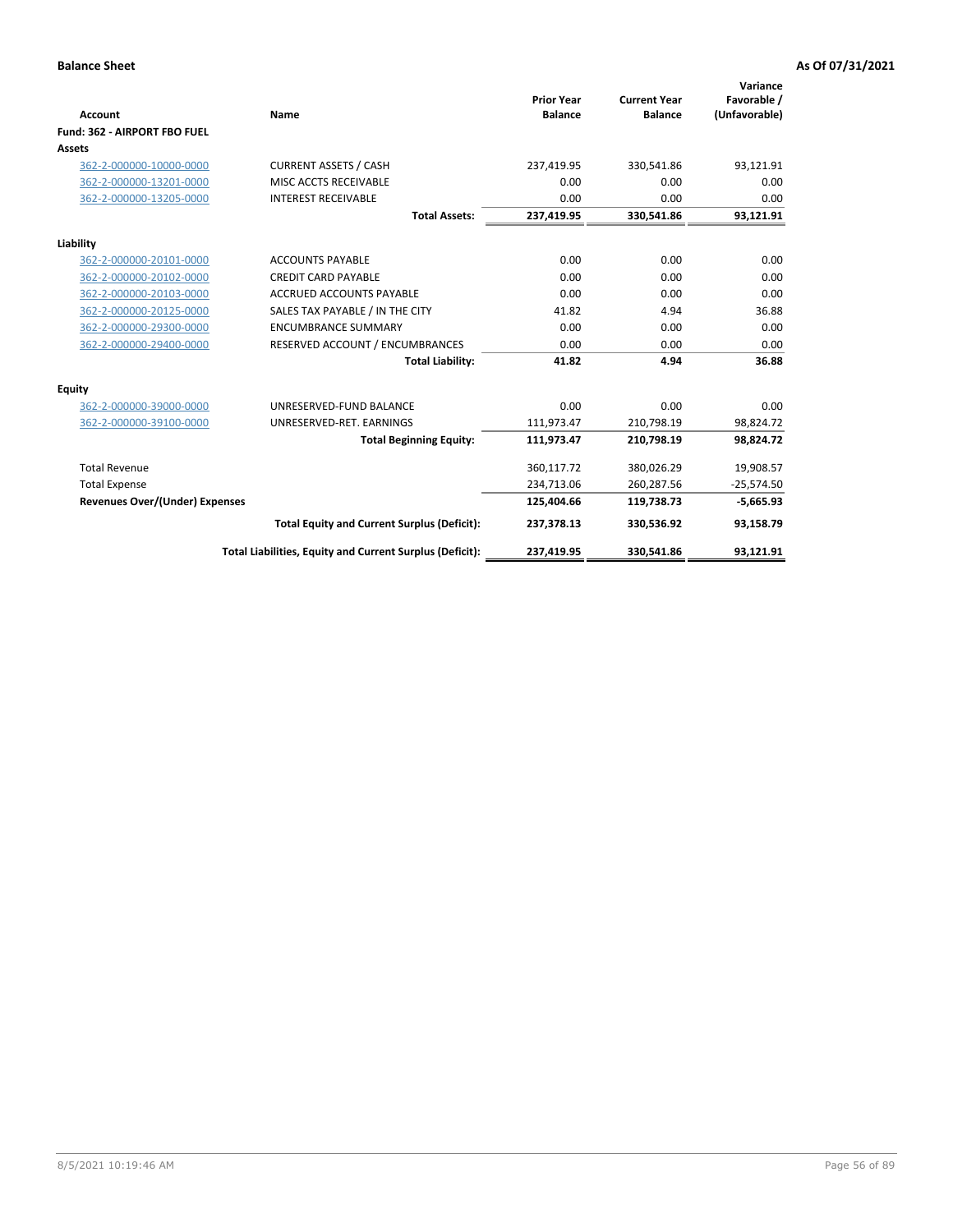| Account                                            | Name                                                   | <b>Prior Year</b><br><b>Balance</b> | <b>Current Year</b><br><b>Balance</b> | Variance<br>Favorable /<br>(Unfavorable) |
|----------------------------------------------------|--------------------------------------------------------|-------------------------------------|---------------------------------------|------------------------------------------|
| Fund: 400 - GOLF FUND                              |                                                        |                                     |                                       |                                          |
| Assets                                             |                                                        |                                     |                                       |                                          |
| 400-2-000000-10000-0000                            | <b>CURRENT ASSETS / CASH</b>                           | -448,243.65                         | -443,788.81                           | 4.454.84                                 |
| 400-2-000000-10304-0000                            | CASH / PETTY CASH/CHANGE DRAWERS                       | 200.00                              | 200.00                                | 0.00                                     |
| 400-2-000000-13007-0000                            | <b>RETURNED CHECKS</b>                                 | 0.00                                | 0.00                                  | 0.00                                     |
| 400-2-000000-13201-0000                            | MISC ACCTS RECEIVABLE                                  | $-516.82$                           | $-516.82$                             | 0.00                                     |
| 400-2-000000-13202-0000                            | <b>EMPLOYEE ADVANCES</b>                               | 0.00                                | 0.00                                  | 0.00                                     |
| 400-2-000000-13203-0000                            | NON-CURRENT ASSETS / PREPAYMENTS                       | 0.00                                | 0.00                                  | 0.00                                     |
| 400-2-000000-13205-0000                            | <b>INTEREST RECEIVABLE</b>                             | 0.00                                | 0.00                                  | 0.00                                     |
| 400-2-000000-13206-0000                            | <b>CHARGES RECEIVABLE</b>                              | 28,034.15                           | 28,034.15                             | 0.00                                     |
| 400-2-000000-15301-0000                            | <b>INVENTORIES / GOLF COURSE</b>                       | 8,301.68                            | 8,301.68                              | 0.00                                     |
| 400-2-000000-16001-0000                            | FIXED ASSETS / LAND                                    | 93,000.00                           | 93,000.00                             | 0.00                                     |
| 400-2-000000-16002-0000                            | FIXED ASSETS / IMPROVMENTS-NON BUILDI                  | 521,160.58                          | 521,160.58                            | 0.00                                     |
| 400-2-000000-16003-0000                            | ACCUM DEPR / IMPROVEMENTS-NON BUILI                    | -310,540.70                         | -326,639.06                           | $-16,098.36$                             |
| 400-2-000000-16004-0000                            | FIXED ASSETS / BUILDINGS                               | 109,640.00                          | 109,640.00                            | 0.00                                     |
| 400-2-000000-16005-0000                            | <b>ACCUM DEPR / BUILDINGS</b>                          | $-109,589.51$                       | $-109,640.00$                         | $-50.49$                                 |
| 400-2-000000-16201-0000                            | FIXED ASSETS / MACHINERY AND EQUIPMEN                  | 51,957.00                           | 51,957.00                             | 0.00                                     |
| 400-2-000000-16202-0000                            | ACCUM DEPR / MACHINERY AND EQUIPMEI                    | $-51,957.00$                        | $-51,957.00$                          | 0.00                                     |
| 400-2-000000-16301-0000                            | FIXED ASSETS / C W I P                                 | 0.00                                | 0.00                                  | 0.00                                     |
| 400-2-000000-17501-0000                            | <b>EMPLOYEE CONTRIBUTIONS</b>                          | 17,817.00                           | 18,817.00                             | 1,000.00                                 |
| 400-2-000000-17504-0000                            | <b>INVESTMENT RETURN</b>                               | 57,432.00                           | $-36,564.00$                          | $-93,996.00$                             |
| 400-2-000000-17508-0000                            | <b>EXPERIENCE DIFFERENCE- OUTFLOW</b>                  | 2,889.00                            | 7,347.00                              | 4,458.00                                 |
| 400-2-000000-17509-0000                            | <b>EXPERIENCE DIFFERENCE - INFLOW</b>                  | $-3,422.00$                         | $-811.00$                             | 2,611.00                                 |
| 400-2-000000-17520-0000                            | <b>ASSUMPTION CHANGES</b>                              | 0.00                                | 1,783.00                              | 1,783.00                                 |
|                                                    | <b>Total Assets:</b>                                   | $-33,838.27$                        | -129,676.28                           | $-95,838.01$                             |
|                                                    |                                                        |                                     |                                       |                                          |
| Liability                                          |                                                        |                                     |                                       |                                          |
| 400-2-000000-20101-0000                            | <b>ACCOUNTS PAYABLE</b>                                | 0.00                                | 0.00                                  | 0.00                                     |
| 400-2-000000-20102-0000                            | <b>CREDIT CARD PAYABLE</b>                             | 0.00                                | 0.00                                  | 0.00                                     |
| 400-2-000000-20103-0000                            | ACCRUED ACCOUNTS PAYABLE                               | 0.00                                | 0.00                                  | 0.00                                     |
| 400-2-000000-20112-0000                            | <b>ACCRUED INTEREST PAYABLE</b>                        | 0.00                                | 0.00                                  | 0.00                                     |
| 400-2-000000-20124-0000                            | <b>GOLF COURSE RESALE</b>                              | 0.00                                | 0.00                                  | 0.00                                     |
| 400-2-000000-20125-0000                            | SALES TAX PAYABLE / IN THE CITY                        | 161.71                              | 3,422.97                              | $-3,261.26$                              |
| 400-2-000000-20139-0000                            | <b>RETAINAGES PAYABLE</b>                              | 0.00                                | 0.00                                  | 0.00                                     |
| 400-2-000000-20141-0000                            | <b>TELEPHONE CLEARING</b>                              | 0.00                                | 0.00                                  | 0.00                                     |
| 400-2-000000-20160-0000                            | <b>UNAPPLIED CREDIT</b>                                | 0.00                                | 0.00                                  | 0.00                                     |
| 400-2-000000-21001-0000                            | <b>GENERAL FUND / GENERAL FUND</b>                     | 0.00                                | 0.00                                  | 0.00                                     |
| 400-2-000000-21101-0000                            | ENTERPRISE / WTR/WWTR UTILITY FUND                     | 0.00                                | 0.00                                  | 0.00                                     |
| 400-2-000000-22001-0000                            | SALARIES PAYABLE                                       | 4,564.90                            | 4,564.90                              | 0.00                                     |
| 400-2-000000-22002-0000                            | VACATION/SICK PAYABLE                                  | 11,373.88                           | 2,582.70                              | 8,791.18                                 |
| 400-2-000000-23001-0000                            | CAPITAL LEASE PAYABLE                                  | 0.00                                | 0.00                                  | 0.00                                     |
| 400-2-000000-24001-0000                            | O/S CHECKS PAYABLE                                     | 0.00                                | 0.00                                  | 0.00                                     |
| 400-2-000000-26001-0000                            | COMPENSATED ABSENCES PAY<br><b>CONTRIBUTED CAPITAL</b> | 31,821.18<br>0.00                   | 43,300.18<br>0.00                     | $-11,479.00$<br>0.00                     |
| 400-2-000000-27001-0000<br>400-2-000000-27002-0000 | CONTRIBUTED CAPITAL / DEVELOPERS                       | 0.00                                | 0.00                                  | 0.00                                     |
|                                                    | <b>ENCUMBRANCE SUMMARY</b>                             | 0.00                                | 0.00                                  | 0.00                                     |
| 400-2-000000-29300-0000                            | RESERVED ACCOUNT / ENCUMBRANCES                        | 0.00                                | 0.00                                  | 0.00                                     |
| 400-2-000000-29400-0100<br>400-2-000000-29999-0000 | NET PENSION LIABILITY                                  | 128,669.00                          | 49,216.00                             | 79,453.00                                |
|                                                    | <b>Total Liability:</b>                                | 176,590.67                          | 103,086.75                            | 73,503.92                                |
|                                                    |                                                        |                                     |                                       |                                          |
| <b>Equity</b>                                      |                                                        |                                     |                                       |                                          |
| 400-2-000000-39000-0000                            | UNRESERVED-FUND BALANCE                                | 0.00                                | 0.00                                  | 0.00                                     |
| 400-2-000000-39100-0000                            | UNRESERVED-RET. EARNINGS                               | $-167,361.70$                       | -237,828.76                           | $-70,467.06$                             |
| 400-2-000000-39500-0000                            | <b>NET POSITION - PENSION</b>                          | $-44.00$                            | $-44.00$                              | 0.00                                     |
|                                                    | <b>Total Beginning Equity:</b>                         | $-167,405.70$                       | -237,872.76                           | $-70,467.06$                             |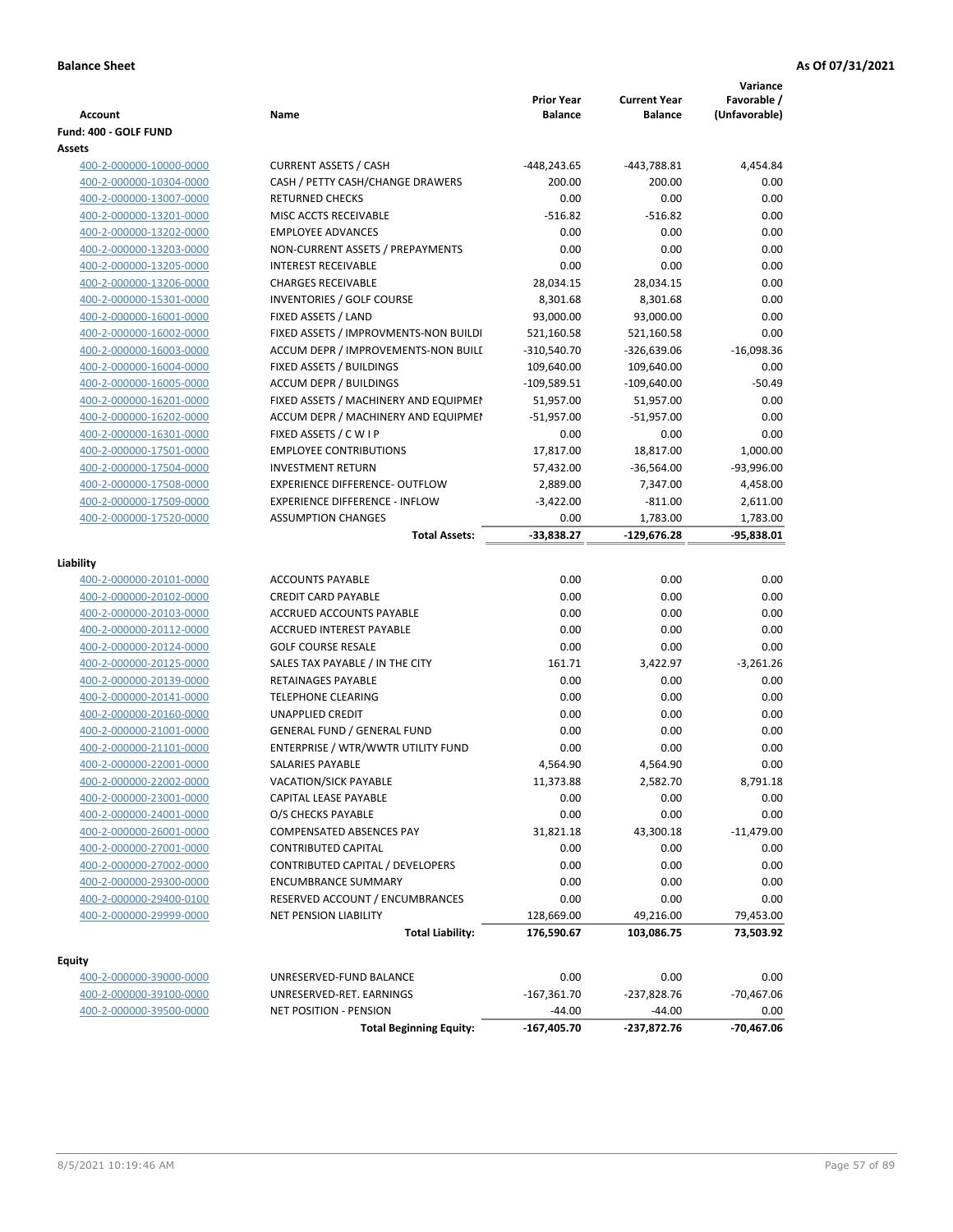| Account                        | <b>Name</b>                                              | <b>Prior Year</b><br><b>Balance</b> | <b>Current Year</b><br><b>Balance</b> | Variance<br>Favorable /<br>(Unfavorable) |
|--------------------------------|----------------------------------------------------------|-------------------------------------|---------------------------------------|------------------------------------------|
| Total Revenue                  |                                                          | 138,636.00                          | 188,234.77                            | 49,598.77                                |
| <b>Total Expense</b>           |                                                          | 181,659.23                          | 183,125.03                            | $-1,465.80$                              |
| Revenues Over/(Under) Expenses |                                                          | $-43,023.23$                        | 5,109.74                              | 48,132.97                                |
|                                | <b>Total Equity and Current Surplus (Deficit):</b>       | $-210.428.93$                       | $-232.763.02$                         | $-22,334.09$                             |
|                                | Total Liabilities, Equity and Current Surplus (Deficit): | $-33,838.26$                        | -129.676.27                           | -95,838.01                               |
|                                | *** FUND 400 OUT OF BALANCE ***                          | $-0.01$                             | $-0.01$                               | 0.00                                     |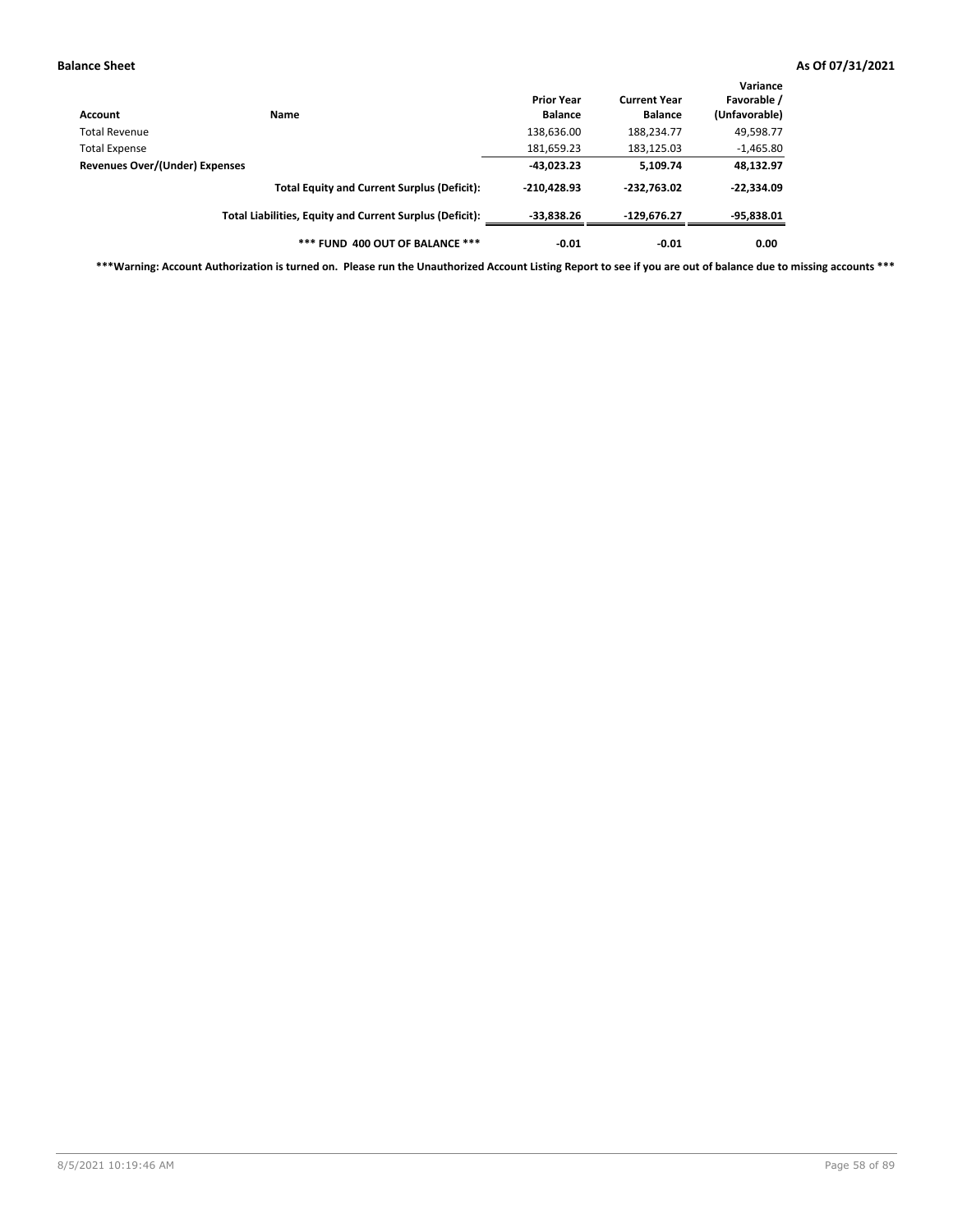|                                       |                                                          |                                     |                                       | Variance                     |
|---------------------------------------|----------------------------------------------------------|-------------------------------------|---------------------------------------|------------------------------|
| Account                               | Name                                                     | <b>Prior Year</b><br><b>Balance</b> | <b>Current Year</b><br><b>Balance</b> | Favorable /<br>(Unfavorable) |
| <b>Fund: 500 - SANITATION FUND</b>    |                                                          |                                     |                                       |                              |
| Assets                                |                                                          |                                     |                                       |                              |
| 500-2-000000-10000-0000               | <b>CURRENT ASSETS / CASH</b>                             | 1,624,330.08                        | 1,189,719.01                          | -434,611.07                  |
| 500-2-000000-13000-0000               | <b>CUSTOMER ACCTS RECEIVABLE</b>                         | 309,287.21                          | 353,202.44                            | 43,915.23                    |
| 500-2-000000-13001-0000               | NON CURRENT CUSTOMER ACCTS RECEIVAE                      | 81,888.97                           | 96,887.85                             | 14,998.88                    |
| 500-2-000000-13002-0000               | ALLOW FOR UNCOLLECT REC                                  | 37,475.14                           | $-86,913.13$                          | $-124,388.27$                |
| 500-2-000000-13003-0000               | UNBILLED YEAR-END ACCRUAL                                | 418,902.98                          | 348,556.72                            | $-70,346.26$                 |
| 500-2-000000-13201-0000               | MISC ACCTS RECEIVABLE                                    | 0.00                                | 0.00                                  | 0.00                         |
| 500-2-000000-17501-0000               | <b>EMPLOYEE CONTRIBUTIONS</b>                            | 17,817.00                           | 18,817.00                             | 1,000.00                     |
| 500-2-000000-17504-0000               | <b>INVESTMENT RETURN</b>                                 | 57,432.00                           | $-36,564.00$                          | $-93,996.00$                 |
| 500-2-000000-17508-0000               | <b>EXPERIENCE DIFFERENCE- OUTFLOW</b>                    | 2,889.00                            | 7,347.00                              | 4,458.00                     |
| 500-2-000000-17509-0000               | <b>EXPERIENCE DIFFERENCE - INFLOW</b>                    | $-3,422.00$                         | $-811.00$                             | 2,611.00                     |
| 500-2-000000-17520-0000               | <b>ASSUMPTION CHANGES</b>                                | 0.00                                | 1,783.00                              | 1,783.00                     |
|                                       | <b>Total Assets:</b>                                     | 2,546,600.38                        | 1,892,024.89                          | -654,575.49                  |
|                                       |                                                          |                                     |                                       |                              |
| Liability                             |                                                          |                                     |                                       |                              |
| 500-2-000000-20101-0000               | <b>ACCOUNTS PAYABLE</b>                                  | 0.00                                | 0.00                                  | 0.00                         |
| 500-2-000000-20102-0000               | <b>CREDIT CARD PAYABLE</b>                               | 0.00                                | 0.00                                  | 0.00                         |
| 500-2-000000-20103-0000               | ACCRUED ACCOUNTS PAYABLE                                 | 0.00                                | 0.00                                  | 0.00                         |
| 500-2-000000-20125-0000               | SALES TAX PAYABLE / IN THE CITY                          | 28,164.08                           | 31,543.41                             | $-3,379.33$                  |
| 500-2-000000-20126-0000               | SALES TAX PAYABLE / OUT OF CITY                          | 0.00                                | 0.00                                  | 0.00                         |
| 500-2-000000-20133-0000               | <b>GARBAGE CLEARING</b>                                  | 0.00                                | 0.00                                  | 0.00                         |
| 500-2-000000-20135-0000               | GARBAGE CLEARING / BAD DEBT EXPENS                       | 158,445.42                          | 195,943.51                            | $-37,498.09$                 |
| 500-2-000000-20160-0000               | UNAPPLIED CREDIT                                         | 0.00                                | 0.00                                  | 0.00                         |
| 500-2-000000-20201-0000               | <b>DEFERRED REVENUE</b>                                  | 0.00                                | 0.00                                  | 0.00                         |
| 500-2-000000-21001-0000               | <b>GENERAL FUND / GENERAL FUND</b>                       | 0.00                                | 0.00                                  | 0.00                         |
| 500-2-000000-22001-0000               | SALARIES PAYABLE                                         | 4,509.88                            | 4,509.88                              | 0.00                         |
| 500-2-000000-22002-0000               | VACATION/SICK PAYABLE                                    | 6,856.51                            | 11,955.46                             | $-5,098.95$                  |
| 500-2-000000-24002-0000               | <b>CUSTOMER DEPOSITS</b>                                 | 239,559.44                          | 253,416.56                            | $-13,857.12$                 |
| 500-2-000000-24007-0000               | <b>BILLED DEPOSITS SUSPENSE</b>                          | 0.00                                | 0.00                                  | 0.00                         |
| 500-2-000000-26001-0000               | <b>COMPENSATED ABSENCES PAY</b>                          | 7,315.63                            | 31,395.24                             | $-24,079.61$                 |
| 500-2-000000-29300-0000               | <b>ENCUMBRANCE SUMMARY</b>                               | 0.00                                | 0.00                                  | 0.00                         |
| 500-2-000000-29400-0100               | RESERVED ACCOUNT / ENCUMBRANCES                          | 0.00                                | 0.00                                  | 0.00                         |
| 500-2-000000-29999-0000               | <b>NET PENSION LIABILITY</b>                             | 128,669.00                          | 49,216.00                             | 79,453.00                    |
|                                       | <b>Total Liability:</b>                                  | 573,519.96                          | 577,980.06                            | $-4,460.10$                  |
| Equity                                |                                                          |                                     |                                       |                              |
| 500-2-000000-39000-0000               | UNRESERVED-FUND BALANCE                                  | 0.00                                | 0.00                                  | 0.00                         |
| 500-2-000000-39100-0000               | UNRESERVED-RET. EARNINGS                                 | 1,899,147.78                        | 1,290,261.40                          | $-608,886.38$                |
| <u>500-2-000000-39500-0000</u>        | NET POSITION - PENSION                                   | $-44.00$                            | $-44.00$                              | 0.00                         |
|                                       | <b>Total Beginning Equity:</b>                           | 1,899,103.78                        | 1,290,217.40                          | -608,886.38                  |
| <b>Total Revenue</b>                  |                                                          | 4,294,665.76                        | 4,307,530.14                          | 12,864.38                    |
| <b>Total Expense</b>                  |                                                          | 4,220,689.12                        | 4,283,702.71                          | $-63,013.59$                 |
| <b>Revenues Over/(Under) Expenses</b> |                                                          | 73,976.64                           | 23,827.43                             | -50,149.21                   |
|                                       | <b>Total Equity and Current Surplus (Deficit):</b>       | 1,973,080.42                        | 1,314,044.83                          | -659,035.59                  |
|                                       | Total Liabilities, Equity and Current Surplus (Deficit): | 2,546,600.38                        | 1,892,024.89                          | -654,575.49                  |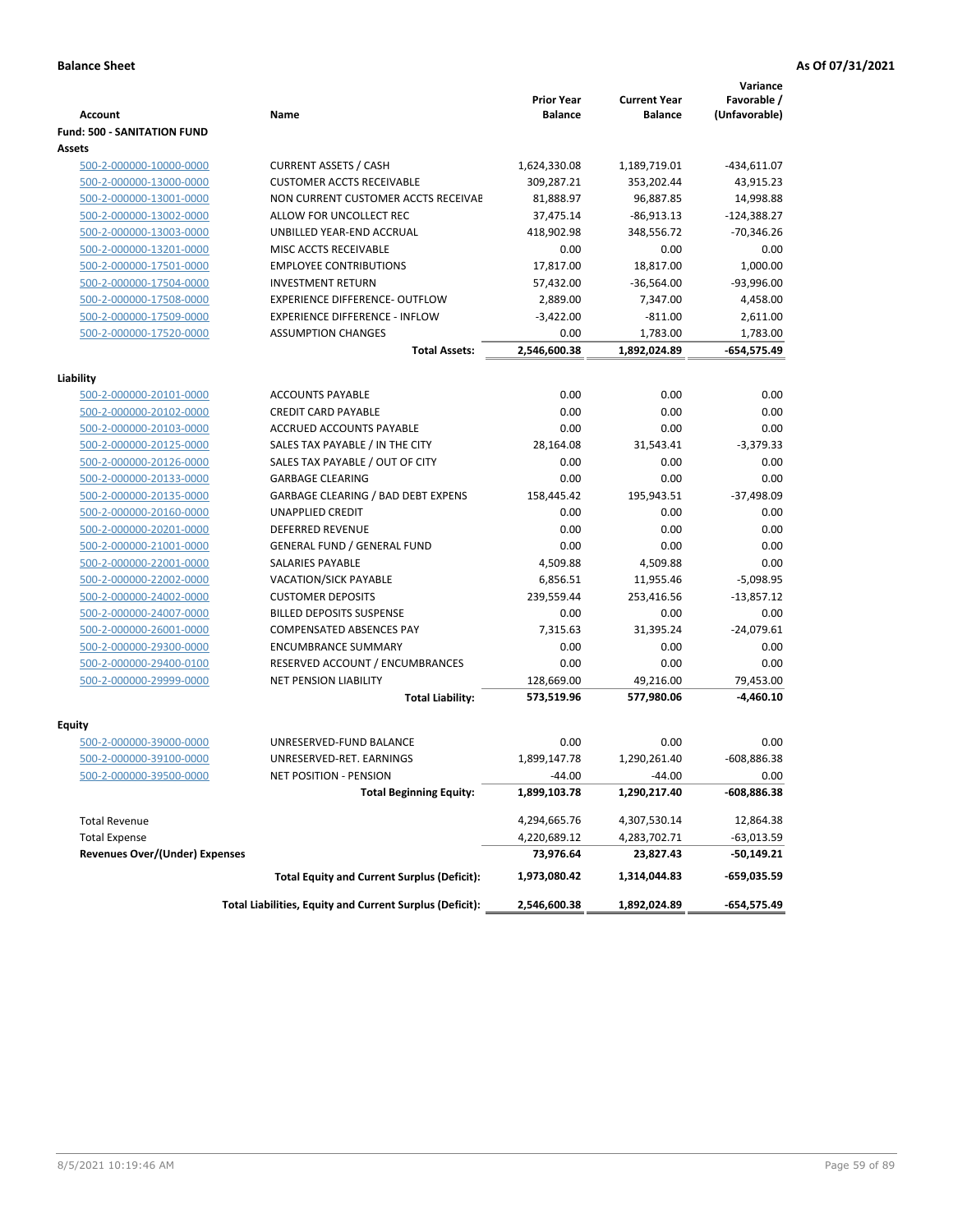| <b>Account</b>                        | Name                                                       | <b>Prior Year</b><br><b>Balance</b> | <b>Current Year</b><br><b>Balance</b> | Variance<br>Favorable /<br>(Unfavorable) |
|---------------------------------------|------------------------------------------------------------|-------------------------------------|---------------------------------------|------------------------------------------|
|                                       | <b>Fund: 561 - REGINAL HOUSEHOLD HAZARDOUS WASTE GRANT</b> |                                     |                                       |                                          |
| <b>Assets</b>                         |                                                            |                                     |                                       |                                          |
| 561-2-000000-10000-0000               | <b>CURRENT ASSETS / CASH</b>                               | 0.00                                | 0.00                                  | 0.00                                     |
| 561-2-000000-13201-0000               | MISC ACCTS RECEIVABLE                                      | 0.00                                | 0.00                                  | 0.00                                     |
| 561-2-000000-13205-0000               | <b>INTEREST RECEIVABLE</b>                                 | 0.00                                | 0.00                                  | 0.00                                     |
|                                       | <b>Total Assets:</b>                                       | 0.00                                | 0.00                                  | 0.00                                     |
| Liability                             |                                                            |                                     |                                       |                                          |
| 561-2-000000-20101-0000               | <b>ACCOUNTS PAYABLE</b>                                    | 0.00                                | 0.00                                  | 0.00                                     |
| 561-2-000000-20102-0000               | <b>CREDIT CARD PAYABLE</b>                                 | 0.00                                | 0.00                                  | 0.00                                     |
| 561-2-000000-20103-0000               | <b>ACCRUED ACCOUNTS PAYABLE</b>                            | 0.00                                | 0.00                                  | 0.00                                     |
| 561-2-000000-21140-0000               | DUE TO / SANITATION FUND                                   | 0.00                                | 0.00                                  | 0.00                                     |
| 561-2-000000-29300-0000               | <b>ENCUMBRANCE SUMMARY</b>                                 | 0.00                                | 0.00                                  | 0.00                                     |
| 561-2-000000-29400-0100               | RESERVED ACCOUNT / ENCUMBRANCES                            | 0.00                                | 0.00                                  | 0.00                                     |
|                                       | <b>Total Liability:</b>                                    | 0.00                                | 0.00                                  | 0.00                                     |
| <b>Equity</b>                         |                                                            |                                     |                                       |                                          |
| 561-2-000000-39100-0000               | UNRESERVED-RET. EARNINGS                                   | 0.00                                | 0.00                                  | 0.00                                     |
|                                       | <b>Total Beginning Equity:</b>                             | 0.00                                | 0.00                                  | 0.00                                     |
| <b>Total Revenue</b>                  |                                                            | 0.00                                | 0.00                                  | 0.00                                     |
| <b>Total Expense</b>                  |                                                            | 0.00                                | 0.00                                  | 0.00                                     |
| <b>Revenues Over/(Under) Expenses</b> |                                                            | 0.00                                | 0.00                                  | 0.00                                     |
|                                       | <b>Total Equity and Current Surplus (Deficit):</b>         | 0.00                                | 0.00                                  | 0.00                                     |
|                                       | Total Liabilities, Equity and Current Surplus (Deficit):   | 0.00                                | 0.00                                  | 0.00                                     |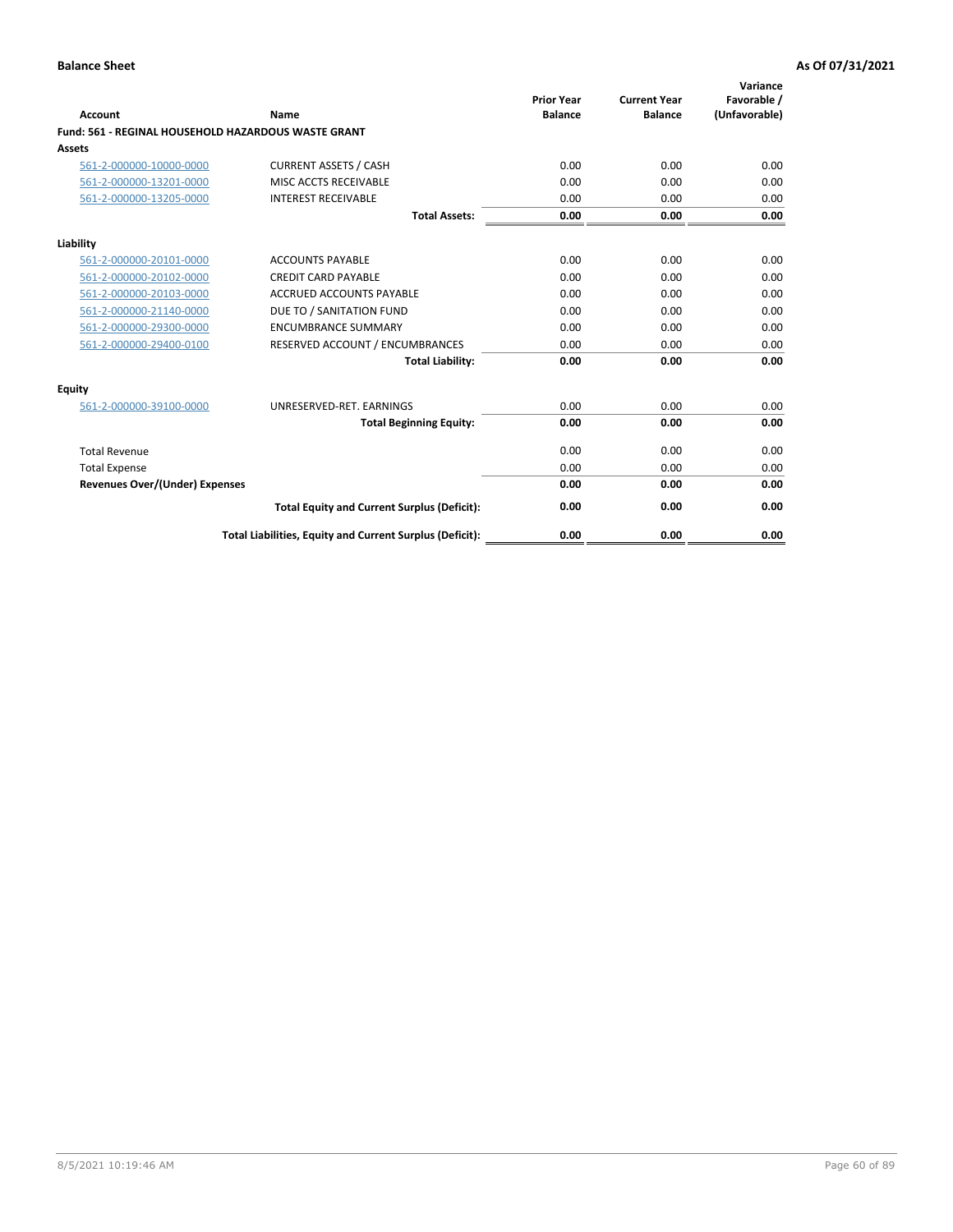|                                  |                                           |                   |                     | Variance      |
|----------------------------------|-------------------------------------------|-------------------|---------------------|---------------|
|                                  |                                           | <b>Prior Year</b> | <b>Current Year</b> | Favorable /   |
| <b>Account</b>                   | Name                                      | <b>Balance</b>    | <b>Balance</b>      | (Unfavorable) |
| Fund: 601 - CENTRAL SERVICE FUND |                                           |                   |                     |               |
| Assets                           |                                           |                   |                     |               |
| 601-2-000000-10000-0000          | <b>CURRENT ASSETS / CASH</b>              | $-462,368.42$     | $-675,333.61$       | $-212,965.19$ |
| 601-2-000000-13201-0000          | MISC ACCTS RECEIVABLE                     | 0.00              | 0.00                | 0.00          |
| 601-2-000000-13203-0000          | NON-CURRENT ASSETS / PREPAYMENTS          | 0.00              | 0.00                | 0.00          |
| 601-2-000000-13204-0000          | PREPAYMENTS / INSURANCE PREPAYMENT        | 0.00              | 0.00                | 0.00          |
| 601-2-000000-13205-0000          | <b>INTEREST RECEIVABLE</b>                | 0.00              | 0.00                | 0.00          |
| 601-2-000000-15001-0000          | <b>INVENTORIES / POSTAGE</b>              | 0.00              | 0.00                | 0.00          |
| 601-2-000000-15101-0000          | <b>FACILITIES MAINT STOCK INVENTORIES</b> | 31,046.53         | 37,023.28           | 5,976.75      |
| 601-2-000000-15201-0000          | <b>INVENTORIES / GARAGE</b>               | 425,006.73        | 488,005.71          | 62,998.98     |
| 601-2-000000-16001-0000          | FIXED ASSETS / LAND                       | 0.00              | 0.00                | 0.00          |
| 601-2-000000-16002-0000          | FIXED ASSETS / IMPROVMENTS-NON BUILDI     | 0.00              | 0.00                | 0.00          |
| 601-2-000000-16003-0000          | ACCUM DEPR / IMPROVEMENTS-NON BUILI       | 0.00              | 0.00                | 0.00          |
| 601-2-000000-16004-0000          | FIXED ASSETS / BUILDINGS                  | 100,832.00        | 100,832.00          | 0.00          |
| 601-2-000000-16005-0000          | <b>ACCUM DEPR / BUILDINGS</b>             | $-100,832.00$     | $-100,832.00$       | 0.00          |
| 601-2-000000-16201-0000          | FIXED ASSETS / MACHINERY AND EQUIPMEN     | 157,057.00        | 157,057.00          | 0.00          |
| 601-2-000000-16202-0000          | ACCUM DEPR / MACHINERY AND EQUIPMEI       | $-157,057.01$     | $-157,057.01$       | 0.00          |
| 601-2-000000-17501-0000          | <b>EMPLOYEE CONTRIBUTIONS</b>             | 35,634.00         | 37,634.00           | 2,000.00      |
| 601-2-000000-17504-0000          | <b>INVESTMENT RETURN</b>                  | 114,864.00        | $-73,127.00$        | $-187,991.00$ |
| 601-2-000000-17508-0000          | <b>EXPERIENCE DIFFERENCE- OUTFLOW</b>     | 5,779.00          | 14,695.00           | 8,916.00      |
| 601-2-000000-17509-0000          | <b>EXPERIENCE DIFFERENCE - INFLOW</b>     | $-6,844.00$       | $-1,623.00$         | 5,221.00      |
| 601-2-000000-17520-0000          | <b>ASSUMPTION CHANGES</b>                 | 0.00              | 3,566.00            | 3,566.00      |
|                                  | <b>Total Assets:</b>                      | 143,117.83        | -169,159.63         | -312,277.46   |
|                                  |                                           |                   |                     |               |
| Liability                        |                                           |                   |                     |               |
| 601-2-000000-20101-0000          | <b>ACCOUNTS PAYABLE</b>                   | 0.00              | 0.00                | 0.00          |
| 601-2-000000-20102-0000          | <b>CREDIT CARD PAYABLE</b>                | 0.00              | 0.00                | 0.00          |
| 601-2-000000-20103-0000          | ACCRUED ACCOUNTS PAYABLE                  | 0.00              | 0.00                | 0.00          |
| 601-2-000000-20115-0000          | <b>DRINK SUPPLY</b>                       | 0.00              | 0.00                | 0.00          |
| 601-2-000000-20141-0000          | <b>TELEPHONE CLEARING</b>                 | 0.00              | 0.00                | 0.00          |
| 601-2-000000-20148-0000          | <b>FLEET FUEL CLEARING</b>                | 0.00              | 0.00                | 0.00          |
| 601-2-000000-20149-0000          | FLEET MAINTENANCE CLEARING                | 84.03             | 84.03               | 0.00          |
| 601-2-000000-20201-0000          | <b>DEFERRED REVENUE</b>                   | 0.00              | 0.00                | 0.00          |
| 601-2-000000-21001-0000          | <b>GENERAL FUND / GENERAL FUND</b>        | 0.00              | 0.00                | 0.00          |
| 601-2-000000-21101-0000          | ENTERPRISE / WTR/WWTR UTILITY FUND        | 0.00              | 0.00                | 0.00          |
| 601-2-000000-22001-0000          | SALARIES PAYABLE                          | 16,767.22         | 16,767.22           | 0.00          |
| 601-2-000000-22002-0000          | VACATION/SICK PAYABLE                     | 40,462.16         | 40,218.76           | 243.40        |
| 601-2-000000-24011-0000          | <b>CIVIC CENTER DEPOSITS</b>              | 0.00              | 0.00                | 0.00          |
| 601-2-000000-24012-0000          | <b>AUDITORIUM DEPOSITS</b>                | 0.00              | 0.00                | 0.00          |
| 601-2-000000-26001-0000          | COMPENSATED ABSENCES PAY                  | 63,004.08         | 84,043.07           | $-21,038.99$  |
| 601-2-000000-27001-0000          | CONTRIBUTED CAPITAL                       | 0.00              | 0.00                | 0.00          |
| 601-2-000000-29300-0000          | <b>ENCUMBRANCE SUMMARY</b>                | 0.00              | 0.00                | 0.00          |
| 601-2-000000-29400-0100          | RESERVED ACCOUNT / ENCUMBRANCES           | 0.00              | 0.00                | 0.00          |
| 601-2-000000-29999-0000          | <b>NET PENSION LIABILITY</b>              | 257,339.00        | 98,432.00           | 158,907.00    |
|                                  | <b>Total Liability:</b>                   | 377,656.49        | 239,545.08          | 138,111.41    |
|                                  |                                           |                   |                     |               |
| <b>Equity</b>                    |                                           |                   |                     |               |
| 601-2-000000-39000-0000          | UNRESERVED-FUND BALANCE                   | 0.00              | 0.00                | 0.00          |
| 601-2-000000-39100-0000          | UNRESERVED-RET. EARNINGS                  | $-71,678.35$      | $-311,625.60$       | -239,947.25   |
| 601-2-000000-39500-0000          | <b>NET POSITION - PENSION</b>             | $-175.00$         | $-175.00$           | 0.00          |
|                                  | <b>Total Beginning Equity:</b>            | $-71,853.35$      | $-311,800.60$       | -239,947.25   |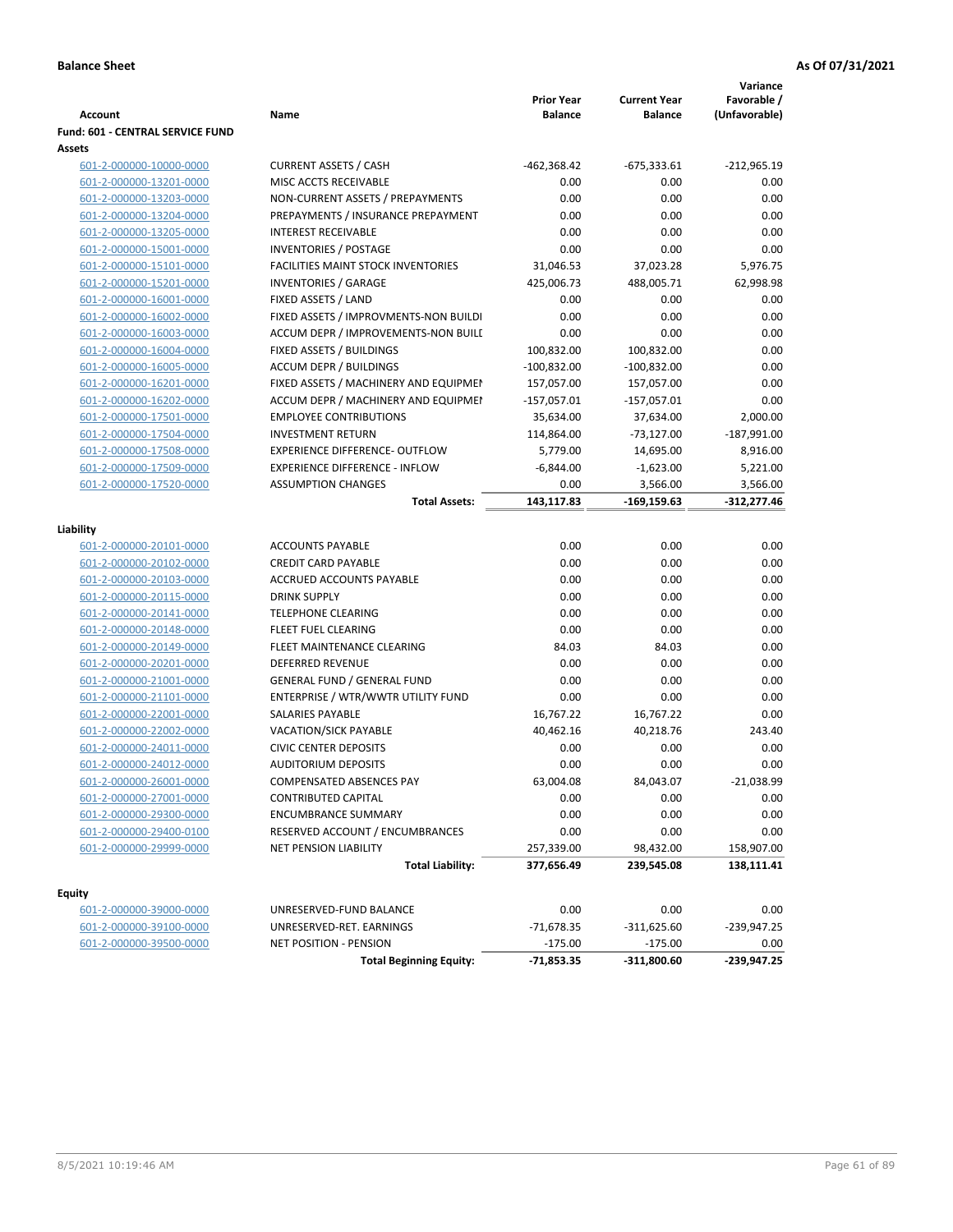| Account                        | Name                                                     | <b>Prior Year</b><br><b>Balance</b> | <b>Current Year</b><br><b>Balance</b> | Variance<br>Favorable /<br>(Unfavorable) |
|--------------------------------|----------------------------------------------------------|-------------------------------------|---------------------------------------|------------------------------------------|
| <b>Total Revenue</b>           |                                                          | 747,940.69                          | 783,678.20                            | 35,737.51                                |
| <b>Total Expense</b>           |                                                          | 910,626.19                          | 880,582.50                            | 30,043.69                                |
| Revenues Over/(Under) Expenses |                                                          | $-162,685.50$                       | $-96.904.30$                          | 65,781.20                                |
|                                | <b>Total Equity and Current Surplus (Deficit):</b>       | $-234,538.85$                       | -408.704.90                           | $-174,166.05$                            |
|                                | Total Liabilities, Equity and Current Surplus (Deficit): | 143.117.64                          | $-169,159.82$                         | -312,277.46                              |
|                                | *** FUND 601 OUT OF BALANCE ***                          | 0.19                                | 0.19                                  | 0.00                                     |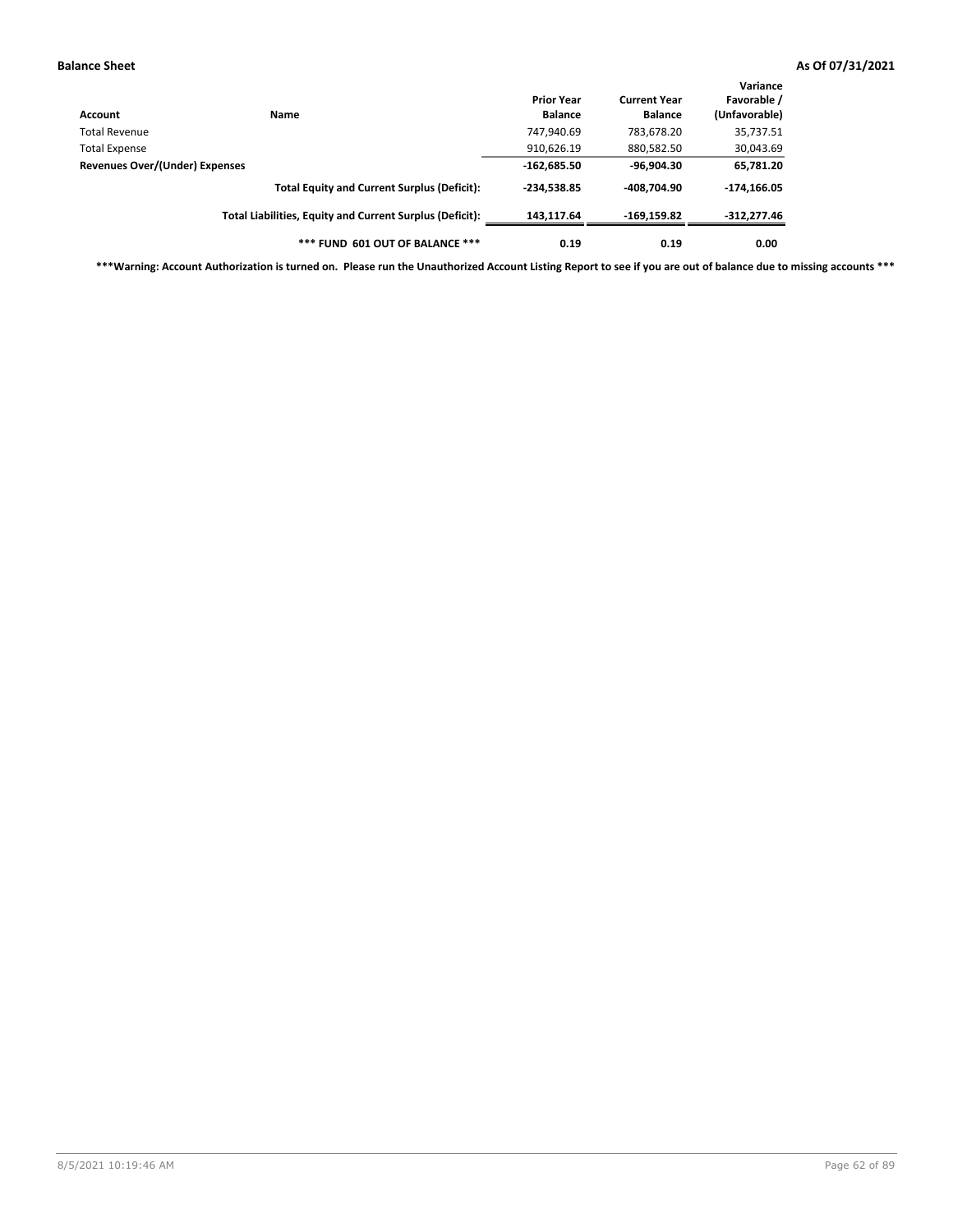|                                       |                                                          |                                     |                                       | Variance                     |
|---------------------------------------|----------------------------------------------------------|-------------------------------------|---------------------------------------|------------------------------|
| <b>Account</b>                        | Name                                                     | <b>Prior Year</b><br><b>Balance</b> | <b>Current Year</b><br><b>Balance</b> | Favorable /<br>(Unfavorable) |
| <b>Fund: 602 - INSURANCE FUND</b>     |                                                          |                                     |                                       |                              |
| <b>Assets</b>                         |                                                          |                                     |                                       |                              |
| 602-2-000000-10000-0000               | <b>CURRENT ASSETS / CASH</b>                             | 135,473.05                          | 102,595.21                            | $-32,877.84$                 |
| 602-2-000000-13201-0000               | MISC ACCTS RECEIVABLE                                    | 0.00                                | 0.00                                  | 0.00                         |
| 602-2-000000-13204-0000               | PREPAYMENTS / INSURANCE PREPAYMENT                       | 0.00                                | 0.00                                  | 0.00                         |
| 602-2-000000-13205-0000               | <b>INTEREST RECEIVABLE</b>                               | 0.00                                | 0.00                                  | 0.00                         |
|                                       | <b>Total Assets:</b>                                     | 135,473.05                          | 102,595.21                            | $-32,877.84$                 |
| Liability                             |                                                          |                                     |                                       |                              |
| 602-2-000000-20101-0000               | <b>ACCOUNTS PAYABLE</b>                                  | $-0.09$                             | $-0.09$                               | 0.00                         |
| 602-2-000000-20102-0000               | <b>CREDIT CARD PAYABLE</b>                               | 0.00                                | 0.00                                  | 0.00                         |
| 602-2-000000-20103-0000               | <b>ACCRUED ACCOUNTS PAYABLE</b>                          | 0.00                                | 0.00                                  | 0.00                         |
| 602-2-000000-20201-0000               | <b>DEFERRED REVENUE</b>                                  | 0.00                                | 0.00                                  | 0.00                         |
| 602-2-000000-29300-0000               | <b>ENCUMBRANCE SUMMARY</b>                               | 0.00                                | 0.00                                  | 0.00                         |
| 602-2-000000-29400-0100               | RESERVED ACCOUNT / ENCUMBRANCES                          | 0.00                                | 0.00                                  | 0.00                         |
|                                       | <b>Total Liability:</b>                                  | $-0.09$                             | $-0.09$                               | 0.00                         |
| Equity                                |                                                          |                                     |                                       |                              |
| 602-2-000000-39000-0000               | UNRESERVED-FUND BALANCE                                  | 0.00                                | 0.00                                  | 0.00                         |
| 602-2-000000-39100-0000               | UNRESERVED-RET. EARNINGS                                 | 613,796.41                          | 224,735.10                            | $-389,061.31$                |
|                                       | <b>Total Beginning Equity:</b>                           | 613,796.41                          | 224,735.10                            | $-389,061.31$                |
| <b>Total Revenue</b>                  |                                                          | 5,033,204.54                        | 5,405,180.54                          | 371,976.00                   |
| <b>Total Expense</b>                  |                                                          | 5,511,527.81                        | 5,527,320.34                          | $-15,792.53$                 |
| <b>Revenues Over/(Under) Expenses</b> |                                                          | -478,323.27                         | $-122,139.80$                         | 356,183.47                   |
|                                       | <b>Total Equity and Current Surplus (Deficit):</b>       | 135,473.14                          | 102,595.30                            | $-32,877.84$                 |
|                                       | Total Liabilities, Equity and Current Surplus (Deficit): | 135,473.05                          | 102,595.21                            | $-32.877.84$                 |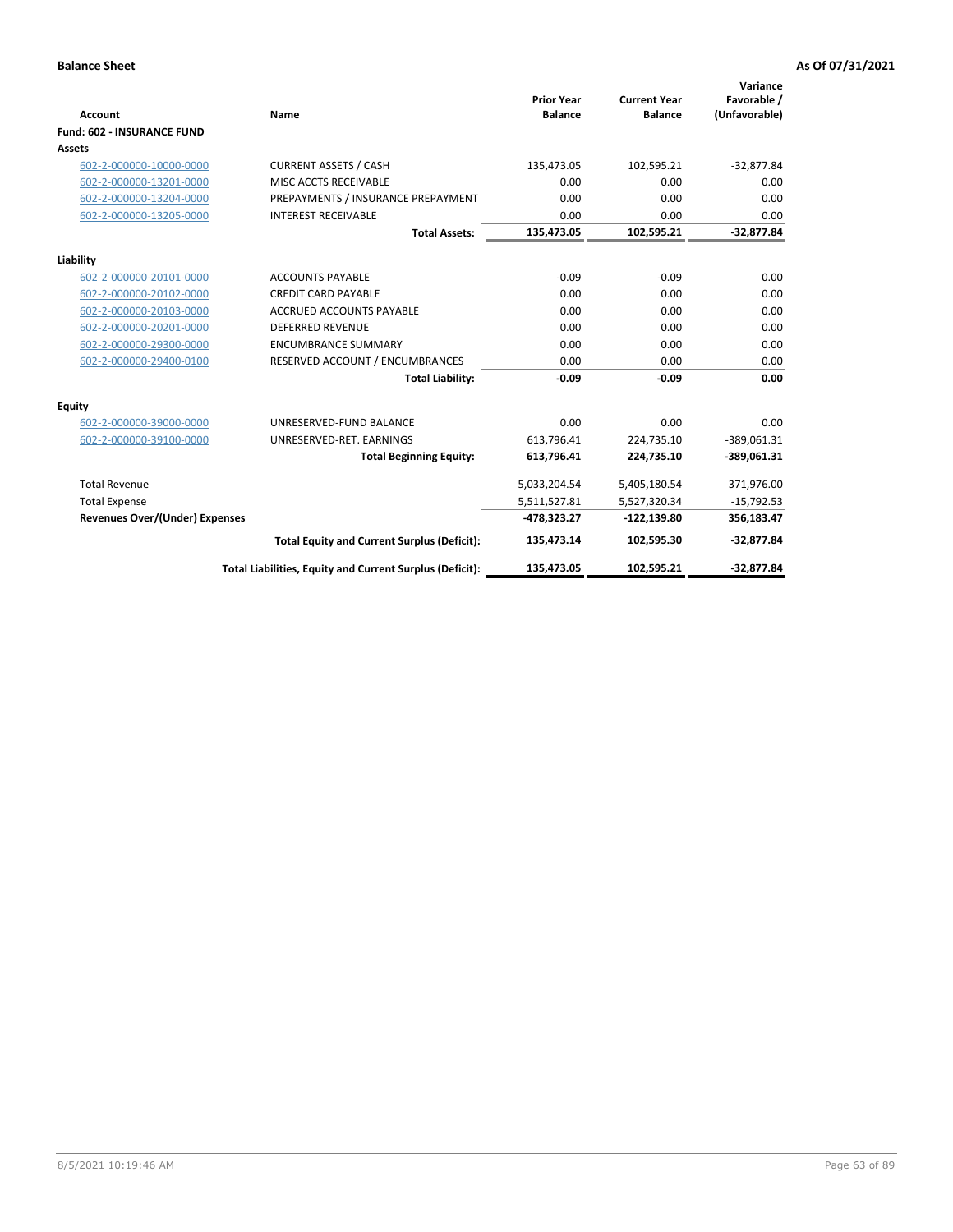| <b>Account</b>                        | Name                                                     | <b>Prior Year</b><br><b>Balance</b> | <b>Current Year</b><br><b>Balance</b> | Variance<br>Favorable /<br>(Unfavorable) |
|---------------------------------------|----------------------------------------------------------|-------------------------------------|---------------------------------------|------------------------------------------|
| Fund: 604 - MIS FUND                  |                                                          |                                     |                                       |                                          |
| Assets                                |                                                          |                                     |                                       |                                          |
| 604-2-000000-10000-0000               | <b>CURRENT ASSETS / CASH</b>                             | $-385,160.61$                       | $-509,334.55$                         | $-124, 173.94$                           |
| 604-2-000000-13201-0000               | MISC ACCTS RECEIVABLE                                    | 0.00                                | 0.00                                  | 0.00                                     |
| 604-2-000000-13202-1400               | <b>EMPLOYEE ADVANCES</b>                                 | 0.00                                | 0.00                                  | 0.00                                     |
| 604-2-000000-13203-0000               | NON-CURRENT ASSETS / PREPAYMENTS                         | 0.00                                | 0.00                                  | 0.00                                     |
| 604-2-000000-13205-0000               | <b>INTEREST RECEIVABLE</b>                               | 0.00                                | 0.00                                  | 0.00                                     |
| 604-2-000000-15601-0000               | IT NETWORK PRINTER SUPPLY INVENTORY                      | 0.00                                | 0.00                                  | 0.00                                     |
| 604-2-000000-16004-0000               | FIXED ASSETS / BUILDINGS                                 | 0.00                                | 0.00                                  | 0.00                                     |
| 604-2-000000-16005-0000               | <b>ACCUM DEPR / BUILDINGS</b>                            | 0.00                                | 0.00                                  | 0.00                                     |
| 604-2-000000-16201-0000               | FIXED ASSETS / MACHINERY AND EQUIPMEN                    | 1,830,840.62                        | 1,883,480.62                          | 52,640.00                                |
| 604-2-000000-16202-0000               | ACCUM DEPR / MACHINERY AND EQUIPMEI                      | $-1,448,565.52$                     | $-1,522,410.60$                       | $-73,845.08$                             |
| 604-2-000000-16301-0000               | FIXED ASSETS / C W I P                                   | $-0.20$                             | $-0.20$                               | 0.00                                     |
| 604-2-000000-17501-0000               | <b>EMPLOYEE CONTRIBUTIONS</b>                            | 17,817.00                           | 18,817.00                             | 1,000.00                                 |
| 604-2-000000-17504-0000               | <b>INVESTMENT RETURN</b>                                 | 57,432.00                           | $-36,564.00$                          | $-93,996.00$                             |
| 604-2-000000-17508-0000               | <b>EXPERIENCE DIFFERENCE- OUTFLOW</b>                    | 2,889.00                            | 7,347.00                              | 4,458.00                                 |
| 604-2-000000-17509-0000               | <b>EXPERIENCE DIFFERENCE - INFLOW</b>                    | $-3,422.00$                         | $-811.00$                             | 2,611.00                                 |
| 604-2-000000-17520-0000               | <b>ASSUMPTION CHANGES</b>                                | 0.00                                | 1,783.00                              | 1,783.00                                 |
|                                       | <b>Total Assets:</b>                                     | 71,830.29                           | $-157,692.73$                         | $-229,523.02$                            |
|                                       |                                                          |                                     |                                       |                                          |
| Liability                             |                                                          |                                     |                                       |                                          |
| 604-2-000000-20101-0000               | <b>ACCOUNTS PAYABLE</b>                                  | 0.00                                | -215,792.50                           | 215,792.50                               |
| 604-2-000000-20102-0000               | <b>CREDIT CARD PAYABLE</b>                               | 0.00                                | 0.00                                  | 0.00                                     |
| 604-2-000000-20103-0000               | ACCRUED ACCOUNTS PAYABLE                                 | 0.00                                | 0.00                                  | 0.00                                     |
| 604-2-000000-20141-0000               | <b>TELEPHONE CLEARING</b>                                | 0.00                                | 0.00                                  | 0.00                                     |
| 604-2-000000-21035-0000               | DEBT SERVICE / DUE TO DEBT SERVICE                       | 0.00                                | 0.00                                  | 0.00                                     |
| 604-2-000000-22001-0000               | <b>SALARIES PAYABLE</b>                                  | 10,507.77                           | 10,507.77                             | 0.00                                     |
| 604-2-000000-22002-0000               | VACATION/SICK PAYABLE                                    | 19,667.45                           | 19,229.60                             | 437.85                                   |
| 604-2-000000-22208-0000               | INSURANCE / AMERICAN FIDELITY                            | 0.00                                | 0.00                                  | 0.00                                     |
| 604-2-000000-23001-0000               | CAPITAL LEASE PAYABLE                                    | $-1.88$                             | $-1.88$                               | 0.00                                     |
| 604-2-000000-23101-0000               | CAPITAL LEASE PAYABLE                                    | $-0.40$                             | $-0.40$                               | 0.00                                     |
| 604-2-000000-26001-0000               | <b>COMPENSATED ABSENCES PAY</b>                          | 0.14                                | 7,669.12                              | $-7,668.98$                              |
| 604-2-000000-27001-0000               | <b>CONTRIBUTED CAPITAL</b>                               | 0.00                                | 0.00                                  | 0.00                                     |
| 604-2-000000-29300-0000               | <b>ENCUMBRANCE SUMMARY</b>                               | 0.00                                | 0.00                                  | 0.00                                     |
| 604-2-000000-29400-0100               | RESERVED ACCOUNT / ENCUMBRANCES                          | 0.27                                | 0.27                                  | 0.00                                     |
| 604-2-000000-29999-0000               | <b>NET PENSION LIABILITY</b>                             | 128,669.00                          | 49,216.00                             | 79,453.00                                |
| 604-2-000000-92194-0101               | <b>BANK ONE / DIGITEC</b>                                | 0.00                                | 0.00                                  | 0.00                                     |
|                                       | <b>Total Liability:</b>                                  | 158,842.35                          | -129,172.02                           | 288,014.37                               |
| Equity                                |                                                          |                                     |                                       |                                          |
| 604-2-000000-39000-0000               | UNRESERVED-FUND BALANCE                                  | 0.00                                | 0.00                                  | 0.00                                     |
| 604-2-000000-39100-0000               | UNRESERVED-RET. EARNINGS                                 | 299,931.97                          | -294,851.13                           | -594,783.10                              |
| 604-2-000000-39500-0000               | NET POSITION - PENSION                                   | $-88.00$                            | $-88.00$                              | 0.00                                     |
|                                       | <b>Total Beginning Equity:</b>                           | 299,843.97                          | -294,939.13                           | -594,783.10                              |
|                                       |                                                          |                                     |                                       |                                          |
| <b>Total Revenue</b>                  |                                                          | 418,595.00                          | 708,895.60                            | 290,300.60                               |
| <b>Total Expense</b>                  |                                                          | 805,451.03                          | 442,477.18                            | 362,973.85                               |
| <b>Revenues Over/(Under) Expenses</b> |                                                          | -386,856.03                         | 266,418.42                            | 653,274.45                               |
|                                       | <b>Total Equity and Current Surplus (Deficit):</b>       | -87,012.06                          | -28,520.71                            | 58,491.35                                |
|                                       | Total Liabilities, Equity and Current Surplus (Deficit): | 71,830.29                           | -157,692.73                           | -229,523.02                              |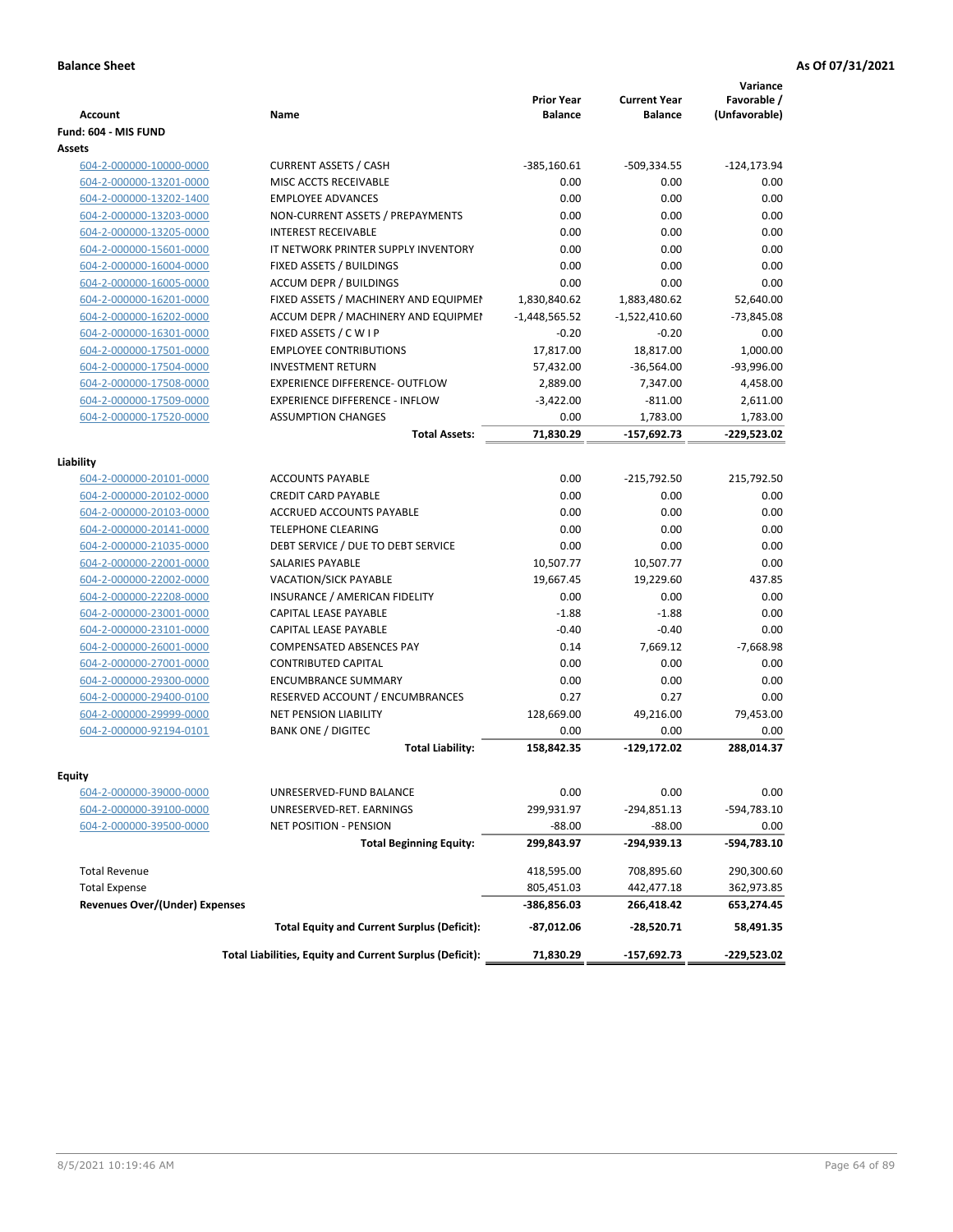|                                             |                                                          |                                     |                                       | Variance                     |
|---------------------------------------------|----------------------------------------------------------|-------------------------------------|---------------------------------------|------------------------------|
| <b>Account</b>                              | Name                                                     | <b>Prior Year</b><br><b>Balance</b> | <b>Current Year</b><br><b>Balance</b> | Favorable /<br>(Unfavorable) |
| <b>Fund: 660 - VEHICLE REPLACEMENT FUND</b> |                                                          |                                     |                                       |                              |
| Assets                                      |                                                          |                                     |                                       |                              |
| 660-2-000000-10000-0000                     | <b>CURRENT ASSETS / CASH</b>                             | $-315,580.18$                       | 36,211.10                             | 351,791.28                   |
| 660-2-000000-11309-0000                     | TAX ANTICIPATION NOTES                                   | 0.00                                | 0.00                                  | 0.00                         |
| 660-2-000000-11510-0000                     | PUBLIC SAFETY VEHICLE REPLACEMENT                        | 905,414.45                          | 906,093.41                            | 678.96                       |
| 660-2-000000-11520-0000                     | <b>CERTIFICATES OF DEPOSIT</b>                           | 0.00                                | 0.00                                  | 0.00                         |
| 660-2-000000-11530-0000                     | <b>TexasTERM CP</b>                                      | 0.00                                | 0.00                                  | 0.00                         |
| 660-2-000000-13201-0000                     | MISC ACCTS RECEIVABLE                                    | 0.00                                | 0.00                                  | 0.00                         |
| 660-2-000000-13205-0000                     | <b>INTEREST RECEIVABLE</b>                               | 0.00                                | 0.00                                  | 0.00                         |
| 660-2-000000-16201-0000                     | FIXED ASSETS / MACHINERY AND EQUIPMEN                    | 8,412,023.77                        | 9,340,505.81                          | 928,482.04                   |
| 660-2-000000-16202-0000                     | ACCUM DEPR / MACHINERY AND EQUIPMEI                      | $-6,843,218.59$                     | $-6,823,613.65$                       | 19,604.94                    |
| 660-2-000000-16301-0000                     | FIXED ASSETS / C W I P                                   | 0.00                                | 0.00                                  | 0.00                         |
| 660-2-000000-39300-0000                     | RESERVED ACCOUNT / ESCROW BALANCE                        | 0.00                                | 0.00                                  | 0.00                         |
|                                             | <b>Total Assets:</b>                                     | 2,158,639.45                        | 3,459,196.67                          | 1,300,557.22                 |
|                                             |                                                          |                                     |                                       |                              |
| Liability                                   |                                                          |                                     |                                       |                              |
| 660-2-000000-20101-0000                     | <b>ACCOUNTS PAYABLE</b>                                  | 0.00                                | 0.00                                  | 0.00                         |
| 660-2-000000-20102-0000                     | <b>CREDIT CARD PAYABLE</b>                               | 0.00                                | 0.00                                  | 0.00                         |
| 660-2-000000-20103-0000                     | ACCRUED ACCOUNTS PAYABLE                                 | 0.00                                | 0.00                                  | 0.00                         |
| 660-2-000000-21001-0000                     | <b>GENERAL FUND / GENERAL FUND</b>                       | 0.00                                | 0.00                                  | 0.00                         |
| 660-2-000000-23001-0000                     | CAPITAL LEASE PAYABLE                                    | 0.00                                | 0.00                                  | 0.00                         |
| 660-2-000000-23101-0000                     | <b>CAPITAL LEASE PAYABLE</b>                             | 0.15                                | 481,505.15                            | $-481,505.00$                |
| 660-2-000000-27001-0000                     | <b>CONTRIBUTED CAPITAL</b>                               | 0.00                                | 0.00                                  | 0.00                         |
| 660-2-000000-29300-0000                     | <b>ENCUMBRANCE SUMMARY</b>                               | 0.00                                | 0.00                                  | 0.00                         |
| 660-2-000000-29400-0100                     | RESERVED ACCOUNT / ENCUMBRANCES                          | 0.00                                | 0.00                                  | 0.00                         |
|                                             | <b>Total Liability:</b>                                  | 0.15                                | 481,505.15                            | $-481,505.00$                |
| <b>Equity</b>                               |                                                          |                                     |                                       |                              |
| 660-2-000000-39000-0000                     | UNRESERVED-FUND BALANCE                                  | 0.00                                | 0.00                                  | 0.00                         |
| 660-2-000000-39100-0000                     | UNRESERVED-RET. EARNINGS                                 | 2,682,559.21                        | 2,653,798.45                          | -28,760.76                   |
|                                             | <b>Total Beginning Equity:</b>                           | 2,682,559.21                        | 2,653,798.45                          | $-28,760.76$                 |
|                                             |                                                          |                                     |                                       |                              |
| <b>Total Revenue</b>                        |                                                          | 392,693.84                          | 600,775.69                            | 208,081.85                   |
| <b>Total Expense</b>                        |                                                          | 916,613.75                          | 276,882.62                            | 639,731.13                   |
| <b>Revenues Over/(Under) Expenses</b>       |                                                          | $-523,919.91$                       | 323,893.07                            | 847,812.98                   |
|                                             | <b>Total Equity and Current Surplus (Deficit):</b>       | 2,158,639.30                        | 2,977,691.52                          | 819,052.22                   |
|                                             | Total Liabilities, Equity and Current Surplus (Deficit): | 2,158,639.45                        | 3,459,196.67                          | 1,300,557.22                 |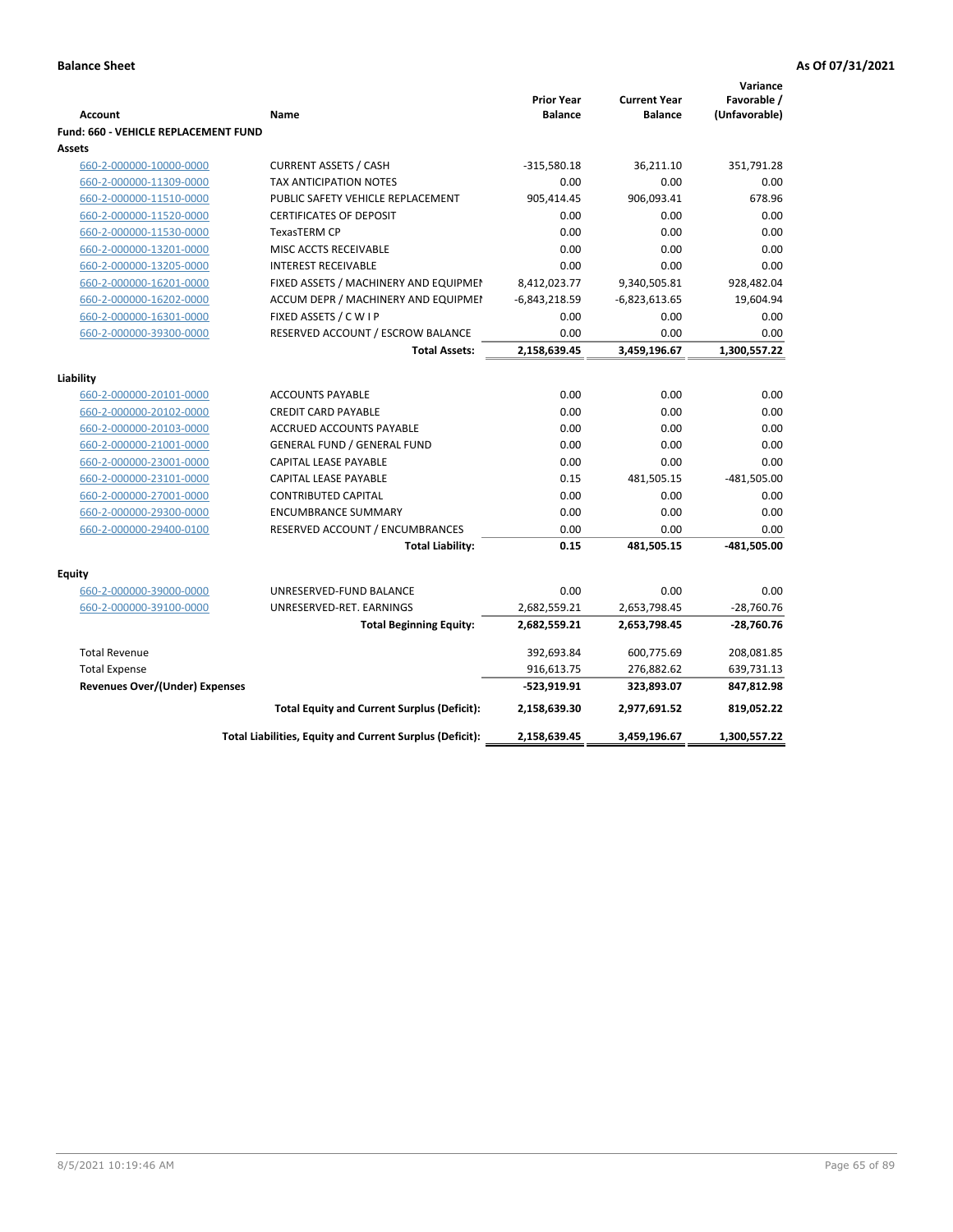| <b>Account</b>                       | Name                                                     | <b>Prior Year</b><br><b>Balance</b> | <b>Current Year</b><br><b>Balance</b> | Variance<br>Favorable /<br>(Unfavorable) |
|--------------------------------------|----------------------------------------------------------|-------------------------------------|---------------------------------------|------------------------------------------|
| <b>Fund: 701 - FIREMEN'S PENSION</b> |                                                          |                                     |                                       |                                          |
| <b>Assets</b>                        |                                                          |                                     |                                       |                                          |
| 701-1-000000-10000-0000              | <b>CURRENT ASSETS / CASH</b>                             | 0.00                                | 0.00                                  | 0.00                                     |
|                                      | <b>Total Assets:</b>                                     | 0.00                                | 0.00                                  | 0.00                                     |
| Liability                            |                                                          |                                     |                                       |                                          |
| 701-1-000000-20103-0000              | <b>ACCOUNTS PAYABLE</b>                                  | 0.00                                | 0.00                                  | 0.00                                     |
| 701-1-000000-22306-1000              | UNREALIZED GAIN/LOSS                                     | 543,546.00                          | 543,546.00                            | 0.00                                     |
|                                      | <b>Total Liability:</b>                                  | 543,546.00                          | 543,546.00                            | 0.00                                     |
| <b>Equity</b>                        |                                                          |                                     |                                       |                                          |
| 701-1-000000-39000-0000              | UNRESERVED-FUND BALANCE                                  | $-543,546.00$                       | $-543,546.00$                         | 0.00                                     |
|                                      | <b>Total Beginning Equity:</b>                           | $-543,546.00$                       | $-543,546.00$                         | 0.00                                     |
| <b>Total Expense</b>                 |                                                          | 0.00                                | 0.00                                  | 0.00                                     |
| Revenues Over/(Under) Expenses       |                                                          | 0.00                                | 0.00                                  | 0.00                                     |
|                                      | <b>Total Equity and Current Surplus (Deficit):</b>       | $-543,546.00$                       | $-543,546.00$                         | 0.00                                     |
|                                      | Total Liabilities, Equity and Current Surplus (Deficit): | 0.00                                | 0.00                                  | 0.00                                     |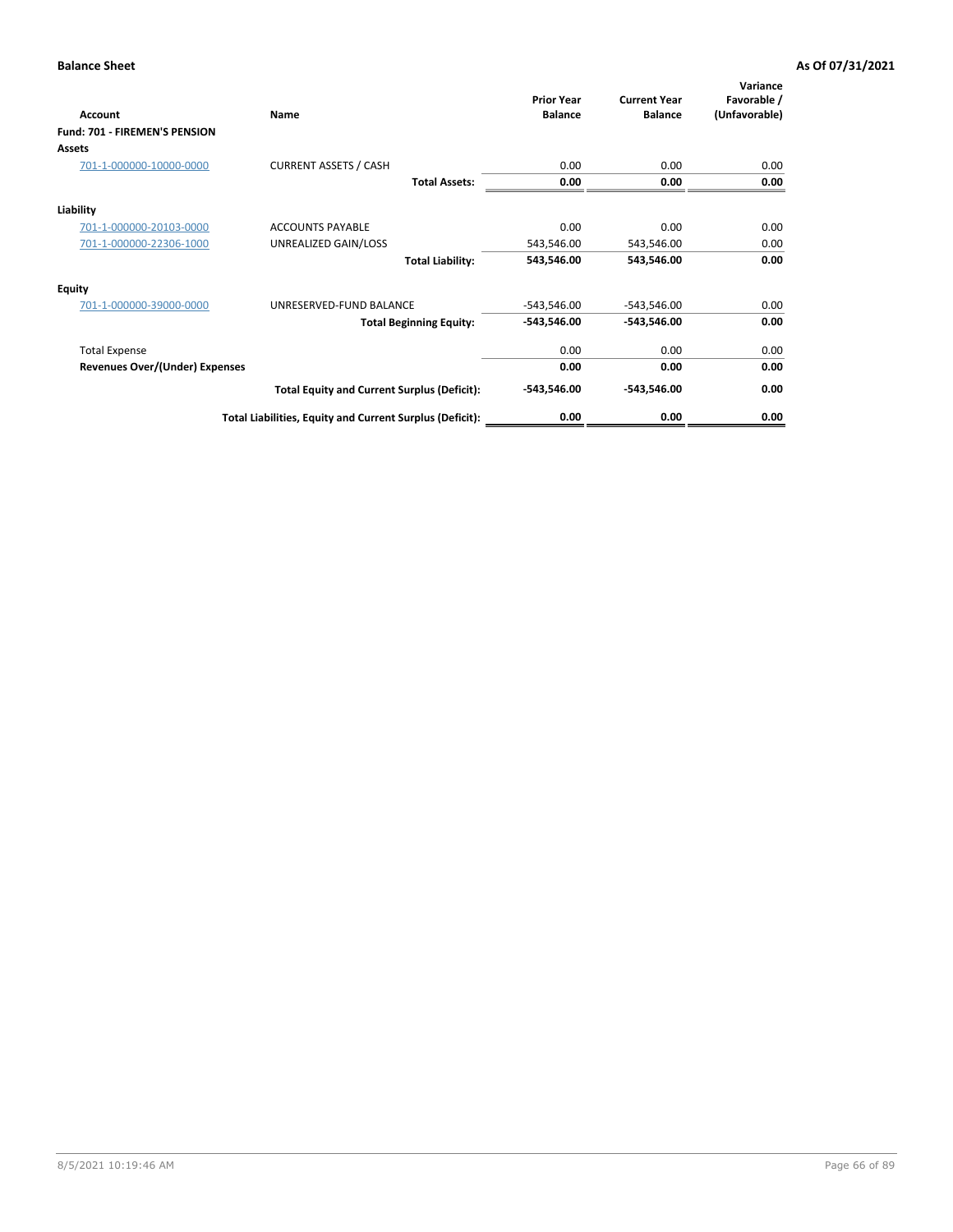|                                          |                                                          |                                     |                                       | Variance                     |
|------------------------------------------|----------------------------------------------------------|-------------------------------------|---------------------------------------|------------------------------|
| <b>Account</b>                           | <b>Name</b>                                              | <b>Prior Year</b><br><b>Balance</b> | <b>Current Year</b><br><b>Balance</b> | Favorable /<br>(Unfavorable) |
| Fund: 800 - SPENCE FUND                  |                                                          |                                     |                                       |                              |
| Assets                                   |                                                          |                                     |                                       |                              |
| 800-3-000000-10000-0000                  | <b>CURRENT ASSETS / CASH</b>                             | $-16,926.80$                        | $-18,456.37$                          | $-1,529.57$                  |
| 800-3-000000-11507-0000                  | <b>SPENCE ENDOWMENT</b>                                  | 602,349.40                          | 602,801.11                            | 451.71                       |
| 800-3-000000-11520-0000                  | <b>CERTIFICATES OF DEPOSIT</b>                           | 0.00                                | 0.00                                  | 0.00                         |
| 800-3-000000-11605-0000                  | <b>SPENCE ENDOWMENT</b>                                  | 0.00                                | 0.00                                  | 0.00                         |
| 800-3-000000-13205-0000                  | <b>INTEREST RECEIVABLE</b>                               | 0.00                                | 0.00                                  | 0.00                         |
|                                          | <b>Total Assets:</b>                                     | 585,422.60                          | 584,344.74                            | $-1,077.86$                  |
| Liability                                |                                                          |                                     |                                       |                              |
| 800-3-000000-20101-0000                  | <b>ACCOUNTS PAYABLE</b>                                  | $-13,610.42$                        | $-14,539.99$                          | 929.57                       |
| 800-3-000000-20102-0000                  | <b>CREDIT CARD PAYABLE</b>                               | 0.00                                | 0.00                                  | 0.00                         |
| 800-3-000000-20103-0000                  | <b>ACCRUED ACCOUNTS PAYABLE</b>                          | 0.00                                | 0.00                                  | 0.00                         |
| 800-3-000000-20139-0000                  | <b>RETAINAGES PAYABLE</b>                                | 0.00                                | 0.00                                  | 0.00                         |
| 800-3-000000-21001-0000                  | <b>GENERAL FUND / GENERAL FUND</b>                       | 0.00                                | 0.00                                  | 0.00                         |
| 800-3-000000-29300-0000                  | <b>ENCUMBRANCE SUMMARY</b>                               | 0.00                                | 0.00                                  | 0.00                         |
| 800-3-000000-29400-0000                  | RESERVED ACCOUNT / ENCUMBRANCES                          | 0.00                                | 0.00                                  | 0.00                         |
|                                          | <b>Total Liability:</b>                                  | $-13,610.42$                        | $-14,539.99$                          | 929.57                       |
|                                          |                                                          |                                     |                                       |                              |
| <b>Equity</b><br>800-3-000000-39000-0000 | UNRESERVED-FUND BALANCE                                  | 593,815.90                          | 599,081.62                            | 5,265.72                     |
|                                          | <b>Total Beginning Equity:</b>                           | 593,815.90                          | 599,081.62                            | 5.265.72                     |
|                                          |                                                          |                                     |                                       |                              |
| <b>Total Revenue</b>                     |                                                          | 5,717.12                            | 303.11                                | $-5,414.01$                  |
| <b>Total Expense</b>                     |                                                          | 500.00                              | 500.00                                | 0.00                         |
| <b>Revenues Over/(Under) Expenses</b>    |                                                          | 5,217.12                            | $-196.89$                             | $-5,414.01$                  |
|                                          | <b>Total Equity and Current Surplus (Deficit):</b>       | 599,033.02                          | 598,884.73                            | $-148.29$                    |
|                                          | Total Liabilities, Equity and Current Surplus (Deficit): | 585,422.60                          | 584,344.74                            | $-1,077.86$                  |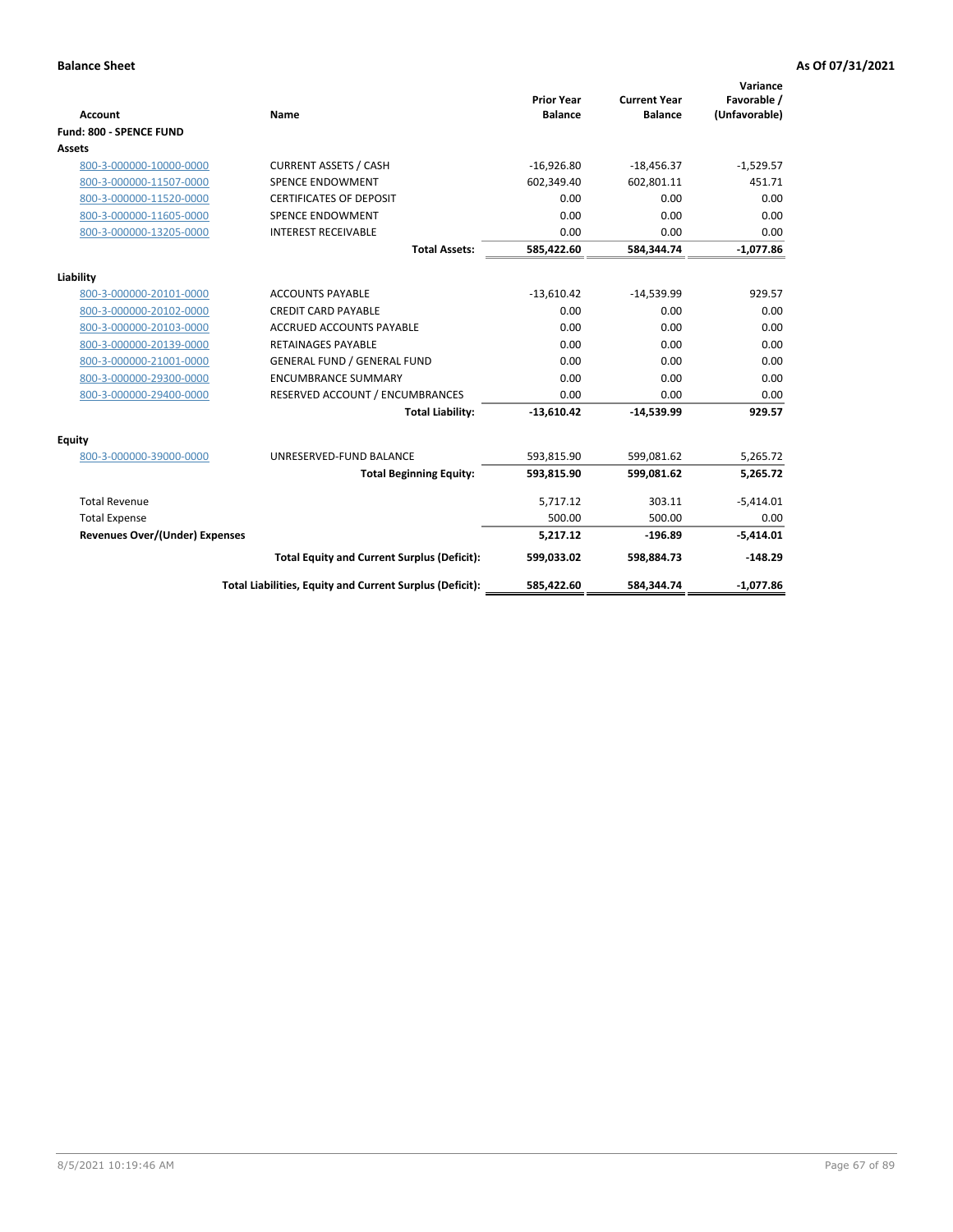| <b>Account</b>                         | Name                                                     | <b>Prior Year</b><br><b>Balance</b> | <b>Current Year</b><br><b>Balance</b> | Variance<br>Favorable /<br>(Unfavorable) |
|----------------------------------------|----------------------------------------------------------|-------------------------------------|---------------------------------------|------------------------------------------|
| <b>Fund: 801 - JONES LIBRARY TRUST</b> |                                                          |                                     |                                       |                                          |
| <b>Assets</b>                          |                                                          |                                     |                                       |                                          |
| 801-3-000000-10000-0000                | <b>CURRENT ASSETS / CASH</b>                             | 16,105.93                           | 16,107.55                             | 1.62                                     |
| 801-3-000000-13201-0000                | MISC ACCTS RECEIVABLE                                    | 0.00                                | 0.00                                  | 0.00                                     |
| 801-3-000000-13205-0000                | <b>INTEREST RECEIVABLE</b>                               | 0.00                                | 0.00                                  | 0.00                                     |
|                                        | <b>Total Assets:</b>                                     | 16,105.93                           | 16,107.55                             | 1.62                                     |
| Liability                              |                                                          |                                     |                                       |                                          |
| 801-3-000000-20101-0000                | <b>ACCOUNTS PAYABLE</b>                                  | 0.00                                | 0.00                                  | 0.00                                     |
| 801-3-000000-20102-0000                | <b>CREDIT CARD PAYABLE</b>                               | 0.00                                | 0.00                                  | 0.00                                     |
| 801-3-000000-20103-0000                | <b>ACCRUED ACCOUNTS PAYABLE</b>                          | 0.00                                | 0.00                                  | 0.00                                     |
|                                        | <b>Total Liability:</b>                                  | 0.00                                | 0.00                                  | 0.00                                     |
| Equity                                 |                                                          |                                     |                                       |                                          |
| 801-3-000000-39000-0000                | UNRESERVED-FUND BALANCE                                  | 15,853.00                           | 16,107.93                             | 254.93                                   |
|                                        | <b>Total Beginning Equity:</b>                           | 15,853.00                           | 16,107.93                             | 254.93                                   |
| <b>Total Revenue</b>                   |                                                          | 261.75                              | 2.65                                  | $-259.10$                                |
| <b>Total Expense</b>                   |                                                          | 8.82                                | 3.03                                  | 5.79                                     |
| <b>Revenues Over/(Under) Expenses</b>  |                                                          | 252.93                              | $-0.38$                               | $-253.31$                                |
|                                        | <b>Total Equity and Current Surplus (Deficit):</b>       | 16,105.93                           | 16,107.55                             | 1.62                                     |
|                                        | Total Liabilities, Equity and Current Surplus (Deficit): | 16,105.93                           | 16,107.55                             | 1.62                                     |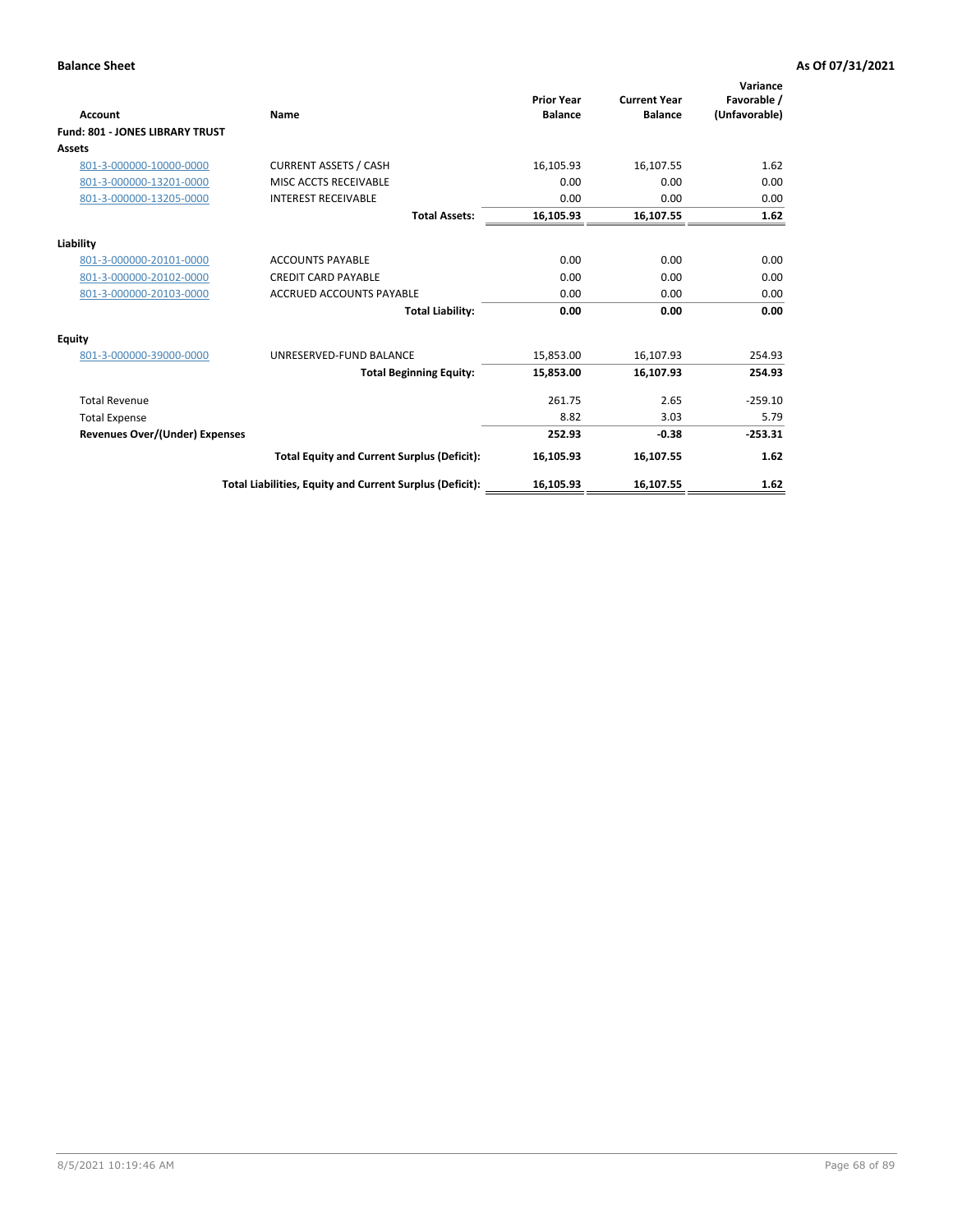| <b>Account</b>                              | Name                                                     | <b>Prior Year</b><br><b>Balance</b> | <b>Current Year</b><br><b>Balance</b> | Variance<br>Favorable /<br>(Unfavorable) |
|---------------------------------------------|----------------------------------------------------------|-------------------------------------|---------------------------------------|------------------------------------------|
| Fund: 803 - GREENVILLE BOARD OF DEVELOPMENT |                                                          |                                     |                                       |                                          |
| Assets                                      |                                                          |                                     |                                       |                                          |
| 803-3-000000-10000-0000                     | <b>CURRENT ASSETS / CASH</b>                             | 0.00                                | 0.00                                  | 0.00                                     |
| 803-3-000000-13201-0000                     | MISC ACCTS RECEIVABLE                                    | 0.00                                | 0.00                                  | 0.00                                     |
| 803-3-000000-13203-0000                     | NON-CURRENT ASSETS / PREPAYMENTS                         | 0.00                                | 0.00                                  | 0.00                                     |
|                                             | <b>Total Assets:</b>                                     | 0.00                                | 0.00                                  | 0.00                                     |
| Liability                                   |                                                          |                                     |                                       |                                          |
| 803-3-000000-20101-0000                     | <b>ACCOUNTS PAYABLE</b>                                  | 0.00                                | 0.00                                  | 0.00                                     |
| 803-3-000000-20102-0000                     | <b>ACCOUNTS PAYABLE</b>                                  | 0.00                                | 0.00                                  | 0.00                                     |
| 803-3-000000-20103-0000                     | ACCRUED ACCOUNTS PAYABLE                                 | 0.00                                | 0.00                                  | 0.00                                     |
| 803-3-000000-20139-0000                     | RETAINAGES PAYABLE                                       | 0.00                                | 0.00                                  | 0.00                                     |
| 803-3-000000-20141-0000                     | <b>TELEPHONE CLEARING</b>                                | 0.00                                | 0.00                                  | 0.00                                     |
| 803-3-000000-21400-0000                     | <b>ELECTRIC OPERATING FUND</b>                           | 0.00                                | 0.00                                  | 0.00                                     |
| 803-3-000000-22001-0000                     | <b>ACCRUED SALARIES/WAGES</b>                            | 0.00                                | 0.00                                  | 0.00                                     |
| 803-3-000000-22002-0000                     | <b>ACCRUED SALARIES/WAGES</b>                            | 0.00                                | 0.00                                  | 0.00                                     |
| 803-3-000000-26001-0000                     | <b>COMPENSATED ABSENCES PAY</b>                          | 0.00                                | 0.00                                  | 0.00                                     |
| 803-3-000000-29300-0000                     | <b>ENCUMBRANCE SUMMARY</b>                               | 0.00                                | 0.00                                  | 0.00                                     |
| 803-3-000000-29400-0100                     | RESERVED ACCOUNT / ENCUMBRANCES                          | 103,228.62                          | 103,228.62                            | 0.00                                     |
|                                             | <b>Total Liability:</b>                                  | 103,228.62                          | 103,228.62                            | 0.00                                     |
| <b>Equity</b>                               |                                                          |                                     |                                       |                                          |
| 803-3-000000-39000-0000                     | UNRESERVED-FUND BALANCE                                  | $-103,228.62$                       | $-103,228.62$                         | 0.00                                     |
|                                             | <b>Total Beginning Equity:</b>                           | $-103,228.62$                       | $-103,228.62$                         | 0.00                                     |
| <b>Total Revenue</b>                        |                                                          | 0.00                                | 0.00                                  | 0.00                                     |
| <b>Total Expense</b>                        |                                                          | 0.00                                | 0.00                                  | 0.00                                     |
| <b>Revenues Over/(Under) Expenses</b>       |                                                          | 0.00                                | 0.00                                  | 0.00                                     |
|                                             | <b>Total Equity and Current Surplus (Deficit):</b>       | $-103,228.62$                       | $-103,228.62$                         | 0.00                                     |
|                                             | Total Liabilities, Equity and Current Surplus (Deficit): | 0.00                                | 0.00                                  | 0.00                                     |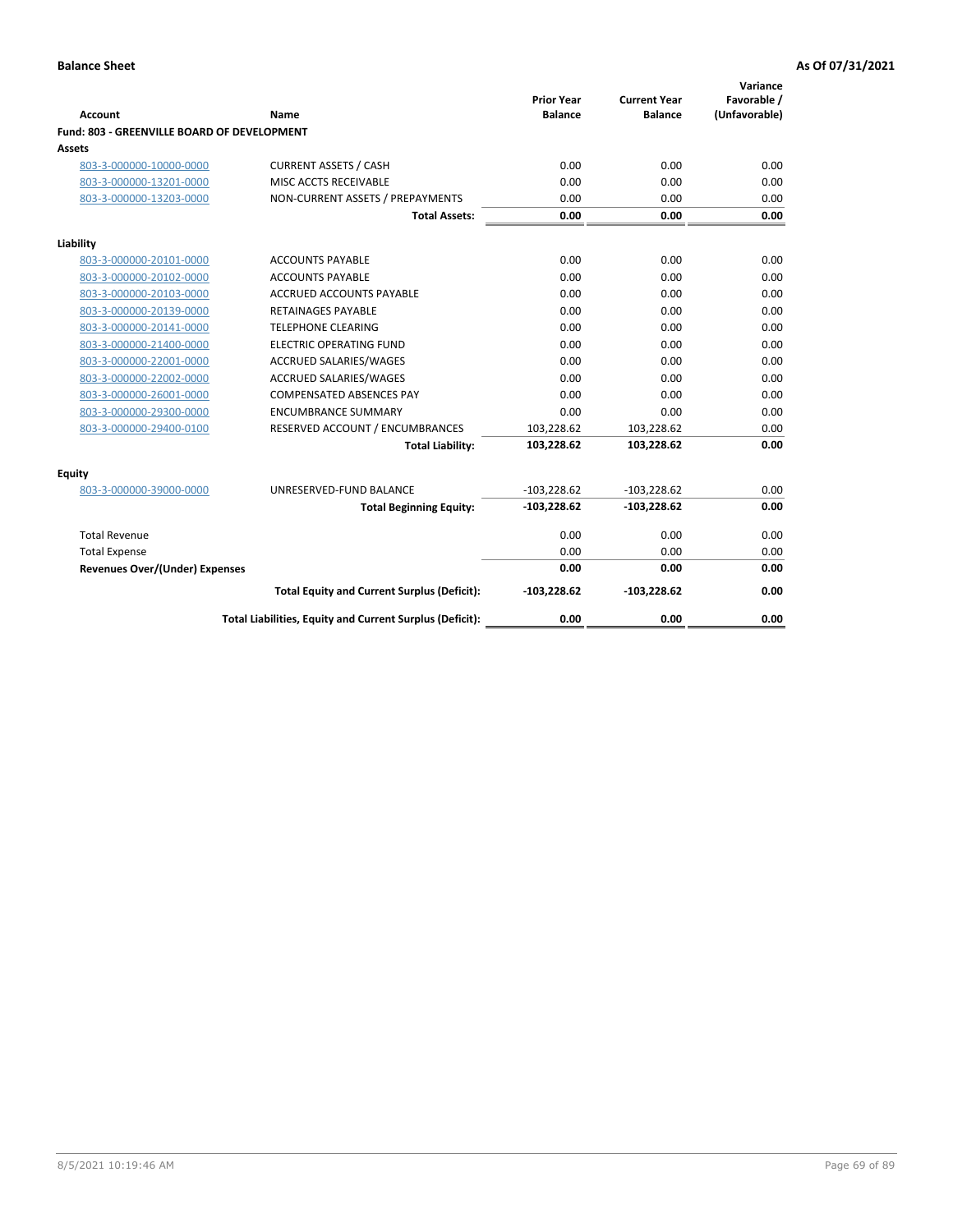| <b>Account</b>                        | Name                                                     | <b>Prior Year</b><br><b>Balance</b> | <b>Current Year</b><br><b>Balance</b> | Variance<br>Favorable /<br>(Unfavorable) |
|---------------------------------------|----------------------------------------------------------|-------------------------------------|---------------------------------------|------------------------------------------|
| <b>Fund: 807 - 4A-EDC</b>             |                                                          |                                     |                                       |                                          |
| <b>Assets</b>                         |                                                          |                                     |                                       |                                          |
| 807-3-000000-10000-0000               | <b>CURRENT ASSETS / CASH</b>                             | 0.00                                | 0.00                                  | 0.00                                     |
| 807-3-000000-13201-0000               | MISC ACCTS RECEIVABLE                                    | 0.00                                | 0.00                                  | 0.00                                     |
| 807-3-000000-16301-0000               | FIXED ASSETS / C W I P                                   | 0.00                                | 0.00                                  | 0.00                                     |
|                                       | <b>Total Assets:</b>                                     | 0.00                                | 0.00                                  | 0.00                                     |
| Liability                             |                                                          |                                     |                                       |                                          |
| 807-3-000000-20101-0000               | <b>ACCOUNTS PAYABLE</b>                                  | 0.00                                | 0.00                                  | 0.00                                     |
| 807-3-000000-20103-0000               | <b>ACCOUNTS PAYABLE</b>                                  | 0.00                                | 0.00                                  | 0.00                                     |
| 807-3-000000-20139-0000               | <b>RETAINAGES PAYABLE</b>                                | 0.00                                | 0.00                                  | 0.00                                     |
| 807-3-000000-26105-0000               | INV NET OF RELATED DEBT                                  | 305,846.00                          | 305,846.00                            | 0.00                                     |
| 807-3-000000-29300-0000               | <b>ENCUMBRANCE SUMMARY</b>                               | 0.00                                | 0.00                                  | 0.00                                     |
| 807-3-000000-29400-0100               | RESERVED ACCOUNT / ENCUMBRANCES                          | 18,078.76                           | 18,078.76                             | 0.00                                     |
| 807-3-495000-20180-0000               | <b>CURRENT DEBT</b>                                      | 0.00                                | 0.00                                  | 0.00                                     |
| 807-3-495000-26002-0000               | CA - LONG-TERM DEBT / AMT TO BE PROVIL                   | 0.00                                | 0.00                                  | 0.00                                     |
|                                       | <b>Total Liability:</b>                                  | 323,924.76                          | 323,924.76                            | 0.00                                     |
| Equity                                |                                                          |                                     |                                       |                                          |
| 807-3-000000-39000-0000               | UNRESERVED-FUND BALANCE                                  | $-323,924.76$                       | $-323,924.76$                         | 0.00                                     |
|                                       | <b>Total Beginning Equity:</b>                           | $-323,924.76$                       | $-323,924.76$                         | 0.00                                     |
| <b>Total Revenue</b>                  |                                                          | 0.00                                | 0.00                                  | 0.00                                     |
| <b>Total Expense</b>                  |                                                          | 0.00                                | 0.00                                  | 0.00                                     |
| <b>Revenues Over/(Under) Expenses</b> |                                                          | 0.00                                | 0.00                                  | 0.00                                     |
|                                       | <b>Total Equity and Current Surplus (Deficit):</b>       | $-323,924.76$                       | $-323,924.76$                         | 0.00                                     |
|                                       | Total Liabilities, Equity and Current Surplus (Deficit): | 0.00                                | 0.00                                  | 0.00                                     |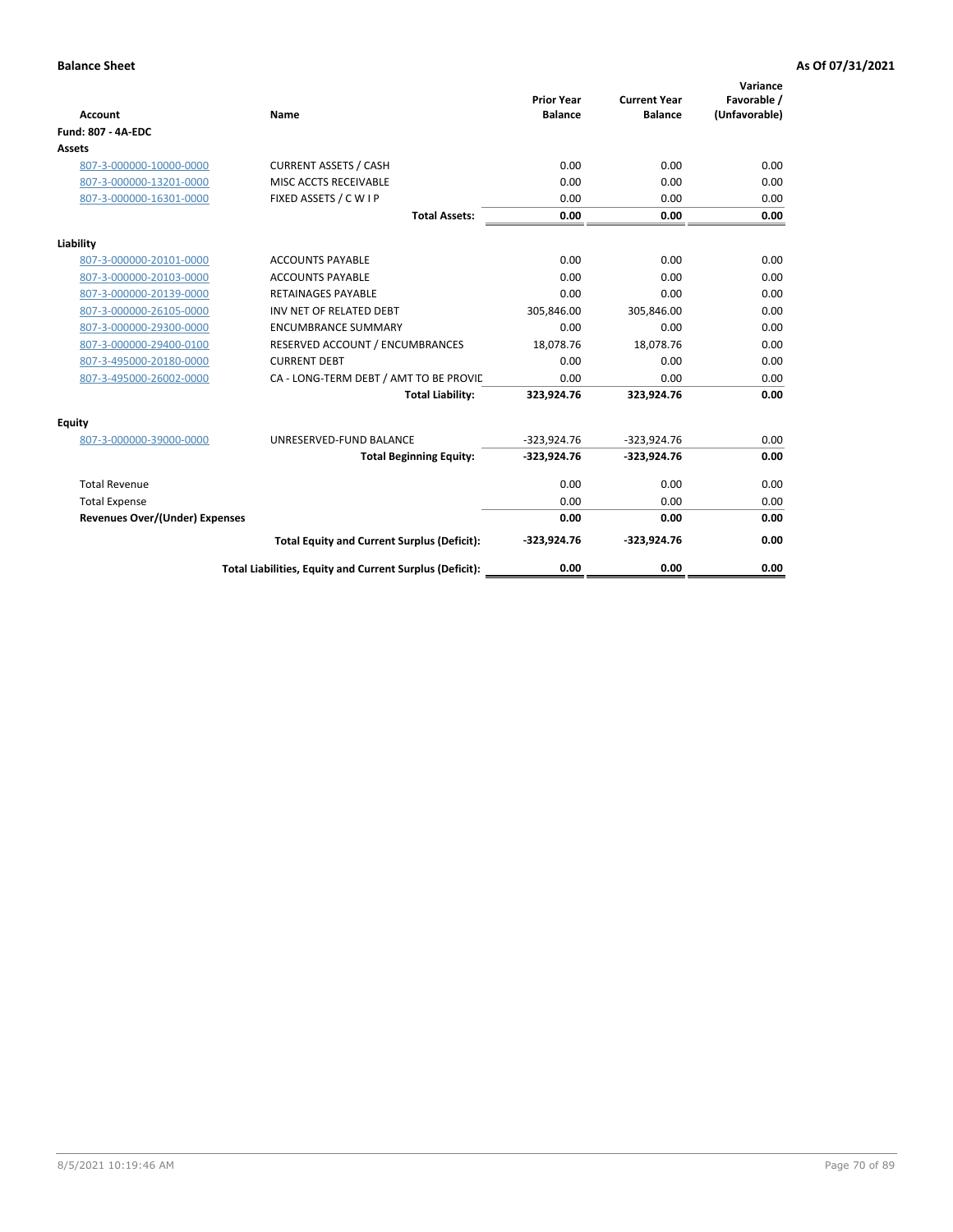|                                       |                                                          | <b>Prior Year</b> | <b>Current Year</b> | Variance<br>Favorable / |
|---------------------------------------|----------------------------------------------------------|-------------------|---------------------|-------------------------|
| Account                               | Name                                                     | <b>Balance</b>    | <b>Balance</b>      | (Unfavorable)           |
| Fund: 809 - GREENVILLE IDC (L-3)      |                                                          |                   |                     |                         |
| Assets                                |                                                          |                   |                     |                         |
| 809-3-000000-10000-0000               | <b>CURRENT ASSETS / CASH</b>                             | 2,905,370.49      | 3,098,604.49        | 193,234.00              |
| 809-3-000000-13201-0000               | MISC ACCTS RECEIVABLE                                    | 0.00              | 0.00                | 0.00                    |
|                                       | <b>Total Assets:</b>                                     | 2,905,370.49      | 3,098,604.49        | 193,234.00              |
| Liability                             |                                                          |                   |                     |                         |
| 809-3-000000-20101-0000               | <b>ACCOUNTS PAYABLE</b>                                  | 0.00              | 0.00                | 0.00                    |
| 809-3-000000-20103-0000               | <b>ACCRUED ACCOUNTS PAYABLE</b>                          | $-518,507.41$     | $-518,507.41$       | 0.00                    |
| 809-3-000000-21001-0000               | <b>GENERAL FUND / GENERAL FUND</b>                       | 0.00              | 0.00                | 0.00                    |
|                                       | <b>Total Liability:</b>                                  | $-518,507.41$     | $-518,507.41$       | 0.00                    |
| Equity                                |                                                          |                   |                     |                         |
| 809-3-000000-39000-0000               | UNRESERVED-FUND BALANCE                                  | 2,543,262.85      | 3,617,111.90        | 1,073,849.05            |
| 809-3-000000-39100-0000               | UNRESERVED-RET. EARNINGS                                 | 0.00              | 0.00                | 0.00                    |
| 809-3-000000-39150-0000               | RESERVED-RET. EARNINGS                                   | 0.00              | 0.00                | 0.00                    |
|                                       | <b>Total Beginning Equity:</b>                           | 2,543,262.85      | 3,617,111.90        | 1,073,849.05            |
| <b>Total Revenue</b>                  |                                                          | 1,073,848.79      | 124,521.10          | -949,327.69             |
| <b>Total Expense</b>                  |                                                          | 193,233.74        | 124,521.10          | 68,712.64               |
| <b>Revenues Over/(Under) Expenses</b> |                                                          | 880,615.05        | 0.00                | $-880,615.05$           |
|                                       | <b>Total Equity and Current Surplus (Deficit):</b>       | 3,423,877.90      | 3,617,111.90        | 193,234.00              |
|                                       | Total Liabilities, Equity and Current Surplus (Deficit): | 2,905,370.49      | 3,098,604.49        | 193.234.00              |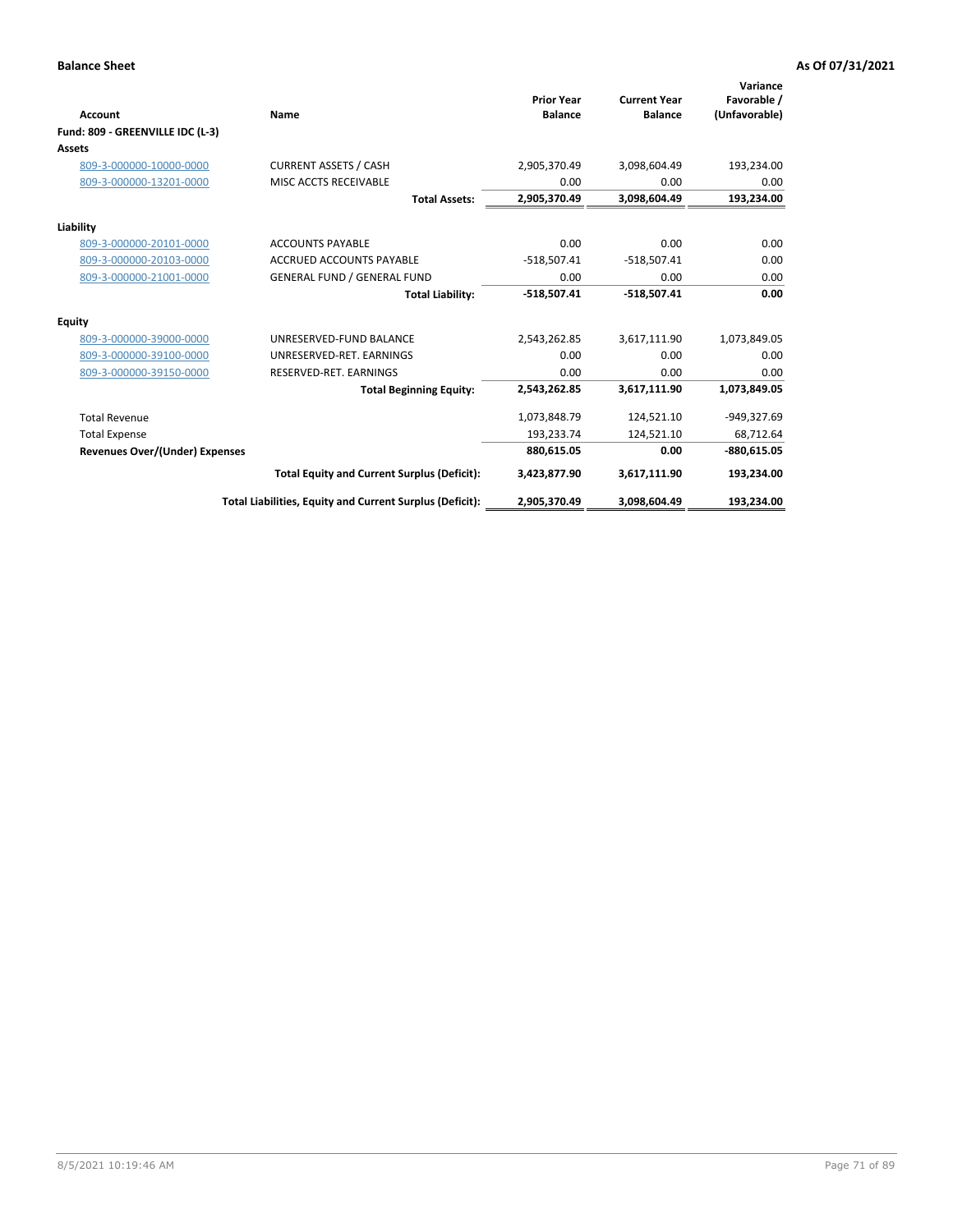| <b>Account</b>                          | Name                                                     | <b>Prior Year</b><br><b>Balance</b> | <b>Current Year</b><br><b>Balance</b> | Variance<br>Favorable /<br>(Unfavorable) |
|-----------------------------------------|----------------------------------------------------------|-------------------------------------|---------------------------------------|------------------------------------------|
| Fund: 810 - SEIZURE FUNDS - STATE RULES |                                                          |                                     |                                       |                                          |
| Assets                                  |                                                          |                                     |                                       |                                          |
| 810-3-000000-10000-0000                 | <b>CURRENT ASSETS / CASH</b>                             | 259,239.57                          | 223,903.72                            | $-35,335.85$                             |
| 810-3-000000-13201-0000                 | MISC ACCTS RECEIVABLE                                    | 0.00                                | 0.00                                  | 0.00                                     |
| 810-3-000000-13202-1400                 | <b>EMPLOYEE ADVANCES</b>                                 | 0.00                                | 0.00                                  | 0.00                                     |
| 810-3-000000-13205-0000                 | <b>INTEREST RECEIVABLE</b>                               | 0.00                                | 0.00                                  | 0.00                                     |
| 810-3-000000-16201-0000                 | MACHINERY AND EQUIPMENT                                  | 0.00                                | 0.00                                  | 0.00                                     |
| 810-3-000000-16202-0000                 | ACCUMULATED DEPRECATION                                  | 0.00                                | 0.00                                  | 0.00                                     |
|                                         | <b>Total Assets:</b>                                     | 259,239.57                          | 223,903.72                            | $-35,335.85$                             |
|                                         |                                                          |                                     |                                       |                                          |
| Liability                               |                                                          |                                     |                                       |                                          |
| 810-3-000000-20101-0000                 | <b>ACCOUNTS PAYABLE</b>                                  | 0.00                                | 0.00                                  | 0.00                                     |
| 810-3-000000-20102-0000                 | <b>CREDIT CARD PAYABLE</b>                               | 0.00                                | 0.00                                  | 0.00                                     |
| 810-3-000000-20103-0000                 | <b>ACCRUED ACCOUNTS PAYABLE</b>                          | 0.00                                | 0.00                                  | 0.00                                     |
| 810-3-000000-29300-0000                 | <b>ENCUMBRANCE SUMMARY</b>                               | 0.00                                | 0.00                                  | 0.00                                     |
| 810-3-000000-29400-0100                 | RESERVED ACCOUNT / ENCUMBRANCES                          | 0.00                                | 0.00                                  | 0.00                                     |
| 810-3-000000-92520-0600                 | RESERVED ACCOUNT/HB65 SIEZURES                           | 0.00                                | 0.00                                  | 0.00                                     |
|                                         | <b>Total Liability:</b>                                  | 0.00                                | 0.00                                  | 0.00                                     |
| Equity                                  |                                                          |                                     |                                       |                                          |
| 810-3-000000-39000-0000                 | UNRESERVED-FUND BALANCE                                  | 282,316.10                          | 259,271.52                            | $-23,044.58$                             |
|                                         | <b>Total Beginning Equity:</b>                           | 282,316.10                          | 259,271.52                            | $-23,044.58$                             |
| <b>Total Revenue</b>                    |                                                          | $-4,792.99$                         | 44.62                                 | 4,837.61                                 |
| <b>Total Expense</b>                    |                                                          | 18,283.54                           | 35,412.42                             | $-17,128.88$                             |
| <b>Revenues Over/(Under) Expenses</b>   |                                                          | $-23,076.53$                        | $-35,367.80$                          | $-12,291.27$                             |
|                                         | <b>Total Equity and Current Surplus (Deficit):</b>       | 259,239.57                          | 223,903.72                            | $-35,335.85$                             |
|                                         | Total Liabilities, Equity and Current Surplus (Deficit): | 259,239.57                          | 223,903.72                            | $-35,335.85$                             |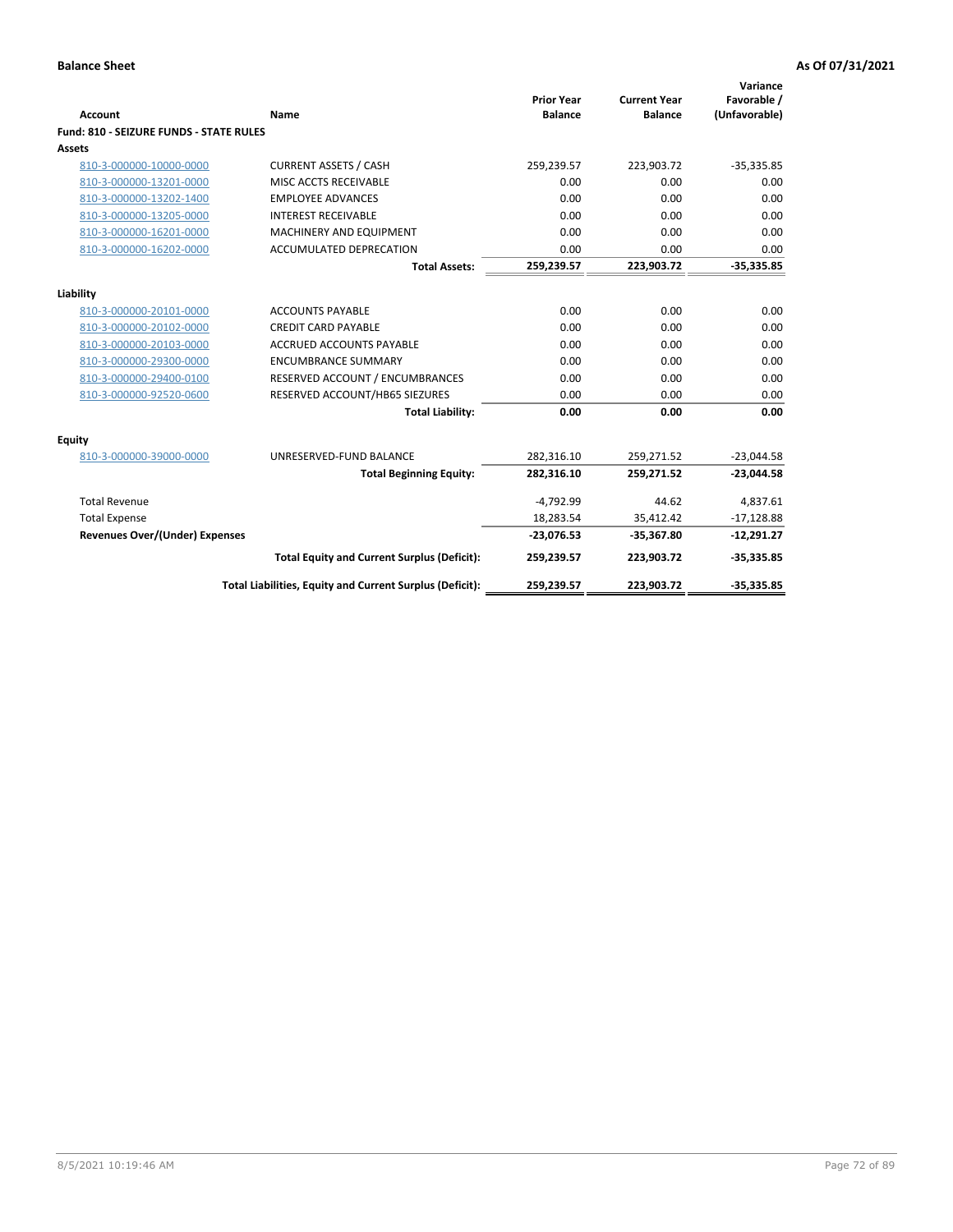| <b>Account</b>                        | Name                                                     | <b>Prior Year</b><br><b>Balance</b> | <b>Current Year</b><br><b>Balance</b> | Variance<br>Favorable /<br>(Unfavorable) |
|---------------------------------------|----------------------------------------------------------|-------------------------------------|---------------------------------------|------------------------------------------|
| Fund: 811 - SEIZURE FUNDS - FED RULES |                                                          |                                     |                                       |                                          |
| <b>Assets</b>                         |                                                          |                                     |                                       |                                          |
| 811-3-000000-10000-0000               | <b>CURRENT ASSETS / CASH</b>                             | 222,467.65                          | 217,227.45                            | $-5,240.20$                              |
| 811-3-000000-13201-0000               | MISC ACCTS RECEIVABLE                                    | 0.00                                | 0.00                                  | 0.00                                     |
| 811-3-000000-13205-0000               | <b>INTEREST RECEIVABLE</b>                               | 0.00                                | 0.00                                  | 0.00                                     |
| 811-3-000000-16201-0000               | <b>MACHINERY AND EQUIPMENT</b>                           | 0.00                                | 0.00                                  | 0.00                                     |
| 811-3-000000-16202-0000               | <b>ACCUMULATED DEPRECATION</b>                           | 0.00                                | 0.00                                  | 0.00                                     |
|                                       | <b>Total Assets:</b>                                     | 222,467.65                          | 217,227.45                            | $-5,240.20$                              |
| Liability                             |                                                          |                                     |                                       |                                          |
| 811-3-000000-20101-0000               | <b>ACCOUNTS PAYABLE</b>                                  | 0.00                                | 0.00                                  | 0.00                                     |
| 811-3-000000-20102-0000               | <b>CREDIT CARD PAYABLE</b>                               | 0.00                                | 0.00                                  | 0.00                                     |
| 811-3-000000-20103-0000               | <b>ACCRUED ACCOUNTS PAYABLE</b>                          | 0.00                                | 0.00                                  | 0.00                                     |
| 811-3-000000-29300-0000               | <b>ENCUMBRANCE SUMMARY</b>                               | 0.00                                | 0.00                                  | 0.00                                     |
| 811-3-000000-29400-0100               | RESERVED ACCOUNT / ENCUMBRANCES                          | 0.00                                | 0.00                                  | 0.00                                     |
| 811-3-000000-92521-0700               | RESERVED ACCOUNT/FED SIEZURES                            | 0.00                                | 0.00                                  | 0.00                                     |
|                                       | <b>Total Liability:</b>                                  | 0.00                                | 0.00                                  | 0.00                                     |
| Equity                                |                                                          |                                     |                                       |                                          |
| 811-3-000000-39000-0000               | UNRESERVED-FUND BALANCE                                  | 249,025.30                          | 222,495.07                            | $-26,530.23$                             |
|                                       | <b>Total Beginning Equity:</b>                           | 249,025.30                          | 222,495.07                            | $-26,530.23$                             |
| <b>Total Revenue</b>                  |                                                          | 3,263.84                            | 1,974.08                              | $-1,289.76$                              |
| <b>Total Expense</b>                  |                                                          | 29,821.49                           | 7,241.70                              | 22,579.79                                |
| Revenues Over/(Under) Expenses        |                                                          | $-26,557.65$                        | $-5,267.62$                           | 21,290.03                                |
|                                       | <b>Total Equity and Current Surplus (Deficit):</b>       | 222,467.65                          | 217,227.45                            | $-5,240.20$                              |
|                                       | Total Liabilities, Equity and Current Surplus (Deficit): | 222,467.65                          | 217,227.45                            | $-5.240.20$                              |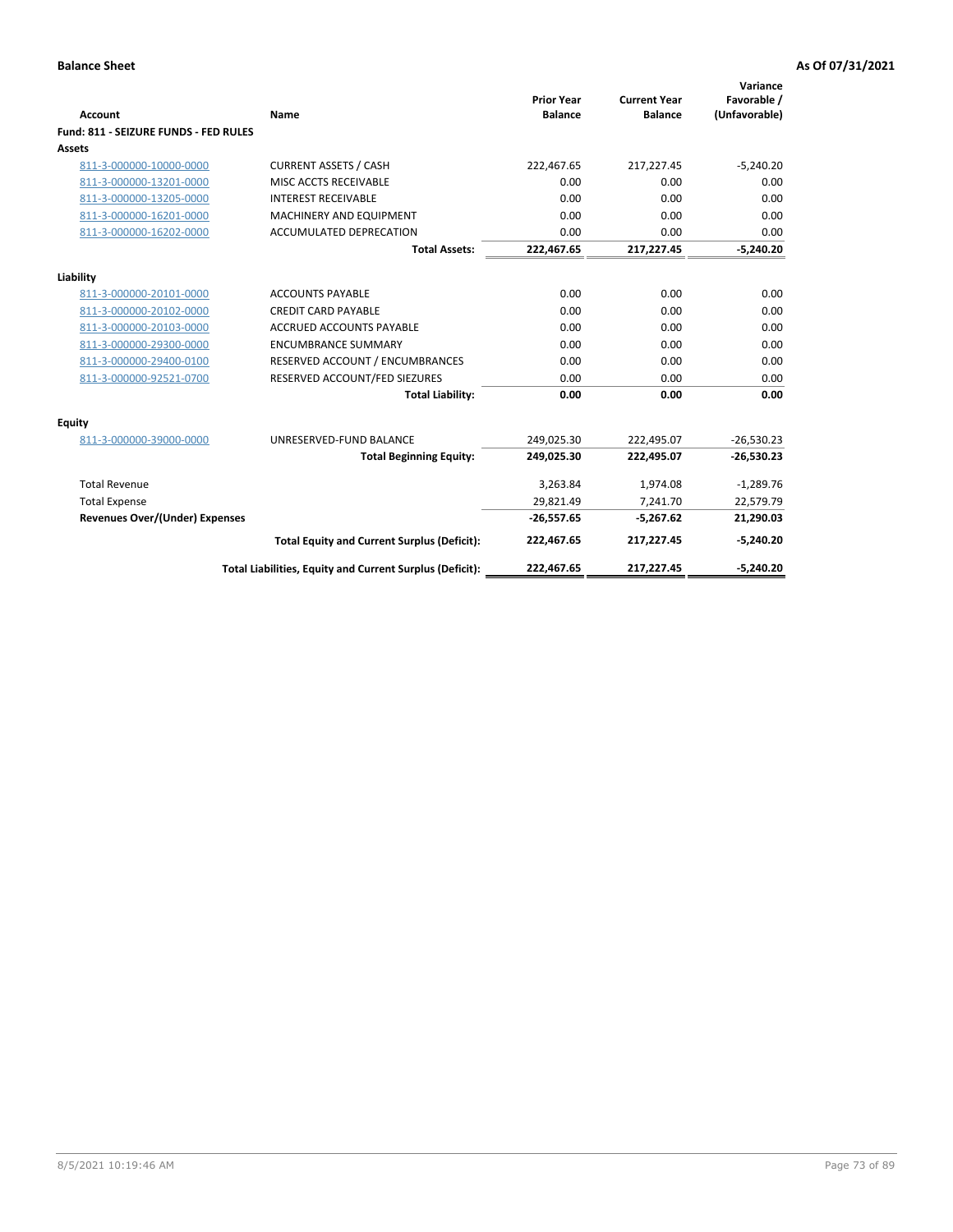| <b>Account</b>                                          | Name                                                     | <b>Prior Year</b><br><b>Balance</b> | <b>Current Year</b><br><b>Balance</b> | Variance<br>Favorable /<br>(Unfavorable) |
|---------------------------------------------------------|----------------------------------------------------------|-------------------------------------|---------------------------------------|------------------------------------------|
| Fund: 820 - TIRZ FUND (Tax Increment Reinvestment Zone) |                                                          |                                     |                                       |                                          |
| Assets                                                  |                                                          |                                     |                                       |                                          |
| 820-3-000000-10000-0000                                 | <b>CURRENT ASSETS / CASH</b>                             | 2,697,018.83                        | 3,185,492.64                          | 488,473.81                               |
| 820-3-000000-13101-0000                                 | TAX RECEIVABLE-CURRENT                                   | 385,210.32                          | $-289,156.92$                         | $-674,367.24$                            |
| 820-3-000000-13102-0000                                 | <b>TAXES REC-DELINQUENT</b>                              | 19,034.05                           | 4,029.70                              | $-15,004.35$                             |
| 820-3-000000-13103-0000                                 | ALLOW FOR UNCOLLECT TAXES                                | $-3,548.61$                         | $-1,854.26$                           | 1,694.35                                 |
| 820-3-000000-13201-0000                                 | MISC ACCTS RECEIVABLE                                    | 0.00                                | 0.00                                  | 0.00                                     |
| 820-3-000000-13205-0000                                 | <b>INTEREST RECEIVABLE</b>                               | 0.00                                | 0.00                                  | 0.00                                     |
| 820-3-000000-13221-0000                                 | MISC A/R - PROPERTY TAXES                                | 34,494.50                           | 191,204.39                            | 156,709.89                               |
|                                                         | <b>Total Assets:</b>                                     | 3,132,209.09                        | 3,089,715.55                          | -42,493.54                               |
| Liability                                               |                                                          |                                     |                                       |                                          |
| 820-3-000000-20101-0000                                 | <b>ACCOUNTS PAYABLE</b>                                  | 0.00                                | 0.00                                  | 0.00                                     |
| 820-3-000000-20103-0000                                 | <b>ACCRUED ACCOUNTS PAYABLE</b>                          | 0.00                                | 0.00                                  | 0.00                                     |
| 820-3-000000-20203-0000                                 | DEFERRED TAX REVENUE                                     | 396,524.03                          | $-291,090.45$                         | 687,614.48                               |
| 820-3-000000-29300-0000                                 | <b>ENCUMBRANCE SUMMARY</b>                               | 0.00                                | 0.00                                  | 0.00                                     |
| 820-3-000000-29400-0100                                 | RESERVED ACCOUNT / ENCUMBRANCES                          | 0.00                                | 0.00                                  | 0.00                                     |
|                                                         | <b>Total Liability:</b>                                  | 396,524.03                          | $-291,090.45$                         | 687,614.48                               |
| <b>Equity</b>                                           |                                                          |                                     |                                       |                                          |
| 820-3-000000-39000-0000                                 | UNRESERVED-FUND BALANCE                                  | 2,242,774.53                        | 3,060,039.34                          | 817,264.81                               |
| 820-3-000000-39100-0000                                 | UNRESERVED-RET. EARNINGS                                 | 0.00                                | 0.00                                  | 0.00                                     |
|                                                         | <b>Total Beginning Equity:</b>                           | 2,242,774.53                        | 3,060,039.34                          | 817,264.81                               |
| <b>Total Revenue</b>                                    |                                                          | 516,483.86                          | 617,297.15                            | 100,813.29                               |
| <b>Total Expense</b>                                    |                                                          | 23,573.33                           | 296,530.49                            | $-272,957.16$                            |
| <b>Revenues Over/(Under) Expenses</b>                   |                                                          | 492,910.53                          | 320,766.66                            | $-172,143.87$                            |
|                                                         | <b>Total Equity and Current Surplus (Deficit):</b>       | 2,735,685.06                        | 3,380,806.00                          | 645,120.94                               |
|                                                         | Total Liabilities, Equity and Current Surplus (Deficit): | 3,132,209.09                        | 3,089,715.55                          | $-42,493.54$                             |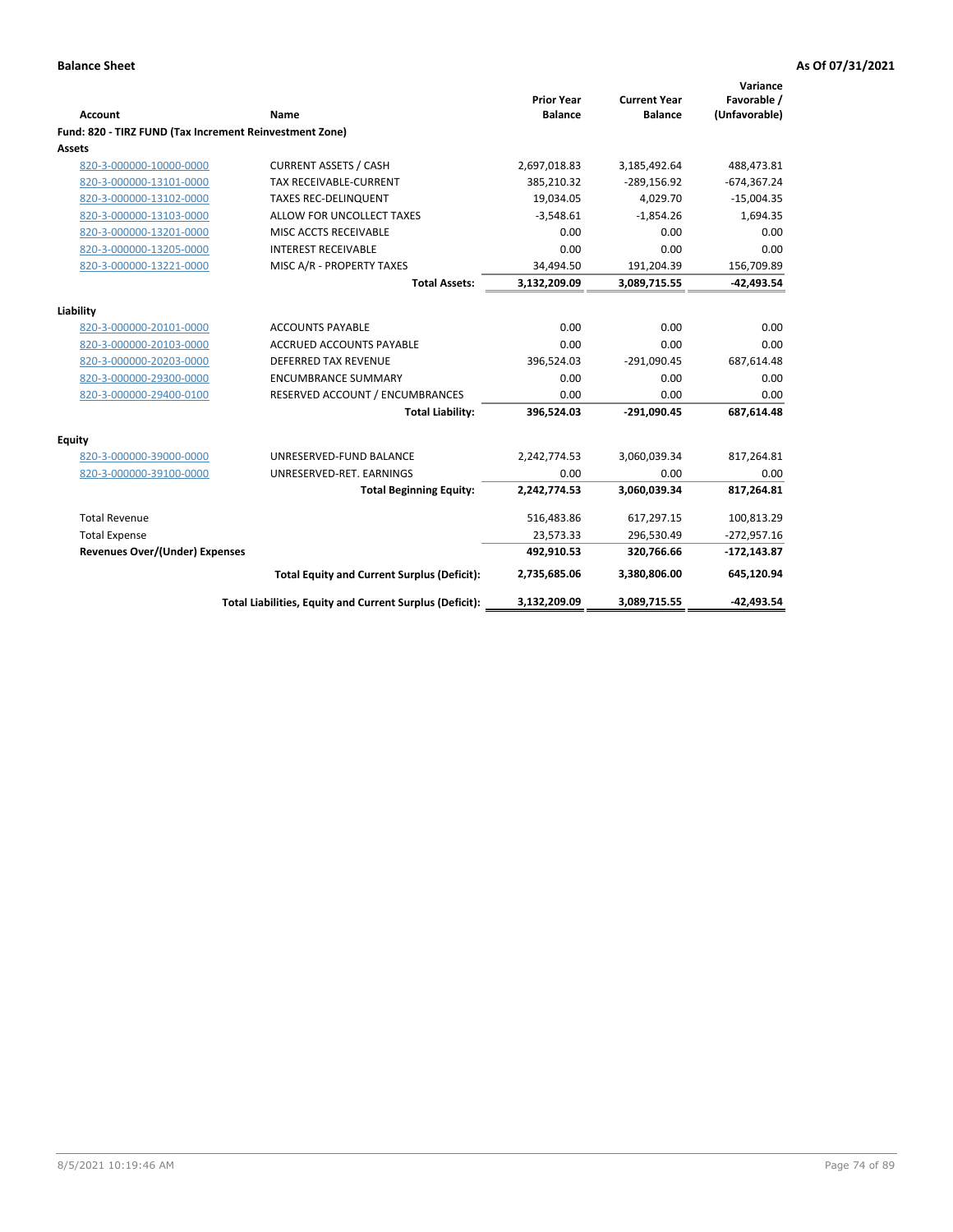| <b>Account</b>                           | Name                                                     | <b>Prior Year</b><br><b>Balance</b> | <b>Current Year</b><br><b>Balance</b> | Variance<br>Favorable /<br>(Unfavorable) |
|------------------------------------------|----------------------------------------------------------|-------------------------------------|---------------------------------------|------------------------------------------|
| Fund: 890 - GRNVL IDC (L-3) FIXED ASSETS |                                                          |                                     |                                       |                                          |
| <b>Assets</b>                            |                                                          |                                     |                                       |                                          |
| 890-3-000000-10000-0000                  | <b>CURRENT ASSETS / CASH</b>                             | $-0.18$                             | $-0.18$                               | 0.00                                     |
| 890-3-000000-16004-0000                  | FIXED ASSETS / BUILDINGS                                 | 0.00                                | 0.00                                  | 0.00                                     |
| 890-3-000000-16005-0000                  | <b>ACCUMULATED DEPRECIATION</b>                          | 0.00                                | 0.00                                  | 0.00                                     |
| 890-3-000000-16301-0000                  | FIXED ASSETS / C W I P                                   | 0.25                                | 0.25                                  | 0.00                                     |
|                                          | <b>Total Assets:</b>                                     | 0.07                                | 0.07                                  | 0.00                                     |
| Liability                                |                                                          |                                     |                                       |                                          |
| 890-3-000000-20101-0000                  | <b>ACCOUNTS PAYABLE</b>                                  | 0.00                                | 0.00                                  | 0.00                                     |
| 890-3-000000-27001-0000                  | <b>CONTRIBUTED CAPITAL</b>                               | 0.00                                | 0.00                                  | 0.00                                     |
| 890-3-000000-27101-0000                  | INVESTMENT IN GFA / GENERAL FUND                         | 0.00                                | 0.00                                  | 0.00                                     |
| 890-3-000000-27102-0000                  | <b>SPECIAL REVENUE FUNDS</b>                             | 0.00                                | 0.00                                  | 0.00                                     |
| 890-3-000000-27103-0000                  | <b>GENERAL CIP FUND</b>                                  | 0.00                                | 0.00                                  | 0.00                                     |
| 890-3-000000-27104-0000                  | PROPRIETARY FUNDS                                        | 0.07                                | 0.07                                  | 0.00                                     |
| 890-3-000000-27201-0000                  | CAFR USE / MUNICIPAL BUILDINGS                           | 0.00                                | 0.00                                  | 0.00                                     |
| 890-3-000000-27202-0000                  | CAFR USE / OTHER GENERAL GOVERNMEN                       | 0.00                                | 0.00                                  | 0.00                                     |
| 890-3-000000-27205-0000                  | CAFR USE / PUBLIC WORKS                                  | 0.00                                | 0.00                                  | 0.00                                     |
| 890-3-000000-27210-0000                  | CAFR USE / INVESTMENT IN GFA                             | 0.00                                | 0.00                                  | 0.00                                     |
| 890-3-000000-27301-0000                  | DONATIONS/GRANTS                                         | 0.00                                | 0.00                                  | 0.00                                     |
|                                          | <b>Total Liability:</b>                                  | 0.07                                | 0.07                                  | 0.00                                     |
| Equity                                   |                                                          |                                     |                                       |                                          |
| 890-3-000000-39000-0000                  | UNRESERVED-FUND BALANCE                                  | 0.00                                | 0.00                                  | 0.00                                     |
|                                          | <b>Total Beginning Equity:</b>                           | 0.00                                | 0.00                                  | 0.00                                     |
| <b>Total Expense</b>                     |                                                          | 0.00                                | 0.00                                  | 0.00                                     |
| <b>Revenues Over/(Under) Expenses</b>    |                                                          | 0.00                                | 0.00                                  | 0.00                                     |
|                                          | <b>Total Equity and Current Surplus (Deficit):</b>       | 0.00                                | 0.00                                  | 0.00                                     |
|                                          | Total Liabilities, Equity and Current Surplus (Deficit): | 0.07                                | 0.07                                  | 0.00                                     |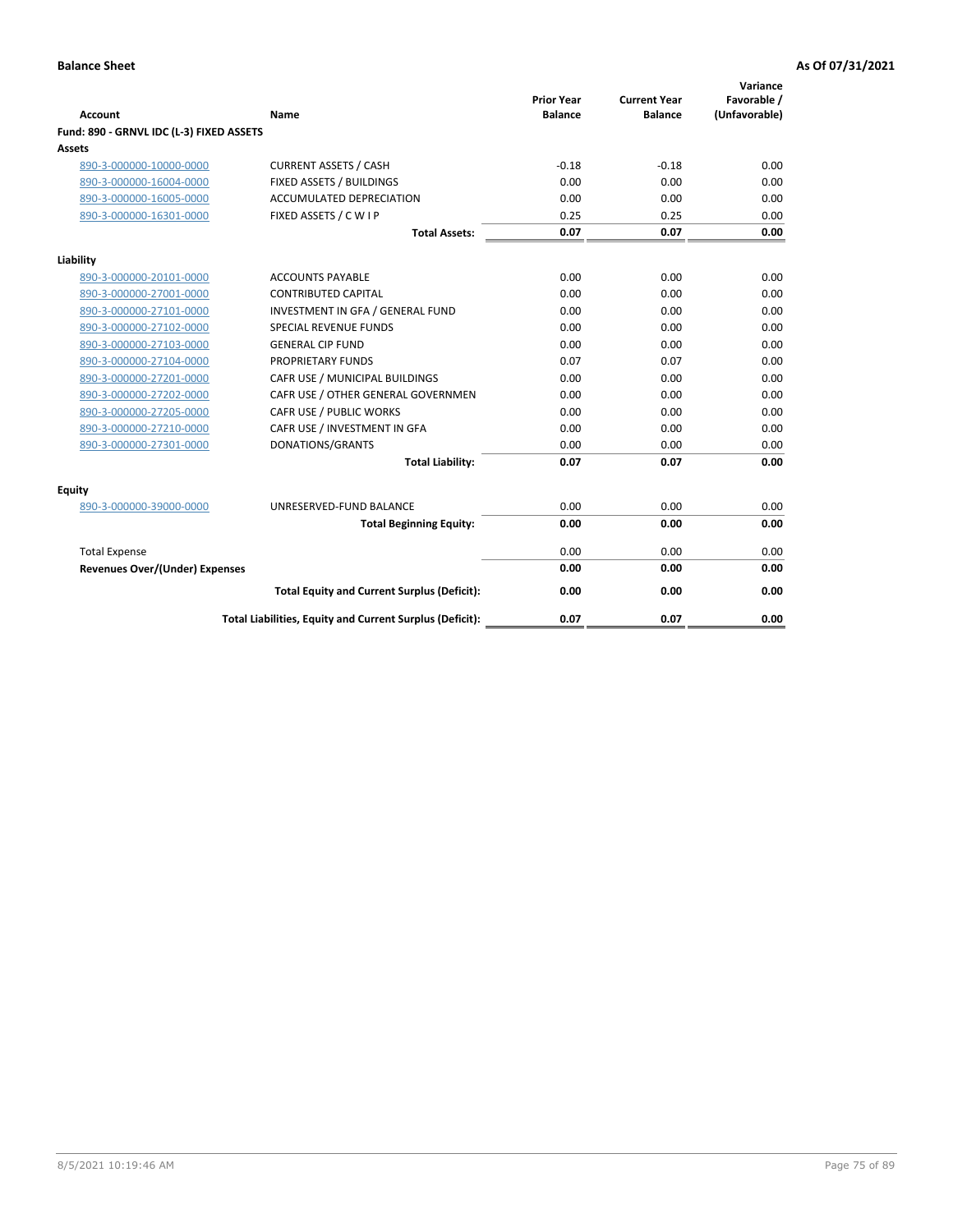|                                                    |                                                                        |                                     |                                       | Variance                        |
|----------------------------------------------------|------------------------------------------------------------------------|-------------------------------------|---------------------------------------|---------------------------------|
| Account                                            | Name                                                                   | <b>Prior Year</b><br><b>Balance</b> | <b>Current Year</b><br><b>Balance</b> | Favorable /<br>(Unfavorable)    |
| Fund: 899 - POOLED CASH                            |                                                                        |                                     |                                       |                                 |
| Assets                                             |                                                                        |                                     |                                       |                                 |
| 899-8-000000-10000-0000                            | <b>CURRENT ASSETS / CASH</b>                                           | 0.00                                | 0.00                                  | 0.00                            |
| 899-8-000000-10101-0000                            | CHASE OUTBOUND OPERATING                                               | $-1,051,104.90$                     | 368,095.34                            | 1,419,200.24                    |
| 899-8-000000-10102-0000                            | CHASE INBOUND OPERATING                                                | 7,793,749.82                        | 4,753,861.08                          | -3,039,888.74                   |
| 899-8-000000-10103-0000                            | OPERATING ACCOUNT / CLAIMS ACCOUNT                                     | 0.00                                | 0.00                                  | 0.00                            |
| 899-8-000000-10105-0000                            | CHASE BANK / SAVINGS - 3003113077                                      | 1,548,417.40                        | 1,549,120.90                          | 703.50                          |
| 899-8-000000-10106-0000                            | CHASE BANK / SAVINGS - 2911913371                                      | 1,626,888.84                        | 1,627,627.99                          | 739.15                          |
| 899-8-000000-10107-0000                            | CHASE TASC FLEX SPENDING                                               | 0.00                                | 2,256.88                              | 2,256.88                        |
| 899-8-000000-10401-0000                            | <b>CURRENT ASSETS / INTERNAL CLEARING</b>                              | $-27.00$                            | 697,239.92                            | 697,266.92                      |
| 899-8-000000-10402-0000                            | <b>CREDIT CARD CLEARING</b>                                            | 0.00                                | 0.00                                  | 0.00                            |
| 899-8-000000-10403-0000                            | <b>NET BILL PAYMENTS</b>                                               | 0.00                                | 0.00                                  | 0.00                            |
| 899-8-000000-11101-0000                            | TX CLASS / OPERATING                                                   | 42,297.28                           | 42,353.88                             | 56.60                           |
| 899-8-000000-11101-0001                            | TX CLASS/COVID RELIEF FUNDS                                            | 0.00                                | 1,381,763.29                          | 1,381,763.29                    |
| 899-8-000000-11201-0000<br>899-8-000000-11401-0000 | LOGIC INVESTMENTS / OPERATING<br>TEXSTAR ACCT - TRADERS ROAD SETTLEMEN | 3,074,105.13<br>0.01                | 1,077,620.57<br>2,525,174.02          | $-1,996,484.56$<br>2,525,174.01 |
| 899-8-000000-11601-0000                            | TEXPOOL ACCT - OPERATING                                               | 3,060,147.02                        | 3,062,319.78                          | 2,172.76                        |
| 899-8-000000-11801-0000                            | TX GEN TERM OPERATING                                                  | 16,707,619.85                       | 11,031,395.76                         | -5,676,224.09                   |
| 899-8-000000-12001-0000                            | AMERICAN NATIONAL OPERATING                                            | 0.00                                | 0.00                                  | 0.00                            |
| 899-8-000000-12002-0000                            | PFM ACCT OPERATING                                                     | 16,491,601.44                       | 16,313,908.34                         | $-177,693.10$                   |
| 899-8-000000-12003-0000                            | <b>TREASURIES - CITY ONLY</b>                                          | 0.00                                | 0.00                                  | 0.00                            |
| 899-8-000000-12301-0000                            | <b>BOND PROCEEDS / PURCHASED INTEREST</b>                              | 0.00                                | 0.00                                  | 0.00                            |
| 899-8-000000-13205-0000                            | <b>INTEREST RECEIVABLE</b>                                             | 68,632.65                           | 11,247.35                             | $-57,385.30$                    |
| 899-8-000000-14100-0000                            | DUE FROM FUND 100                                                      | 0.00                                | 8,590.00                              | 8,590.00                        |
| 899-8-000000-14101-0000                            | DUE FROM FUND 101                                                      | 0.00                                | 0.00                                  | 0.00                            |
| 899-8-000000-14102-0000                            | DUE FROM FUND 102                                                      | 0.00                                | 0.00                                  | 0.00                            |
| 899-8-000000-14103-0000                            | DUE FROM FUND 103                                                      | 0.00                                | 0.00                                  | 0.00                            |
| 899-8-000000-14110-0000                            | DUE FROM FUND 110                                                      | 0.00                                | 0.00                                  | 0.00                            |
| 899-8-000000-14111-0000                            | DUE FROM FUND 111                                                      | 0.00                                | 0.00                                  | 0.00                            |
| 899-8-000000-14112-0000                            | DUE FROM FUND 112                                                      | 0.00                                | 0.00                                  | 0.00                            |
| 899-8-000000-14113-0000                            | DUE FROM FUND 113                                                      | 0.00                                | 0.00                                  | 0.00                            |
| 899-8-000000-14114-0000                            | DUE FROM FUND 114                                                      | 0.00                                | 0.00                                  | 0.00                            |
| 899-8-000000-14115-0000<br>899-8-000000-14116-0000 | DUE FROM FUND 115<br>DUE FROM FUND 116                                 | 0.00<br>0.00                        | 0.00<br>0.00                          | 0.00<br>0.00                    |
| 899-8-000000-14117-0000                            | DUE FROM FUND 117                                                      | 0.00                                | 0.00                                  | 0.00                            |
| 899-8-000000-14118-0000                            | DUE FROM FUND 118                                                      | 0.00                                | 0.00                                  | 0.00                            |
| 899-8-000000-14119-0000                            | DUE FROM FUND 119                                                      | 0.00                                | 0.00                                  | 0.00                            |
| 899-8-000000-14120-0000                            | DUE FROM FUND 120                                                      | 0.00                                | 0.00                                  | 0.00                            |
| 899-8-000000-14121-0000                            | DUE FROM FUND 121                                                      | 0.00                                | 0.00                                  | 0.00                            |
| 899-8-000000-14122-0000                            | DUE FROM FUND 122                                                      | 0.00                                | 0.00                                  | 0.00                            |
| 899-8-000000-14123-0000                            | DUE FROM FUND 123                                                      | 0.00                                | 0.00                                  | 0.00                            |
| 899-8-000000-14124-0000                            | DUE FROM FUND 124                                                      | 0.00                                | 0.00                                  | 0.00                            |
| 899-8-000000-14125-0000                            | DUE FROM FUND 125                                                      | 0.00                                | 0.00                                  | 0.00                            |
| 899-8-000000-14126-0000                            | DUE FROM FUND 126                                                      | 0.00                                | 0.00                                  | 0.00                            |
| 899-8-000000-14140-0000                            | DUE FROM FUND 140                                                      | 0.00                                | 0.00                                  | 0.00                            |
| 899-8-000000-14160-0000                            | DUE FROM FUND 160                                                      | 0.00                                | 0.00                                  | 0.00                            |
| 899-8-000000-14161-0000                            | DUE FROM FUND 161                                                      | 0.00                                | 0.00                                  | 0.00                            |
| 899-8-000000-14162-0000                            | DUE FROM FUND 162                                                      | 0.00                                | 0.00                                  | 0.00                            |
| 899-8-000000-14163-0000                            | DUE FROM FUND 163                                                      | 0.00                                | 0.00                                  | 0.00                            |
| 899-8-000000-14164-0000                            | DUE FROM FUND 164                                                      | 0.00                                | 0.00                                  | 0.00                            |
| 899-8-000000-14165-0000<br>899-8-000000-14170-0000 | DUE FROM FUND 165<br>DUE FROM FUND 170                                 | 0.00<br>0.00                        | 0.00<br>0.00                          | 0.00<br>0.00                    |
| 899-8-000000-14171-0000                            | DUE FROM FUND 171                                                      | 0.00                                | 0.00                                  | 0.00                            |
| 899-8-000000-14172-0000                            | DUE FROM FUND 172                                                      | 0.00                                | 0.00                                  | 0.00                            |
| 899-8-000000-14173-0000                            | DUE FROM FUND 173                                                      | 0.00                                | 0.00                                  | 0.00                            |
| 899-8-000000-14174-0000                            | DUE FROM FUND 174                                                      | 0.00                                | 0.00                                  | 0.00                            |
| 899-8-000000-14175-0000                            | DUE FROM FUND 175                                                      | 0.00                                | 0.00                                  | 0.00                            |
| 899-8-000000-14176-0000                            | DUE FROM FUND 176                                                      | 0.00                                | 0.00                                  | 0.00                            |
| 899-8-000000-14177-0000                            | DUE FROM FUND 177                                                      | 0.00                                | 0.00                                  | 0.00                            |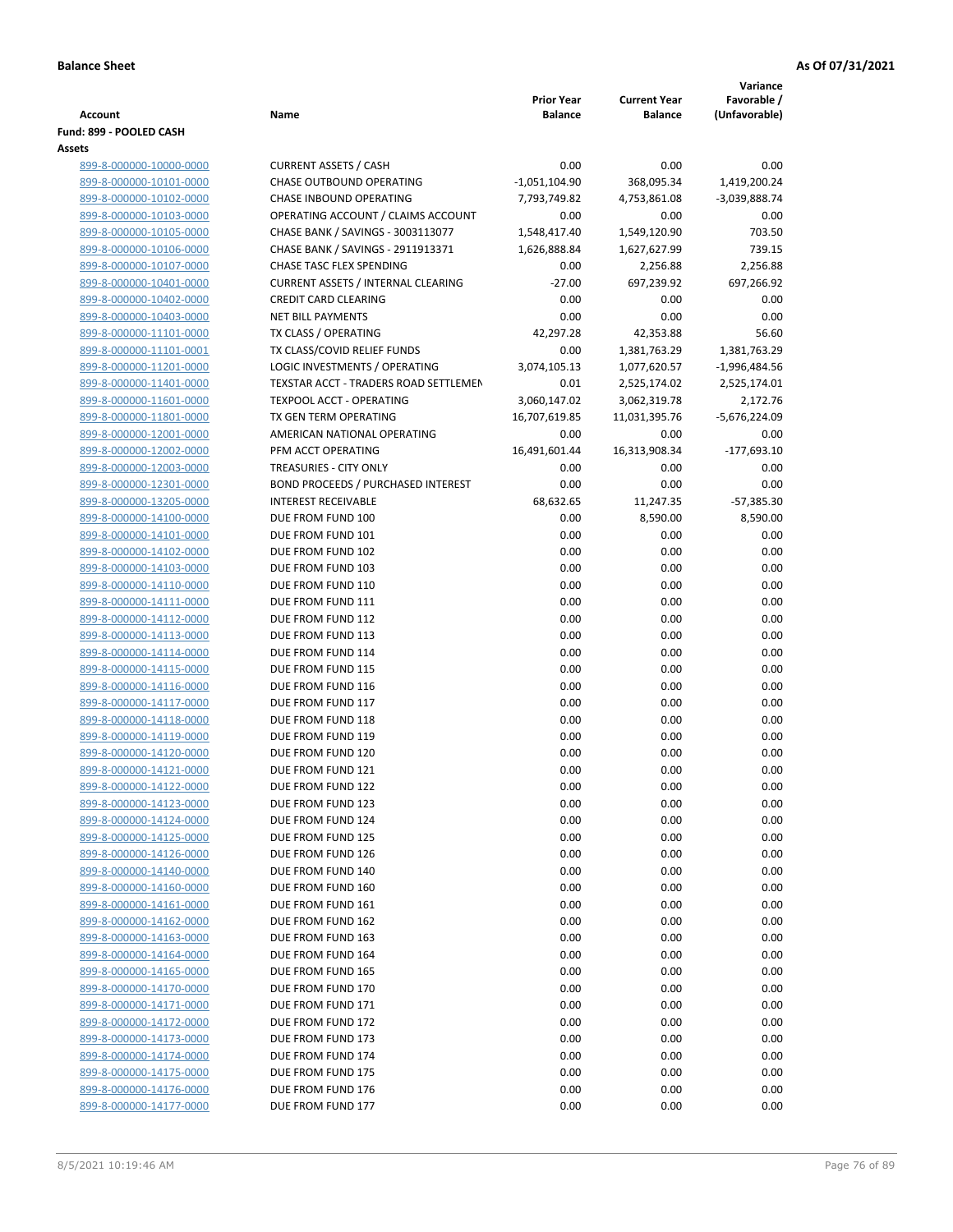|                         |                                       |                   |                     | Variance        |
|-------------------------|---------------------------------------|-------------------|---------------------|-----------------|
|                         |                                       | <b>Prior Year</b> | <b>Current Year</b> | Favorable /     |
| <b>Account</b>          | Name                                  | <b>Balance</b>    | <b>Balance</b>      | (Unfavorable)   |
| 899-8-000000-14190-0000 | DUE FROM FUND 190                     | 0.00              | 0.00                | 0.00            |
| 899-8-000000-14192-0000 | DUE FROM FUND 192                     | 0.00              | $-20.00$            | $-20.00$        |
| 899-8-000000-14200-0000 | DUE FROM FUND 200                     | 0.00              | $-200.00$           | $-200.00$       |
| 899-8-000000-14210-0000 | DUE FROM FUND 210                     | 0.00              | 0.00                | 0.00            |
| 899-8-000000-14211-0000 | DUE FROM FUND 211                     | 0.00              | 0.00                | 0.00            |
| 899-8-000000-14212-0000 | DUE FROM FUND 212                     | 0.00              | 0.00                | 0.00            |
| 899-8-000000-14216-0000 | DUE FROM FUND 216                     | 0.00              | 0.00                | 0.00            |
| 899-8-000000-14217-0000 | DUE FROM FUND 217                     | 0.00              | 0.00                | 0.00            |
| 899-8-000000-14300-0000 | DUE FROM FUND 300                     | 0.00              | 0.00                | 0.00            |
| 899-8-000000-14320-0000 | DUE FROM FUND 320                     | 0.00              | 0.00                | 0.00            |
| 899-8-000000-14360-0000 | DUE FROM FUND 360                     | 0.00              | 0.00                | 0.00            |
| 899-8-000000-14361-0000 | DUE FROM FUND 361                     | 0.00              | 0.00                | 0.00            |
| 899-8-000000-14400-0000 | DUE FROM FUND 400                     | 0.00              | 0.00                | 0.00            |
| 899-8-000000-14500-0000 | DUE FROM FUND 500                     | 0.00              | 0.00                | 0.00            |
| 899-8-000000-14561-0000 | DUE FROM FUND 561                     | 0.00              | 0.00                | 0.00            |
| 899-8-000000-14601-0000 | DUE FROM FUND 601                     | 0.00              | 0.00                | 0.00            |
| 899-8-000000-14602-0000 | DUE FROM FUND 602                     | $-0.09$           | $-0.09$             | 0.00            |
| 899-8-000000-14604-0000 | DUE FROM FUND 604                     | 0.00              | $-215,792.50$       | $-215,792.50$   |
| 899-8-000000-14660-0000 | DUE FROM FUND 660                     | 0.00              | 0.00                | 0.00            |
| 899-8-000000-14800-0000 | DUE FROM FUND 800                     | 0.00              | 0.00                | 0.00            |
| 899-8-000000-14801-0000 | DUE FROM FUND 801                     | 0.00              | 0.00                | 0.00            |
| 899-8-000000-14802-0000 | DUE FROM FUND 802                     | 0.00              | 0.00                | 0.00            |
| 899-8-000000-14803-0000 | DUE FROM FUND 803                     | 0.00              | 0.00                | 0.00            |
| 899-8-000000-14807-0000 | DUE FROM FUND 807                     | 0.00              | 0.00                | 0.00            |
| 899-8-000000-14809-0000 | DUE FROM FUND 809                     | 0.00              | 0.00                | 0.00            |
| 899-8-000000-14810-0000 | DUE FROM FUND 810                     | 0.00              | 0.00                | 0.00            |
| 899-8-000000-14811-0000 | DUE FROM FUND 811                     | 0.00              | 0.00                | 0.00            |
| 899-8-000000-14820-0000 | DUE FROM TIRZ FUND                    | 0.00              | 0.00                | 0.00            |
| 899-8-000000-14890-0000 | DUE FROM GRNVL IDC (L-3) FIXED ASSETS | 0.00              | 0.00                | 0.00            |
| 899-8-000000-14910-0000 | DUE FROM FUND 910                     | $-1,021.88$       | 4,431.07            | 5,452.95        |
| 899-8-000000-14911-0000 | DUE FROM FUND 911                     | 0.00              | 0.00                | 0.00            |
| 899-8-000000-14912-0000 | DUE FROM FUND 912                     | 0.00              | 0.00                | 0.00            |
| 899-8-000000-14913-0000 | DUE FROM FUND 913                     | 0.00              | 0.00                | 0.00            |
| 899-8-000000-14916-0000 | DUE FROM FUND 916                     | 0.00              | 0.00                | 0.00            |
| 899-8-000000-14950-0000 | DUE FROM FUND 950                     | 0.00              | 4,561.53            | 4,561.53        |
| 899-8-000000-91011-1001 | <b>BANK OF AMERICA</b>                | 0.00              | 0.00                | 0.00            |
|                         | <b>Total Assets:</b>                  | 49,361,305.57     | 44.245.555.11       | $-5,115,750.46$ |
| Liability               |                                       |                   |                     |                 |
| 899-8-000000-20101-0000 | <b>ACCOUNTS PAYABLE</b>               | $-1,190.96$       | -198,598.98         | 197,408.02      |
| 899-8-000000-20102-0000 | <b>CREDIT CARD PAYABLE</b>            | 0.00              | 0.00                | 0.00            |
| 899-8-000000-21040-0000 | DUE TO OTHER FUNDS                    | 49,366,143.46     | 44,447,801.07       | 4,918,342.39    |
|                         | <b>Total Liability:</b>               | 49,364,952.50     | 44,249,202.09       | 5,115,750.41    |
|                         |                                       |                   |                     |                 |
| <b>Equity</b>           |                                       |                   |                     |                 |
| 899-3-000000-39000-0000 | UNRESERVED-FUND BALANCE               | $-0.46$           | $-3,646.94$         | $-3,646.48$     |
| 899-8-000000-14362-0000 | DUE FROM FUND 362                     | 0.00              | 0.00                | 0.00            |
| 899-8-000000-39200-0101 | EQUITY IN POOLED CASH                 | 0.00              | 0.00                | 0.00            |
| 899-8-000000-39200-0110 | EQUITY IN POOLED CASH                 | 0.00              | 0.00                | 0.00            |
| 899-8-000000-39200-0111 | EQUITY IN POOLED CASH                 | 0.00              | 0.00                | 0.00            |
| 899-8-000000-39200-0112 | EQUITY IN POOLED CASH                 | 0.00              | 0.00                | 0.00            |
| 899-8-000000-39200-0190 | EQUITY IN POOLED CASH                 | 0.00              | 0.00                | 0.00            |
| 899-8-000000-39200-0201 | EQUITY IN POOLED CASH                 | 0.00              | 0.00                | 0.00            |
| 899-8-000000-39200-0202 | EQUITY IN POOLED CASH                 | 0.00              | 0.00                | 0.00            |
| 899-8-000000-39200-0203 | EQUITY IN POOLED CASH                 | 0.00              | 0.00                | 0.00            |
| 899-8-000000-39200-0204 | EQUITY IN POOLED CASH                 | 0.00              | 0.00                | 0.00            |
| 899-8-000000-39200-0205 | EQUITY IN POOLED CASH                 | 0.00              | 0.00                | 0.00            |
| 899-8-000000-39200-0206 | EQUITY IN POOLED CASH                 | 0.00              | 0.00                | 0.00            |
| 899-8-000000-39200-0207 | EQUITY IN POOLED CASH                 | 0.00              | 0.00                | 0.00            |
| 899-8-000000-39200-0208 | EQUITY IN POOLED CASH                 | 0.00              | 0.00                | 0.00            |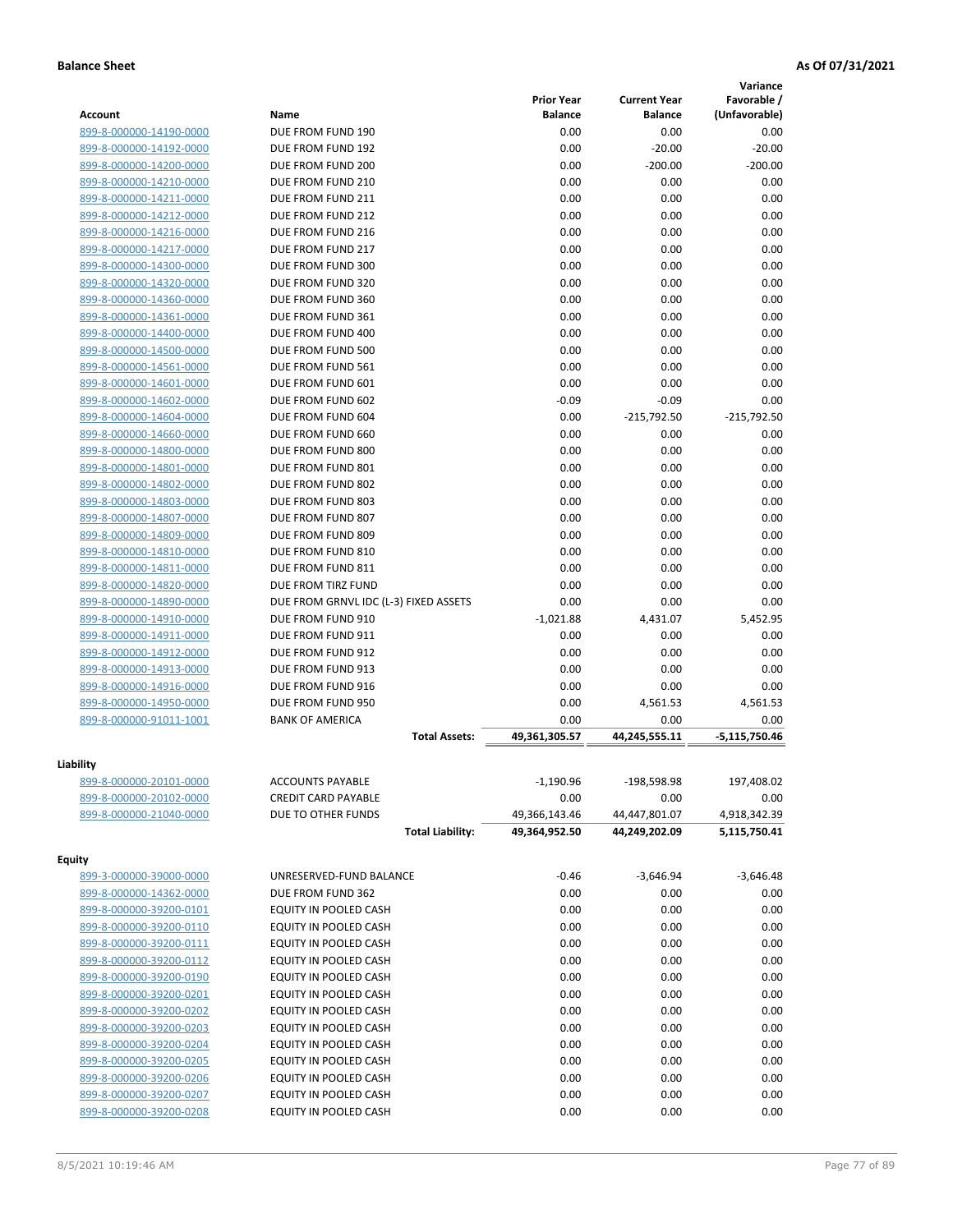**Variance**

| Account                                            | Name                                           | <b>Prior Year</b><br><b>Balance</b> | <b>Current Year</b><br><b>Balance</b> | Favorable /<br>(Unfavorable) |
|----------------------------------------------------|------------------------------------------------|-------------------------------------|---------------------------------------|------------------------------|
| 899-8-000000-39200-0209                            | EQUITY IN POOLED CASH                          | 0.00                                | 0.00                                  | 0.00                         |
| 899-8-000000-39200-0210                            | EQUITY IN POOLED CASH                          | 0.00                                | 0.00                                  | 0.00                         |
| 899-8-000000-39200-0211                            | EQUITY IN POOLED CASH                          | 0.00                                | 0.00                                  | 0.00                         |
| 899-8-000000-39200-0212                            | EQUITY IN POOLED CASH                          | 0.00                                | 0.00                                  | 0.00                         |
| 899-8-000000-39200-0213                            | <b>EQUITY IN POOLED CASH</b>                   | 0.00                                | 0.00                                  | 0.00                         |
| 899-8-000000-39200-0214                            | EQUITY IN POOLED CASH                          | 0.00                                | 0.00                                  | 0.00                         |
| 899-8-000000-39200-0215                            | EQUITY IN POOLED CASH                          | 0.00                                | 0.00                                  | 0.00                         |
| 899-8-000000-39200-0216                            | EQUITY IN POOLED CASH                          | 0.00                                | 0.00                                  | 0.00                         |
| 899-8-000000-39200-0217                            | EQUITY IN POOLED CASH                          | 0.00                                | 0.00                                  | 0.00                         |
| 899-8-000000-39200-0218                            | EQUITY IN POOLED CASH                          | 0.00                                | 0.00                                  | 0.00                         |
| 899-8-000000-39200-0219                            | EQUITY IN POOLED CASH                          | 0.00                                | 0.00                                  | 0.00                         |
| 899-8-000000-39200-0220                            | EQUITY IN POOLED CASH                          | 0.00                                | 0.00                                  | 0.00                         |
| 899-8-000000-39200-0221                            | EQUITY IN POOLED CASH                          | 0.00                                | 0.00                                  | 0.00                         |
| 899-8-000000-39200-0222                            | EQUITY IN POOLED CASH                          | 0.00                                | 0.00                                  | 0.00                         |
| 899-8-000000-39200-0223                            | EQUITY IN POOLED CASH                          | 0.00                                | 0.00                                  | 0.00                         |
| 899-8-000000-39200-0224                            | EQUITY IN POOLED CASH                          | 0.00                                | 0.00                                  | 0.00                         |
| 899-8-000000-39200-0225                            | EQUITY IN POOLED CASH                          | 0.00                                | 0.00                                  | 0.00                         |
| 899-8-000000-39200-0226                            | EQUITY IN POOLED CASH                          | 0.00                                | 0.00                                  | 0.00                         |
| 899-8-000000-39200-0227                            | EQUITY IN POOLED CASH                          | 0.00                                | 0.00                                  | 0.00                         |
| 899-8-000000-39200-0228                            | EQUITY IN POOLED CASH                          | 0.00                                | 0.00                                  | 0.00                         |
| 899-8-000000-39200-0229                            | EQUITY IN POOLED CASH                          | 0.00                                | 0.00                                  | 0.00                         |
| 899-8-000000-39200-0231                            | EQUITY IN POOLED CASH                          | 0.00                                | 0.00                                  | 0.00                         |
| 899-8-000000-39200-0232                            | EQUITY IN POOLED CASH                          | 0.00                                | 0.00                                  | 0.00                         |
| 899-8-000000-39200-0233                            | EQUITY IN POOLED CASH                          | 0.00                                | 0.00                                  | 0.00                         |
| 899-8-000000-39200-0234                            | EQUITY IN POOLED CASH                          | 0.00                                | 0.00                                  | 0.00                         |
| 899-8-000000-39200-0235                            | EQUITY IN POOLED CASH                          | 0.00                                | 0.00                                  | 0.00                         |
| 899-8-000000-39200-0236                            | EQUITY IN POOLED CASH                          | 0.00                                | 0.00                                  | 0.00                         |
| 899-8-000000-39200-0241                            | EQUITY IN POOLED CASH                          | 0.00                                | 0.00                                  | 0.00                         |
| 899-8-000000-39200-0247                            | EQUITY IN POOLED CASH                          | 0.00                                | 0.00                                  | 0.00                         |
| 899-8-000000-39200-0250                            | EQUITY IN POOLED CASH                          | 0.00                                | 0.00                                  | 0.00                         |
| 899-8-000000-39200-0251                            | EQUITY IN POOLED CASH                          | 0.00                                | 0.00                                  | 0.00                         |
| 899-8-000000-39200-0252                            | EQUITY IN POOLED CASH                          | 0.00                                | 0.00                                  | 0.00                         |
| 899-8-000000-39200-0253                            | EQUITY IN POOLED CASH                          | 0.00                                | 0.00                                  | 0.00                         |
| 899-8-000000-39200-0254                            | EQUITY IN POOLED CASH                          | 0.00                                | 0.00                                  | 0.00                         |
| 899-8-000000-39200-0301                            | EQUITY IN POOLED CASH                          | 0.00                                | 0.00                                  | 0.00                         |
| 899-8-000000-39200-0302                            | EQUITY IN POOLED CASH                          | 0.00                                | 0.00                                  | 0.00<br>0.00                 |
| 899-8-000000-39200-0401<br>899-8-000000-39200-0402 | EQUITY IN POOLED CASH<br>EQUITY IN POOLED CASH | 0.00<br>0.00                        | 0.00<br>0.00                          | 0.00                         |
| 899-8-000000-39200-0403                            | <b>EQUITY IN POOLED CASH</b>                   | 0.00                                | 0.00                                  | 0.00                         |
| 899-8-000000-39200-0405                            | <b>EQUITY IN POOLED CASH</b>                   | 0.00                                | 0.00                                  | 0.00                         |
| 899-8-000000-39200-0406                            | EQUITY IN POOLED CASH                          | 0.00                                | 0.00                                  | 0.00                         |
| 899-8-000000-39200-0410                            | EQUITY IN POOLED CASH                          | 0.00                                | 0.00                                  | 0.00                         |
| 899-8-000000-39200-0411                            | EQUITY IN POOLED CASH                          | 0.00                                | 0.00                                  | 0.00                         |
| 899-8-000000-39200-0501                            | EQUITY IN POOLED CASH                          | 0.00                                | 0.00                                  | 0.00                         |
| 899-8-000000-39200-0502                            | EQUITY IN POOLED CASH                          | 0.00                                | 0.00                                  | 0.00                         |
| 899-8-000000-39200-0503                            | <b>EQUITY IN POOLED CASH</b>                   | 0.00                                | 0.00                                  | 0.00                         |
| 899-8-000000-39200-0504                            | EQUITY IN POOLED CASH                          | 0.00                                | 0.00                                  | 0.00                         |
| 899-8-000000-39200-0505                            | EQUITY IN POOLED CASH                          | 0.00                                | 0.00                                  | 0.00                         |
| 899-8-000000-39200-0506                            | EQUITY IN POOLED CASH                          | 0.00                                | 0.00                                  | 0.00                         |
| 899-8-000000-39200-0507                            | EQUITY IN POOLED CASH                          | 0.00                                | 0.00                                  | 0.00                         |
| 899-8-000000-39200-0511                            | EQUITY IN POOLED CASH                          | 0.00                                | 0.00                                  | 0.00                         |
| 899-8-000000-39200-0513                            | EQUITY IN POOLED CASH                          | 0.00                                | 0.00                                  | 0.00                         |
| 899-8-000000-39200-0521                            | EQUITY IN POOLED CASH                          | 0.00                                | 0.00                                  | 0.00                         |
| 899-8-000000-39200-0522                            | EQUITY IN POOLED CASH                          | 0.00                                | 0.00                                  | 0.00                         |
| 899-8-000000-39200-0523                            | EQUITY IN POOLED CASH                          | 0.00                                | 0.00                                  | 0.00                         |
| 899-8-000000-39200-0601                            | EQUITY IN POOLED CASH                          | 0.00                                | 0.00                                  | 0.00                         |
| 899-8-000000-39200-0602                            | EQUITY IN POOLED CASH                          | 0.00                                | 0.00                                  | 0.00                         |
| 899-8-000000-39200-0603                            | EQUITY IN POOLED CASH                          | 0.00                                | 0.00                                  | 0.00                         |
| 899-8-000000-39200-0604                            | EQUITY IN POOLED CASH                          | 0.00                                | 0.00                                  | 0.00                         |
|                                                    |                                                |                                     |                                       |                              |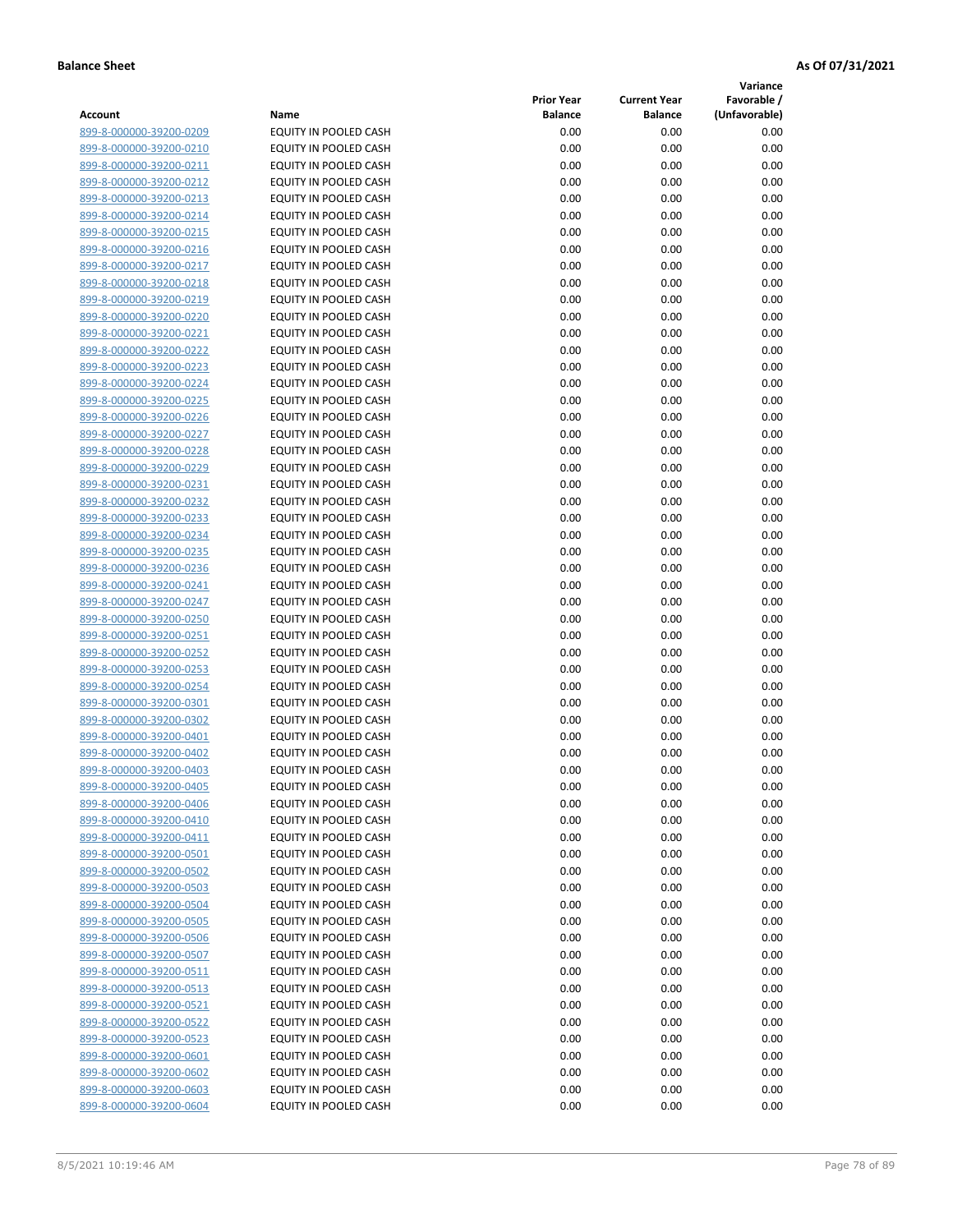|                                       |                                                          |                   |                     | Variance        |
|---------------------------------------|----------------------------------------------------------|-------------------|---------------------|-----------------|
|                                       |                                                          | <b>Prior Year</b> | <b>Current Year</b> | Favorable /     |
| <b>Account</b>                        | Name                                                     | <b>Balance</b>    | <b>Balance</b>      | (Unfavorable)   |
| 899-8-000000-39200-0702               | <b>EQUITY IN POOLED CASH</b>                             | 0.00              | 0.00                | 0.00            |
| 899-8-000000-39200-0703               | EQUITY IN POOLED CASH                                    | 0.00              | 0.00                | 0.00            |
| 899-8-000000-39200-0704               | <b>EQUITY IN POOLED CASH</b>                             | 0.00              | 0.00                | 0.00            |
| 899-8-000000-39200-0705               | <b>EQUITY IN POOLED CASH</b>                             | 0.00              | 0.00                | 0.00            |
| 899-8-000000-39200-0706               | <b>EQUITY IN POOLED CASH</b>                             | 0.00              | 0.00                | 0.00            |
| 899-8-000000-39200-0707               | <b>EQUITY IN POOLED CASH</b>                             | 0.00              | 0.00                | 0.00            |
| 899-8-000000-39200-0708               | EQUITY IN POOLED CASH                                    | 0.00              | 0.00                | 0.00            |
| 899-8-000000-39200-0710               | <b>EQUITY IN POOLED CASH</b>                             | 0.00              | 0.00                | 0.00            |
| 899-8-000000-39200-0721               | <b>EQUITY IN POOLED CASH</b>                             | 0.00              | 0.00                | 0.00            |
| 899-8-000000-39200-0722               | <b>EQUITY IN POOLED CASH</b>                             | 0.00              | 0.00                | 0.00            |
| 899-8-000000-39200-0723               | <b>EQUITY IN POOLED CASH</b>                             | 0.00              | 0.00                | 0.00            |
| 899-8-000000-39200-0731               | EQUITY IN POOLED CASH                                    | 0.00              | 0.00                | 0.00            |
| 899-8-000000-39200-0825               | EQUITY IN POOLED CASH                                    | 0.00              | 0.00                | 0.00            |
| 899-8-000000-39200-0901               | <b>EQUITY IN POOLED CASH</b>                             | 0.00              | 0.00                | 0.00            |
| 899-8-000000-39200-0902               | <b>EQUITY IN POOLED CASH</b>                             | 0.00              | 0.00                | 0.00            |
| 899-8-000000-39200-0903               | <b>EQUITY IN POOLED CASH</b>                             | 0.00              | 0.00                | 0.00            |
| 899-8-000000-39200-0904               | EQUITY IN POOLED CASH                                    | 0.00              | 0.00                | 0.00            |
| 899-8-000000-39200-0905               | <b>EQUITY IN POOLED CASH</b>                             | 0.00              | 0.00                | 0.00            |
| 899-8-000000-39200-0909               | EQUITY IN POOLED CASH                                    | 0.00              | 0.00                | 0.00            |
| 899-8-000000-39200-0910               | <b>EQUITY IN POOLED CASH</b>                             | 0.00              | 0.00                | 0.00            |
| 899-8-000000-39200-0960               | EQUITY IN POOLED CASH                                    | 0.00              | 0.00                | 0.00            |
| 899-8-000000-39200-9999               | EQUITY IN POOLED CASH                                    | 0.00              | 0.00                | 0.00            |
|                                       | <b>Total Beginning Equity:</b>                           | $-0.46$           | $-3,646.94$         | $-3,646.48$     |
| <b>Total Revenue</b>                  |                                                          | $-3,646.47$       | $-0.04$             | 3,646.43        |
| <b>Revenues Over/(Under) Expenses</b> |                                                          | $-3,646.47$       | $-0.04$             | 3,646.43        |
|                                       | <b>Total Equity and Current Surplus (Deficit):</b>       | $-3,646.93$       | $-3,646.98$         | $-0.05$         |
|                                       | Total Liabilities, Equity and Current Surplus (Deficit): | 49,361,305.57     | 44,245,555.11       | $-5,115,750.46$ |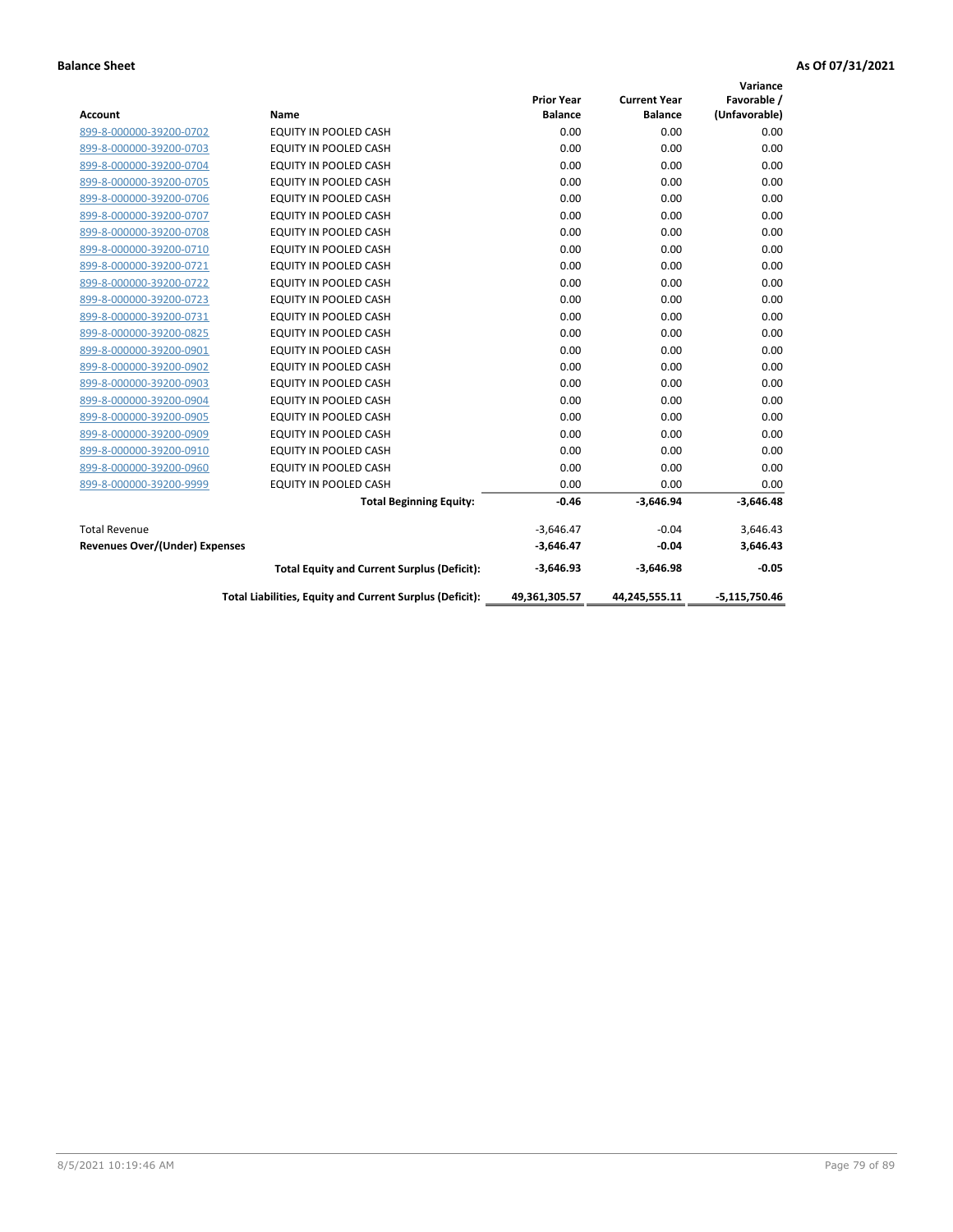|                                            |                                        |                   |                     | Variance         |
|--------------------------------------------|----------------------------------------|-------------------|---------------------|------------------|
|                                            |                                        | <b>Prior Year</b> | <b>Current Year</b> | Favorable /      |
| Account                                    | Name                                   | <b>Balance</b>    | <b>Balance</b>      | (Unfavorable)    |
| <b>Fund: 910 - ELECTRIC OPERATING FUND</b> |                                        |                   |                     |                  |
| Assets                                     |                                        |                   |                     |                  |
| 910-9-000000-10000-1300                    | <b>CASH</b>                            | 19,658,037.41     | 8,794,802.11        | $-10,863,235.30$ |
| 910-9-000000-10209-1300                    | <b>ADMIN PETTY CASH</b>                | 200.00            | 270.92              | 70.92            |
| 910-9-000000-10308-1300                    | <b>GEUS SERVICE CENTER CHANGE</b>      | 849.90            | 849.90              | 0.00             |
| 910-9-000000-10309-1300                    | <b>GEUS DOWNTOWN CHANGE</b>            | 1,650.00          | 1,650.00            | 0.00             |
| 910-9-000000-11540-1301                    | PTO LIABILITY FUNDING                  | 461,520.03        | 461,866.10          | 346.07           |
| 910-9-000000-11541-1301                    | CASH INVESTED - TX TERM GENERAL        | 4,756,119.30      | 14,760,586.65       | 10,004,467.35    |
| 910-9-000000-12190-1810                    | DEFERRED ISSUANCE COSTS 2001           | 0.00              | 0.00                | 0.00             |
| 910-9-000000-12191-1810                    | DEFERRED ISSUANCE COST 2008 ENGINE PR  | 0.00              | 0.00                | 0.00             |
| 910-9-000000-12192-1810                    | DEFERRED ISSUANCE COSTS 2010 BOA ENGI  | 0.00              | 0.00                | 0.00             |
| 910-9-000000-12193-1810                    | DEFERRED ISSUANCE COSTS 2010 SCRUBBEI  | 0.00              | 0.00                | 0.00             |
| 910-9-000000-12194-1810                    | DEFERRED ISSUANCE COSTS 2010 TMPA DEI  | 0.00              | 0.00                | 0.00             |
| 910-9-000000-12201-1810                    | <b>BOND DISCOUNT</b>                   | 153,371.59        | 95,916.37           | $-57,455.22$     |
| 910-9-000000-13000-1420                    | <b>CUSTOMER ACCOUNTS RECEIVABLE</b>    | 3,194,418.33      | 1,943,722.34        | $-1,250,695.99$  |
| 910-9-000000-13001-1420                    | NON CURRENT CUSTOMER ACCTS RECEIVAE    | 668,374.08        | 779,805.75          | 111,431.67       |
| 910-9-000000-13002-1440                    | ALLOWANCE FOR UNCOLLECTABLE            | -568,204.39       | -794,670.36         | $-226,465.97$    |
| 910-9-000000-13003-1422                    | UNBILLED YEAR-END ACCRUAL              | 4,669,137.80      | 3,036,498.36        | $-1,632,639.44$  |
| 910-9-000000-13009-1423                    | FUEL ADJUSTMENT - UNDER/OVER           | $-873,620.22$     | $-2,891,264.40$     | $-2,017,644.18$  |
| 910-9-000000-13011-1420                    |                                        |                   |                     |                  |
|                                            | AMP RECEIVABLE                         | $-59,276.60$      | 38,174.97           | 97,451.57        |
| 910-9-000000-13012-1420                    | ROUNDUP ACCOUNTS RECEIVABLE            | 1.01              | 58.05               | 57.04            |
| 910-9-000000-13066-1421                    | AMPY CUSTOMER ACCOUNTS RECEIVABLE      | 0.00              | 0.00                | 0.00             |
| 910-9-000000-13067-1421                    | AMPY ARREARS ACCOUNTS RECEIVABLE       | $-5,128.24$       | $-23,461.21$        | $-18,332.97$     |
| 910-9-000000-13068-1421                    | AMPY Customers Left With Balance A/R   | 62,592.10         | 64,980.20           | 2,388.10         |
| 910-9-000000-13201-1430                    | MISCELLANEOUS ACCOUNTS RECEIVABLE      | 52,943.32         | 63,575.66           | 10,632.34        |
| 910-9-000000-13205-1710                    | <b>INTEREST RECEIVABLE</b>             | 0.00              | 0.00                | 0.00             |
| 910-9-000000-13290-1650                    | PREPAYMENTS                            | 0.00              | 0.00                | 0.00             |
| 910-9-000000-13291-1651                    | TMPA SCRUBBER PREPAYMENT               | 0.00              | 0.00                | 0.00             |
| 910-9-000000-13293-1653                    | TMPA FIXED COSTS PREPAYMENT            | 0.00              | 0.00                | 0.00             |
| 910-9-000000-13294-1654                    | TMPA DEMAND COSTS ESCROW               | 0.00              | 0.00                | 0.00             |
| 910-9-000000-13297-1657                    | <b>ERCOT CRR PREPAYMENTS</b>           | $-23,843.52$      | -59,099.84          | $-35,256.32$     |
| 910-9-000000-13299-1655                    | <b>ERCOT COLLATERAL</b>                | 111,550.00        | 111,550.00          | 0.00             |
| 910-9-000000-14001-1461                    | DUE FROM COG - GENERAL FUND            | 0.00              | 0.00                | 0.00             |
| 910-9-000000-14402-1469                    | DUE FROM DEBT SERVICE FUND             | 0.00              | 0.00                | 0.00             |
| 910-9-000000-14501-1467                    | DUE FROM GBOD                          | 0.00              | 0.00                | 0.00             |
| 910-9-000000-14916-1469                    | DUE FROM FUND 916                      | 0.00              | 0.00                | 0.00             |
| 910-9-000000-14999-1910                    | DUE FROM 906                           | 0.00              | 0.00                | 0.00             |
| 910-9-000000-15900-1540                    | <b>INVENTORY</b>                       | 2,537,978.33      | 3,000,606.93        | 462,628.60       |
| 910-9-000000-15901-1541                    | <b>GEUS UNLEADED GASOLINE</b>          | 443.43            | 1,850.71            | 1,407.28         |
| 910-9-000000-15902-1542                    | <b>GEUS DIESEL GASOLINE</b>            | 325.76            | 2,142.55            | 1,816.79         |
| 910-9-000000-15903-1543                    | INVENTORY - SUBSTATION                 | 7,771.80          | 7,771.80            | 0.00             |
| 910-9-000000-15909-1510                    | STEAM PLANT FUEL OIL INVENTORY         | 576,621.23        | 496,209.46          | $-80,411.77$     |
| 910-9-000000-16301-1070                    | <b>CWIP</b>                            | 1,997,331.75      | 1,358,711.70        | -638,620.05      |
| 910-9-000000-16400-1180                    | GASB 62 ASSET                          | 12,657,036.00     | 11,778,330.00       | -878,706.00      |
| 910-9-000000-17501-1860                    | <b>EMPLOYEE CONTRIBUTIONS</b>          | 641,414.00        | 639,774.00          | $-1,640.00$      |
| 910-9-000000-17504-1860                    | <b>INVESTMENT RETURN</b>               | 2,067,546.00      | $-1,243,160.00$     | $-3,310,706.00$  |
| 910-9-000000-17508-1860                    | EXPERIENCE DIFFERENCE- OUTFLOW         | 104,019.00        | 249,812.00          | 145,793.00       |
| 910-9-000000-17509-1860                    | <b>EXPERIENCE DIFFERENCE - INFLOW</b>  | $-123,185.00$     | $-27,589.00$        | 95,596.00        |
| 910-9-000000-17520-1860                    | <b>ASSUMPTION CHANGES</b>              | 0.00              | 60,623.00           | 60,623.00        |
| 910-9-000000-17608-1860                    | OPEB DEFERRED OUTFLOW                  | 69,667.00         | 122,882.00          | 53,215.00        |
| 910-9-000000-17609-1860                    | OPEB DEFERRED INFLOW                   | $-25,652.00$      | $-136,425.00$       | $-110,773.00$    |
| 910-9-000000-19000-3100                    | STEAM - LAND                           | 117,340.90        | 117,340.90          | 0.00             |
| 910-9-000000-19001-3110                    | STEAM PLANT - STRUCTURES               | 1,082,096.04      | 1,082,096.04        | 0.00             |
|                                            |                                        |                   |                     |                  |
| 910-9-000000-19002-3120                    | STEAM PLANT - BOILER PLANT EQUIPMENT   | 6,707,486.99      | 8,036,336.05        | 1,328,849.06     |
| 910-9-000000-19003-3130                    | STEAM PLANT - ENGINES                  | 0.00              | 0.00                | 0.00             |
| 910-9-000000-19004-3140                    | STEAM PLANT - GENERATORS               | 9,067,106.70      | 9,067,106.70        | 0.00             |
| 910-9-000000-19005-3150                    | STEAM PLANT - ACCESSORY ELECTRIC EQUIF | 950,135.42        | 950,135.42          | 0.00             |
| 910-9-000000-19006-3160                    | STEAM PLANT - MISC POWER PLANT EQUIPI  | 12,912.88         | 12,912.88           | 0.00             |
| 910-9-000000-19100-3400                    | <b>ENGINE PLANT - LAND</b>             | 43,850.00         | 43,850.00           | 0.00             |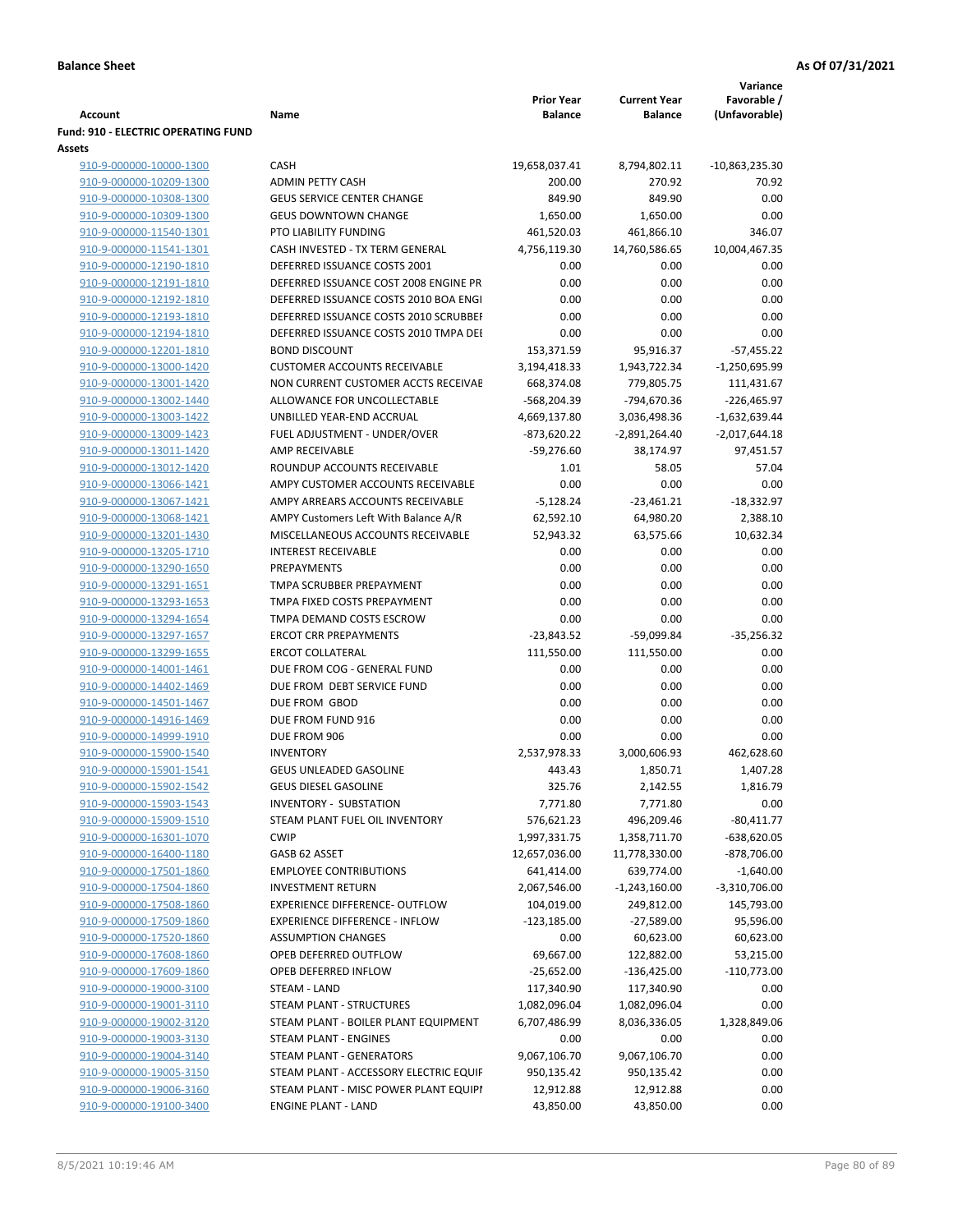|                         |                                                  |                                     |                                       | Variance                     |
|-------------------------|--------------------------------------------------|-------------------------------------|---------------------------------------|------------------------------|
| Account                 | Name                                             | <b>Prior Year</b><br><b>Balance</b> | <b>Current Year</b><br><b>Balance</b> | Favorable /<br>(Unfavorable) |
| 910-9-000000-19101-3410 | <b>ENGINE PLANT - STRUCTURES</b>                 | 4,655,874.20                        | 4,655,874.20                          | 0.00                         |
| 910-9-000000-19101-3411 | <b>ENGINE PLANT - STRUCTURES</b>                 | 0.00                                | 0.00                                  | 0.00                         |
| 910-9-000000-19104-3440 | <b>ENGINE PLANT - ENGINE PLANT GENERATOF</b>     | 28,633,940.73                       | 28,633,940.73                         | 0.00                         |
| 910-9-000000-19105-3450 | ENGINE PLANT - ACCESSORY ELECTRIC EQUI           | 343,229.78                          | 597,137.98                            | 253,908.20                   |
| 910-9-000000-19106-3460 | ENGINE PLANT - MISCELLANEOUS POWER P             | 61,047.10                           | 61,047.10                             | 0.00                         |
| 910-9-000000-19204-3442 | <b>ENGINE PLANT - RENEWABLE GENERATORS</b>       | 245,000.01                          | 252,690.01                            | 7,690.00                     |
| 910-9-000000-19301-3500 | TRANSMISSION - LAND                              | 53,501.21                           | 53,501.21                             | 0.00                         |
| 910-9-000000-19302-3530 | <b>TRANSMISSION - SUBSTATIONS</b>                | 5,704,403.83                        | 6,632,770.70                          | 928,366.87                   |
| 910-9-000000-19303-3572 | <b>TRANSMISSION - TMPA LINES</b>                 | 1,156,631.80                        | 1,156,631.80                          | 0.00                         |
| 910-9-000000-19304-3571 | <b>TRANSMISSION - GEUS LINES</b>                 | 4,519,703.80                        | 4,570,587.97                          | 50,884.17                    |
| 910-9-000000-19401-3600 | <b>DISTRIBUTION - LAND</b>                       | 218,418.15                          | 218,418.15                            | 0.00                         |
| 910-9-000000-19402-3620 | DISTRIBUTION - SUBSTATIONS                       | 6,239,507.24                        | 9,140,808.48                          | 2,901,301.24                 |
| 910-9-000000-19403-3640 | <b>DISTRIBUTION - POLES</b>                      | 4,617,178.70                        | 4,708,440.62                          | 91,261.92                    |
| 910-9-000000-19404-3650 | DISTRIBUTION - OH CONDUCTOR & DEVICES            | 4,235,843.24                        | 4,502,266.51                          | 266,423.27                   |
| 910-9-000000-19405-3660 | DISTRIBUTION - UNDERGROUND CONDUIT               | 1,865,938.63                        | 2,042,698.38                          | 176,759.75                   |
| 910-9-000000-19406-3670 | DISTRIBUTION - UG CONDUCTOR & DEVICES            | 3,078,562.87                        | 3,213,585.24                          | 135,022.37                   |
| 910-9-000000-19407-3680 | <b>DISTRIBUTION - TRANSFORMERS</b>               | 4,357,638.27                        | 4,433,564.13                          | 75,925.86                    |
| 910-9-000000-19408-3690 | <b>DISTRIBUTION - SERVICE CONNECTIONS</b>        | 546,593.47                          | 519,125.25                            | $-27,468.22$                 |
| 910-9-000000-19409-3700 | <b>DISTRIBUTION - METERS</b>                     | 1,886,778.22                        | 1,870,430.25                          | $-16,347.97$                 |
| 910-9-000000-19410-3710 | <b>DISTRIBUTION - VAPOR LIGHTS</b>               | 94,495.71                           | 95,533.53                             | 1,037.82                     |
| 910-9-000000-19411-3750 | DISTRIBUTION - STREET LIGHTS & SIGNALS           | 100,747.96                          | 109,895.25                            | 9,147.29                     |
| 910-9-000000-19501-3890 | <b>GENERAL - LAND</b>                            | 110,503.10                          | 110,503.10                            | 0.00                         |
| 910-9-000000-19502-3900 | <b>GENERAL - STRUCTURES</b>                      | 5,973,904.74                        | 6,017,004.74                          | 43,100.00                    |
| 910-9-000000-19503-3910 | <b>GENERAL - FURNITURE &amp; OFFICE EQUIPMEN</b> | 598,740.18                          | 702,786.52                            | 104,046.34                   |
| 910-9-000000-19504-3941 | <b>GENERAL - METER READING ASSETS</b>            | 34,126.00                           | 17,535.00                             | $-16,591.00$                 |
| 910-9-000000-19505-3911 | <b>GENERAL - CUSTOMER SERVICE EQUIPMENT</b>      | 0.00                                | 6,125.00                              | 6,125.00                     |
| 910-9-000000-19506-3914 | <b>GENERAL - BILLING EQUIPMENT</b>               | 0.00                                | 0.00                                  | 0.00                         |
| 910-9-000000-19507-3915 | <b>GENERAL - CASHIERING EQUIPMENT</b>            | 7,033.54                            | 7,033.54                              | 0.00                         |
| 910-9-000000-19508-3920 | <b>GENERAL - TRANSPORTATION EQUIPMENT</b>        | 2,910,836.95                        | 3,100,469.17                          | 189,632.22                   |
| 910-9-000000-19509-3930 | <b>GENERAL - WAREHOUSE EQUIPMENT</b>             | 84,284.02                           | 84,284.02                             | 0.00                         |
| 910-9-000000-19510-3940 | <b>GENERAL - TOOLS</b>                           | 13,918.37                           | 13,918.37                             | 0.00                         |
| 910-9-000000-19511-3950 | <b>GENERAL - LABORATORY EQUIPMENT</b>            | 333,791.99                          | 318,791.99                            | $-15,000.00$                 |
| 910-9-000000-19512-3960 | <b>GENERAL - POWER OPERATED EQUIPMENT</b>        | 398,548.30                          | 398,548.30                            | 0.00                         |
| 910-9-000000-19513-3970 | <b>GENERAL - COMMUNICATIONS EQUIPMENT</b>        | 47,808.65                           | 47,808.65                             | 0.00                         |
| 910-9-000000-19514-3980 | <b>GENERAL - MISCELLANEOUS EQUIPMENT</b>         | 372,382.32                          | 372,382.32                            | 0.00                         |
| 910-9-000000-19515-3000 | <b>GENERAL-MISC INTANGIBLE</b>                   | 0.00                                | 0.00                                  | 0.00                         |
| 910-9-000000-19999-1080 | ACCUMULATED DEPRECIATION                         | -46,507,904.25                      | -49,309,277.67                        | $-2,801,373.42$              |
|                         | <b>Total Assets:</b>                             | 107,745,946.96                      | 101.363.990.25                        | $-6,381,956.71$              |
| Liability               |                                                  |                                     |                                       |                              |
| 910-9-000000-20101-2320 | <b>ACCOUNTS PAYABLE</b>                          | $-1,021.88$                         | 4,431.07                              | $-5,452.95$                  |
| 910-9-000000-20102-2321 | <b>CREDIT CARD PAYABLE</b>                       | 0.00                                | 0.00                                  | 0.00                         |
| 910-9-000000-20103-2322 | ACCRUED ACCOUNTS PAYABLE                         | 1,690,119.67                        | 343,205.23                            | 1,346,914.44                 |
| 910-9-000000-20139-2323 | RETAINAGES PAYABLE                               | 80,970.40                           | 32,940.20                             | 48,030.20                    |
| 910-9-000000-20141-0000 | <b>TELEPHONE CLEARING</b>                        | 0.00                                | 0.00                                  | 0.00                         |
| 910-9-000000-20142-0000 | <b>ESCROW</b>                                    | 0.00                                | 0.00                                  | 0.00                         |
| 910-9-000000-20161-2324 | <b>GASB 62 SHORT-TERM</b>                        | 878,706.00                          | 1,771,770.00                          | $-893,064.00$                |
| 910-9-000000-20201-2530 | <b>DEFERRED REVENUE</b>                          | -873,620.22                         | $-2,891,264.40$                       | 2,017,644.18                 |
| 910-9-000000-20815-2410 | SALES TAX PAYABLE - IN THE CITY                  | 100,255.14                          | 75,307.60                             | 24,947.54                    |
| 910-9-000000-20816-2411 | SALES TAX PAYABLE - OUT OF CITY                  | 4,796.44                            | 3,886.14                              | 910.30                       |
| 910-9-000000-21001-2341 | DUE TO COG - GEN FUND                            | 75,000.00                           | 0.00                                  | 75,000.00                    |
| 910-9-000000-21406-2329 | DUE TO DEBT TO SERVICE FUND                      | 4,115.11                            | 4,115.11                              | 0.00                         |
| 910-9-000000-21507-2347 | DUE TO GBOD                                      | 37,295.98                           | 22,374.67                             | 14,921.31                    |
| 910-9-000000-22001-2327 | SALARIES PAYABLE                                 | 306,647.46                          | 306,647.46                            | 0.00                         |
| 910-9-000000-22002-2328 | PTO PAYABLE                                      | 690,328.69                          | 415,117.53                            | 275,211.16                   |
| 910-9-000000-23011-2211 | <b>REVENUE BONDS</b>                             | 1,935,000.00                        | 21,893,688.09                         | -19,958,688.09               |
| 910-9-000000-24000-2350 | <b>CUSTOMER DEPOSITS</b>                         | 2,251,124.84                        | 2,202,637.29                          | 48,487.55                    |
| 910-9-000000-24014-2359 | <b>CUSTOMER DEPOSITS / AMPY EQUIPMENT</b>        | 79,324.85                           | 68,389.85                             | 10,935.00                    |
| 910-9-000000-24015-2350 | AMP RESERVE                                      | $-59,276.60$                        | 38,174.97                             | $-97,451.57$                 |
|                         |                                                  |                                     |                                       |                              |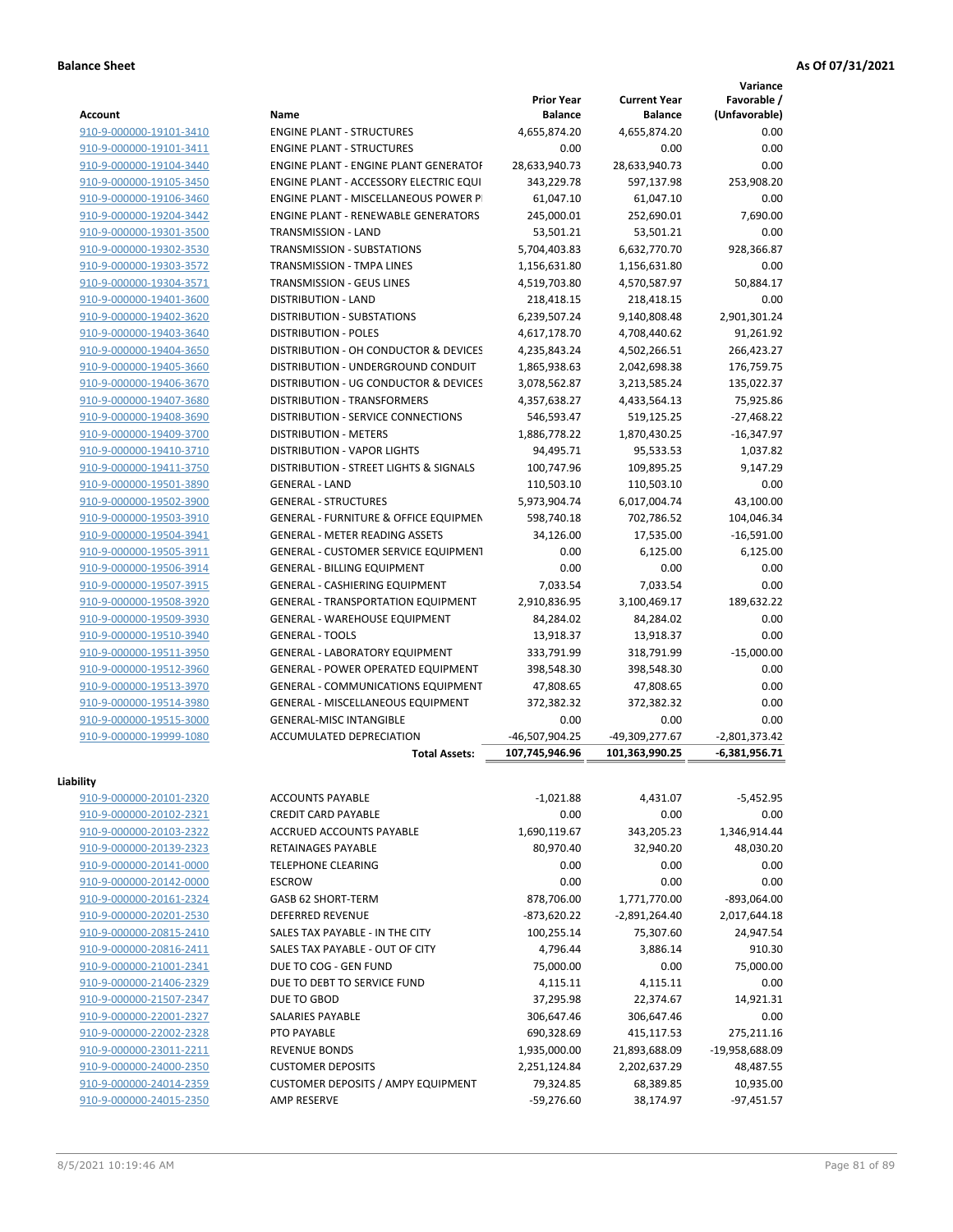| Account                               | Name                                                     | <b>Prior Year</b><br><b>Balance</b> | <b>Current Year</b><br><b>Balance</b> | Variance<br>Favorable /<br>(Unfavorable) |
|---------------------------------------|----------------------------------------------------------|-------------------------------------|---------------------------------------|------------------------------------------|
| 910-9-000000-25069-2530               | PREPAID ELECTRICITY - AMPY                               | $-99,865.35$                        | $-92,359.55$                          | $-7,505.80$                              |
| 910-9-000000-26001-2283               | <b>OBLIGATION FOR COMPENSATED ABSENCES</b>               | 259,384.88                          | 626,740.39                            | $-367,355.51$                            |
| 910-9-000000-26004-2284               | GASB 62 LONG-TERM                                        | 11,778,330.00                       | 10,006,560.00                         | 1,771,770.00                             |
| 910-9-000000-26102-2210               | <b>REVENUE BONDS PAYABLE</b>                             | 48,975,000.00                       | 43,430,000.00                         | 5,545,000.00                             |
| 910-9-000000-26107-2250               | <b>BOND PREMIUM</b>                                      | 4,968,172.70                        | 4,387,403.42                          | 580,769.28                               |
| 910-9-000000-26108-2250               | <b>SCRUBBER DEBT - 2010</b>                              | 0.00                                | 0.00                                  | 0.00                                     |
| 910-9-000000-26109-2250               | PREMIUM ON SCRUBBER                                      | 0.00                                | 0.00                                  | 0.00                                     |
| 910-9-000000-26110-2250               | <b>TMPA DEBT - 2010</b>                                  | 0.00                                | 0.00                                  | 0.00                                     |
| 910-9-000000-26111-2250               | PREMIUM ON TMPA DEBT                                     | 0.00                                | 0.00                                  | 0.00                                     |
| 910-9-000000-26112-2250               | DEFERRED BOND REFUNDING                                  | 415,094.91                          | 358,540.55                            | 56,554.36                                |
| 910-9-000000-29300-0000               | <b>ENCUMBRANCE SUMMARY</b>                               | 0.00                                | 0.00                                  | 0.00                                     |
| 910-9-000000-29400-0100               | RESERVED ACCOUNT / ENCUMBRANCES                          | 0.00                                | 0.00                                  | 0.00                                     |
| 910-9-000000-29999-2280               | <b>TOTAL OPEB LIABILITY</b>                              | 810,632.00                          | 775,894.00                            | 34,738.00                                |
| 910-9-000000-29999-2283               | NET PENSION LIABILITY                                    | 4,632,098.00                        | 1,673,337.00                          | 2,958,761.00                             |
|                                       | <b>Total Liability:</b>                                  | 78,938,613.02                       | 85,457,536.62                         | $-6,518,923.60$                          |
| Equity                                |                                                          |                                     |                                       |                                          |
| 910-9-000000-39100-2160               | UNRESERVED RETAINED EARNINGS                             | 27,974,324.62                       | 39,283,017.28                         | 11,308,692.66                            |
| 910-9-000000-39500-4210               | <b>NET POSITION - PENSION</b>                            | $-3,070.00$                         | $-3,070.00$                           | 0.00                                     |
| 910-9-000000-39500-9260               | <b>NET POSITION - PENSION</b>                            | $-737,478.00$                       | $-737,478.00$                         | 0.00                                     |
|                                       | <b>Total Beginning Equity:</b>                           | 27,233,776.62                       | 38,542,469.28                         | 11,308,692.66                            |
| <b>Total Revenue</b>                  |                                                          | 50,181,392.88                       | 107,744,599.97                        | 57,563,207.09                            |
| <b>Total Expense</b>                  |                                                          | 48,607,835.56                       | 130,380,615.62                        | $-81,772,780.06$                         |
| <b>Revenues Over/(Under) Expenses</b> |                                                          | 1,573,557.32                        | -22,636,015.65                        | -24,209,572.97                           |
|                                       | <b>Total Equity and Current Surplus (Deficit):</b>       | 28,807,333.94                       | 15,906,453.63                         | -12,900,880.31                           |
|                                       | Total Liabilities, Equity and Current Surplus (Deficit): | 107,745,946.96                      | 101,363,990.25                        | $-6,381,956.71$                          |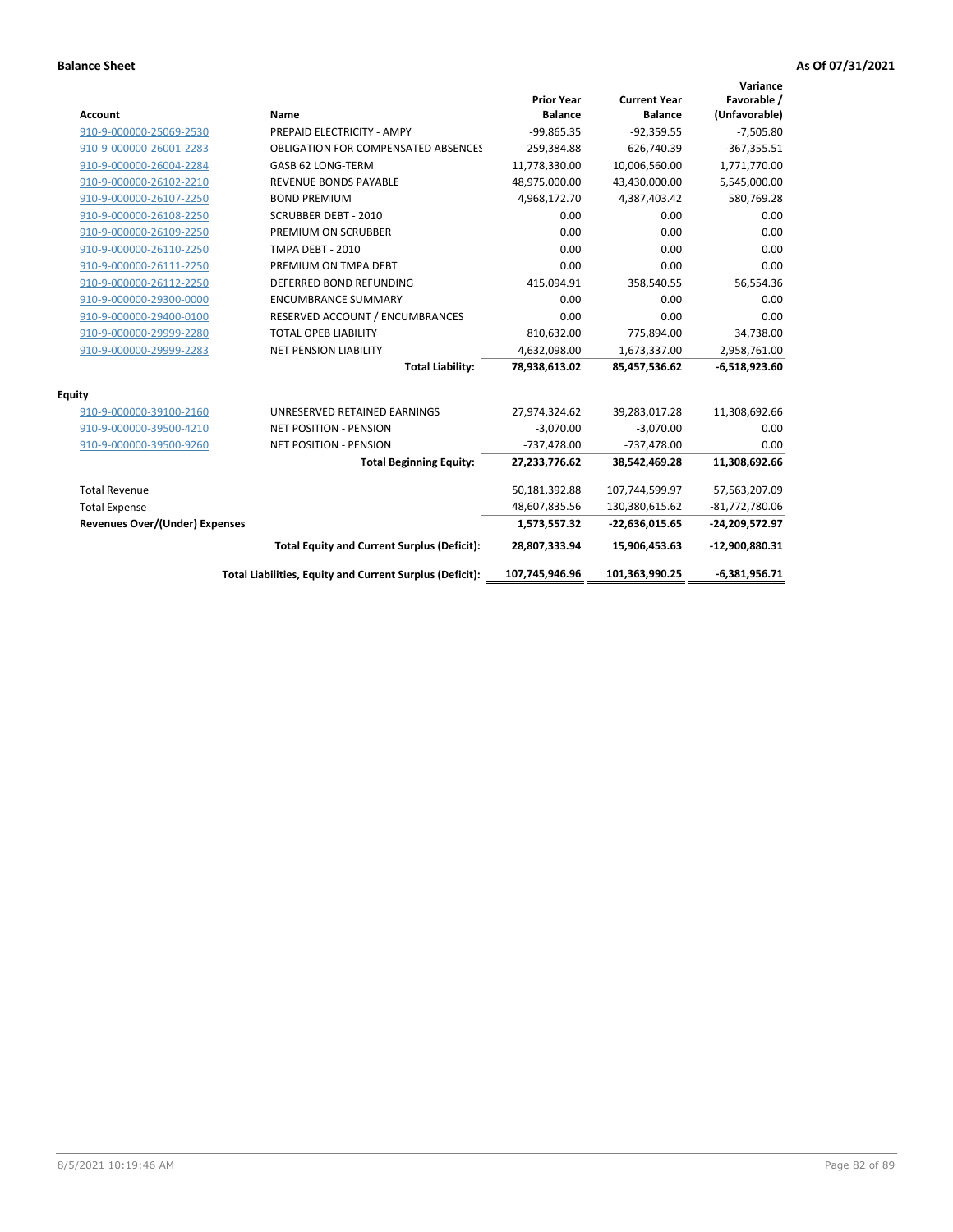| Account                                    | Name                                                     | <b>Prior Year</b><br><b>Balance</b> | <b>Current Year</b><br><b>Balance</b> | Variance<br>Favorable /<br>(Unfavorable) |
|--------------------------------------------|----------------------------------------------------------|-------------------------------------|---------------------------------------|------------------------------------------|
| <b>Fund: 911 - ELECTRIC DEBT REDUCTION</b> |                                                          |                                     |                                       |                                          |
| <b>Assets</b>                              |                                                          |                                     |                                       |                                          |
| 911-9-000000-10000-1300                    | CASH                                                     | 8.762.29                            | 8.763.14                              | 0.85                                     |
| 911-9-000000-12002-0000                    | <b>GOVERNMENT OBLIGATIONS / AGENCIES</b>                 | 0.00                                | 0.00                                  | 0.00                                     |
| 911-9-000000-13201-1430                    | MISCELLANEOUS ACCOUNTS RECEIVABLE                        | 0.00                                | 0.00                                  | 0.00                                     |
| 911-9-000000-13205-1710                    | <b>INTEREST RECEIVABLE</b>                               | 0.00                                | 0.00                                  | 0.00                                     |
|                                            | <b>Total Assets:</b>                                     | 8,762.29                            | 8,763.14                              | 0.85                                     |
| Liability                                  |                                                          |                                     |                                       |                                          |
| 911-9-000000-20101-0000                    | <b>ACCOUNTS PAYABLE</b>                                  | 0.00                                | 0.00                                  | 0.00                                     |
| 911-9-000000-20103-0100                    | <b>ACCRUED ACCOUNTS PAYABLE</b>                          | 0.00                                | 0.00                                  | 0.00                                     |
| 911-9-000000-Z2430-0000                    | RESERVED ACCOUNT / ENCUMBRANCE SUM                       | 0.00                                | 0.00                                  | 0.00                                     |
| 911-9-000000-Z2520-0100                    | RESERVED ACCOUNT / ENCUMBRANCES                          | 0.00                                | 0.00                                  | 0.00                                     |
|                                            | <b>Total Liability:</b>                                  | 0.00                                | 0.00                                  | 0.00                                     |
| Equity                                     |                                                          |                                     |                                       |                                          |
| 911-9-000000-39100-2160                    | UNRESERVED RETAINED EARNINGS                             | 8,668.88                            | 8,763.36                              | 94.48                                    |
|                                            | <b>Total Beginning Equity:</b>                           | 8,668.88                            | 8,763.36                              | 94.48                                    |
| <b>Total Revenue</b>                       |                                                          | 93.41                               | $-0.22$                               | $-93.63$                                 |
| <b>Total Expense</b>                       |                                                          | 0.00                                | 0.00                                  | 0.00                                     |
| Revenues Over/(Under) Expenses             |                                                          | 93.41                               | $-0.22$                               | $-93.63$                                 |
|                                            | <b>Total Equity and Current Surplus (Deficit):</b>       | 8,762.29                            | 8,763.14                              | 0.85                                     |
|                                            | Total Liabilities, Equity and Current Surplus (Deficit): | 8.762.29                            | 8,763.14                              | 0.85                                     |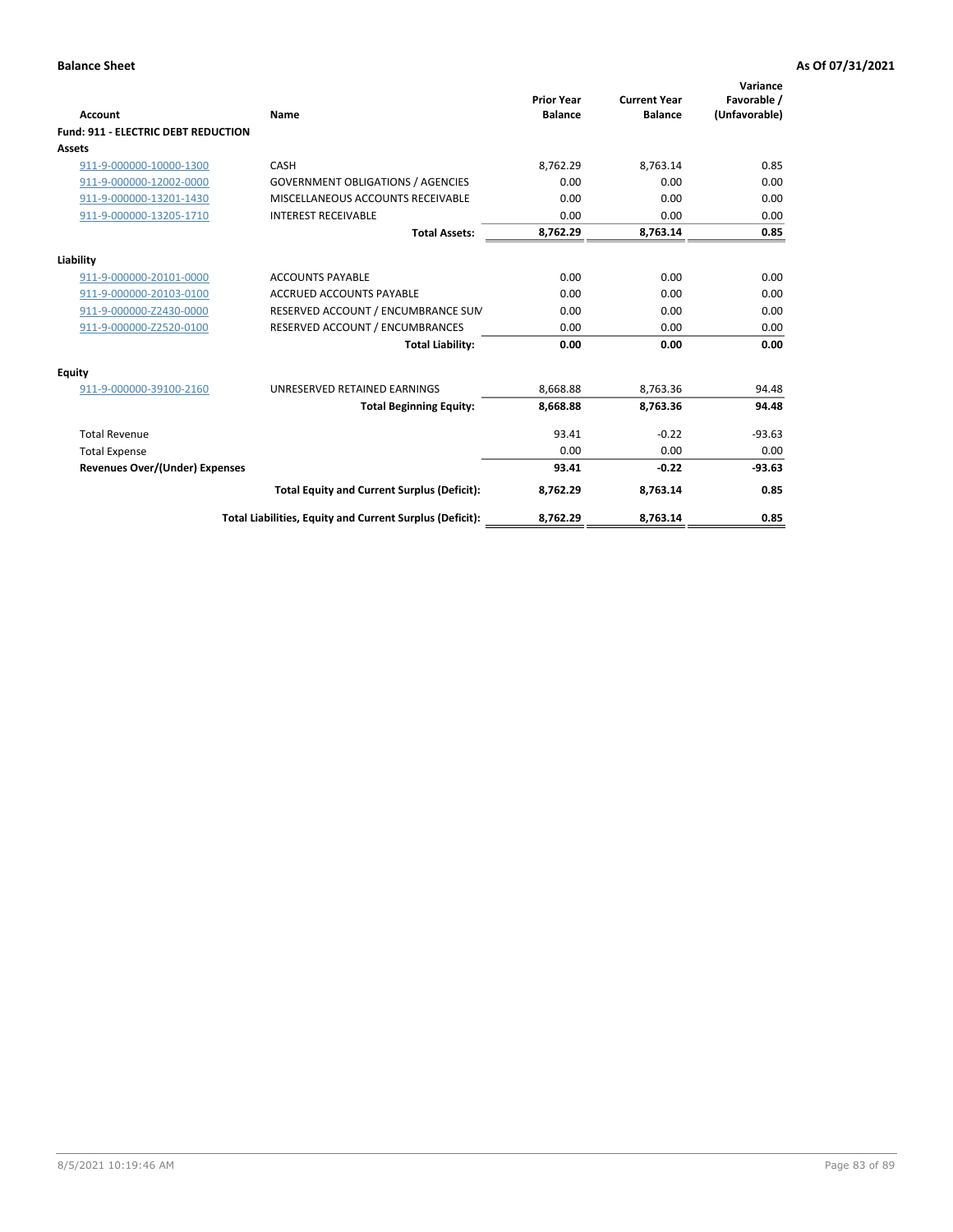| <b>Account</b>                           | Name                                                     | <b>Prior Year</b><br><b>Balance</b> | <b>Current Year</b><br><b>Balance</b> | Variance<br>Favorable /<br>(Unfavorable) |
|------------------------------------------|----------------------------------------------------------|-------------------------------------|---------------------------------------|------------------------------------------|
| <b>Fund: 912 - ELECTRIC DEBT SERVICE</b> |                                                          |                                     |                                       |                                          |
| <b>Assets</b>                            |                                                          |                                     |                                       |                                          |
| 912-9-000000-10000-1300                  | CASH                                                     | 5,733,072.75                        | 7,923,355.10                          | 2,190,282.35                             |
| 912-9-000000-11504-1301                  | RESERVE FUND - 2008 BOND ISSUE                           | 0.00                                | 0.00                                  | 0.00                                     |
| 912-9-000000-11506-1301                  | RESERVE FUND - 2010 BOND ISSUE                           | 0.00                                | 0.00                                  | 0.00                                     |
| 912-9-000000-11515-1301                  | RESERVE FUND - 2015 BOND ISSUE                           | 0.00                                | 0.00                                  | 0.00                                     |
| 912-9-000000-11516-1301                  | RESERVE FUND - 2015 TAXABLE BONDS                        | 0.00                                | 0.00                                  | 0.00                                     |
| 912-9-000000-13205-1710                  | <b>INTEREST RECEIVABLE</b>                               | 0.00                                | 0.00                                  | 0.00                                     |
|                                          | <b>Total Assets:</b>                                     | 5,733,072.75                        | 7,923,355.10                          | 2,190,282.35                             |
|                                          |                                                          |                                     |                                       |                                          |
| Liability                                |                                                          |                                     |                                       |                                          |
| 912-9-000000-14403-1469                  | DUE FROM ELECTRIC FUND                                   | $-4,115.11$                         | $-4,115.11$                           | 0.00                                     |
| 912-9-000000-20101-2320                  | <b>ACCOUNTS PAYABLE</b>                                  | 0.00                                | 0.00                                  | 0.00                                     |
| 912-9-000000-20107-2370                  | <b>ACCRUED INTEREST PAYABLE</b>                          | 298,063.52                          | 263,514.35                            | 34,549.17                                |
| 912-9-000000-21400-2999                  | DUE TO GEUS 910 - ELECTRIC OPERATING                     | 0.00                                | 0.00                                  | 0.00                                     |
| 912-9-000000-Z2430-0000                  | <b>ENCUMBRANCE SUMMARY</b>                               | 0.00                                | 0.00                                  | 0.00                                     |
| 912-9-000000-Z2520-0100                  | RESERVED ACCOUNT / ENCUMBRANCES                          | 0.00                                | 0.00                                  | 0.00                                     |
|                                          | <b>Total Liability:</b>                                  | 293,948.41                          | 259,399.24                            | 34,549.17                                |
| <b>Equity</b>                            |                                                          |                                     |                                       |                                          |
| 912-9-000000-39100-2150                  | SEMI RESERVED RETAINED EARNINGS                          | 2,006,420.30                        | 2,150,474.87                          | 144,054.57                               |
|                                          | <b>Total Beginning Equity:</b>                           | 2,006,420.30                        | 2,150,474.87                          | 144,054.57                               |
| <b>Total Revenue</b>                     |                                                          | 6,536,229.20                        | 8,681,656.22                          | 2,145,427.02                             |
| <b>Total Expense</b>                     |                                                          | 3,103,525.16                        | 3,168,175.23                          | $-64,650.07$                             |
| Revenues Over/(Under) Expenses           |                                                          | 3,432,704.04                        | 5,513,480.99                          | 2,080,776.95                             |
|                                          | <b>Total Equity and Current Surplus (Deficit):</b>       | 5,439,124.34                        | 7,663,955.86                          | 2,224,831.52                             |
|                                          | Total Liabilities, Equity and Current Surplus (Deficit): | 5,733,072.75                        | 7,923,355.10                          | 2,190,282.35                             |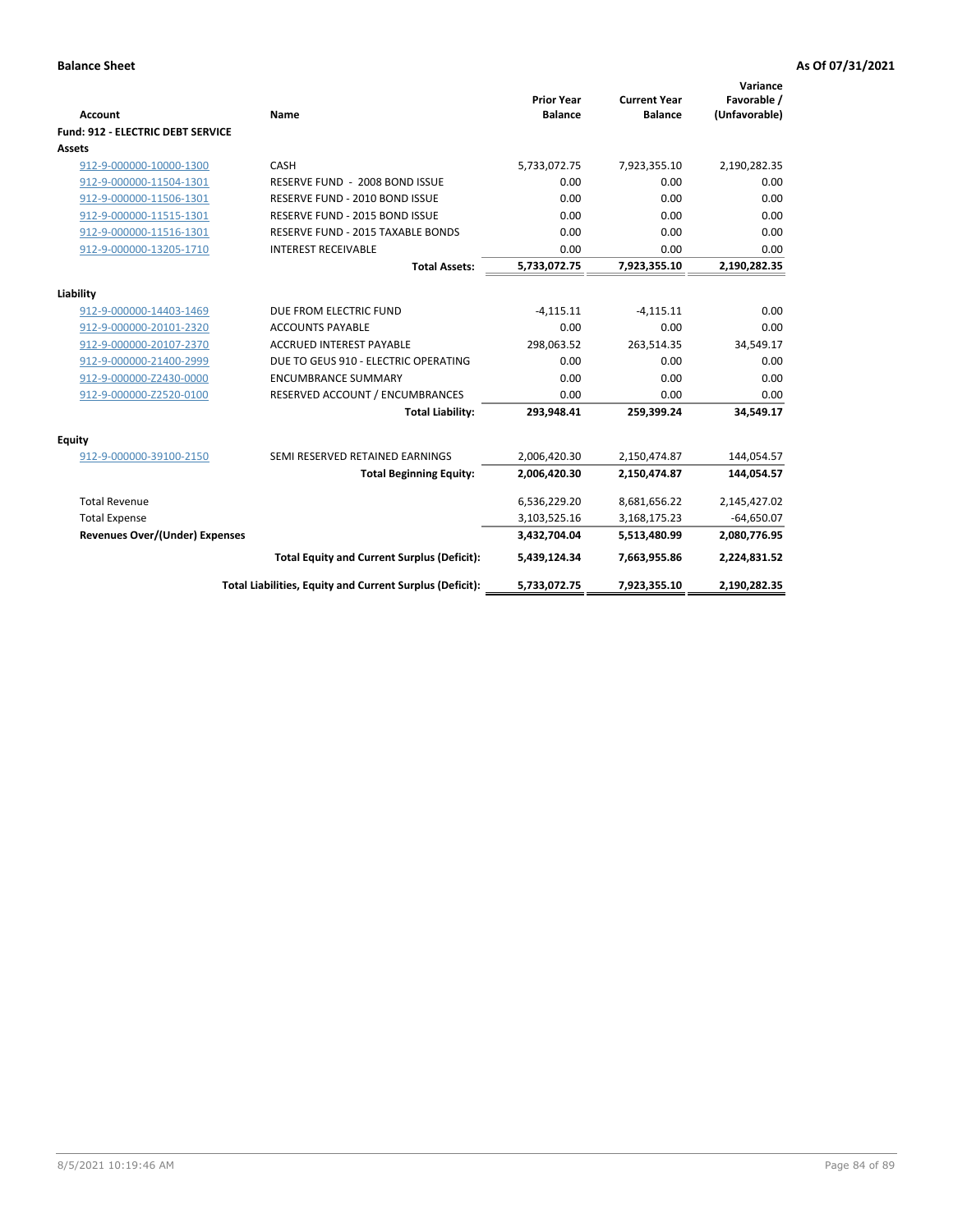| Account                                | Name                                                     | <b>Prior Year</b><br><b>Balance</b> | <b>Current Year</b><br><b>Balance</b> | Variance<br>Favorable /<br>(Unfavorable) |
|----------------------------------------|----------------------------------------------------------|-------------------------------------|---------------------------------------|------------------------------------------|
| Fund: 913 - ELECTRIC CONSTRUCTION FUND |                                                          |                                     |                                       |                                          |
| <b>Assets</b>                          |                                                          |                                     |                                       |                                          |
| 913-9-000000-10000-1300                | CASH                                                     | 104,967.23                          | 104,977.76                            | 10.53                                    |
| 913-9-000000-13201-1430                | MISCELLANEOUS ACCOUNTS RECEIVABLE                        | 0.00                                | 0.00                                  | 0.00                                     |
| 913-9-000000-13205-1710                | <b>INTEREST RECEIVABLE</b>                               | 0.00                                | 0.00                                  | 0.00                                     |
|                                        | <b>Total Assets:</b>                                     | 104,967.23                          | 104,977.76                            | 10.53                                    |
| Liability                              |                                                          |                                     |                                       |                                          |
| 913-9-000000-20101-2320                | <b>ACCOUNTS PAYABLE</b>                                  | 0.00                                | 0.00                                  | 0.00                                     |
| 913-9-000000-20102-2321                | <b>CREDIT CARD PAYABLE</b>                               | 0.00                                | 0.00                                  | 0.00                                     |
| 913-9-000000-20103-0000                | <b>ACCRUED ACCOUNTS PAYABLE</b>                          | 0.00                                | 0.00                                  | 0.00                                     |
| 913-9-000000-29300-0000                | <b>ENCUMBRANCE SUMMARY</b>                               | 0.00                                | 0.00                                  | 0.00                                     |
| 913-9-000000-29400-0100                | RESERVED ACCOUNT / ENCUMBRANCES                          | 0.00                                | 0.00                                  | 0.00                                     |
|                                        | <b>Total Liability:</b>                                  | 0.00                                | 0.00                                  | 0.00                                     |
| <b>Equity</b>                          |                                                          |                                     |                                       |                                          |
| 913-9-000000-39100-2160                | SEMI RESERVED RETAINED EARNINGS                          | 103,847.07                          | 104,980.16                            | 1,133.09                                 |
|                                        | <b>Total Beginning Equity:</b>                           | 103,847.07                          | 104,980.16                            | 1,133.09                                 |
| <b>Total Revenue</b>                   |                                                          | 1,120.16                            | $-2.40$                               | $-1,122.56$                              |
| <b>Total Expense</b>                   |                                                          | 0.00                                | 0.00                                  | 0.00                                     |
| <b>Revenues Over/(Under) Expenses</b>  |                                                          | 1,120.16                            | $-2.40$                               | $-1,122.56$                              |
|                                        | <b>Total Equity and Current Surplus (Deficit):</b>       | 104,967.23                          | 104,977.76                            | 10.53                                    |
|                                        | Total Liabilities, Equity and Current Surplus (Deficit): | 104,967.23                          | 104,977.76                            | 10.53                                    |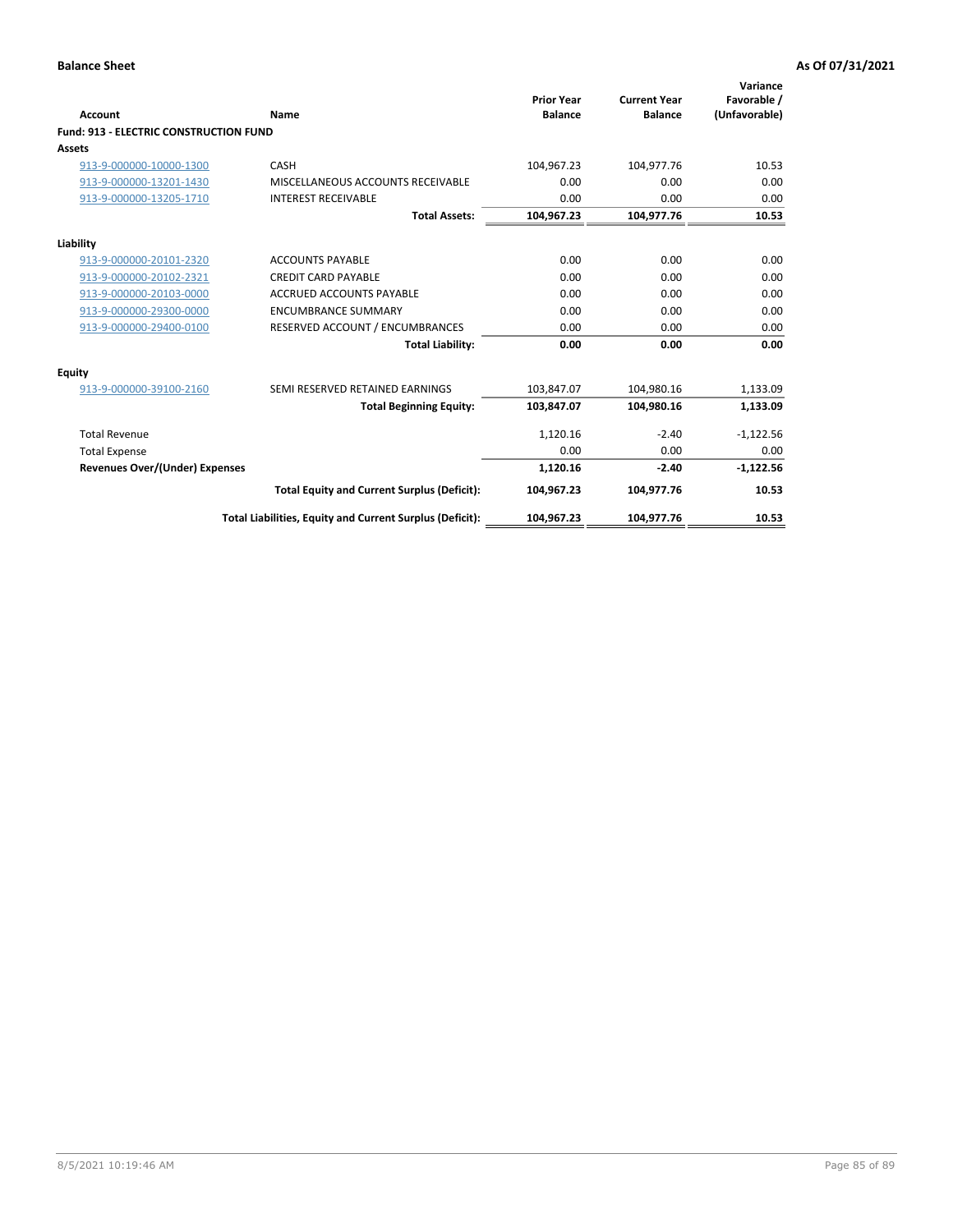| <b>Account</b>                        | Name                                                     | <b>Prior Year</b><br><b>Balance</b> | <b>Current Year</b><br><b>Balance</b> | Variance<br>Favorable /<br>(Unfavorable) |
|---------------------------------------|----------------------------------------------------------|-------------------------------------|---------------------------------------|------------------------------------------|
| Fund: 916 - 08 ENGINE BOND PROCEEDS   |                                                          |                                     |                                       |                                          |
| Assets                                |                                                          |                                     |                                       |                                          |
| 916-9-000000-10000-1300               | CASH                                                     | 0.00                                | 0.00                                  | 0.00                                     |
| 916-9-000000-12189-0000               | 08 ENGINE BOND PROCEEDS                                  | 0.00                                | 0.00                                  | 0.00                                     |
| 916-9-000000-13201-1430               | MISCELLANOEUS ACCOUNTS RECEIVABLE                        | 0.00                                | 0.00                                  | 0.00                                     |
| 916-9-000000-13205-1710               | <b>INTEREST RECEIVABLE</b>                               | 0.00                                | 0.00                                  | 0.00                                     |
| 916-9-000000-Z1030-1202               | 2008 GEUS REVENUE BOND - TEXAS TERM                      | 0.00                                | 0.00                                  | 0.00                                     |
| 916-9-000000-Z1030-1401               | 2008 GEUS REVENUE BOND - PFM                             | 0.00                                | 0.00                                  | 0.00                                     |
| 916-9-000000-Z1030-1402               | 2009 GEUS REVENUE BOND - PFM                             | 0.00                                | 0.00                                  | 0.00                                     |
| 916-9-000000-Z1030-3123               | 2009 GEUS REVENUE BOND - TEXAS TERM                      | 0.00                                | 0.00                                  | 0.00                                     |
|                                       | <b>Total Assets:</b>                                     | 0.00                                | 0.00                                  | 0.00                                     |
| Liability                             |                                                          |                                     |                                       |                                          |
| 916-9-000000-20101-2320               | <b>ACCOUNTS PAYABLE</b>                                  | 0.00                                | 0.00                                  | 0.00                                     |
| 916-9-000000-20139-2323               | <b>RETAINAGES PAYABLE</b>                                | 0.00                                | 0.00                                  | 0.00                                     |
| 916-9-000000-21401-2330               | DUE TO ELECTRIC OPERATING                                | 0.00                                | 0.00                                  | 0.00                                     |
| 916-9-000000-29300-0000               | <b>ENCUMBRANCE SUMMARY</b>                               | 0.00                                | 0.00                                  | 0.00                                     |
| 916-9-000000-29400-0100               | RESERVED ACCOUNT / ENCUMBRANCES                          | 0.00                                | 0.00                                  | 0.00                                     |
|                                       | <b>Total Liability:</b>                                  | 0.00                                | 0.00                                  | 0.00                                     |
| Equity                                |                                                          |                                     |                                       |                                          |
| 916-9-000000-39100-2150               | <b>RESERVED RETAINED EARNINGS</b>                        | 0.00                                | 0.00                                  | 0.00                                     |
|                                       | <b>Total Beginning Equity:</b>                           | 0.00                                | 0.00                                  | 0.00                                     |
| <b>Total Revenue</b>                  |                                                          | 0.00                                | 0.00                                  | 0.00                                     |
| <b>Total Expense</b>                  |                                                          | 0.00                                | 0.00                                  | 0.00                                     |
| <b>Revenues Over/(Under) Expenses</b> |                                                          | 0.00                                | 0.00                                  | 0.00                                     |
|                                       | <b>Total Equity and Current Surplus (Deficit):</b>       | 0.00                                | 0.00                                  | 0.00                                     |
|                                       | Total Liabilities, Equity and Current Surplus (Deficit): | 0.00                                | 0.00                                  | 0.00                                     |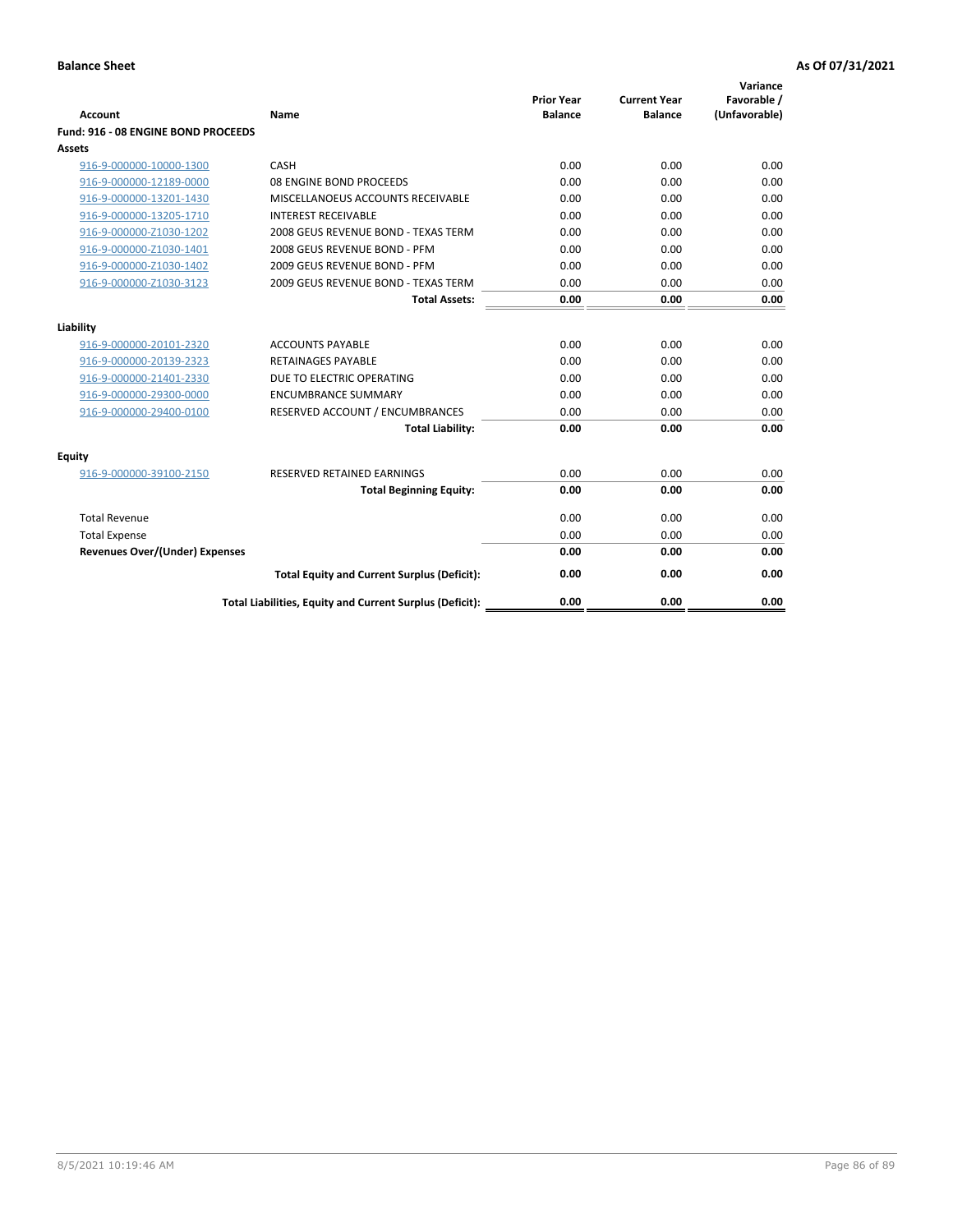| (Unfavorable)<br><b>Account</b><br>Name<br><b>Balance</b><br><b>Balance</b><br>Fund: 950 - CABLE / INTERNET<br>Assets<br><b>CASH</b><br>509,898.55<br>950-9-000000-10000-1300<br>1,029,654.12<br>1,539,552.67<br><b>PTO LIABILITY FUNDING</b><br>41,927.24<br>41,958.68<br>31.44<br>950-9-000000-11550-1301<br>950-9-000000-13000-1420<br><b>CUSTOMER ACCOUNTS RECEIVABLE</b><br>398,054.41<br>355,118.42<br>-42,935.99<br>950-9-000000-13001-1420<br>NON CURRENT CUSTOMER ACCTS RECEIVAE<br>333,492.83<br>365,730.98<br>32,238.15<br>950-9-000000-13002-1440<br>ALLOWANCE FOR UNCOLLECTABLE<br>$-254,322.41$<br>$-291,565.71$<br>$-37,243.30$<br>950-9-000000-13003-1421<br>UNBILLED YEAR-END ACCRUAL<br>348,951.39<br>398,913.92<br>49,962.53<br>950-9-000000-13201-1430<br>MISCELLANEOUS ACCOUNTS RECEIVABLE<br>$-452.32$<br>$-452.32$<br>0.00<br>0.00<br>950-9-000000-13205-1710<br><b>INTEREST RECEIVABLE</b><br>0.00<br>0.00<br>215,990.76<br>950-9-000000-15801-1540<br><b>INVENTORY</b><br>256.156.56<br>40,165.80<br><b>CWIP</b><br>0.00<br>950-9-000000-16301-1070<br>0.00<br>0.00<br>89,085.00<br>94,084.00<br>4,999.00<br><b>EMPLOYEE CONTRIBUTIONS</b><br>950-9-000000-17501-1860<br>-469,977.00<br><b>INVESTMENT RETURN</b><br>287,159.00<br>$-182,818.00$<br>950-9-000000-17504-1860<br>950-9-000000-17508-1860<br><b>EXPERIENCE DIFFERENCE- OUTFLOW</b><br>14,447.00<br>36,737.00<br>22,290.00<br>950-9-000000-17509-1860<br><b>EXPERIENCE DIFFERENCE - INFLOW</b><br>$-17,109.00$<br>$-4,057.00$<br>13,052.00<br>8,915.00<br>950-9-000000-17520-1860<br><b>ASSUMPTION CHANGES</b><br>0.00<br>8,915.00<br>10,569.00<br>8,568.00<br>950-9-000000-17608-1860<br>OPEB DEFERRED OUTFLOW<br>19,137.00<br>$-19,527.00$<br>950-9-000000-17609-1860<br>OPEB DEFERRED INFLOW<br>$-3,672.00$<br>$-23,199.00$<br>950-9-000000-18001-5110<br>HEADEND, TRUNK & DISTRIBUTION SYSTEM<br>9,959,456.87<br>9,984,577.54<br>25,120.67<br>950-9-000000-18002-5111<br><b>HEADEND EQUIPMENT</b><br>1,408,419.02<br>1,446,772.67<br>38,353.65<br>950-9-000000-18003-5120<br><b>DROPS</b><br>$-133,947.65$<br>2,219,597.23<br>2,085,649.58<br><b>CUSTOMER PREMISES EQUIPMENT</b><br>1,267,770.00<br>1,267,770.00<br>0.00<br>950-9-000000-18101-5130<br>0.00<br>PRODUCTION EQUIPMENT<br>50,880.47<br>50,880.47<br>950-9-000000-18102-5140<br>950-9-000000-18201-5210<br>CENTRAL INTERNET EQUIPMENT<br>355,090.87<br>355,090.87<br>0.00<br>0.00<br>950-9-000000-18202-5220<br><b>CUSTOMER INTERFACE EQUIPMENT</b><br>280,820.68<br>280,820.68<br>950-9-000000-18301-5000<br><b>FIBER OPTICS</b><br>890,477.49<br>890,477.49<br>0.00<br>0.00<br>950-9-000000-18501-5901<br><b>STRUCTURES &amp; IMPROVEMENTS</b><br>685,973.69<br>685,973.69<br>6,751.11<br>950-9-000000-18502-5910<br>FURNITURE & OFFICE EQUIPMENT<br>37,805.10<br>44,556.21<br>950-9-000000-18503-5920<br><b>TRANSPORTATION EQUIPMENT</b><br>338,295.50<br>338,295.50<br>0.00<br>0.00<br>950-9-000000-18504-5950<br><b>LABORATORY EQUIPMENT</b><br>172,694.63<br>172,694.63<br>950-9-000000-18505-5960<br>POWER OPERATED EQUIPMENT<br>0.00<br>0.00<br>0.00<br>0.00<br>0.00<br>MISCELLANEOUS EQUIPMENT<br>0.00<br>950-9-000000-18506-5980<br>950-9-000000-18999-1080<br>ACCUMULATED DEPRECIATION<br>-11,077,247.57<br>$-11,405,522.65$<br>$-328,275.08$<br>9,083,809.00<br>$-271,560.12$<br><b>Total Assets:</b><br>8,812,248.88<br>Liability<br>950-9-000000-20101-2320<br><b>ACCOUNTS PAYABLE</b><br>0.00<br>4,561.53<br>$-4,561.53$<br>0.00<br>950-9-000000-20102-2321<br><b>CREDIT CARD PAYABLE</b><br>0.00<br>0.00<br>0.00<br>950-9-000000-20103-2322<br>ACCRUED ACCOUNTS PAYABLE<br>0.00<br>0.00<br>13,051.46<br>27,809.97<br>$-14,758.51$<br>950-9-000000-20815-2410<br>SALES TAX PAYABLE - IN THE CITY<br>950-9-000000-20816-2411<br>SALES TAX PAYABLE - OUT OF CITY<br>0.00<br>0.00<br>0.00<br>0.00<br>950-9-000000-21001-1101<br>DUE TO COG - GEN FUND<br>0.00<br>0.00<br>0.00<br>950-9-000000-21507-2347<br>DUE TO GBOD<br>0.00<br>0.00<br>44,560.62<br>44,560.62<br>0.00<br>950-9-000000-22001-2327<br>SALARIES PAYABLE<br>69,186.51<br>950-9-000000-22002-2328<br>PTO PAYABLE<br>66,283.80<br>2,902.71<br><b>CUSTOMER DEPOSITS</b><br>11,259.19<br>10,261.69<br>997.50<br>950-9-000000-24000-2350<br>950-9-000000-26001-2283<br><b>OBLIGATION FOR COMPENSATED ABSENCES</b><br>0.00<br>12,958.69<br>$-12,958.69$<br>950-9-000000-29300-0000<br><b>ENCUMBRANCE SUMMARY</b><br>0.00<br>0.00<br>0.00<br>950-9-000000-29400-0100<br>0.00<br>0.00<br>0.00<br>RESERVED ACCOUNT / ENCUMBRANCES<br>950-9-000000-29999-2280<br>TOTAL OPEB LIABILITY<br>125,636.00<br>123,598.00<br>2,038.00<br>950-9-000000-29999-2283<br>NET PENSION LIABILITY<br>643,346.00<br>246,079.00<br>397,267.00<br><b>Total Liability:</b><br>907,039.78<br>370,926.48<br>536,113.30<br><b>Equity</b><br>UNRESERVED RETAINED EARNINGS<br>$-188,707.18$<br>950-9-000000-39100-2160<br>7,786,439.53<br>7,597,732.35<br>NET POSITION - PENSION<br>$-438.00$<br>$-438.00$<br>0.00<br>950-9-000000-39500-4210<br>950-9-000000-39500-9261<br><b>NET POSITION - PENSION</b><br>$-116, 174.00$<br>$-116, 174.00$<br>0.00 |                                | <b>Prior Year</b> | <b>Current Year</b> | Variance<br>Favorable / |
|----------------------------------------------------------------------------------------------------------------------------------------------------------------------------------------------------------------------------------------------------------------------------------------------------------------------------------------------------------------------------------------------------------------------------------------------------------------------------------------------------------------------------------------------------------------------------------------------------------------------------------------------------------------------------------------------------------------------------------------------------------------------------------------------------------------------------------------------------------------------------------------------------------------------------------------------------------------------------------------------------------------------------------------------------------------------------------------------------------------------------------------------------------------------------------------------------------------------------------------------------------------------------------------------------------------------------------------------------------------------------------------------------------------------------------------------------------------------------------------------------------------------------------------------------------------------------------------------------------------------------------------------------------------------------------------------------------------------------------------------------------------------------------------------------------------------------------------------------------------------------------------------------------------------------------------------------------------------------------------------------------------------------------------------------------------------------------------------------------------------------------------------------------------------------------------------------------------------------------------------------------------------------------------------------------------------------------------------------------------------------------------------------------------------------------------------------------------------------------------------------------------------------------------------------------------------------------------------------------------------------------------------------------------------------------------------------------------------------------------------------------------------------------------------------------------------------------------------------------------------------------------------------------------------------------------------------------------------------------------------------------------------------------------------------------------------------------------------------------------------------------------------------------------------------------------------------------------------------------------------------------------------------------------------------------------------------------------------------------------------------------------------------------------------------------------------------------------------------------------------------------------------------------------------------------------------------------------------------------------------------------------------------------------------------------------------------------------------------------------------------------------------------------------------------------------------------------------------------------------------------------------------------------------------------------------------------------------------------------------------------------------------------------------------------------------------------------------------------------------------------------------------------------------------------------------------------------------------------------------------------------------------------------------------------------------------------------------------------------------------------------------------------------------------------------------------------------------------------------------------------------------------------------------------------------------------------------------------------------------------------------------------------------------------------------------------------------------------------------------------------------------------------------------------------------------------------------------------------------------------------------------------------------------------------------------------------------------------------------------------------------------------------------------------------------------------------------------------------------------------------------------------------|--------------------------------|-------------------|---------------------|-------------------------|
|                                                                                                                                                                                                                                                                                                                                                                                                                                                                                                                                                                                                                                                                                                                                                                                                                                                                                                                                                                                                                                                                                                                                                                                                                                                                                                                                                                                                                                                                                                                                                                                                                                                                                                                                                                                                                                                                                                                                                                                                                                                                                                                                                                                                                                                                                                                                                                                                                                                                                                                                                                                                                                                                                                                                                                                                                                                                                                                                                                                                                                                                                                                                                                                                                                                                                                                                                                                                                                                                                                                                                                                                                                                                                                                                                                                                                                                                                                                                                                                                                                                                                                                                                                                                                                                                                                                                                                                                                                                                                                                                                                                                                                                                                                                                                                                                                                                                                                                                                                                                                                                                                                                                                    |                                |                   |                     |                         |
|                                                                                                                                                                                                                                                                                                                                                                                                                                                                                                                                                                                                                                                                                                                                                                                                                                                                                                                                                                                                                                                                                                                                                                                                                                                                                                                                                                                                                                                                                                                                                                                                                                                                                                                                                                                                                                                                                                                                                                                                                                                                                                                                                                                                                                                                                                                                                                                                                                                                                                                                                                                                                                                                                                                                                                                                                                                                                                                                                                                                                                                                                                                                                                                                                                                                                                                                                                                                                                                                                                                                                                                                                                                                                                                                                                                                                                                                                                                                                                                                                                                                                                                                                                                                                                                                                                                                                                                                                                                                                                                                                                                                                                                                                                                                                                                                                                                                                                                                                                                                                                                                                                                                                    |                                |                   |                     |                         |
|                                                                                                                                                                                                                                                                                                                                                                                                                                                                                                                                                                                                                                                                                                                                                                                                                                                                                                                                                                                                                                                                                                                                                                                                                                                                                                                                                                                                                                                                                                                                                                                                                                                                                                                                                                                                                                                                                                                                                                                                                                                                                                                                                                                                                                                                                                                                                                                                                                                                                                                                                                                                                                                                                                                                                                                                                                                                                                                                                                                                                                                                                                                                                                                                                                                                                                                                                                                                                                                                                                                                                                                                                                                                                                                                                                                                                                                                                                                                                                                                                                                                                                                                                                                                                                                                                                                                                                                                                                                                                                                                                                                                                                                                                                                                                                                                                                                                                                                                                                                                                                                                                                                                                    |                                |                   |                     |                         |
|                                                                                                                                                                                                                                                                                                                                                                                                                                                                                                                                                                                                                                                                                                                                                                                                                                                                                                                                                                                                                                                                                                                                                                                                                                                                                                                                                                                                                                                                                                                                                                                                                                                                                                                                                                                                                                                                                                                                                                                                                                                                                                                                                                                                                                                                                                                                                                                                                                                                                                                                                                                                                                                                                                                                                                                                                                                                                                                                                                                                                                                                                                                                                                                                                                                                                                                                                                                                                                                                                                                                                                                                                                                                                                                                                                                                                                                                                                                                                                                                                                                                                                                                                                                                                                                                                                                                                                                                                                                                                                                                                                                                                                                                                                                                                                                                                                                                                                                                                                                                                                                                                                                                                    |                                |                   |                     |                         |
|                                                                                                                                                                                                                                                                                                                                                                                                                                                                                                                                                                                                                                                                                                                                                                                                                                                                                                                                                                                                                                                                                                                                                                                                                                                                                                                                                                                                                                                                                                                                                                                                                                                                                                                                                                                                                                                                                                                                                                                                                                                                                                                                                                                                                                                                                                                                                                                                                                                                                                                                                                                                                                                                                                                                                                                                                                                                                                                                                                                                                                                                                                                                                                                                                                                                                                                                                                                                                                                                                                                                                                                                                                                                                                                                                                                                                                                                                                                                                                                                                                                                                                                                                                                                                                                                                                                                                                                                                                                                                                                                                                                                                                                                                                                                                                                                                                                                                                                                                                                                                                                                                                                                                    |                                |                   |                     |                         |
|                                                                                                                                                                                                                                                                                                                                                                                                                                                                                                                                                                                                                                                                                                                                                                                                                                                                                                                                                                                                                                                                                                                                                                                                                                                                                                                                                                                                                                                                                                                                                                                                                                                                                                                                                                                                                                                                                                                                                                                                                                                                                                                                                                                                                                                                                                                                                                                                                                                                                                                                                                                                                                                                                                                                                                                                                                                                                                                                                                                                                                                                                                                                                                                                                                                                                                                                                                                                                                                                                                                                                                                                                                                                                                                                                                                                                                                                                                                                                                                                                                                                                                                                                                                                                                                                                                                                                                                                                                                                                                                                                                                                                                                                                                                                                                                                                                                                                                                                                                                                                                                                                                                                                    |                                |                   |                     |                         |
|                                                                                                                                                                                                                                                                                                                                                                                                                                                                                                                                                                                                                                                                                                                                                                                                                                                                                                                                                                                                                                                                                                                                                                                                                                                                                                                                                                                                                                                                                                                                                                                                                                                                                                                                                                                                                                                                                                                                                                                                                                                                                                                                                                                                                                                                                                                                                                                                                                                                                                                                                                                                                                                                                                                                                                                                                                                                                                                                                                                                                                                                                                                                                                                                                                                                                                                                                                                                                                                                                                                                                                                                                                                                                                                                                                                                                                                                                                                                                                                                                                                                                                                                                                                                                                                                                                                                                                                                                                                                                                                                                                                                                                                                                                                                                                                                                                                                                                                                                                                                                                                                                                                                                    |                                |                   |                     |                         |
|                                                                                                                                                                                                                                                                                                                                                                                                                                                                                                                                                                                                                                                                                                                                                                                                                                                                                                                                                                                                                                                                                                                                                                                                                                                                                                                                                                                                                                                                                                                                                                                                                                                                                                                                                                                                                                                                                                                                                                                                                                                                                                                                                                                                                                                                                                                                                                                                                                                                                                                                                                                                                                                                                                                                                                                                                                                                                                                                                                                                                                                                                                                                                                                                                                                                                                                                                                                                                                                                                                                                                                                                                                                                                                                                                                                                                                                                                                                                                                                                                                                                                                                                                                                                                                                                                                                                                                                                                                                                                                                                                                                                                                                                                                                                                                                                                                                                                                                                                                                                                                                                                                                                                    |                                |                   |                     |                         |
|                                                                                                                                                                                                                                                                                                                                                                                                                                                                                                                                                                                                                                                                                                                                                                                                                                                                                                                                                                                                                                                                                                                                                                                                                                                                                                                                                                                                                                                                                                                                                                                                                                                                                                                                                                                                                                                                                                                                                                                                                                                                                                                                                                                                                                                                                                                                                                                                                                                                                                                                                                                                                                                                                                                                                                                                                                                                                                                                                                                                                                                                                                                                                                                                                                                                                                                                                                                                                                                                                                                                                                                                                                                                                                                                                                                                                                                                                                                                                                                                                                                                                                                                                                                                                                                                                                                                                                                                                                                                                                                                                                                                                                                                                                                                                                                                                                                                                                                                                                                                                                                                                                                                                    |                                |                   |                     |                         |
|                                                                                                                                                                                                                                                                                                                                                                                                                                                                                                                                                                                                                                                                                                                                                                                                                                                                                                                                                                                                                                                                                                                                                                                                                                                                                                                                                                                                                                                                                                                                                                                                                                                                                                                                                                                                                                                                                                                                                                                                                                                                                                                                                                                                                                                                                                                                                                                                                                                                                                                                                                                                                                                                                                                                                                                                                                                                                                                                                                                                                                                                                                                                                                                                                                                                                                                                                                                                                                                                                                                                                                                                                                                                                                                                                                                                                                                                                                                                                                                                                                                                                                                                                                                                                                                                                                                                                                                                                                                                                                                                                                                                                                                                                                                                                                                                                                                                                                                                                                                                                                                                                                                                                    |                                |                   |                     |                         |
|                                                                                                                                                                                                                                                                                                                                                                                                                                                                                                                                                                                                                                                                                                                                                                                                                                                                                                                                                                                                                                                                                                                                                                                                                                                                                                                                                                                                                                                                                                                                                                                                                                                                                                                                                                                                                                                                                                                                                                                                                                                                                                                                                                                                                                                                                                                                                                                                                                                                                                                                                                                                                                                                                                                                                                                                                                                                                                                                                                                                                                                                                                                                                                                                                                                                                                                                                                                                                                                                                                                                                                                                                                                                                                                                                                                                                                                                                                                                                                                                                                                                                                                                                                                                                                                                                                                                                                                                                                                                                                                                                                                                                                                                                                                                                                                                                                                                                                                                                                                                                                                                                                                                                    |                                |                   |                     |                         |
|                                                                                                                                                                                                                                                                                                                                                                                                                                                                                                                                                                                                                                                                                                                                                                                                                                                                                                                                                                                                                                                                                                                                                                                                                                                                                                                                                                                                                                                                                                                                                                                                                                                                                                                                                                                                                                                                                                                                                                                                                                                                                                                                                                                                                                                                                                                                                                                                                                                                                                                                                                                                                                                                                                                                                                                                                                                                                                                                                                                                                                                                                                                                                                                                                                                                                                                                                                                                                                                                                                                                                                                                                                                                                                                                                                                                                                                                                                                                                                                                                                                                                                                                                                                                                                                                                                                                                                                                                                                                                                                                                                                                                                                                                                                                                                                                                                                                                                                                                                                                                                                                                                                                                    |                                |                   |                     |                         |
|                                                                                                                                                                                                                                                                                                                                                                                                                                                                                                                                                                                                                                                                                                                                                                                                                                                                                                                                                                                                                                                                                                                                                                                                                                                                                                                                                                                                                                                                                                                                                                                                                                                                                                                                                                                                                                                                                                                                                                                                                                                                                                                                                                                                                                                                                                                                                                                                                                                                                                                                                                                                                                                                                                                                                                                                                                                                                                                                                                                                                                                                                                                                                                                                                                                                                                                                                                                                                                                                                                                                                                                                                                                                                                                                                                                                                                                                                                                                                                                                                                                                                                                                                                                                                                                                                                                                                                                                                                                                                                                                                                                                                                                                                                                                                                                                                                                                                                                                                                                                                                                                                                                                                    |                                |                   |                     |                         |
|                                                                                                                                                                                                                                                                                                                                                                                                                                                                                                                                                                                                                                                                                                                                                                                                                                                                                                                                                                                                                                                                                                                                                                                                                                                                                                                                                                                                                                                                                                                                                                                                                                                                                                                                                                                                                                                                                                                                                                                                                                                                                                                                                                                                                                                                                                                                                                                                                                                                                                                                                                                                                                                                                                                                                                                                                                                                                                                                                                                                                                                                                                                                                                                                                                                                                                                                                                                                                                                                                                                                                                                                                                                                                                                                                                                                                                                                                                                                                                                                                                                                                                                                                                                                                                                                                                                                                                                                                                                                                                                                                                                                                                                                                                                                                                                                                                                                                                                                                                                                                                                                                                                                                    |                                |                   |                     |                         |
|                                                                                                                                                                                                                                                                                                                                                                                                                                                                                                                                                                                                                                                                                                                                                                                                                                                                                                                                                                                                                                                                                                                                                                                                                                                                                                                                                                                                                                                                                                                                                                                                                                                                                                                                                                                                                                                                                                                                                                                                                                                                                                                                                                                                                                                                                                                                                                                                                                                                                                                                                                                                                                                                                                                                                                                                                                                                                                                                                                                                                                                                                                                                                                                                                                                                                                                                                                                                                                                                                                                                                                                                                                                                                                                                                                                                                                                                                                                                                                                                                                                                                                                                                                                                                                                                                                                                                                                                                                                                                                                                                                                                                                                                                                                                                                                                                                                                                                                                                                                                                                                                                                                                                    |                                |                   |                     |                         |
|                                                                                                                                                                                                                                                                                                                                                                                                                                                                                                                                                                                                                                                                                                                                                                                                                                                                                                                                                                                                                                                                                                                                                                                                                                                                                                                                                                                                                                                                                                                                                                                                                                                                                                                                                                                                                                                                                                                                                                                                                                                                                                                                                                                                                                                                                                                                                                                                                                                                                                                                                                                                                                                                                                                                                                                                                                                                                                                                                                                                                                                                                                                                                                                                                                                                                                                                                                                                                                                                                                                                                                                                                                                                                                                                                                                                                                                                                                                                                                                                                                                                                                                                                                                                                                                                                                                                                                                                                                                                                                                                                                                                                                                                                                                                                                                                                                                                                                                                                                                                                                                                                                                                                    |                                |                   |                     |                         |
|                                                                                                                                                                                                                                                                                                                                                                                                                                                                                                                                                                                                                                                                                                                                                                                                                                                                                                                                                                                                                                                                                                                                                                                                                                                                                                                                                                                                                                                                                                                                                                                                                                                                                                                                                                                                                                                                                                                                                                                                                                                                                                                                                                                                                                                                                                                                                                                                                                                                                                                                                                                                                                                                                                                                                                                                                                                                                                                                                                                                                                                                                                                                                                                                                                                                                                                                                                                                                                                                                                                                                                                                                                                                                                                                                                                                                                                                                                                                                                                                                                                                                                                                                                                                                                                                                                                                                                                                                                                                                                                                                                                                                                                                                                                                                                                                                                                                                                                                                                                                                                                                                                                                                    |                                |                   |                     |                         |
|                                                                                                                                                                                                                                                                                                                                                                                                                                                                                                                                                                                                                                                                                                                                                                                                                                                                                                                                                                                                                                                                                                                                                                                                                                                                                                                                                                                                                                                                                                                                                                                                                                                                                                                                                                                                                                                                                                                                                                                                                                                                                                                                                                                                                                                                                                                                                                                                                                                                                                                                                                                                                                                                                                                                                                                                                                                                                                                                                                                                                                                                                                                                                                                                                                                                                                                                                                                                                                                                                                                                                                                                                                                                                                                                                                                                                                                                                                                                                                                                                                                                                                                                                                                                                                                                                                                                                                                                                                                                                                                                                                                                                                                                                                                                                                                                                                                                                                                                                                                                                                                                                                                                                    |                                |                   |                     |                         |
|                                                                                                                                                                                                                                                                                                                                                                                                                                                                                                                                                                                                                                                                                                                                                                                                                                                                                                                                                                                                                                                                                                                                                                                                                                                                                                                                                                                                                                                                                                                                                                                                                                                                                                                                                                                                                                                                                                                                                                                                                                                                                                                                                                                                                                                                                                                                                                                                                                                                                                                                                                                                                                                                                                                                                                                                                                                                                                                                                                                                                                                                                                                                                                                                                                                                                                                                                                                                                                                                                                                                                                                                                                                                                                                                                                                                                                                                                                                                                                                                                                                                                                                                                                                                                                                                                                                                                                                                                                                                                                                                                                                                                                                                                                                                                                                                                                                                                                                                                                                                                                                                                                                                                    |                                |                   |                     |                         |
|                                                                                                                                                                                                                                                                                                                                                                                                                                                                                                                                                                                                                                                                                                                                                                                                                                                                                                                                                                                                                                                                                                                                                                                                                                                                                                                                                                                                                                                                                                                                                                                                                                                                                                                                                                                                                                                                                                                                                                                                                                                                                                                                                                                                                                                                                                                                                                                                                                                                                                                                                                                                                                                                                                                                                                                                                                                                                                                                                                                                                                                                                                                                                                                                                                                                                                                                                                                                                                                                                                                                                                                                                                                                                                                                                                                                                                                                                                                                                                                                                                                                                                                                                                                                                                                                                                                                                                                                                                                                                                                                                                                                                                                                                                                                                                                                                                                                                                                                                                                                                                                                                                                                                    |                                |                   |                     |                         |
|                                                                                                                                                                                                                                                                                                                                                                                                                                                                                                                                                                                                                                                                                                                                                                                                                                                                                                                                                                                                                                                                                                                                                                                                                                                                                                                                                                                                                                                                                                                                                                                                                                                                                                                                                                                                                                                                                                                                                                                                                                                                                                                                                                                                                                                                                                                                                                                                                                                                                                                                                                                                                                                                                                                                                                                                                                                                                                                                                                                                                                                                                                                                                                                                                                                                                                                                                                                                                                                                                                                                                                                                                                                                                                                                                                                                                                                                                                                                                                                                                                                                                                                                                                                                                                                                                                                                                                                                                                                                                                                                                                                                                                                                                                                                                                                                                                                                                                                                                                                                                                                                                                                                                    |                                |                   |                     |                         |
|                                                                                                                                                                                                                                                                                                                                                                                                                                                                                                                                                                                                                                                                                                                                                                                                                                                                                                                                                                                                                                                                                                                                                                                                                                                                                                                                                                                                                                                                                                                                                                                                                                                                                                                                                                                                                                                                                                                                                                                                                                                                                                                                                                                                                                                                                                                                                                                                                                                                                                                                                                                                                                                                                                                                                                                                                                                                                                                                                                                                                                                                                                                                                                                                                                                                                                                                                                                                                                                                                                                                                                                                                                                                                                                                                                                                                                                                                                                                                                                                                                                                                                                                                                                                                                                                                                                                                                                                                                                                                                                                                                                                                                                                                                                                                                                                                                                                                                                                                                                                                                                                                                                                                    |                                |                   |                     |                         |
|                                                                                                                                                                                                                                                                                                                                                                                                                                                                                                                                                                                                                                                                                                                                                                                                                                                                                                                                                                                                                                                                                                                                                                                                                                                                                                                                                                                                                                                                                                                                                                                                                                                                                                                                                                                                                                                                                                                                                                                                                                                                                                                                                                                                                                                                                                                                                                                                                                                                                                                                                                                                                                                                                                                                                                                                                                                                                                                                                                                                                                                                                                                                                                                                                                                                                                                                                                                                                                                                                                                                                                                                                                                                                                                                                                                                                                                                                                                                                                                                                                                                                                                                                                                                                                                                                                                                                                                                                                                                                                                                                                                                                                                                                                                                                                                                                                                                                                                                                                                                                                                                                                                                                    |                                |                   |                     |                         |
|                                                                                                                                                                                                                                                                                                                                                                                                                                                                                                                                                                                                                                                                                                                                                                                                                                                                                                                                                                                                                                                                                                                                                                                                                                                                                                                                                                                                                                                                                                                                                                                                                                                                                                                                                                                                                                                                                                                                                                                                                                                                                                                                                                                                                                                                                                                                                                                                                                                                                                                                                                                                                                                                                                                                                                                                                                                                                                                                                                                                                                                                                                                                                                                                                                                                                                                                                                                                                                                                                                                                                                                                                                                                                                                                                                                                                                                                                                                                                                                                                                                                                                                                                                                                                                                                                                                                                                                                                                                                                                                                                                                                                                                                                                                                                                                                                                                                                                                                                                                                                                                                                                                                                    |                                |                   |                     |                         |
|                                                                                                                                                                                                                                                                                                                                                                                                                                                                                                                                                                                                                                                                                                                                                                                                                                                                                                                                                                                                                                                                                                                                                                                                                                                                                                                                                                                                                                                                                                                                                                                                                                                                                                                                                                                                                                                                                                                                                                                                                                                                                                                                                                                                                                                                                                                                                                                                                                                                                                                                                                                                                                                                                                                                                                                                                                                                                                                                                                                                                                                                                                                                                                                                                                                                                                                                                                                                                                                                                                                                                                                                                                                                                                                                                                                                                                                                                                                                                                                                                                                                                                                                                                                                                                                                                                                                                                                                                                                                                                                                                                                                                                                                                                                                                                                                                                                                                                                                                                                                                                                                                                                                                    |                                |                   |                     |                         |
|                                                                                                                                                                                                                                                                                                                                                                                                                                                                                                                                                                                                                                                                                                                                                                                                                                                                                                                                                                                                                                                                                                                                                                                                                                                                                                                                                                                                                                                                                                                                                                                                                                                                                                                                                                                                                                                                                                                                                                                                                                                                                                                                                                                                                                                                                                                                                                                                                                                                                                                                                                                                                                                                                                                                                                                                                                                                                                                                                                                                                                                                                                                                                                                                                                                                                                                                                                                                                                                                                                                                                                                                                                                                                                                                                                                                                                                                                                                                                                                                                                                                                                                                                                                                                                                                                                                                                                                                                                                                                                                                                                                                                                                                                                                                                                                                                                                                                                                                                                                                                                                                                                                                                    |                                |                   |                     |                         |
|                                                                                                                                                                                                                                                                                                                                                                                                                                                                                                                                                                                                                                                                                                                                                                                                                                                                                                                                                                                                                                                                                                                                                                                                                                                                                                                                                                                                                                                                                                                                                                                                                                                                                                                                                                                                                                                                                                                                                                                                                                                                                                                                                                                                                                                                                                                                                                                                                                                                                                                                                                                                                                                                                                                                                                                                                                                                                                                                                                                                                                                                                                                                                                                                                                                                                                                                                                                                                                                                                                                                                                                                                                                                                                                                                                                                                                                                                                                                                                                                                                                                                                                                                                                                                                                                                                                                                                                                                                                                                                                                                                                                                                                                                                                                                                                                                                                                                                                                                                                                                                                                                                                                                    |                                |                   |                     |                         |
|                                                                                                                                                                                                                                                                                                                                                                                                                                                                                                                                                                                                                                                                                                                                                                                                                                                                                                                                                                                                                                                                                                                                                                                                                                                                                                                                                                                                                                                                                                                                                                                                                                                                                                                                                                                                                                                                                                                                                                                                                                                                                                                                                                                                                                                                                                                                                                                                                                                                                                                                                                                                                                                                                                                                                                                                                                                                                                                                                                                                                                                                                                                                                                                                                                                                                                                                                                                                                                                                                                                                                                                                                                                                                                                                                                                                                                                                                                                                                                                                                                                                                                                                                                                                                                                                                                                                                                                                                                                                                                                                                                                                                                                                                                                                                                                                                                                                                                                                                                                                                                                                                                                                                    |                                |                   |                     |                         |
|                                                                                                                                                                                                                                                                                                                                                                                                                                                                                                                                                                                                                                                                                                                                                                                                                                                                                                                                                                                                                                                                                                                                                                                                                                                                                                                                                                                                                                                                                                                                                                                                                                                                                                                                                                                                                                                                                                                                                                                                                                                                                                                                                                                                                                                                                                                                                                                                                                                                                                                                                                                                                                                                                                                                                                                                                                                                                                                                                                                                                                                                                                                                                                                                                                                                                                                                                                                                                                                                                                                                                                                                                                                                                                                                                                                                                                                                                                                                                                                                                                                                                                                                                                                                                                                                                                                                                                                                                                                                                                                                                                                                                                                                                                                                                                                                                                                                                                                                                                                                                                                                                                                                                    |                                |                   |                     |                         |
|                                                                                                                                                                                                                                                                                                                                                                                                                                                                                                                                                                                                                                                                                                                                                                                                                                                                                                                                                                                                                                                                                                                                                                                                                                                                                                                                                                                                                                                                                                                                                                                                                                                                                                                                                                                                                                                                                                                                                                                                                                                                                                                                                                                                                                                                                                                                                                                                                                                                                                                                                                                                                                                                                                                                                                                                                                                                                                                                                                                                                                                                                                                                                                                                                                                                                                                                                                                                                                                                                                                                                                                                                                                                                                                                                                                                                                                                                                                                                                                                                                                                                                                                                                                                                                                                                                                                                                                                                                                                                                                                                                                                                                                                                                                                                                                                                                                                                                                                                                                                                                                                                                                                                    |                                |                   |                     |                         |
|                                                                                                                                                                                                                                                                                                                                                                                                                                                                                                                                                                                                                                                                                                                                                                                                                                                                                                                                                                                                                                                                                                                                                                                                                                                                                                                                                                                                                                                                                                                                                                                                                                                                                                                                                                                                                                                                                                                                                                                                                                                                                                                                                                                                                                                                                                                                                                                                                                                                                                                                                                                                                                                                                                                                                                                                                                                                                                                                                                                                                                                                                                                                                                                                                                                                                                                                                                                                                                                                                                                                                                                                                                                                                                                                                                                                                                                                                                                                                                                                                                                                                                                                                                                                                                                                                                                                                                                                                                                                                                                                                                                                                                                                                                                                                                                                                                                                                                                                                                                                                                                                                                                                                    |                                |                   |                     |                         |
|                                                                                                                                                                                                                                                                                                                                                                                                                                                                                                                                                                                                                                                                                                                                                                                                                                                                                                                                                                                                                                                                                                                                                                                                                                                                                                                                                                                                                                                                                                                                                                                                                                                                                                                                                                                                                                                                                                                                                                                                                                                                                                                                                                                                                                                                                                                                                                                                                                                                                                                                                                                                                                                                                                                                                                                                                                                                                                                                                                                                                                                                                                                                                                                                                                                                                                                                                                                                                                                                                                                                                                                                                                                                                                                                                                                                                                                                                                                                                                                                                                                                                                                                                                                                                                                                                                                                                                                                                                                                                                                                                                                                                                                                                                                                                                                                                                                                                                                                                                                                                                                                                                                                                    |                                |                   |                     |                         |
|                                                                                                                                                                                                                                                                                                                                                                                                                                                                                                                                                                                                                                                                                                                                                                                                                                                                                                                                                                                                                                                                                                                                                                                                                                                                                                                                                                                                                                                                                                                                                                                                                                                                                                                                                                                                                                                                                                                                                                                                                                                                                                                                                                                                                                                                                                                                                                                                                                                                                                                                                                                                                                                                                                                                                                                                                                                                                                                                                                                                                                                                                                                                                                                                                                                                                                                                                                                                                                                                                                                                                                                                                                                                                                                                                                                                                                                                                                                                                                                                                                                                                                                                                                                                                                                                                                                                                                                                                                                                                                                                                                                                                                                                                                                                                                                                                                                                                                                                                                                                                                                                                                                                                    |                                |                   |                     |                         |
|                                                                                                                                                                                                                                                                                                                                                                                                                                                                                                                                                                                                                                                                                                                                                                                                                                                                                                                                                                                                                                                                                                                                                                                                                                                                                                                                                                                                                                                                                                                                                                                                                                                                                                                                                                                                                                                                                                                                                                                                                                                                                                                                                                                                                                                                                                                                                                                                                                                                                                                                                                                                                                                                                                                                                                                                                                                                                                                                                                                                                                                                                                                                                                                                                                                                                                                                                                                                                                                                                                                                                                                                                                                                                                                                                                                                                                                                                                                                                                                                                                                                                                                                                                                                                                                                                                                                                                                                                                                                                                                                                                                                                                                                                                                                                                                                                                                                                                                                                                                                                                                                                                                                                    |                                |                   |                     |                         |
|                                                                                                                                                                                                                                                                                                                                                                                                                                                                                                                                                                                                                                                                                                                                                                                                                                                                                                                                                                                                                                                                                                                                                                                                                                                                                                                                                                                                                                                                                                                                                                                                                                                                                                                                                                                                                                                                                                                                                                                                                                                                                                                                                                                                                                                                                                                                                                                                                                                                                                                                                                                                                                                                                                                                                                                                                                                                                                                                                                                                                                                                                                                                                                                                                                                                                                                                                                                                                                                                                                                                                                                                                                                                                                                                                                                                                                                                                                                                                                                                                                                                                                                                                                                                                                                                                                                                                                                                                                                                                                                                                                                                                                                                                                                                                                                                                                                                                                                                                                                                                                                                                                                                                    |                                |                   |                     |                         |
|                                                                                                                                                                                                                                                                                                                                                                                                                                                                                                                                                                                                                                                                                                                                                                                                                                                                                                                                                                                                                                                                                                                                                                                                                                                                                                                                                                                                                                                                                                                                                                                                                                                                                                                                                                                                                                                                                                                                                                                                                                                                                                                                                                                                                                                                                                                                                                                                                                                                                                                                                                                                                                                                                                                                                                                                                                                                                                                                                                                                                                                                                                                                                                                                                                                                                                                                                                                                                                                                                                                                                                                                                                                                                                                                                                                                                                                                                                                                                                                                                                                                                                                                                                                                                                                                                                                                                                                                                                                                                                                                                                                                                                                                                                                                                                                                                                                                                                                                                                                                                                                                                                                                                    |                                |                   |                     |                         |
|                                                                                                                                                                                                                                                                                                                                                                                                                                                                                                                                                                                                                                                                                                                                                                                                                                                                                                                                                                                                                                                                                                                                                                                                                                                                                                                                                                                                                                                                                                                                                                                                                                                                                                                                                                                                                                                                                                                                                                                                                                                                                                                                                                                                                                                                                                                                                                                                                                                                                                                                                                                                                                                                                                                                                                                                                                                                                                                                                                                                                                                                                                                                                                                                                                                                                                                                                                                                                                                                                                                                                                                                                                                                                                                                                                                                                                                                                                                                                                                                                                                                                                                                                                                                                                                                                                                                                                                                                                                                                                                                                                                                                                                                                                                                                                                                                                                                                                                                                                                                                                                                                                                                                    |                                |                   |                     |                         |
|                                                                                                                                                                                                                                                                                                                                                                                                                                                                                                                                                                                                                                                                                                                                                                                                                                                                                                                                                                                                                                                                                                                                                                                                                                                                                                                                                                                                                                                                                                                                                                                                                                                                                                                                                                                                                                                                                                                                                                                                                                                                                                                                                                                                                                                                                                                                                                                                                                                                                                                                                                                                                                                                                                                                                                                                                                                                                                                                                                                                                                                                                                                                                                                                                                                                                                                                                                                                                                                                                                                                                                                                                                                                                                                                                                                                                                                                                                                                                                                                                                                                                                                                                                                                                                                                                                                                                                                                                                                                                                                                                                                                                                                                                                                                                                                                                                                                                                                                                                                                                                                                                                                                                    |                                |                   |                     |                         |
|                                                                                                                                                                                                                                                                                                                                                                                                                                                                                                                                                                                                                                                                                                                                                                                                                                                                                                                                                                                                                                                                                                                                                                                                                                                                                                                                                                                                                                                                                                                                                                                                                                                                                                                                                                                                                                                                                                                                                                                                                                                                                                                                                                                                                                                                                                                                                                                                                                                                                                                                                                                                                                                                                                                                                                                                                                                                                                                                                                                                                                                                                                                                                                                                                                                                                                                                                                                                                                                                                                                                                                                                                                                                                                                                                                                                                                                                                                                                                                                                                                                                                                                                                                                                                                                                                                                                                                                                                                                                                                                                                                                                                                                                                                                                                                                                                                                                                                                                                                                                                                                                                                                                                    |                                |                   |                     |                         |
|                                                                                                                                                                                                                                                                                                                                                                                                                                                                                                                                                                                                                                                                                                                                                                                                                                                                                                                                                                                                                                                                                                                                                                                                                                                                                                                                                                                                                                                                                                                                                                                                                                                                                                                                                                                                                                                                                                                                                                                                                                                                                                                                                                                                                                                                                                                                                                                                                                                                                                                                                                                                                                                                                                                                                                                                                                                                                                                                                                                                                                                                                                                                                                                                                                                                                                                                                                                                                                                                                                                                                                                                                                                                                                                                                                                                                                                                                                                                                                                                                                                                                                                                                                                                                                                                                                                                                                                                                                                                                                                                                                                                                                                                                                                                                                                                                                                                                                                                                                                                                                                                                                                                                    |                                |                   |                     |                         |
|                                                                                                                                                                                                                                                                                                                                                                                                                                                                                                                                                                                                                                                                                                                                                                                                                                                                                                                                                                                                                                                                                                                                                                                                                                                                                                                                                                                                                                                                                                                                                                                                                                                                                                                                                                                                                                                                                                                                                                                                                                                                                                                                                                                                                                                                                                                                                                                                                                                                                                                                                                                                                                                                                                                                                                                                                                                                                                                                                                                                                                                                                                                                                                                                                                                                                                                                                                                                                                                                                                                                                                                                                                                                                                                                                                                                                                                                                                                                                                                                                                                                                                                                                                                                                                                                                                                                                                                                                                                                                                                                                                                                                                                                                                                                                                                                                                                                                                                                                                                                                                                                                                                                                    |                                |                   |                     |                         |
|                                                                                                                                                                                                                                                                                                                                                                                                                                                                                                                                                                                                                                                                                                                                                                                                                                                                                                                                                                                                                                                                                                                                                                                                                                                                                                                                                                                                                                                                                                                                                                                                                                                                                                                                                                                                                                                                                                                                                                                                                                                                                                                                                                                                                                                                                                                                                                                                                                                                                                                                                                                                                                                                                                                                                                                                                                                                                                                                                                                                                                                                                                                                                                                                                                                                                                                                                                                                                                                                                                                                                                                                                                                                                                                                                                                                                                                                                                                                                                                                                                                                                                                                                                                                                                                                                                                                                                                                                                                                                                                                                                                                                                                                                                                                                                                                                                                                                                                                                                                                                                                                                                                                                    |                                |                   |                     |                         |
|                                                                                                                                                                                                                                                                                                                                                                                                                                                                                                                                                                                                                                                                                                                                                                                                                                                                                                                                                                                                                                                                                                                                                                                                                                                                                                                                                                                                                                                                                                                                                                                                                                                                                                                                                                                                                                                                                                                                                                                                                                                                                                                                                                                                                                                                                                                                                                                                                                                                                                                                                                                                                                                                                                                                                                                                                                                                                                                                                                                                                                                                                                                                                                                                                                                                                                                                                                                                                                                                                                                                                                                                                                                                                                                                                                                                                                                                                                                                                                                                                                                                                                                                                                                                                                                                                                                                                                                                                                                                                                                                                                                                                                                                                                                                                                                                                                                                                                                                                                                                                                                                                                                                                    |                                |                   |                     |                         |
|                                                                                                                                                                                                                                                                                                                                                                                                                                                                                                                                                                                                                                                                                                                                                                                                                                                                                                                                                                                                                                                                                                                                                                                                                                                                                                                                                                                                                                                                                                                                                                                                                                                                                                                                                                                                                                                                                                                                                                                                                                                                                                                                                                                                                                                                                                                                                                                                                                                                                                                                                                                                                                                                                                                                                                                                                                                                                                                                                                                                                                                                                                                                                                                                                                                                                                                                                                                                                                                                                                                                                                                                                                                                                                                                                                                                                                                                                                                                                                                                                                                                                                                                                                                                                                                                                                                                                                                                                                                                                                                                                                                                                                                                                                                                                                                                                                                                                                                                                                                                                                                                                                                                                    |                                |                   |                     |                         |
|                                                                                                                                                                                                                                                                                                                                                                                                                                                                                                                                                                                                                                                                                                                                                                                                                                                                                                                                                                                                                                                                                                                                                                                                                                                                                                                                                                                                                                                                                                                                                                                                                                                                                                                                                                                                                                                                                                                                                                                                                                                                                                                                                                                                                                                                                                                                                                                                                                                                                                                                                                                                                                                                                                                                                                                                                                                                                                                                                                                                                                                                                                                                                                                                                                                                                                                                                                                                                                                                                                                                                                                                                                                                                                                                                                                                                                                                                                                                                                                                                                                                                                                                                                                                                                                                                                                                                                                                                                                                                                                                                                                                                                                                                                                                                                                                                                                                                                                                                                                                                                                                                                                                                    |                                |                   |                     |                         |
|                                                                                                                                                                                                                                                                                                                                                                                                                                                                                                                                                                                                                                                                                                                                                                                                                                                                                                                                                                                                                                                                                                                                                                                                                                                                                                                                                                                                                                                                                                                                                                                                                                                                                                                                                                                                                                                                                                                                                                                                                                                                                                                                                                                                                                                                                                                                                                                                                                                                                                                                                                                                                                                                                                                                                                                                                                                                                                                                                                                                                                                                                                                                                                                                                                                                                                                                                                                                                                                                                                                                                                                                                                                                                                                                                                                                                                                                                                                                                                                                                                                                                                                                                                                                                                                                                                                                                                                                                                                                                                                                                                                                                                                                                                                                                                                                                                                                                                                                                                                                                                                                                                                                                    |                                |                   |                     |                         |
|                                                                                                                                                                                                                                                                                                                                                                                                                                                                                                                                                                                                                                                                                                                                                                                                                                                                                                                                                                                                                                                                                                                                                                                                                                                                                                                                                                                                                                                                                                                                                                                                                                                                                                                                                                                                                                                                                                                                                                                                                                                                                                                                                                                                                                                                                                                                                                                                                                                                                                                                                                                                                                                                                                                                                                                                                                                                                                                                                                                                                                                                                                                                                                                                                                                                                                                                                                                                                                                                                                                                                                                                                                                                                                                                                                                                                                                                                                                                                                                                                                                                                                                                                                                                                                                                                                                                                                                                                                                                                                                                                                                                                                                                                                                                                                                                                                                                                                                                                                                                                                                                                                                                                    |                                |                   |                     |                         |
|                                                                                                                                                                                                                                                                                                                                                                                                                                                                                                                                                                                                                                                                                                                                                                                                                                                                                                                                                                                                                                                                                                                                                                                                                                                                                                                                                                                                                                                                                                                                                                                                                                                                                                                                                                                                                                                                                                                                                                                                                                                                                                                                                                                                                                                                                                                                                                                                                                                                                                                                                                                                                                                                                                                                                                                                                                                                                                                                                                                                                                                                                                                                                                                                                                                                                                                                                                                                                                                                                                                                                                                                                                                                                                                                                                                                                                                                                                                                                                                                                                                                                                                                                                                                                                                                                                                                                                                                                                                                                                                                                                                                                                                                                                                                                                                                                                                                                                                                                                                                                                                                                                                                                    |                                |                   |                     |                         |
|                                                                                                                                                                                                                                                                                                                                                                                                                                                                                                                                                                                                                                                                                                                                                                                                                                                                                                                                                                                                                                                                                                                                                                                                                                                                                                                                                                                                                                                                                                                                                                                                                                                                                                                                                                                                                                                                                                                                                                                                                                                                                                                                                                                                                                                                                                                                                                                                                                                                                                                                                                                                                                                                                                                                                                                                                                                                                                                                                                                                                                                                                                                                                                                                                                                                                                                                                                                                                                                                                                                                                                                                                                                                                                                                                                                                                                                                                                                                                                                                                                                                                                                                                                                                                                                                                                                                                                                                                                                                                                                                                                                                                                                                                                                                                                                                                                                                                                                                                                                                                                                                                                                                                    |                                |                   |                     |                         |
|                                                                                                                                                                                                                                                                                                                                                                                                                                                                                                                                                                                                                                                                                                                                                                                                                                                                                                                                                                                                                                                                                                                                                                                                                                                                                                                                                                                                                                                                                                                                                                                                                                                                                                                                                                                                                                                                                                                                                                                                                                                                                                                                                                                                                                                                                                                                                                                                                                                                                                                                                                                                                                                                                                                                                                                                                                                                                                                                                                                                                                                                                                                                                                                                                                                                                                                                                                                                                                                                                                                                                                                                                                                                                                                                                                                                                                                                                                                                                                                                                                                                                                                                                                                                                                                                                                                                                                                                                                                                                                                                                                                                                                                                                                                                                                                                                                                                                                                                                                                                                                                                                                                                                    |                                |                   |                     |                         |
|                                                                                                                                                                                                                                                                                                                                                                                                                                                                                                                                                                                                                                                                                                                                                                                                                                                                                                                                                                                                                                                                                                                                                                                                                                                                                                                                                                                                                                                                                                                                                                                                                                                                                                                                                                                                                                                                                                                                                                                                                                                                                                                                                                                                                                                                                                                                                                                                                                                                                                                                                                                                                                                                                                                                                                                                                                                                                                                                                                                                                                                                                                                                                                                                                                                                                                                                                                                                                                                                                                                                                                                                                                                                                                                                                                                                                                                                                                                                                                                                                                                                                                                                                                                                                                                                                                                                                                                                                                                                                                                                                                                                                                                                                                                                                                                                                                                                                                                                                                                                                                                                                                                                                    |                                |                   |                     |                         |
|                                                                                                                                                                                                                                                                                                                                                                                                                                                                                                                                                                                                                                                                                                                                                                                                                                                                                                                                                                                                                                                                                                                                                                                                                                                                                                                                                                                                                                                                                                                                                                                                                                                                                                                                                                                                                                                                                                                                                                                                                                                                                                                                                                                                                                                                                                                                                                                                                                                                                                                                                                                                                                                                                                                                                                                                                                                                                                                                                                                                                                                                                                                                                                                                                                                                                                                                                                                                                                                                                                                                                                                                                                                                                                                                                                                                                                                                                                                                                                                                                                                                                                                                                                                                                                                                                                                                                                                                                                                                                                                                                                                                                                                                                                                                                                                                                                                                                                                                                                                                                                                                                                                                                    |                                |                   |                     |                         |
|                                                                                                                                                                                                                                                                                                                                                                                                                                                                                                                                                                                                                                                                                                                                                                                                                                                                                                                                                                                                                                                                                                                                                                                                                                                                                                                                                                                                                                                                                                                                                                                                                                                                                                                                                                                                                                                                                                                                                                                                                                                                                                                                                                                                                                                                                                                                                                                                                                                                                                                                                                                                                                                                                                                                                                                                                                                                                                                                                                                                                                                                                                                                                                                                                                                                                                                                                                                                                                                                                                                                                                                                                                                                                                                                                                                                                                                                                                                                                                                                                                                                                                                                                                                                                                                                                                                                                                                                                                                                                                                                                                                                                                                                                                                                                                                                                                                                                                                                                                                                                                                                                                                                                    |                                |                   |                     |                         |
|                                                                                                                                                                                                                                                                                                                                                                                                                                                                                                                                                                                                                                                                                                                                                                                                                                                                                                                                                                                                                                                                                                                                                                                                                                                                                                                                                                                                                                                                                                                                                                                                                                                                                                                                                                                                                                                                                                                                                                                                                                                                                                                                                                                                                                                                                                                                                                                                                                                                                                                                                                                                                                                                                                                                                                                                                                                                                                                                                                                                                                                                                                                                                                                                                                                                                                                                                                                                                                                                                                                                                                                                                                                                                                                                                                                                                                                                                                                                                                                                                                                                                                                                                                                                                                                                                                                                                                                                                                                                                                                                                                                                                                                                                                                                                                                                                                                                                                                                                                                                                                                                                                                                                    |                                |                   |                     |                         |
|                                                                                                                                                                                                                                                                                                                                                                                                                                                                                                                                                                                                                                                                                                                                                                                                                                                                                                                                                                                                                                                                                                                                                                                                                                                                                                                                                                                                                                                                                                                                                                                                                                                                                                                                                                                                                                                                                                                                                                                                                                                                                                                                                                                                                                                                                                                                                                                                                                                                                                                                                                                                                                                                                                                                                                                                                                                                                                                                                                                                                                                                                                                                                                                                                                                                                                                                                                                                                                                                                                                                                                                                                                                                                                                                                                                                                                                                                                                                                                                                                                                                                                                                                                                                                                                                                                                                                                                                                                                                                                                                                                                                                                                                                                                                                                                                                                                                                                                                                                                                                                                                                                                                                    |                                |                   |                     |                         |
|                                                                                                                                                                                                                                                                                                                                                                                                                                                                                                                                                                                                                                                                                                                                                                                                                                                                                                                                                                                                                                                                                                                                                                                                                                                                                                                                                                                                                                                                                                                                                                                                                                                                                                                                                                                                                                                                                                                                                                                                                                                                                                                                                                                                                                                                                                                                                                                                                                                                                                                                                                                                                                                                                                                                                                                                                                                                                                                                                                                                                                                                                                                                                                                                                                                                                                                                                                                                                                                                                                                                                                                                                                                                                                                                                                                                                                                                                                                                                                                                                                                                                                                                                                                                                                                                                                                                                                                                                                                                                                                                                                                                                                                                                                                                                                                                                                                                                                                                                                                                                                                                                                                                                    |                                |                   |                     |                         |
|                                                                                                                                                                                                                                                                                                                                                                                                                                                                                                                                                                                                                                                                                                                                                                                                                                                                                                                                                                                                                                                                                                                                                                                                                                                                                                                                                                                                                                                                                                                                                                                                                                                                                                                                                                                                                                                                                                                                                                                                                                                                                                                                                                                                                                                                                                                                                                                                                                                                                                                                                                                                                                                                                                                                                                                                                                                                                                                                                                                                                                                                                                                                                                                                                                                                                                                                                                                                                                                                                                                                                                                                                                                                                                                                                                                                                                                                                                                                                                                                                                                                                                                                                                                                                                                                                                                                                                                                                                                                                                                                                                                                                                                                                                                                                                                                                                                                                                                                                                                                                                                                                                                                                    |                                |                   |                     |                         |
|                                                                                                                                                                                                                                                                                                                                                                                                                                                                                                                                                                                                                                                                                                                                                                                                                                                                                                                                                                                                                                                                                                                                                                                                                                                                                                                                                                                                                                                                                                                                                                                                                                                                                                                                                                                                                                                                                                                                                                                                                                                                                                                                                                                                                                                                                                                                                                                                                                                                                                                                                                                                                                                                                                                                                                                                                                                                                                                                                                                                                                                                                                                                                                                                                                                                                                                                                                                                                                                                                                                                                                                                                                                                                                                                                                                                                                                                                                                                                                                                                                                                                                                                                                                                                                                                                                                                                                                                                                                                                                                                                                                                                                                                                                                                                                                                                                                                                                                                                                                                                                                                                                                                                    | <b>Total Beginning Equity:</b> | 7,669,827.53      | 7,481,120.35        | $-188,707.18$           |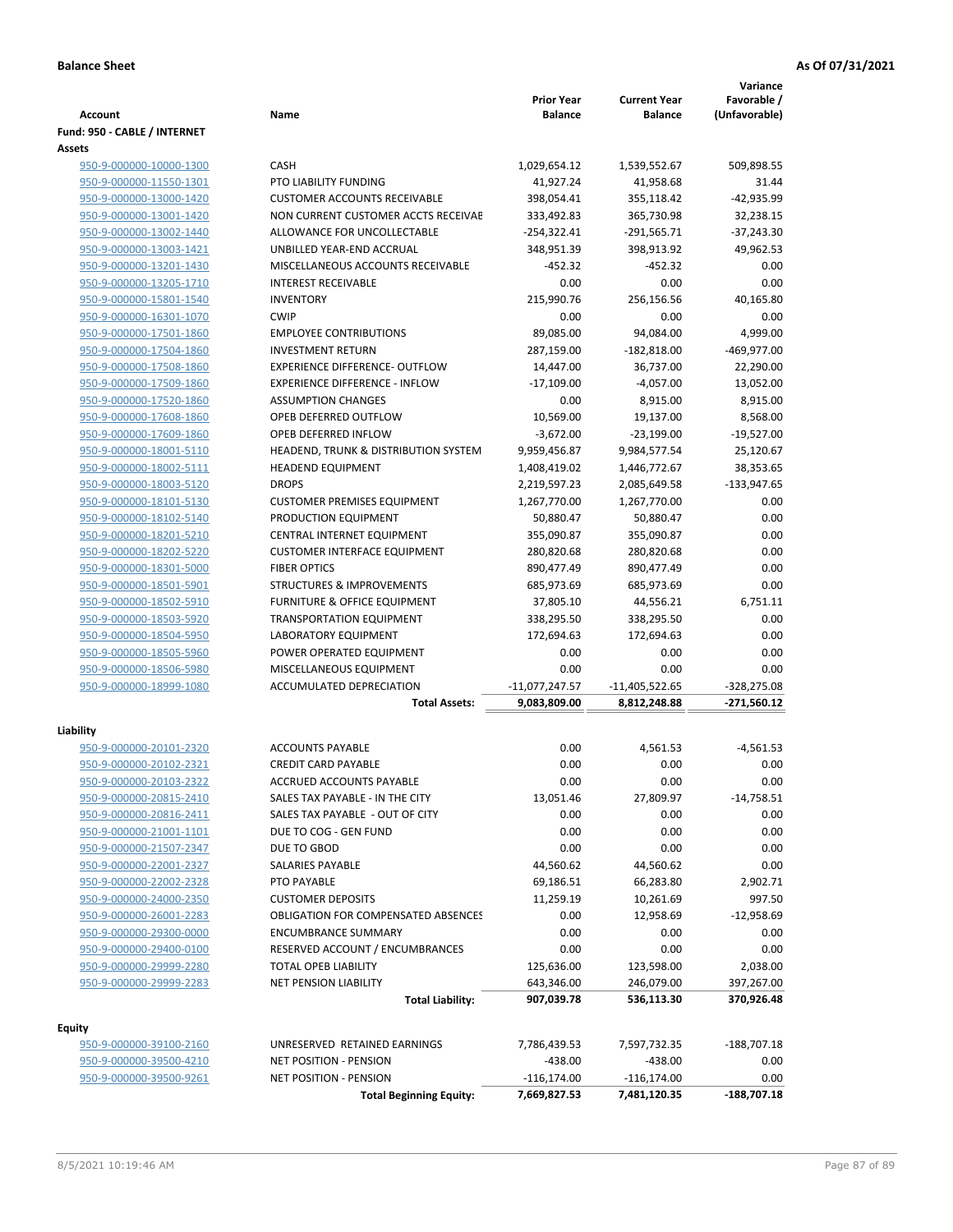| Account                        | Name                                                     | <b>Prior Year</b><br><b>Balance</b> | <b>Current Year</b><br><b>Balance</b> | Variance<br>Favorable /<br>(Unfavorable) |
|--------------------------------|----------------------------------------------------------|-------------------------------------|---------------------------------------|------------------------------------------|
| <b>Total Revenue</b>           |                                                          | 5,244,366.15                        | 5,433,258.53                          | 188,892.38                               |
| <b>Total Expense</b>           |                                                          | 4,737,424.46                        | 4,638,243.30                          | 99,181.16                                |
| Revenues Over/(Under) Expenses |                                                          | 506.941.69                          | 795.015.23                            | 288,073.54                               |
|                                | <b>Total Equity and Current Surplus (Deficit):</b>       | 8.176.769.22                        | 8.276.135.58                          | 99,366.36                                |
|                                | Total Liabilities, Equity and Current Surplus (Deficit): | 9,083,809.00                        | 8.812.248.88                          | $-271.560.12$                            |